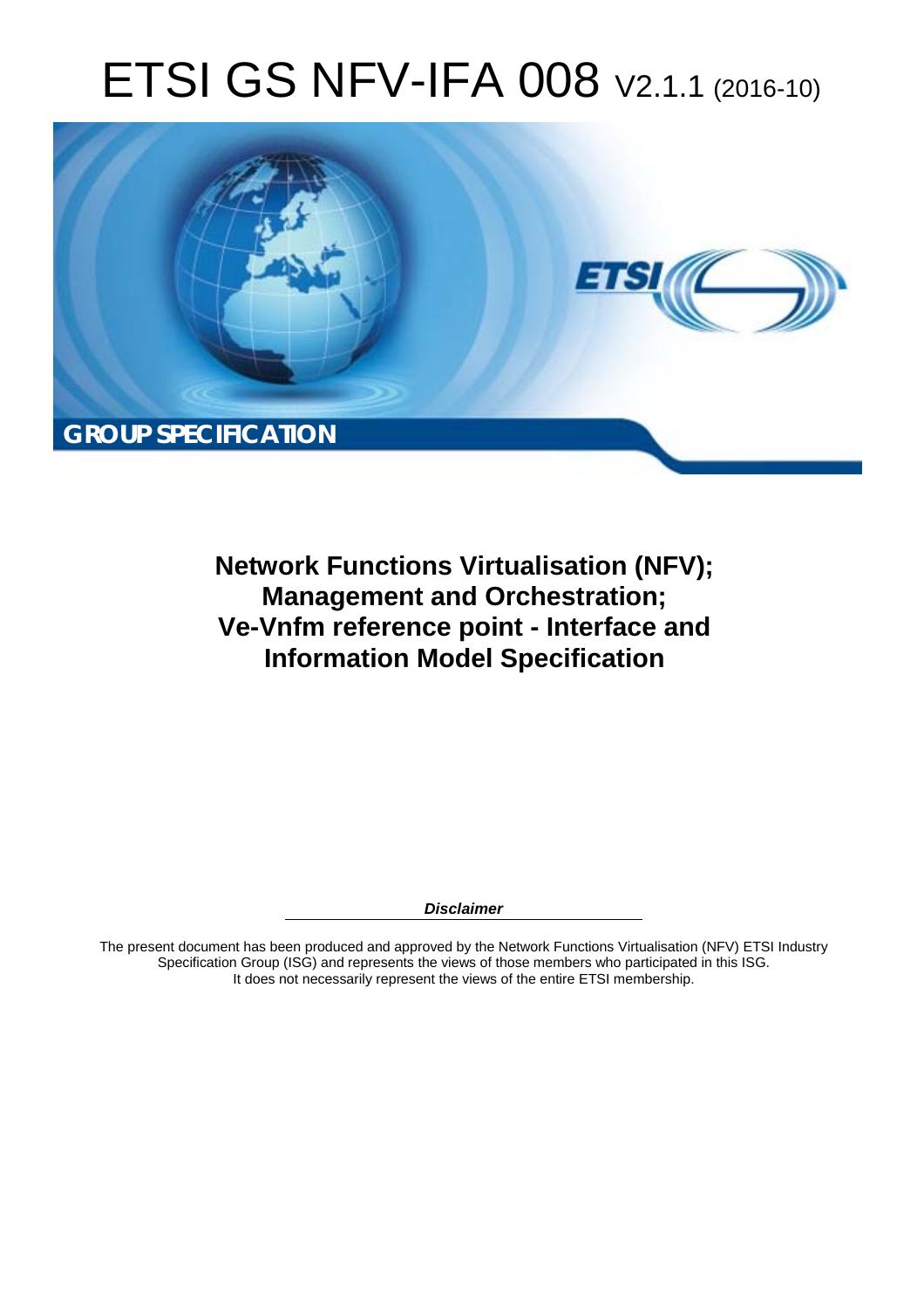Reference DGS/NFV-IFA008

Keywords configuration, interface, management, NFV

#### *ETSI*

#### 650 Route des Lucioles F-06921 Sophia Antipolis Cedex - FRANCE

Tel.: +33 4 92 94 42 00 Fax: +33 4 93 65 47 16

Siret N° 348 623 562 00017 - NAF 742 C Association à but non lucratif enregistrée à la Sous-Préfecture de Grasse (06) N° 7803/88

#### *Important notice*

The present document can be downloaded from: <http://www.etsi.org/standards-search>

The present document may be made available in electronic versions and/or in print. The content of any electronic and/or print versions of the present document shall not be modified without the prior written authorization of ETSI. In case of any existing or perceived difference in contents between such versions and/or in print, the only prevailing document is the print of the Portable Document Format (PDF) version kept on a specific network drive within ETSI Secretariat.

Users of the present document should be aware that the document may be subject to revision or change of status. Information on the current status of this and other ETSI documents is available at <https://portal.etsi.org/TB/ETSIDeliverableStatus.aspx>

If you find errors in the present document, please send your comment to one of the following services: <https://portal.etsi.org/People/CommiteeSupportStaff.aspx>

#### *Copyright Notification*

No part may be reproduced or utilized in any form or by any means, electronic or mechanical, including photocopying and microfilm except as authorized by written permission of ETSI.

The content of the PDF version shall not be modified without the written authorization of ETSI. The copyright and the foregoing restriction extend to reproduction in all media.

> © European Telecommunications Standards Institute 2016. All rights reserved.

**DECT**TM, **PLUGTESTS**TM, **UMTS**TM and the ETSI logo are Trade Marks of ETSI registered for the benefit of its Members. **3GPP**TM and **LTE**™ are Trade Marks of ETSI registered for the benefit of its Members and of the 3GPP Organizational Partners.

**GSM**® and the GSM logo are Trade Marks registered and owned by the GSM Association.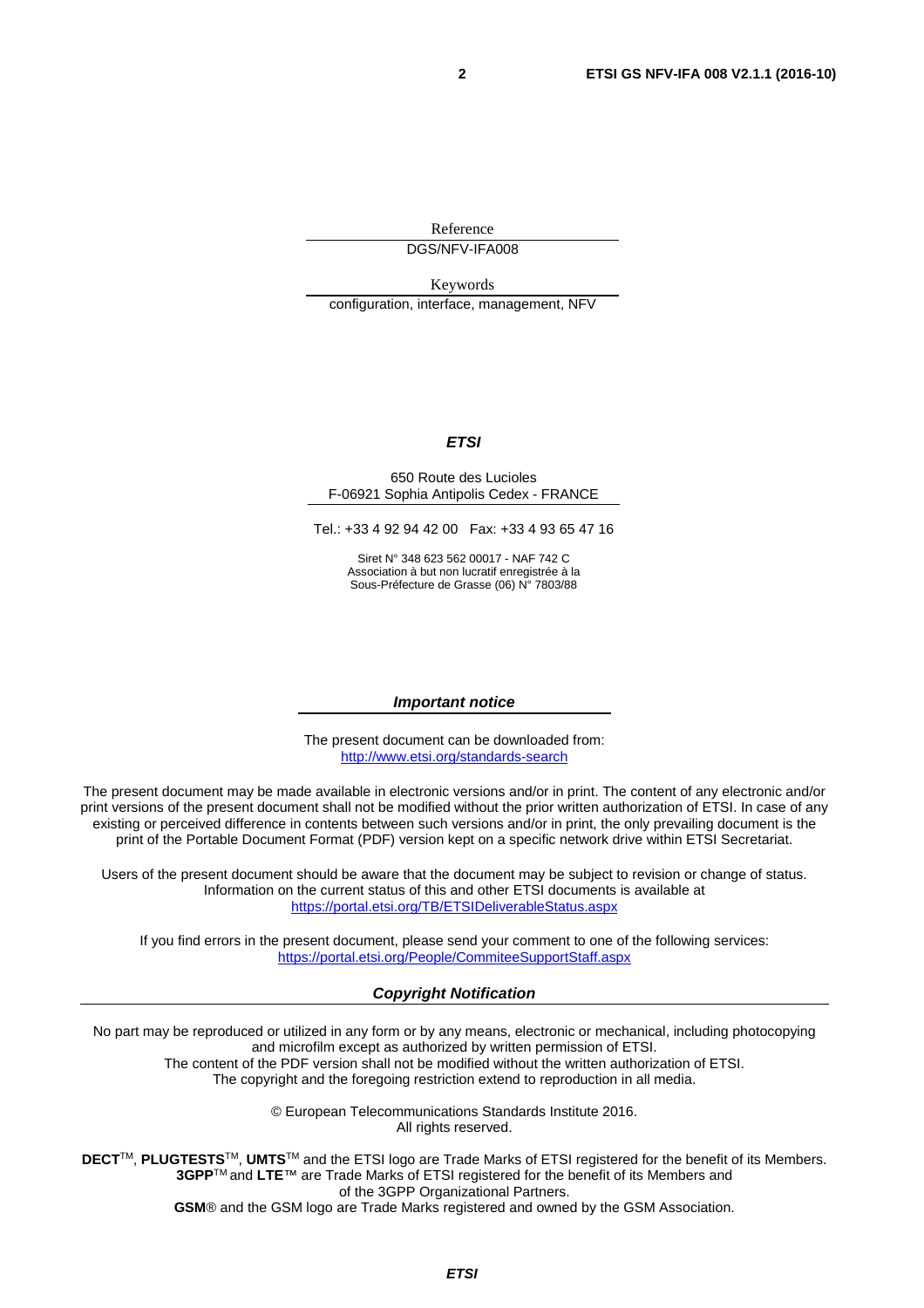# Contents

| 1                  |                                                                                           |     |
|--------------------|-------------------------------------------------------------------------------------------|-----|
| $\overline{2}$     |                                                                                           |     |
| 2.1                |                                                                                           |     |
| 2.2                |                                                                                           |     |
|                    |                                                                                           |     |
| 3                  |                                                                                           |     |
| 3.1                |                                                                                           |     |
| 3.2                |                                                                                           |     |
| 4                  | Overview of interfaces and information elements associated to the Ve-Vnfm-em and Ve-Vnfm- |     |
|                    |                                                                                           |     |
| 4.1                |                                                                                           |     |
| 4.2                |                                                                                           |     |
| 4.3                |                                                                                           |     |
|                    |                                                                                           |     |
| 5                  |                                                                                           |     |
| 5.1                |                                                                                           |     |
| 5.2                |                                                                                           |     |
| 5.2.0              |                                                                                           |     |
| 5.2.1              |                                                                                           |     |
| 5.2.1.1            |                                                                                           |     |
| 5.2.1.2            |                                                                                           |     |
| 5.2.1.3            |                                                                                           |     |
| 5.2.1.4            |                                                                                           |     |
| 5.2.1.5            |                                                                                           |     |
| 5.2.1.6            |                                                                                           |     |
| 5.3                |                                                                                           |     |
| 5.3.0              |                                                                                           |     |
| 5.3.1              |                                                                                           |     |
| 5.3.1.1<br>5.3.1.2 |                                                                                           |     |
| 5.3.1.3            |                                                                                           |     |
| 5.3.1.4            |                                                                                           |     |
| 5.3.1.5            |                                                                                           |     |
|                    |                                                                                           |     |
| 6                  |                                                                                           | .20 |
| 6.1                |                                                                                           |     |
| 6.2                |                                                                                           |     |
| 6.2.1              |                                                                                           |     |
| 6.2.2              |                                                                                           |     |
| 6.2.2.1            |                                                                                           |     |
| 6.2.2.2            |                                                                                           |     |
| 6.2.2.3            |                                                                                           |     |
| 6.2.2.4            |                                                                                           | 21  |
| 6.2.3              |                                                                                           |     |
| 6.2.3.1            |                                                                                           |     |
| 6.2.3.2            |                                                                                           |     |
| 6.2.3.3            |                                                                                           | 22  |
| 6.2.3.4            |                                                                                           | .22 |
| 6.3                |                                                                                           | .22 |
| 6.3.1              |                                                                                           |     |
| 6.3.2<br>6.3.2.1   |                                                                                           |     |
| 6.3.2.2            |                                                                                           |     |
|                    |                                                                                           |     |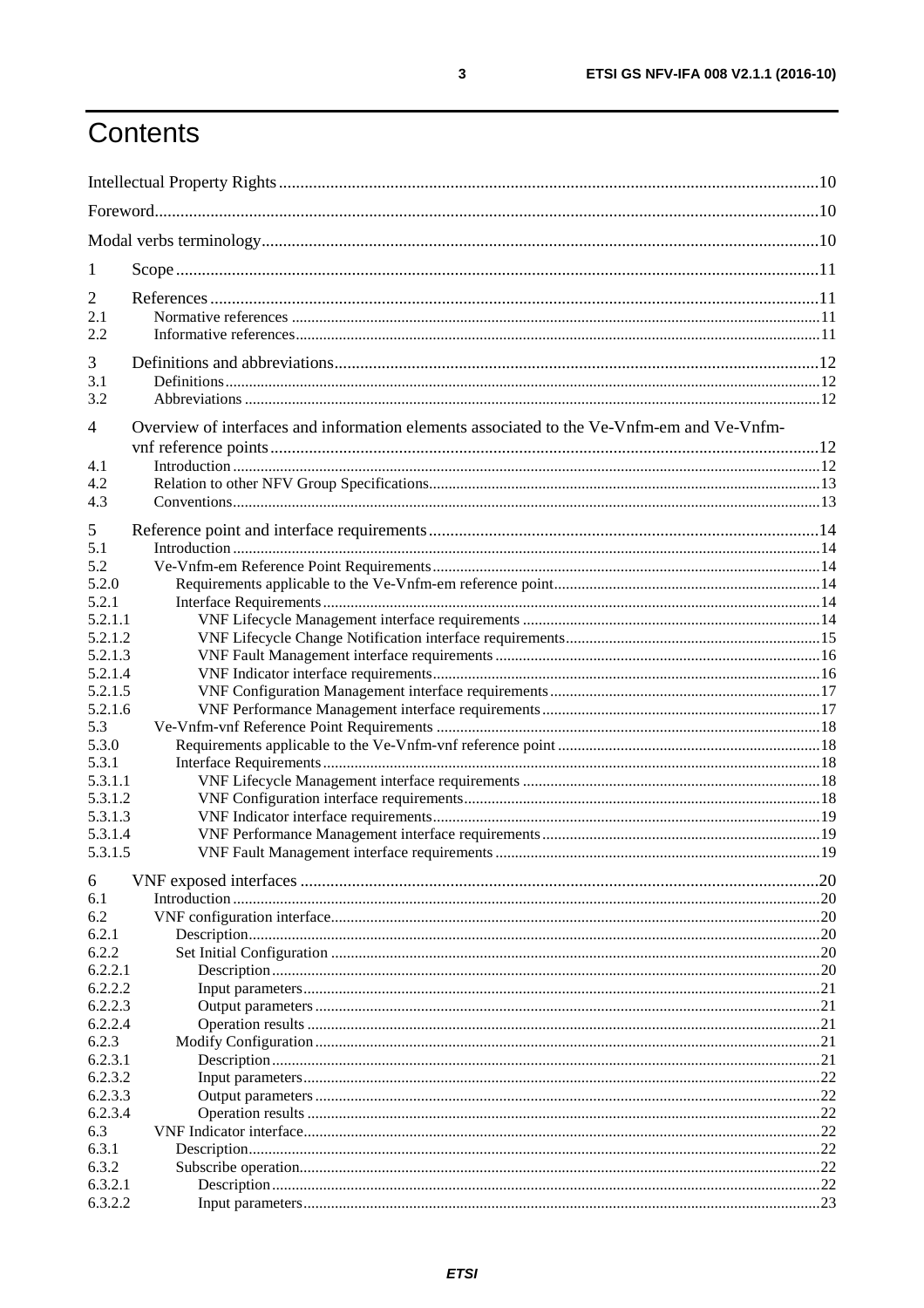$\overline{\mathbf{4}}$ 

| 6.3.2.3  |  |
|----------|--|
| 6.3.2.4  |  |
| 6.3.3    |  |
| 6.3.3.1  |  |
| 6.3.4    |  |
| 6.3.4.1  |  |
| 6.3.4.2  |  |
| 6.3.4.3  |  |
| 6.3.4.4  |  |
|          |  |
| 7        |  |
| 7.1      |  |
| 7.2      |  |
| 7.2.1    |  |
| 7.2.2    |  |
| 7.2.2.1  |  |
| 7.2.2.2  |  |
| 7.2.2.3  |  |
| 7.2.2.4  |  |
| 7.2.3    |  |
| 7.2.3.1  |  |
| 7.2.3.2  |  |
| 7.2.3.3  |  |
| 7.2.3.4  |  |
| 7.2.4    |  |
| 7.2.4.1  |  |
| 7.2.5    |  |
| 7.2.5.1  |  |
| 7.2.5.2  |  |
| 7.2.5.3  |  |
| 7.2.5.4  |  |
| 7.2.6    |  |
| 7.2.6.1  |  |
| 7.2.6.2  |  |
| 7.2.6.3  |  |
| 7.2.6.4  |  |
| 7.2.7    |  |
| 7.2.7.1  |  |
| 7.2.7.2  |  |
| 7.2.7.3  |  |
| 7.2.7.4  |  |
| 7.2.8    |  |
| 7.2.8.1  |  |
| 7.2.8.2  |  |
| 7.2.8.3  |  |
| 7.2.8.4  |  |
| 7.2.9    |  |
| 7.2.9.1  |  |
| 7.2.9.2  |  |
| 7.2.9.3  |  |
| 7.2.9.4  |  |
| 7.2.10   |  |
| 7.2.10.1 |  |
| 7.2.10.2 |  |
| 7.2.10.3 |  |
| 7.2.10.4 |  |
| 7.2.11   |  |
| 7.2.11.1 |  |
| 7.2.11.2 |  |
| 7.2.11.3 |  |
| 7.2.11.4 |  |
| 7.2.12   |  |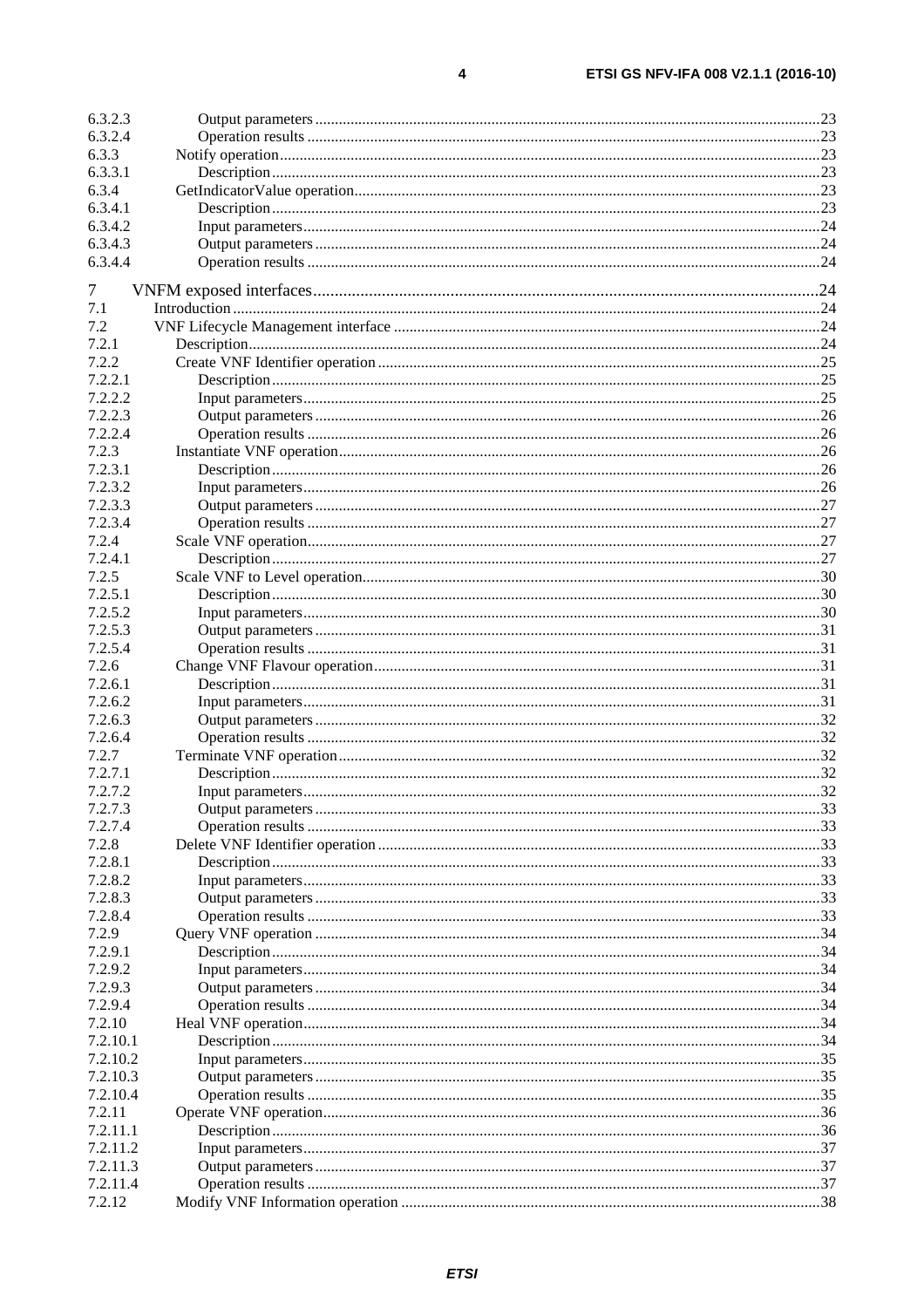| 7.2.12.1           |  |
|--------------------|--|
| 7.2.12.2           |  |
| 7.2.12.3           |  |
| 7.2.12.4           |  |
| 7.2.13             |  |
| 7.2.13.1           |  |
| 7.2.13.2           |  |
| 7.2.13.3           |  |
| 7.2.13.4           |  |
| 7.3                |  |
| 7.3.1              |  |
| 7.3.2              |  |
| 7.3.2.1            |  |
| 7.3.2.2            |  |
| 7.3.2.3            |  |
| 7.3.2.4            |  |
| 7.3.3              |  |
| 7.3.3.1            |  |
| 7.4                |  |
| 7.4.1              |  |
| 7.4.2              |  |
| 7.4.2.1            |  |
| 7.4.2.2            |  |
| 7.4.2.3            |  |
| 7.4.2.4            |  |
| 7.4.3              |  |
| 7.4.3.1            |  |
| 7.4.3.2            |  |
| 7.4.3.3            |  |
| 7.4.3.4            |  |
| 7.4.4              |  |
| 7.4.4.1            |  |
| 7.4.4.2            |  |
| 7.4.4.3            |  |
| 7.4.4.4            |  |
| 7.4.5              |  |
| 7.4.5.1            |  |
| 7.4.6              |  |
| 7.4.6.1            |  |
| 7.4.6.2            |  |
| 7.4.6.3            |  |
| 7.4.6.4            |  |
| 7.4.7              |  |
| 7.4.7.1            |  |
| 7.4.7.2<br>7.4.7.3 |  |
| 7.4.7.4            |  |
| 7.4.8              |  |
| 7.4.8.1            |  |
| 7.4.8.2            |  |
| 7.4.8.3            |  |
| 7.4.8.4            |  |
| 7.4.9              |  |
| 7.4.9.1            |  |
| 7.4.9.2            |  |
| 7.4.9.3            |  |
| 7.4.9.4            |  |
| 7.5                |  |
| 7.5.1              |  |
| 7.5.2              |  |
| 7.5.2.1            |  |
| 7.5.2.2            |  |
|                    |  |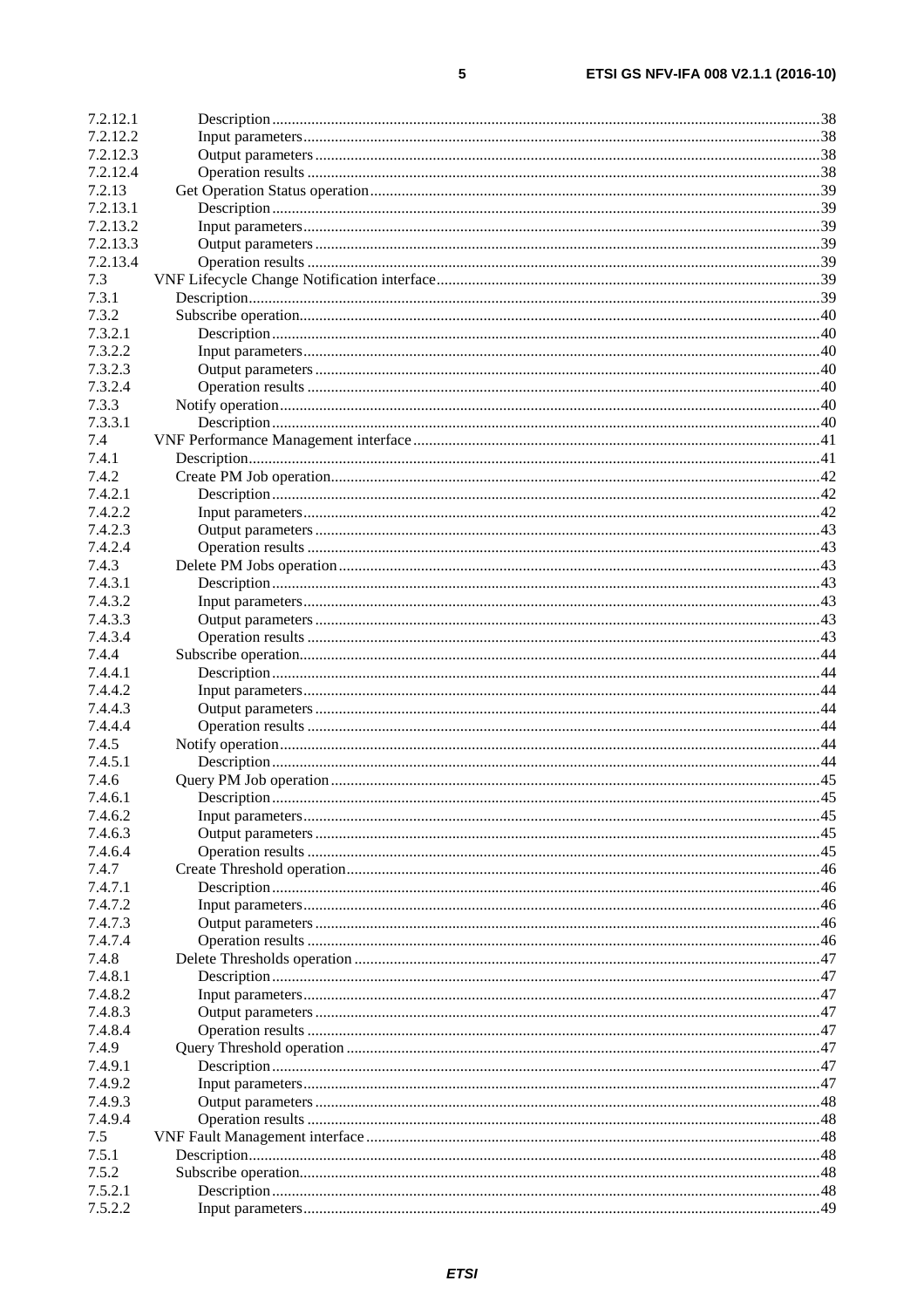| 7.5.2.3 |                                                                                   |  |
|---------|-----------------------------------------------------------------------------------|--|
| 7.5.2.4 |                                                                                   |  |
| 7.5.3   |                                                                                   |  |
| 7.5.3.1 |                                                                                   |  |
| 7.5.4   |                                                                                   |  |
| 7.5.4.1 |                                                                                   |  |
| 7.5.4.2 |                                                                                   |  |
| 7.5.4.3 |                                                                                   |  |
| 7.5.4.4 |                                                                                   |  |
| 7.6     |                                                                                   |  |
| 7.6.1   |                                                                                   |  |
| 7.6.2   |                                                                                   |  |
| 7.6.2.1 |                                                                                   |  |
| 7.6.2.2 |                                                                                   |  |
| 7.6.2.3 |                                                                                   |  |
| 7.6.2.4 |                                                                                   |  |
| 7.6.3   |                                                                                   |  |
| 7.6.3.1 |                                                                                   |  |
| 7.6.3.2 |                                                                                   |  |
| 7.6.4   |                                                                                   |  |
| 7.6.4.1 |                                                                                   |  |
|         |                                                                                   |  |
| 8       |                                                                                   |  |
| 8.1     |                                                                                   |  |
| 8.2     |                                                                                   |  |
| 8.2.1   |                                                                                   |  |
| 8.2.2   |                                                                                   |  |
| 8.2.2.1 |                                                                                   |  |
| 8.2.2.2 |                                                                                   |  |
| 8.2.2.3 |                                                                                   |  |
| 8.2.2.4 |                                                                                   |  |
| 8.2.3   |                                                                                   |  |
| 8.2.3.1 |                                                                                   |  |
| 8.2.4   |                                                                                   |  |
| 8.2.4.1 |                                                                                   |  |
| 8.2.4.2 |                                                                                   |  |
| 8.2.4.3 |                                                                                   |  |
| 8.2.4.4 |                                                                                   |  |
|         |                                                                                   |  |
| 9       |                                                                                   |  |
| 9.1     |                                                                                   |  |
| 9.2     | Information elements and notifications related to VNF Configuration Management 55 |  |
| 9.2.1   |                                                                                   |  |
| 9.2.2   |                                                                                   |  |
| 9.2.2.1 |                                                                                   |  |
| 9.2.2.2 |                                                                                   |  |
| 9.2.3   |                                                                                   |  |
| 9.2.3.1 |                                                                                   |  |
| 9.2.3.2 |                                                                                   |  |
| 9.2.4   |                                                                                   |  |
| 9.2.4.1 |                                                                                   |  |
| 9.2.4.2 |                                                                                   |  |
| 9.2.5   |                                                                                   |  |
| 9.2.5.1 |                                                                                   |  |
| 9.2.5.2 |                                                                                   |  |
| 9.2.6   |                                                                                   |  |
| 9.2.6.1 |                                                                                   |  |
| 9.2.6.2 |                                                                                   |  |
| 9.2.7   |                                                                                   |  |
| 9.3     |                                                                                   |  |
| 9.3.1   |                                                                                   |  |
| 9.3.2   |                                                                                   |  |
|         |                                                                                   |  |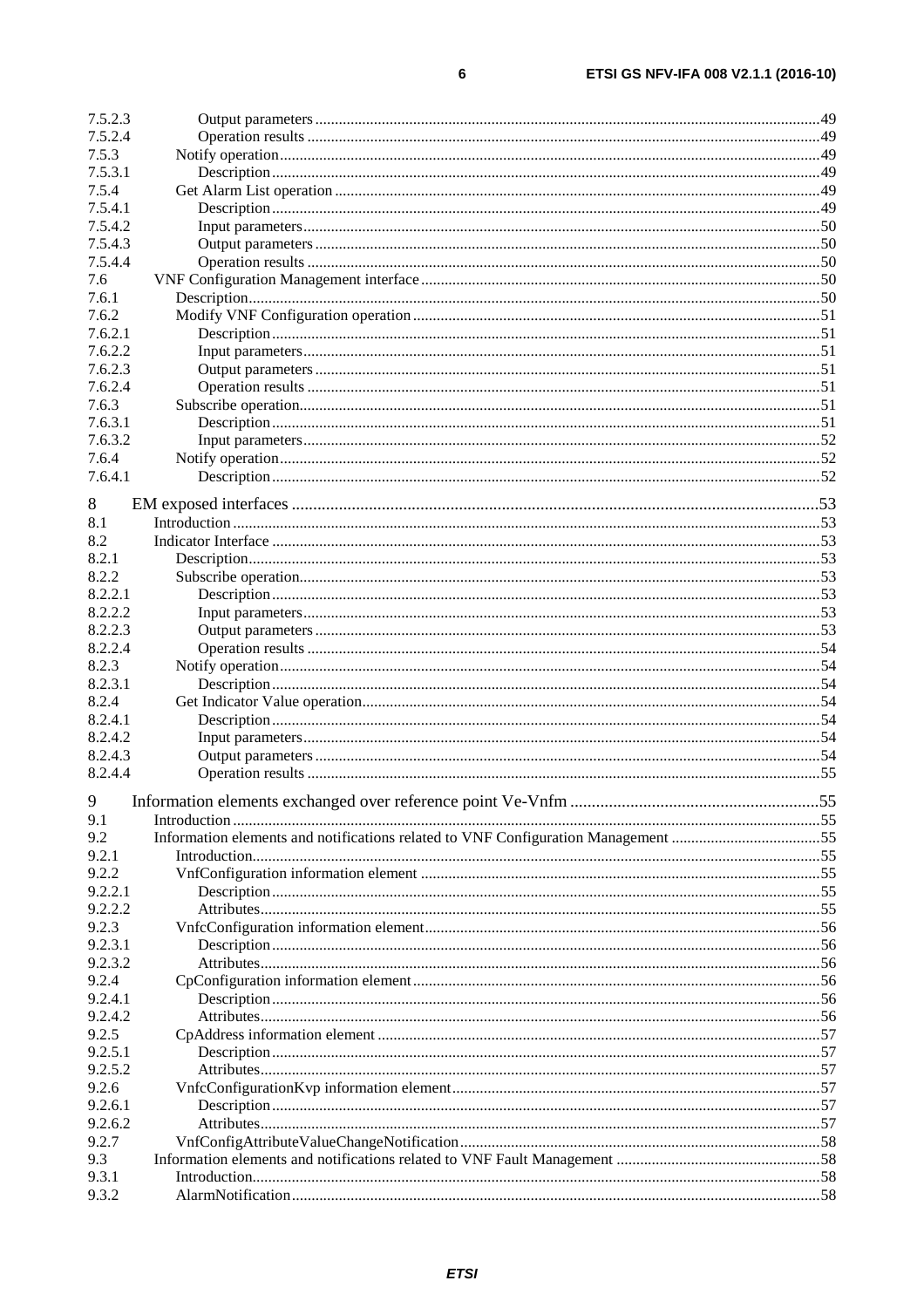$\overline{7}$ 

| 9.3.2.1            |  |
|--------------------|--|
| 9.3.2.2            |  |
| 9.3.2.3            |  |
| 9.3.3              |  |
| 9.3.3.1            |  |
| 9.3.3.2            |  |
| 9.3.3.3            |  |
| 9.3.4              |  |
| 9.3.4.1            |  |
| 9.3.4.2            |  |
| 9.3.5              |  |
| 9.3.5.1            |  |
| 9.3.5.2            |  |
| 9.4                |  |
| 9.4.1              |  |
| 9.4.2              |  |
| 9.4.2.1            |  |
| 9.4.2.2            |  |
| 9.4.3              |  |
| 9.4.3.1            |  |
| 9.4.3.2            |  |
| 9.4.4              |  |
| 9.4.4.1            |  |
| 9.4.4.2<br>9.4.5   |  |
|                    |  |
| 9.4.5.1<br>9.4.5.2 |  |
| 9.4.6              |  |
| 9.4.6.1            |  |
| 9.4.6.2            |  |
| 9.4.7              |  |
| 9.4.7.1            |  |
| 9.4.7.2            |  |
| 9.4.8              |  |
| 9.4.8.1            |  |
| 9.4.8.2            |  |
| 9.4.9              |  |
| 9.4.9.1            |  |
| 9.4.9.2            |  |
| 9.4.10             |  |
| 9.4.10.1           |  |
| 9.4.10.2           |  |
| 9.4.11             |  |
| 9.4.11.1           |  |
| 9.4.11.2           |  |
| 9.4.12             |  |
| 9.4.12.1           |  |
| 9.4.12.2           |  |
| 9.4.13             |  |
| 9.4.13.1           |  |
| 9.4.13.2           |  |
| 9.5                |  |
| 9.5.1              |  |
| 9.5.2              |  |
| 9.5.2.1            |  |
| 9.5.2.2            |  |
| 9.5.2.3            |  |
| 9.5.3              |  |
| 9.5.3.1            |  |
| 9.5.3.2            |  |
| 9.5.4              |  |
| 9.5.4.1            |  |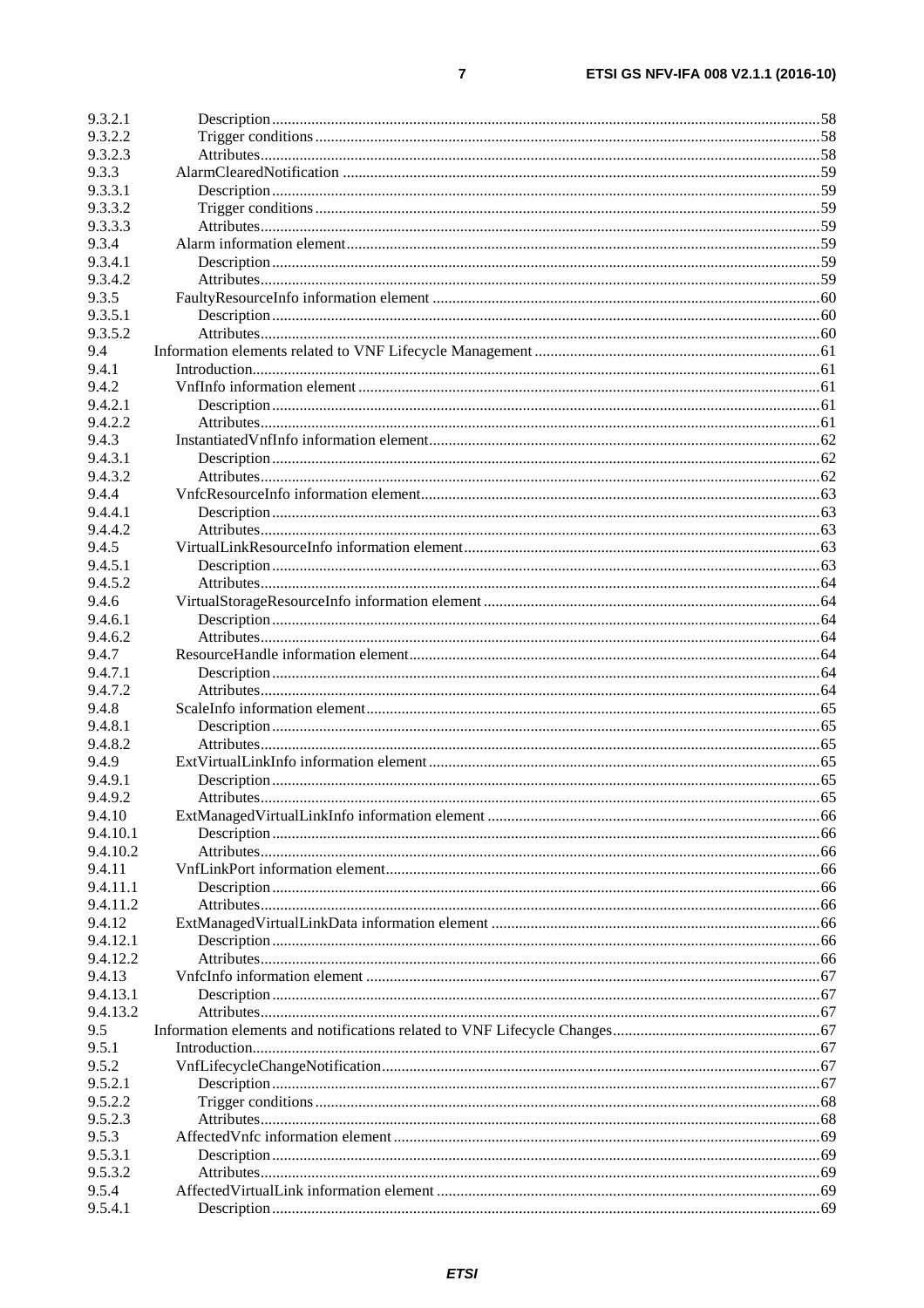| 9.5.4.2          |                               |  |  |  |
|------------------|-------------------------------|--|--|--|
| 9.5.5            |                               |  |  |  |
| 9.5.5.1          |                               |  |  |  |
| 9.5.5.2          |                               |  |  |  |
| 9.5.6            |                               |  |  |  |
| 9.5.7            |                               |  |  |  |
| 9.5.7.1          |                               |  |  |  |
| 9.5.7.2          |                               |  |  |  |
| 9.5.7.3          |                               |  |  |  |
| 9.5.8            |                               |  |  |  |
| 9.5.8.1          |                               |  |  |  |
| 9.5.8.2          |                               |  |  |  |
| 9.5.8.3          |                               |  |  |  |
| 9.6              |                               |  |  |  |
| 9.6.1            |                               |  |  |  |
| 9.6.2            |                               |  |  |  |
| 9.6.2.1          |                               |  |  |  |
| 9.6.2.2          |                               |  |  |  |
| 9.6.2.3          |                               |  |  |  |
| 9.6.3            |                               |  |  |  |
| 9.6.3.1          |                               |  |  |  |
| 9.6.3.2          |                               |  |  |  |
| 9.7              |                               |  |  |  |
| 9.7.1            |                               |  |  |  |
| 9.7.2            |                               |  |  |  |
| 9.7.2.1          |                               |  |  |  |
| 9.7.2.2          |                               |  |  |  |
| 9.7.3            |                               |  |  |  |
| 9.7.3.1          |                               |  |  |  |
| 9.7.3.2          |                               |  |  |  |
| 9.7.4            |                               |  |  |  |
| 9.7.4.1          |                               |  |  |  |
| 9.7.4.2<br>9.7.5 |                               |  |  |  |
| 9.7.5.1          |                               |  |  |  |
| 9.7.5.2          |                               |  |  |  |
| 9.7.6            |                               |  |  |  |
| 9.7.6.1          |                               |  |  |  |
| 9.7.6.2          |                               |  |  |  |
| 9.7.7            |                               |  |  |  |
| 9.7.7.1          |                               |  |  |  |
| 9.7.7.2          |                               |  |  |  |
| 9.7.8            |                               |  |  |  |
| 9.7.8.1          |                               |  |  |  |
| 9.7.8.2          |                               |  |  |  |
| 9.7.8.3          |                               |  |  |  |
| 9.7.9            |                               |  |  |  |
| 9.7.9.1          |                               |  |  |  |
| 9.7.9.2          |                               |  |  |  |
| 9.7.9.3          |                               |  |  |  |
| 9.8              |                               |  |  |  |
| 9.8.1            |                               |  |  |  |
| 9.8.2            |                               |  |  |  |
| 9.8.2.1          |                               |  |  |  |
| 9.8.2.2          |                               |  |  |  |
| 9.8.3            |                               |  |  |  |
| 9.8.4            |                               |  |  |  |
| 9.8.4.1          |                               |  |  |  |
| 9.8.4.2          |                               |  |  |  |
| 9.8.5            |                               |  |  |  |
|                  | <b>Annex A (informative):</b> |  |  |  |
|                  |                               |  |  |  |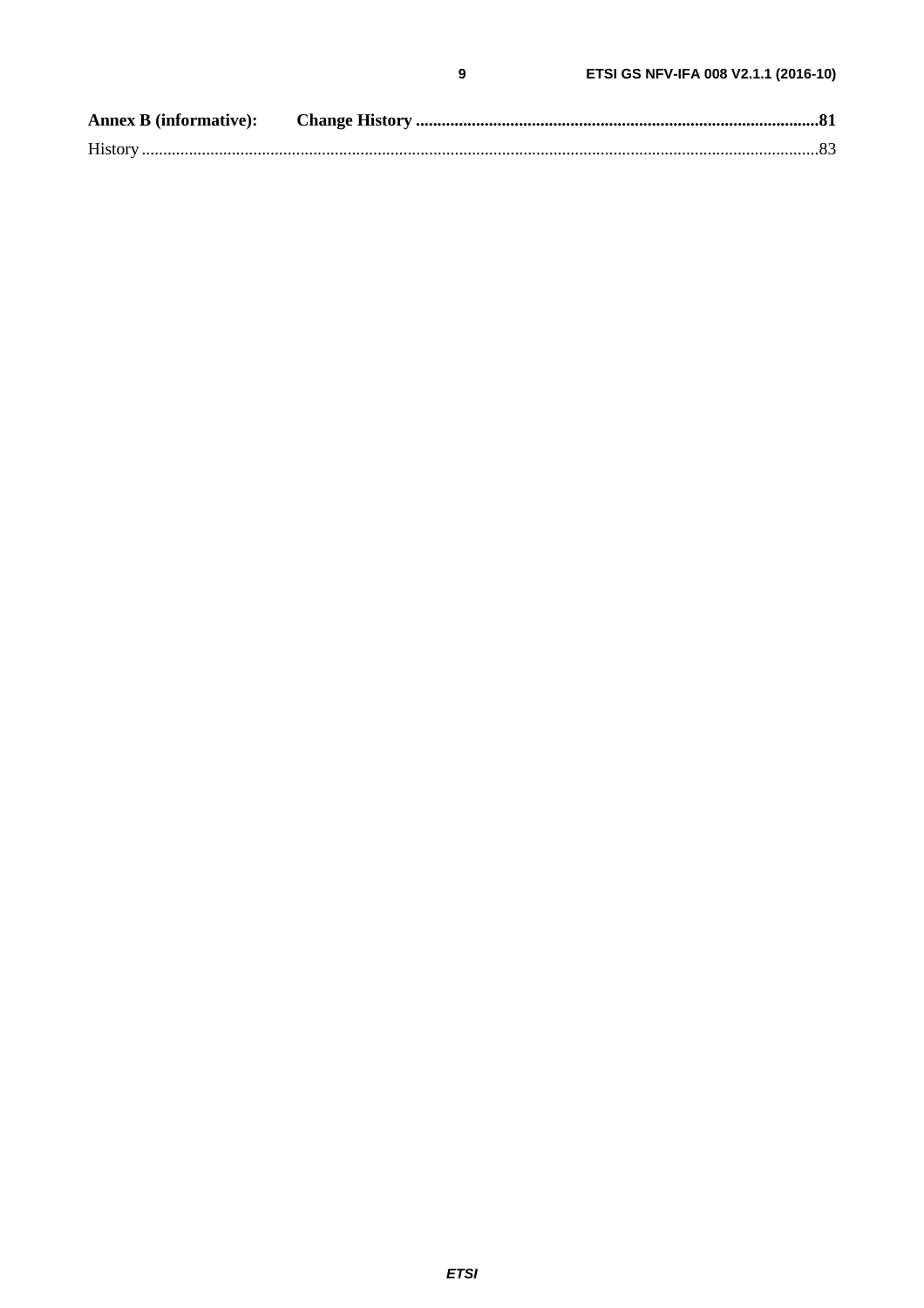# <span id="page-9-0"></span>Intellectual Property Rights

IPRs essential or potentially essential to the present document may have been declared to ETSI. The information pertaining to these essential IPRs, if any, is publicly available for **ETSI members and non-members**, and can be found in ETSI SR 000 314: *"Intellectual Property Rights (IPRs); Essential, or potentially Essential, IPRs notified to ETSI in respect of ETSI standards"*, which is available from the ETSI Secretariat. Latest updates are available on the ETSI Web server (<https://ipr.etsi.org/>).

Pursuant to the ETSI IPR Policy, no investigation, including IPR searches, has been carried out by ETSI. No guarantee can be given as to the existence of other IPRs not referenced in ETSI SR 000 314 (or the updates on the ETSI Web server) which are, or may be, or may become, essential to the present document.

# Foreword

This Group Specification (GS) has been produced by ETSI Industry Specification Group (ISG) Network Functions Virtualisation (NFV).

# Modal verbs terminology

In the present document "**shall**", "**shall not**", "**should**", "**should not**", "**may**", "**need not**", "**will**", "**will not**", "**can**" and "**cannot**" are to be interpreted as described in clause 3.2 of the [ETSI Drafting Rules](https://portal.etsi.org/Services/editHelp!/Howtostart/ETSIDraftingRules.aspx) (Verbal forms for the expression of provisions).

"**must**" and "**must not**" are **NOT** allowed in ETSI deliverables except when used in direct citation.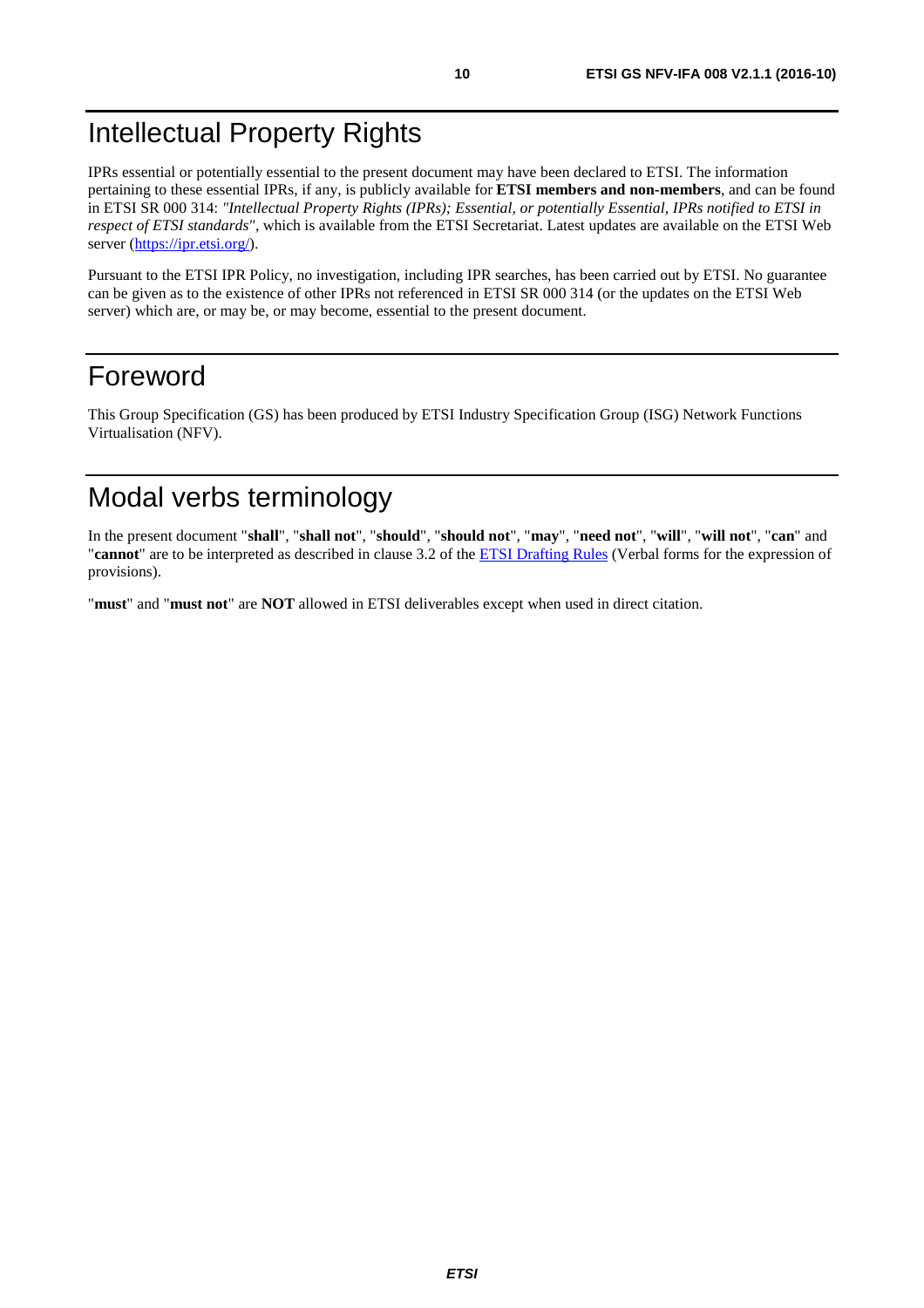# <span id="page-10-0"></span>1 Scope

The present document specifies the interfaces supported over the Ve-Vnfm-em and Ve-Vnfm-vnf reference points of the NFV-MANO architectural framework ETSI GS NFV-MAN 001 [i.3] as well as the information elements exchanged over those interfaces.

# 2 References

# 2.1 Normative references

References are either specific (identified by date of publication and/or edition number or version number) or non-specific. For specific references, only the cited version applies. For non-specific references, the latest version of the referenced document (including any amendments) applies.

Referenced documents which are not found to be publicly available in the expected location might be found at [https://docbox.etsi.org/Reference](https://docbox.etsi.org/Reference/).

NOTE: While any hyperlinks included in this clause were valid at the time of publication, ETSI cannot guarantee their long term validity.

The following referenced documents are necessary for the application of the present document.

- [1] ETSI GS NFV-IFA 006: "Network Functions Virtualisation (NFV); Management and Orchestration; Vi-Vnfm reference point - Interface and Information Model Specification".
- [2] ETSI GS NFV-IFA 007: "Network Functions Virtualisation (NFV); Management and Orchestration; Or-Vnfm reference point - Interface and Information Model Specification".
- [3] ETSI GS NFV-IFA 010: "Network Functions Virtualisation (NFV); Management and Orchestration; Functional Requirements Specification".
- [4] ETSI GS NFV-IFA 011: "Network Functions Virtualisation (NFV); Management and Orchestration; VNF Packaging Specification".

# 2.2 Informative references

References are either specific (identified by date of publication and/or edition number or version number) or non-specific. For specific references, only the cited version applies. For non-specific references, the latest version of the referenced document (including any amendments) applies.

NOTE: While any hyperlinks included in this clause were valid at the time of publication, ETSI cannot guarantee their long term validity.

The following referenced documents are not necessary for the application of the present document but they assist the user with regard to a particular subject area.

- [i.1] ISO/IEC 9646-7: "Information technology Open Systems Interconnection Conformance testing methodology and framework - Part 7: Implementation Conformance Statements".
- [i.2] ETSI GS NFV 003: "Network Functions Virtualisation (NFV); Terminology for Main Concepts in NFV".
- [i.3] ETSI GS NFV-MAN 001: "Network Functions Virtualisation (NFV); Management and Orchestration".
- [i.4] ETSI GS NFV-IFA 009: "Network Functions Virtualisation (NFV); Management and Orchestration; Report on Architectural Options".
- [i.5] ETSI GS NFV-IFA 013: "Network Functions Virtualisation (NFV); Management and Orchestration; Os-Ma-nfvo reference point - Interface and Information Model Specification".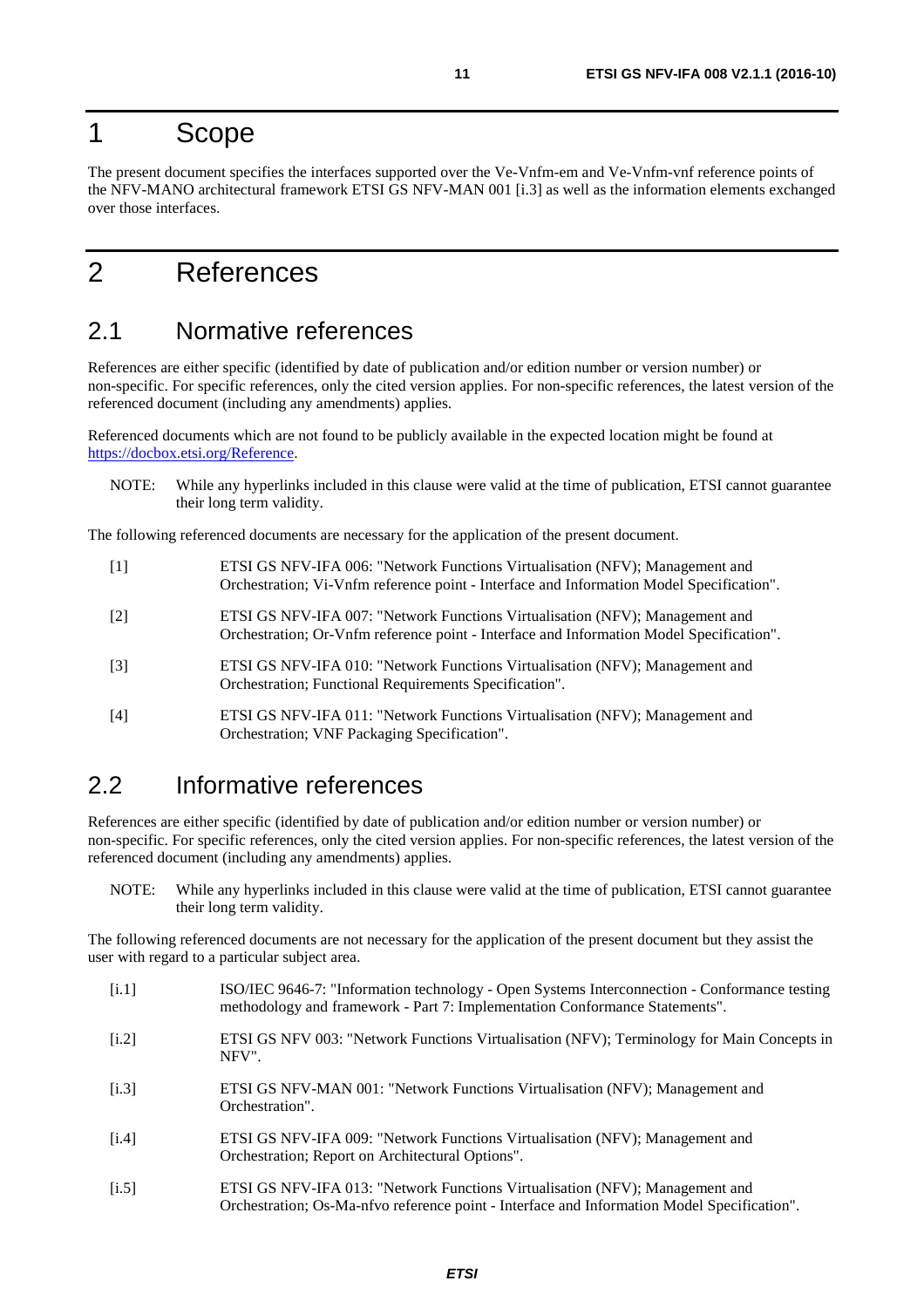# <span id="page-11-0"></span>3 Definitions and abbreviations

# 3.1 Definitions

For the purposes of the present document, the terms and definitions given in ETSI GS NFV 003 [\[i.2](#page-10-0)] apply.

# 3.2 Abbreviations

For the purposes of the present document, the abbreviations given in ETSI GS NFV 003 [\[i.2\]](#page-10-0) and the following apply:

NOTE: An abbreviation defined in the present document takes precedence over the definition of the same abbreviation, if any, in ETSI GS NFV 003 [[i.2](#page-10-0)].

| CP         | <b>Connection Point</b>            |
|------------|------------------------------------|
| <b>CPD</b> | <b>Connection Point Descriptor</b> |
| DF         | Deployment Flavour                 |
| <b>FB</b>  | <b>Functional Block</b>            |
| <b>LCM</b> | Lifecycle Management               |
| <b>VDU</b> | <b>VNF Deployment Unit</b>         |
| VL         | Virtual Link                       |
| <b>VLD</b> | Virtual Link Descriptor            |
|            |                                    |

# 4 Overview of interfaces and information elements associated to the Ve-Vnfm-em and Ve-Vnfm-vnf reference points

# 4.1 Introduction

This clause provides an overview of interfaces and information models associated to the Ve-Vnfm-em and Ve-Vnfmvnf reference points.

The Ve-Vnfm-em reference point is used for exchanges between EM and VNF Manager, and supports the following interfaces:

- VNF Lifecycle Management (produced by VNFM, consumed by EM).
- VNF Lifecycle Change Notifications (produced by VNFM, consumed by EM).
- VNF Performance Management, resulting from virtualised resource performance information, (produced by VNFM, consumed by EM).
- VNF Fault Management, resulting from virtualised resource fault information, (produced by VNFM, consumed by EM).
- VNF Indicator (produced by EM, consumed by VNFM).
- VNF Configuration Management (produced by VNFM, consumed by EM).

The Ve-Vnfm-vnf reference point is used for exchanges between VNF and VNF Manager, and supports the following interfaces:

- VNF Lifecycle Management (produced by VNFM, consumed by VNF).
- VNF Performance Management, resulting from virtualised resource performance information (produced by VNFM, consumed by VNF).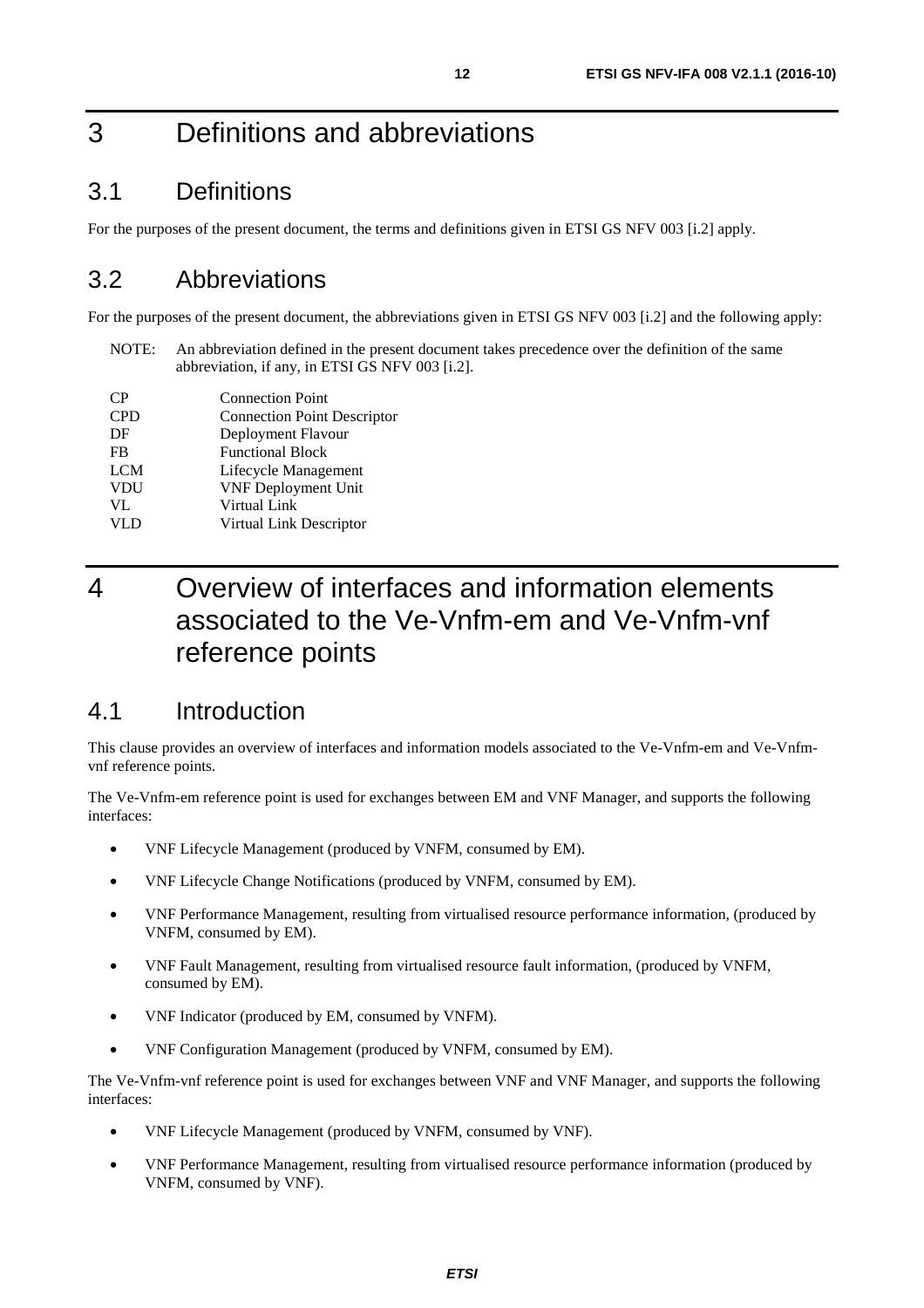- <span id="page-12-0"></span>• VNF Fault Management, resulting from virtualised resource fault information (produced by VNFM, consumed by VNF).
- VNF Indicator (produced by VNF, consumed by VNFM).
- VNF Configuration (produced by VNF, consumed by VNFM).

The information elements exchanged by the interfaces above are also part of the present document.

# 4.2 Relation to other NFV Group Specifications

The present document is referencing information from the following NFV Group Specifications:

- Report on Architectural Options ETSI GS NFV-IFA 009 [\[i.4\]](#page-10-0):
	- This report describes architectural options that may influence the way some of the interfaces associated to the Ve-Vnfm-em and/or Ve-Ve-Vnfm-vnf reference points are used or might even suggest the need for extension.
- Functional Requirements Specification ETSI GS NFV-IFA 010 [[3\]](#page-10-0):
	- Interfaces associated with the Ve-Vnfm reference point are based on the functional requirements specified in ETSI GS NFV-IFA 010 [[3\]](#page-10-0) for the VNFM functional block (FB).
- Vi-Vnfm reference point Interface and Information Model Specification ETSI GS NFV-IFA 006 [\[1\]](#page-10-0):
	- The Virtualised Resources Performance Management and the Virtualised Resources Fault Management interfaces defined in ETSI GS NFV-IFA 006 [[1\]](#page-10-0) is also used on the Ve-Vnfm-em reference point.
- Or-Vnfm reference point Interface and Information Model Specification ETSI GS NFV-IFA 007 [\[2](#page-10-0)]:
	- The VNF Lifecycle Management and VNF Lifecycle Change Notification interfaces defined in ETSI GS NFV-IFA 006 [\[1](#page-10-0)] are also used on the Ve-Vnfm-em and Ve-Vnfm-vnf reference points.
- VNF Packaging Specification ETSI GS NFV-IFA 011 [\[4](#page-10-0)]:
	- The specification of the Virtualised Network Function Descriptor (VNFD) in ETSI GS NFV-IFA 011 [[4\]](#page-10-0) defines information elements that are also relevant in the present document.
- Os-Ma-nfvo reference point Interface and Information Model Specification ETSI GS NFV-IFA 013 [[i.5](#page-10-0)]:
	- The VNF Package Management interface defined in ETSI GS NFV-IFA 013 [\[i.5](#page-10-0)] is also used on the Or-Vnfm reference point.

# 4.3 Conventions

The following notations, defined in ISO/IEC 9646-7 [\[i.1\]](#page-10-0), are used for the qualifier column of interface information elements:

- M mandatory the capability is required to be supported;
- O optional the capability may be supported or not;
- CM conditional mandatory the capability is required to be supported and is conditional on the support of some condition. This condition shall be specified in the Description column;
- CO conditional optional the capability may be supported or not and is conditional on the support of some condition. This condition shall be specified in the Description column.

The following notation is used for parameters that represent identifiers, and for attributes that represent identifiers in information elements and notifications:

If parameters are referring to an identifier of an actual object, their type is "Identifier".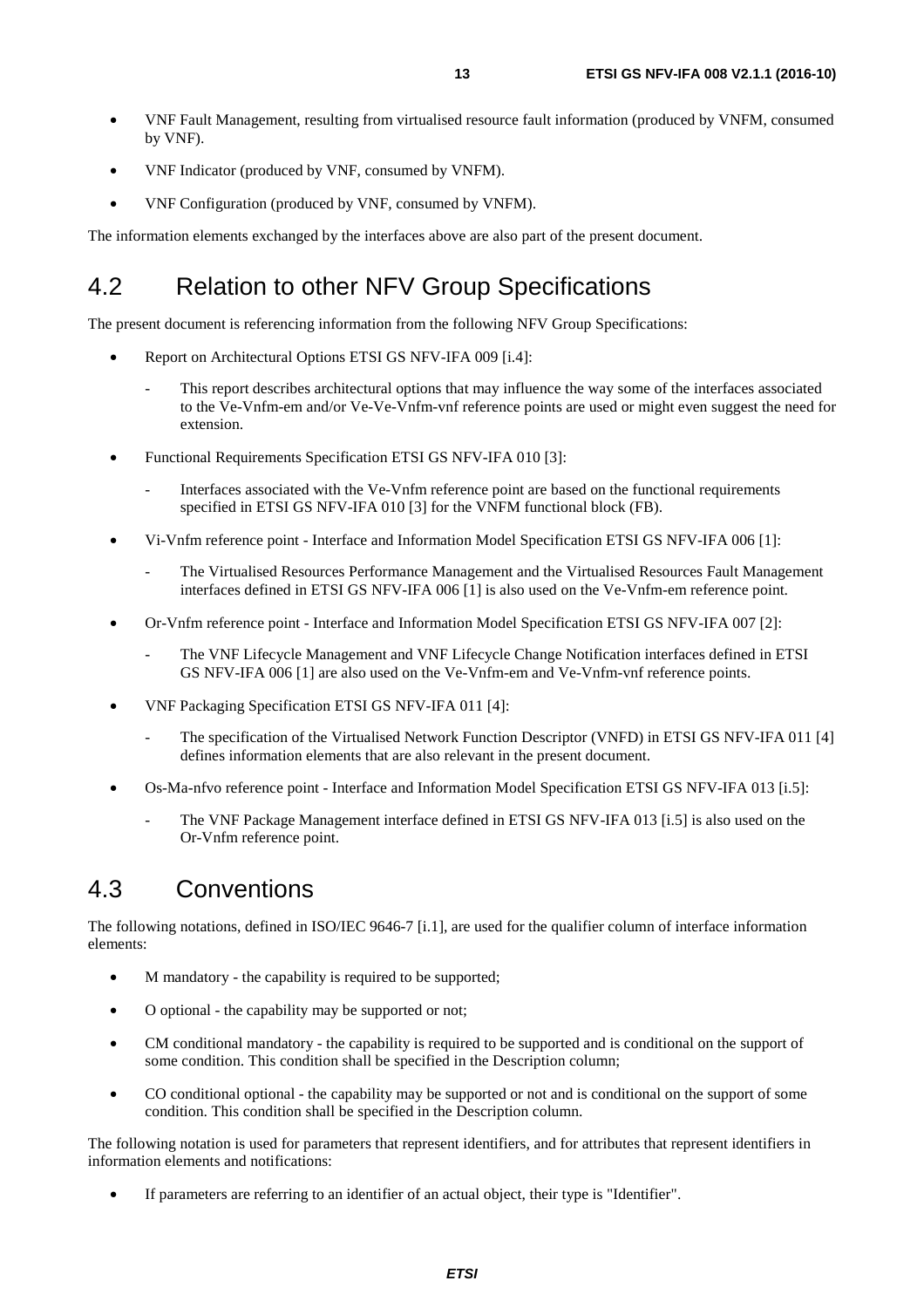- <span id="page-13-0"></span>If an object (information element or notification) contains an attribute that identifies the object, the type of that attribute is "Identifier" and the description states that the attribute is the identifier of that particular notification or information element.
- EXAMPLE 1: Identifier "resourceId" of the "NetworkSubnet information element" has type "Identifier" and description "Identifier of this NetworkSubnet information element".
- If an object (information element or notification) contains an attribute that references another object or objects defined in an ETSI NFV GS, the type of the attribute is "Identifier", followed by the list of objects it references.
- EXAMPLE 2: "Identifier (Reference to Vnfc)" or "Identifier (Reference to Vnfc, VirtualLink or VirtualStorage)".

If the type of a parameter or attribute has been marked as "Not specified" in the "Content" column, this means that its specification is left for the protocol design/data model design stage.

# 5 Reference point and interface requirements

# 5.1 Introduction

The following clauses specify requirements applicable to interfaces in the specific context of the Ve-Vnfm-em and Ve-Vnfm-vnf reference points.

# 5.2 Ve-Vnfm-em Reference Point Requirements

## 5.2.0 Requirements applicable to the Ve-Vnfm-em reference point

Table 5.2.0-1 specifies requirements applicable to the Ve-Vnfm-em reference point.

| <b>Numbering</b> |                         | <b>Functional requirement description</b>                                                                                                                                                                                                                                |
|------------------|-------------------------|--------------------------------------------------------------------------------------------------------------------------------------------------------------------------------------------------------------------------------------------------------------------------|
| Ve-Vnfm-em.001   |                         | The Ve-Vnfm-em reference point shall support the VNF Lifecycle Management interface<br>produced by the VNFM.                                                                                                                                                             |
| Ve-Vnfm-em.002   |                         | The Ve-Vnfm-em reference point shall support the VNF Lifecycle Change Notification<br>interface produced by the VNFM.                                                                                                                                                    |
| Ve-Vnfm-em.003   |                         | The Ve-Vnfm-em reference point shall support the VNF Performance Management<br>interface produced by the VNFM.                                                                                                                                                           |
| Ve-Vnfm-em.004   |                         | The Ve-Vnfm-em reference point shall support the VNF Fault Management interface<br>produced by the VNFM.                                                                                                                                                                 |
| Ve-Vnfm-em.005   |                         | The Ve-Vnfm-em reference point may support the VNF Indicator interface produced by<br>the EM (see notes 1 and 2).                                                                                                                                                        |
| lVe-Vnfm-em.006  |                         | The Ve-Vnfm-em reference point shall support the VNF Configuration Management<br>interface produced by the VNFM.                                                                                                                                                         |
|                  | auto-scaling decisions. | NOTE 1: VNF Indicators are information supplied by the VNF or the EM to provide some indication on the VNF<br>behaviour. VNFM can use these indicators in conjunction with virtualised resource data to perform                                                          |
|                  |                         | NOTE 2: The support of VNF Indicator interface is VNF provider's decision. At least one indicator declared by<br>the VNF provider in VNFD with source (VNF or EM) implies that the corresponding reference point<br>(Ve-Vnfm-vnf or Ve-Vnfm-em) supports this interface. |

### 5.2.1 Interface Requirements

#### 5.2.1.1 VNF Lifecycle Management interface requirements

Table 5.2.1.1-1 specifies the requirements applicable to the VNF Life cycle Management interface produced by the VNFM on the Ve-Vnfm-em reference point.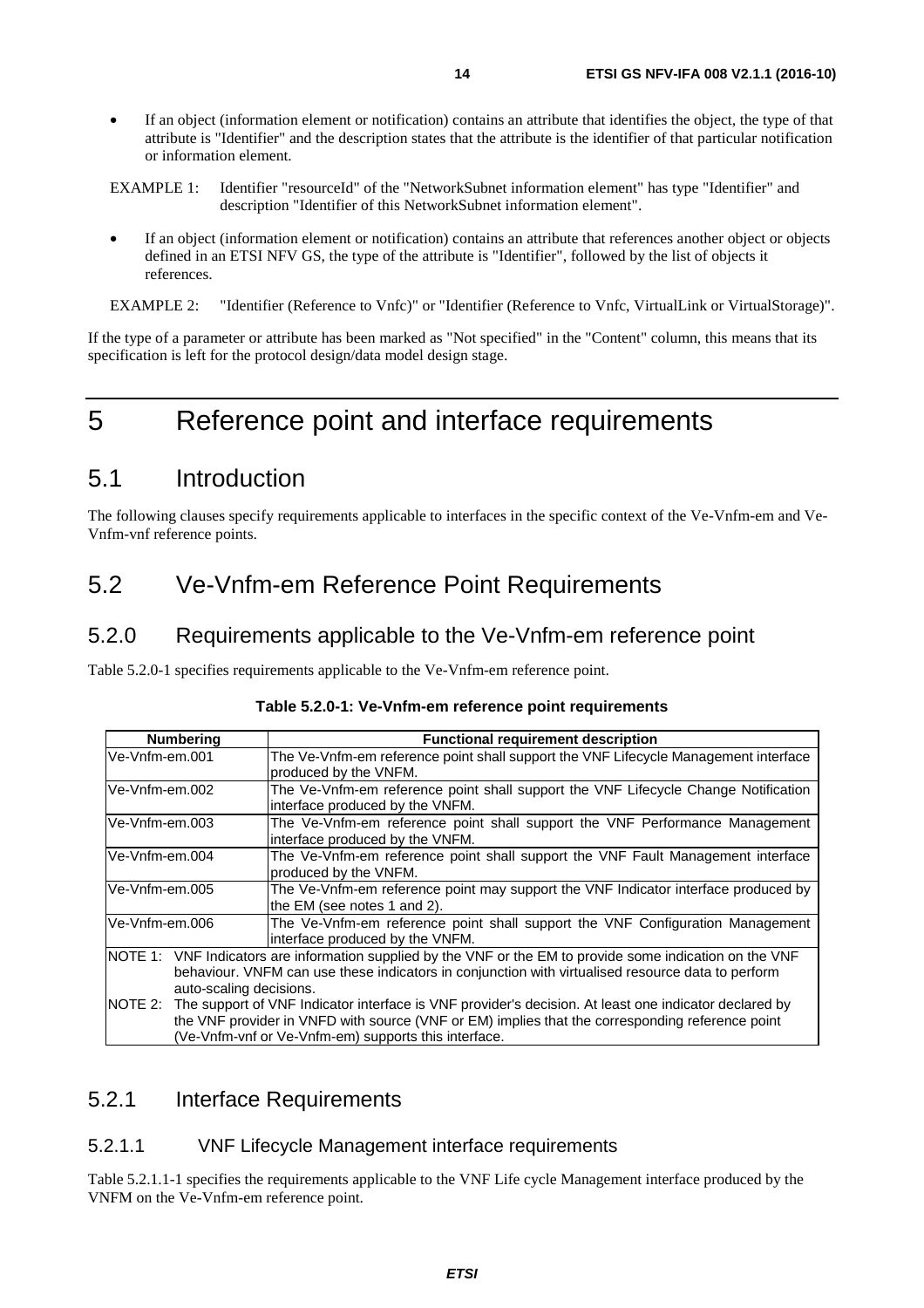<span id="page-14-0"></span>

| <b>Numbering</b>                                                | <b>Functional requirements description</b>                                                             |  |
|-----------------------------------------------------------------|--------------------------------------------------------------------------------------------------------|--|
| Ve-Vnfm-em.VnfLcm.001                                           | The VNF Life cycle Management interface produced by the VNFM on the Ve-vnfm-em                         |  |
|                                                                 | reference point shall support scaling a VNF instance.                                                  |  |
| Ve-Vnfm-em.VnfLcm.002                                           | The VNF Lifecycle Management interface produced by the VNFM on the Ve-Vnfm-em                          |  |
|                                                                 | reference point shall support instantiating a VNF instance.                                            |  |
| Ve-Vnfm-em.VnfLcm.003                                           | The VNF Lifecycle Management interface produced by the VNFM on the Ve-Vnfm-em                          |  |
|                                                                 | reference point shall support terminating a VNF instance.                                              |  |
| Ve-Vnfm-em.VnfLcm.004                                           | The VNF Lifecycle Management interface produced by the VNFM on the Ve-Vnfm-em                          |  |
|                                                                 | reference point shall support querying information about a VNF instance.                               |  |
| Ve-Vnfm-em.VnfLcm.005                                           | The VNF Lifecycle Management interface produced by the VNFM on the Ve-Vnfm-em                          |  |
|                                                                 | reference point shall support requesting VNF healing.                                                  |  |
| Ve-Vnfm-em.VnfLcm.006                                           | The VNF Lifecycle Management interface produced by the VNFM on the Ve-Vnfm-em                          |  |
|                                                                 | reference point shall support requesting to change the state of a VNF instance/VNFC                    |  |
|                                                                 | instance(s) (see note 1).                                                                              |  |
| Ve-Vnfm-em.VnfLcm.007                                           | The VNF Lifecycle Management interface produced by the VNFM on the Ve-Vnfm-em                          |  |
|                                                                 | reference point shall support querying the status of a VNF Lifecycle Management                        |  |
|                                                                 | operation.                                                                                             |  |
| Ve-Vnfm-em.VnfLcm.008                                           | The VNF Lifecycle Management interface produced by the VNFM on the Ve-Vnfm-em                          |  |
|                                                                 | reference point shall support modifying information about a VNF instance (see note 2).                 |  |
| Ve-Vnfm-em.VnfLcm.00y1                                          | The VNF Lifecycle Management interface produced by the VNFM on the Ve-Vnfm-em                          |  |
|                                                                 | reference point shall support creating a VNF instance identifier and the associated                    |  |
|                                                                 | instance of a VNF information element.                                                                 |  |
| Ve-Vnfm-em.VnfLcm.00y2                                          | The VNF Lifecycle Management interface produced by the VNFM on the Ve-Vnfm-em                          |  |
|                                                                 | reference point shall support deleting a VNF instance identifier and the associated                    |  |
|                                                                 | instance of a VNF information element.                                                                 |  |
| NOTE 1:                                                         | Change the state of a VNF instance/VNFC instance(s) refers to start or stop a VNF/VNFC instance. These |  |
| operations are complementary to instantiate or terminate a VNF. |                                                                                                        |  |
|                                                                 | NOTE 2: The requirement refers to the information that is writable.                                    |  |

**Table 5.2.1.1-1: VNF Lifecycle Management interface requirements** 

### 5.2.1.2 VNF Lifecycle Change Notification interface requirements

Table 5.2.1.2-1 specifies the requirements applicable to the VNF Lifecycle Change Notification interface produced by the VNFM on the Ve-Vnfm-em reference point.

| <b>Numbering</b>      | <b>Functional requirements description</b>                                                |
|-----------------------|-------------------------------------------------------------------------------------------|
| Ve-Vnfm-em.VnfLcn.001 | The VNF Lifecycle Change Notification interface produced by the VNFM on the               |
|                       | Ve-Vnfm-em reference point shall support providing to the EM notifications to the EM      |
|                       | about changes of a VNF instance that are related to the VNF lifecycle management          |
|                       | operations, further referred to as VNF lifecycle change notifications.                    |
| Ve-Vnfm-em.VnfLcn.002 | VNF lifecycle change notifications provided on the VNF Lifecycle Change Notification      |
|                       | interface produced by the VNFM on the Ve-Vnfm-em reference point shall contain            |
|                       | information about the type of VNF lifecycle operation, the identification of the VNF      |
|                       | instance, and the identification of the lifecycle operation occurrence.                   |
| Ve-Vnfm-em.VnfLcn.003 | VNF lifecycle change notifications provided on the VNF lifecycle Change Notification      |
|                       | interface produced by the VNFM on the Ve-Vnfm-em reference point shall contain            |
|                       | information about the addition/deletion of VNF Components, and about the changes          |
|                       | on virtualised resources associated to VNFC(s) as result of the VNF lifecycle change.     |
| Ve-Vnfm-em.VnfLcn.004 | VNF lifecycle change notifications provided on the VNF Lifecycle Change Notification      |
|                       | interface produced by the VNFM on the Ve-Vnfm-em reference point shall contain            |
|                       | information about the virtual networks and connection point (CP)s that are                |
|                       | added/deleted as part of the VNF lifecycle operation (see note).                          |
| Ve-Vnfm-em.VnfLcn.005 | VNF lifecycle change notifications provided on the VNF Lifecycle Change Notification      |
|                       | interface produced by the VNFM on the Ve-Vnfm-em reference point shall support            |
|                       | indicating the start of the lifecycle procedure, the end and the results of the lifecycle |
|                       | procedure, including any error produced from the lifecycle procedure.                     |
| Ve-Vnfm-em.VnfLcn.006 | The VNF Lifecycle Change Notification interface produced by the VNFM on the               |
|                       | Ve-Vnfm-em reference point shall support providing to the EM notifications about          |
|                       | updates to the VNF instance information, further referred to as VNF information           |
|                       | update notifications.                                                                     |

**Table 5.2.1.2-1: VNF Lifecycle Change Notification interface requirements**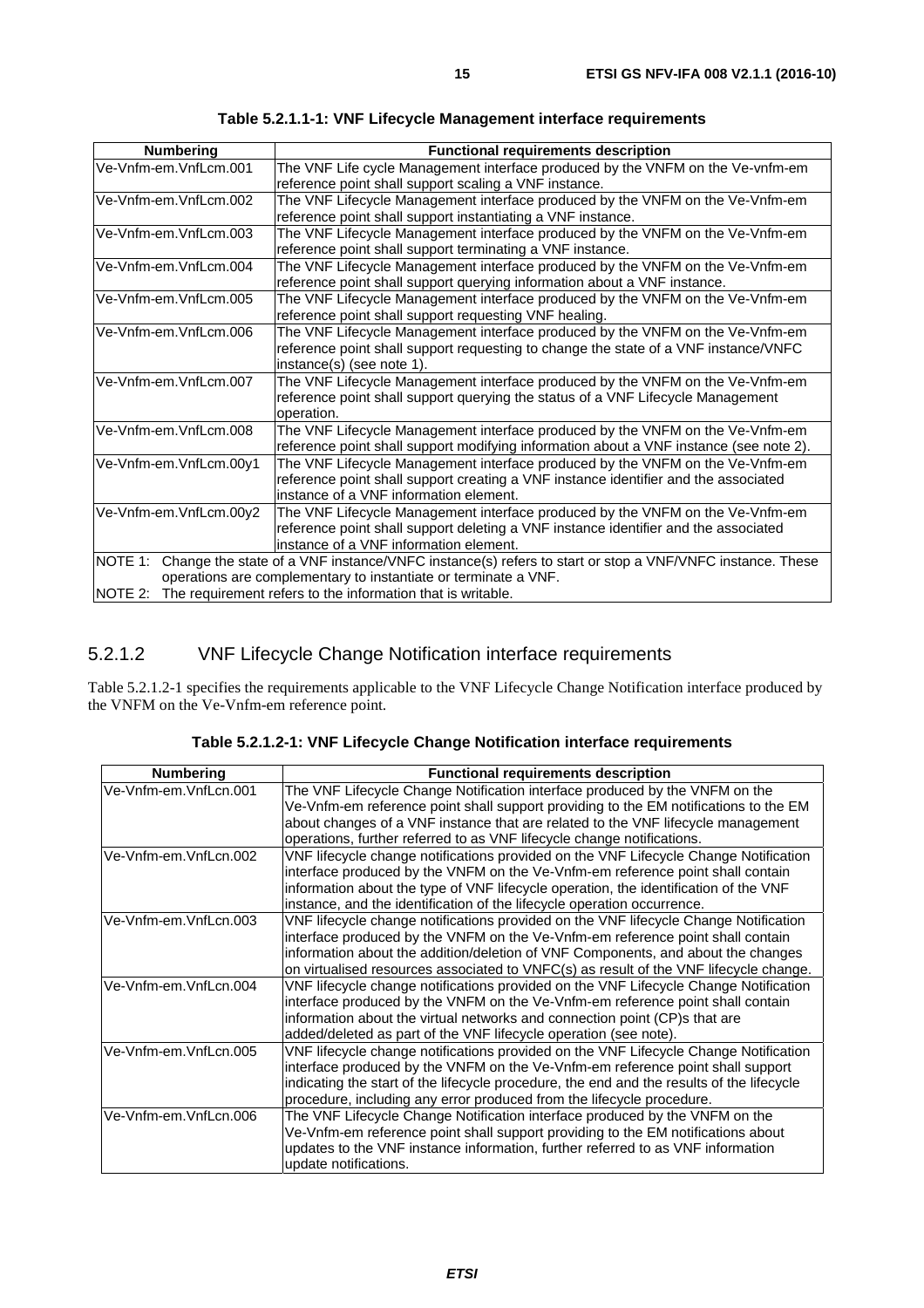<span id="page-15-0"></span>

| <b>Numbering</b>       | <b>Functional requirements description</b>                                                                                                                                                                                                                                                                                        |
|------------------------|-----------------------------------------------------------------------------------------------------------------------------------------------------------------------------------------------------------------------------------------------------------------------------------------------------------------------------------|
| Ve-Vnfm-em.VnfLcn.007  | The VNF Lifecycle Change Notification interface produced by the VNFM on the<br>Ve-Vnfm-em reference point shall support providing to the EM notifications about<br>creation and deletion of a VNF identifier and the associated instance of a VNF<br>information element, further referred to as VNF identifier creation/deletion |
|                        | notifications.                                                                                                                                                                                                                                                                                                                    |
| lVe-Vnfm-em.VnfLcn.008 | The VNF Lifecycle Change Notification interface produced by the VNFM on the<br>Ve-Vnfm-em reference point shall support subscribing to VNF lifecycle change<br>notifications, to VNF information update notifications, and to VNF identifier<br>creation/deletion notifications.                                                  |
| NOTE:                  | This provides information about virtual networks and connections points that are internal to the VNF and                                                                                                                                                                                                                          |
|                        | whose creation was triggered by the VNFM.                                                                                                                                                                                                                                                                                         |

### 5.2.1.3 VNF Fault Management interface requirements

Table 5.2.1.3-1 specifies requirements applicable to the VNF Fault Management interface produced by the VNFM on the Ve-Vnfm-em reference point.

| Table 5.2.1.3-1: VNF Fault Management interface requirements |  |
|--------------------------------------------------------------|--|
|--------------------------------------------------------------|--|

| <b>Numbering</b>     | <b>Functional requirements description</b>                                                               |  |  |
|----------------------|----------------------------------------------------------------------------------------------------------|--|--|
| Ve-Vnfm-em.VnfFm.001 | The VNF Fault Management interface produced by the VNFM on the Ve-Vnfm-em                                |  |  |
|                      | reference point shall support collecting VNF/VNFC fault information (see note).                          |  |  |
| Ve-Vnfm-em.VnfFm.002 | The VNF Fault Management interface produced by the VNFM on the Ve-Vnfm-em                                |  |  |
|                      | reference point shall support providing alarm notifications related to faults on                         |  |  |
|                      | VNF/VNFC instances.                                                                                      |  |  |
| Ve-Vnfm-em.VnfFm.003 | The VNF Fault Management interface produced by the VNFM on the Ve-Vnfm-em                                |  |  |
|                      | reference point shall support providing notification when there is a change in alarm                     |  |  |
|                      | information on VNF/VNFC instances.                                                                       |  |  |
| Ve-Vnfm-em.VnfFm.004 | The VNF Fault Management interface produced by the VNFM on the Ve-Vnfm-em                                |  |  |
|                      | reference point shall support the sending of notification to the EM when an alarm on a                   |  |  |
|                      | VNF/VNFC instance has been created.                                                                      |  |  |
| Ve-Vnfm-em.VnfFm.005 | The VNF Fault Management interface produced by the VNFM on the Ve-Vnfm-em                                |  |  |
|                      | reference point shall support the sending of notification to the EM when an alarm on a                   |  |  |
|                      | VNF/VNFC instance has been cleared.                                                                      |  |  |
| Ve-Vnfm-em.VnfFm.006 | The VNF Fault Management interface produced by the VNFM on the Ve-Vnfm-em                                |  |  |
|                      | reference point shall allow unambiguous identification of the alarm on a VNF/VNFC                        |  |  |
|                      | instance sent to the EM.                                                                                 |  |  |
| Ve-Vnfm-em.VnfFm.007 | The VNF Fault Management interface produced by the VNFM on the Ve-Vnfm-em                                |  |  |
|                      | reference point shall allow unambiguous identification of the VNF/VNFC instance                          |  |  |
|                      | causing the alarm.                                                                                       |  |  |
| Ve-Vnfm-em.VnfFm.008 | The VNF Fault Management interface produced by the VNFM on the Ve-Vnfm-em                                |  |  |
|                      | reference point shall allow unambiguous identification of the alarm cause.                               |  |  |
| VeVnfm-em.VnfFm.009  | The VNF Fault Management interface produced by the VNFM on the Ve-Vnfm-em                                |  |  |
|                      | reference point shall support providing to the EM notifications about alarms on a VNF                    |  |  |
|                      | instance and its VNFC as a consequence of state changes in the virtualised                               |  |  |
|                      | resources used by the VNF and its VNFC.                                                                  |  |  |
| VeVnfm-em.VnfFm.010  | Notifications related to the alarms associated with the state changes of virtualised                     |  |  |
|                      | resources of a VNF instance provided on the VNF Fault Management interface                               |  |  |
|                      | produced by the VNFM on the Ve-Vnfm-em reference point shall contain information                         |  |  |
|                      | necessary to identify the VNF and its VNFC(s), the origin (VIM and virtualised                           |  |  |
|                      | resource(s)) of the virtualised resource change notification(s), the type of alarm, and                  |  |  |
|                      | information about the cause of the alarm.                                                                |  |  |
| NOTE:                | Fault information on a given VNF/VNFC instance can include the information related to the alarm          |  |  |
|                      | (e.g. alarm created, alarm cleared, etc.), alarm causes and identification of this VNF/VNFC instance and |  |  |
|                      | fault information concerning the virtualised resources supporting the constituent VNF/VNFC instance.     |  |  |

#### 5.2.1.4 VNF Indicator interface requirements

Table 5.2.1.4-1 specifies the requirements applicable to the VNF Indicator interface produced by the EM on the Ve-Vnfm-em reference point.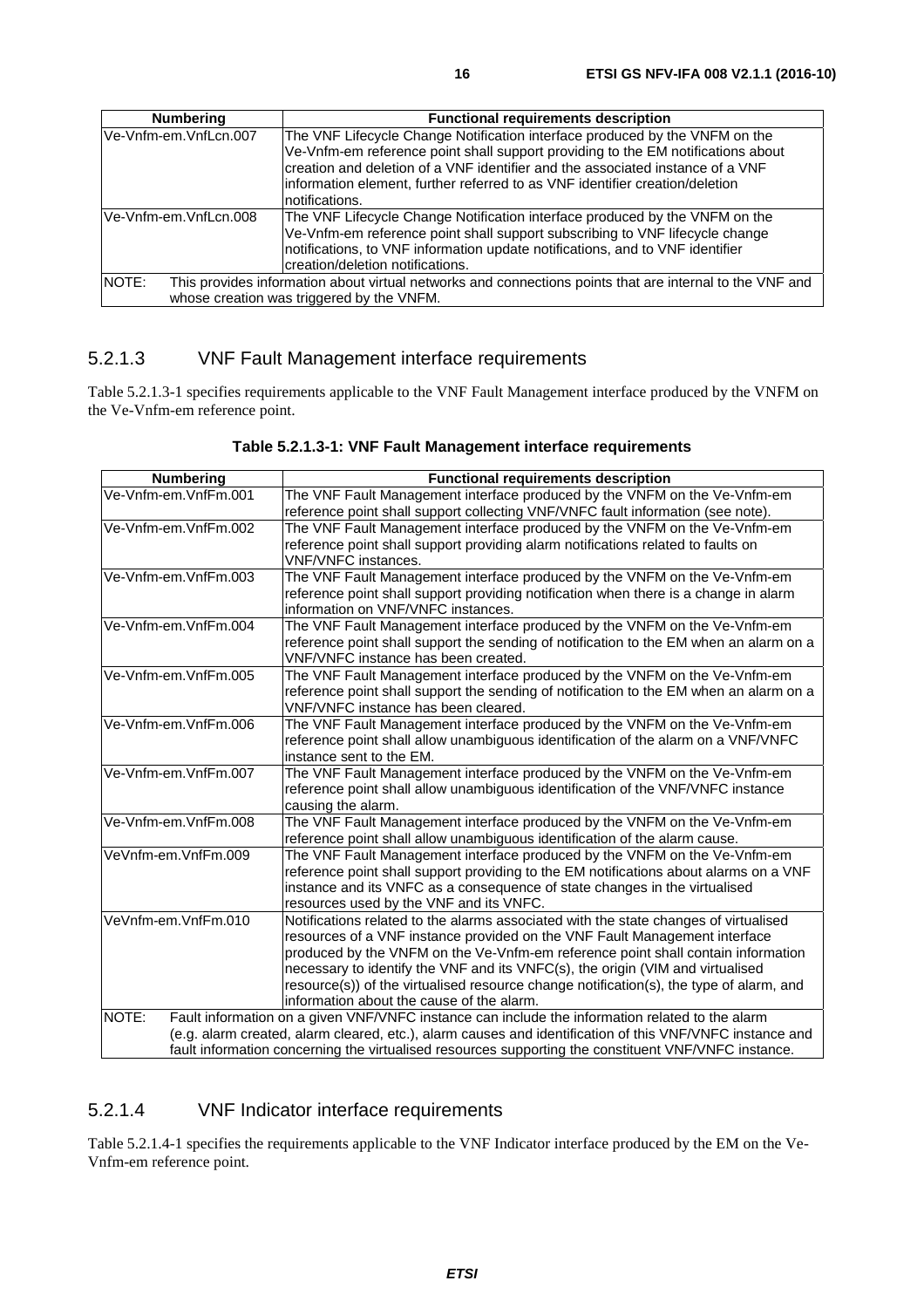#### **Table 5.2.1.4-1: VNF Indicator interface requirements**

### <span id="page-16-0"></span>5.2.1.5 VNF Configuration Management interface requirements

Table 5.2.1.5-1 specifies the requirements applicable to the VNF Configuration Management interface produced by the VNFM on the Ve-Vnfm-em reference point. Configuration parameters referred in this clause include those set at initial configuration and any other configurable parameters declared in the VNFD.

**Table 5.2.1.5-1: VNF Configuration Management interface requirements** 

| Numbering             | <b>Functional requirements description</b>                                        |  |  |  |
|-----------------------|-----------------------------------------------------------------------------------|--|--|--|
| Ve-Vnfm-em.VnfCm.001  | The VNF Configuration Management interface produced by the VNFM on the            |  |  |  |
|                       | Ve-Vnfm-em reference point shall support providing configuration parameters for a |  |  |  |
|                       | VNF/VNFC instance.                                                                |  |  |  |
| lVe-Vnfm-em.VnfCm.002 | The VNF Configuration Management interface produced by the VNFM on the            |  |  |  |
|                       | Ve-Vnfm-em reference point shall support providing notifications about changes to |  |  |  |
|                       | configuration parameters of a VNF instance.                                       |  |  |  |

### 5.2.1.6 VNF Performance Management interface requirements

Table 5.2.1.6-1 specifies requirements applicable to the VNF Performance Management interface produced by the VNFM on the Ve-Vnfm-em reference point.

| <b>Numbering</b>                                                                                                             | <b>Functional requirements description</b>                                                         |  |
|------------------------------------------------------------------------------------------------------------------------------|----------------------------------------------------------------------------------------------------|--|
| Ve-Vnfm-                                                                                                                     | The VNF Performance Management interface produced by the VNFM on the Ve-Vnfm-em                    |  |
| em.VnfPm.01                                                                                                                  | reference point shall support the EM to control the collection and reporting of VNF/VNFC           |  |
|                                                                                                                              | performance information, resulting from virtualised resources performance information, on the      |  |
|                                                                                                                              | VNF(s) it manages (see note 1).                                                                    |  |
| Ve-Vnfm-                                                                                                                     | The VNF Performance Management interface produced by the VNFM on the Ve-Vnfm-em                    |  |
| em.VnfPm.02                                                                                                                  | reference point shall support the capability to notify the EM about the availability of VNF        |  |
|                                                                                                                              | performance information.                                                                           |  |
| Ve-Vnfm-                                                                                                                     | The VNF Performance Management interface produced by the VNFM on the Ve-Vnfm-em                    |  |
| em.VnfPm.03                                                                                                                  | reference point shall support the EM to create a PM job specifying the VNF performance             |  |
| information that the EM requires from the VNFM.                                                                              |                                                                                                    |  |
| Ve-Vnfm-                                                                                                                     | The VNF Performance Management interface produced by the VNFM on the Ve-Vnfm-em                    |  |
| reference point hall support the EM to delete one or more PM job(s).<br>em.VnfPm.04                                          |                                                                                                    |  |
| Ve-Vnfm-<br>The VNF Performance Management interface produced by the VNFM on the Ve-Vnfm-em                                  |                                                                                                    |  |
| reference point shall enable the EM to subscribe to and receive notifications of data availability<br>lem.VnfPm.05           |                                                                                                    |  |
| for a PM job.                                                                                                                |                                                                                                    |  |
| Ve-Vnfm-                                                                                                                     | The VNF Performance Management interface produced by the VNFM on the Ve-Vnfm-em                    |  |
| em.VnfPm.06<br>reference point shall support the EM to query the details of one or more PM job(s).                           |                                                                                                    |  |
| Ve-Vnfm-                                                                                                                     | The VNF Performance Management interface produced by the VNFM on the Ve-Vnfm-em                    |  |
| lem.VnfPm.07                                                                                                                 | reference point shall support the EM to manage the thresholds on specified VNF/VNFC                |  |
|                                                                                                                              | performance information and VNF(s) (see note 2).                                                   |  |
| Ve-Vnfm-                                                                                                                     | The VNF Performance Management interface produced by the VNFM on the Ve-Vnfm-em                    |  |
| lem.VnfPm.08                                                                                                                 | reference point shall support the capability to notify the EM about a threshold defined for a      |  |
|                                                                                                                              | specified metric of a VNF/VNFC being crossed.                                                      |  |
| Ve-Vnfm-                                                                                                                     | The VNF Performance Management interface produced by the VNFM on the Ve-Vnfm-em                    |  |
| em.VnfPm.09                                                                                                                  | reference point shall enable the EM to subscribe to and receive notifications related to threshold |  |
|                                                                                                                              | crossing.                                                                                          |  |
| NOTE 1: Performance information on a given VNF/VNFC results from collected performance information of the                    |                                                                                                    |  |
| virtualised resources that are mapped to this VNF/VNFC instance.                                                             |                                                                                                    |  |
| <b>INOTE 2:</b><br>Management of thresholds include creation, deletion and query the thresholds on specified VNF performance |                                                                                                    |  |
| information and VNF(s).                                                                                                      |                                                                                                    |  |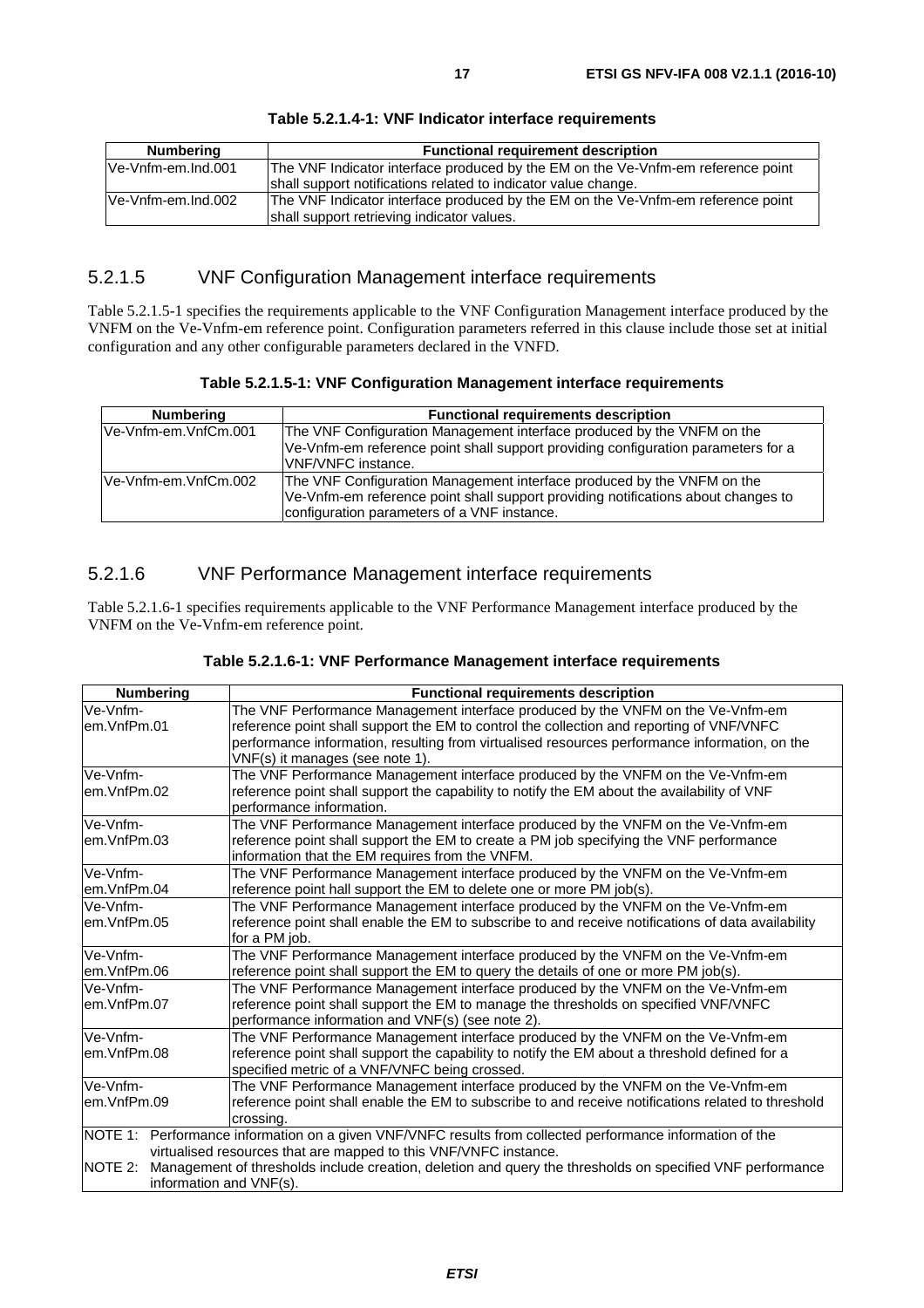# <span id="page-17-0"></span>5.3 Ve-Vnfm-vnf Reference Point Requirements

# 5.3.0 Requirements applicable to the Ve-Vnfm-vnf reference point

Table 5.3.0-1 specifies requirements applicable to the Ve-Vnfm-vnf reference point.

#### **Table 5.3.0-1: Ve-Vnfm-vnf reference point requirements**

| <b>Numbering</b>                                                                                       | <b>Functional requirement description</b>                                                                     |  |  |
|--------------------------------------------------------------------------------------------------------|---------------------------------------------------------------------------------------------------------------|--|--|
| Ve-Vnfm-vnf.001                                                                                        | The Ve-Vnfm-vnf reference point shall support the VNF Lifecycle Management                                    |  |  |
|                                                                                                        | interface produced by the VNFM.                                                                               |  |  |
| Ve-Vnfm-vnf.002                                                                                        | The Ve-Vnfm-vnf reference point shall support the VNF Configuration interface                                 |  |  |
|                                                                                                        | produced by the VNF.                                                                                          |  |  |
| lVe-Vnfm-vnf.003                                                                                       | The Ve-Vnfm-vnf reference point shall support the VNF Performance Management                                  |  |  |
|                                                                                                        | interface produced by the VNFM.                                                                               |  |  |
| Ve-Vnfm-vnf.004                                                                                        | The Ve-Vnfm-vnf reference point shall support the VNF Fault Management interface                              |  |  |
|                                                                                                        | produced by the VNFM.                                                                                         |  |  |
| Ve-Vnfm-vnf.005<br>The Ve-Vnfm-vnf reference point may support the VNF Indicator interface produced by |                                                                                                               |  |  |
|                                                                                                        | the VNF (see notes 1 and 2).                                                                                  |  |  |
|                                                                                                        | NOTE 1: VNF Indicators are information supplied by the VNF or the EM to provide some indication on the VNF    |  |  |
| behaviour. VNFM can use these indicators in conjunction with virtualised resource data to perform      |                                                                                                               |  |  |
| auto-scaling decisions.                                                                                |                                                                                                               |  |  |
|                                                                                                        | NOTE 2: The support of VNF Indicator interface is VNF provider's decision. At least one indicator declared by |  |  |
| the VNF provider in VNFD with source (VNF or EM) implies that the corresponding reference point        |                                                                                                               |  |  |
| (Ve-Vnfm-vnf or Ve-Vnfm-em) supports this interface.                                                   |                                                                                                               |  |  |

# 5.3.1 Interface Requirements

#### 5.3.1.1 VNF Lifecycle Management interface requirements

Table 5.3.1.1-1 specifies the requirements applicable to the VNF Lifecycle Management interface produced by the VNFM on the Ve-Vnfm-vnf reference point.

| Table 5.3.1.1-1: VNF Lifecycle Management interface requirements |
|------------------------------------------------------------------|
|------------------------------------------------------------------|

| <b>Numbering</b>        | <b>Functional requirements description</b>                                                       |  |  |  |
|-------------------------|--------------------------------------------------------------------------------------------------|--|--|--|
| lVe-Vnfm-vnf.VnfLcm.001 | The VNF Lifecycle Management interface produced by the VNFM on the Ve-vnfm-vnf                   |  |  |  |
|                         | reference point shall support scaling a VNF instance.                                            |  |  |  |
| Ve-Vnfm-vnf.VnfLcm.002  | The VNF Lifecycle Management interface produced by the VNFM on the Ve-Vnfm-vnf                   |  |  |  |
|                         | reference point shall support requesting VNF healing.                                            |  |  |  |
| Ve-Vnfm-vnf.VnfLcm.003  | The VNF Lifecycle Management interface produced by the VNFM on the Ve-Vnfm-vnf                   |  |  |  |
|                         | reference point shall support querying the status of VNF Lifecycle Management                    |  |  |  |
|                         | loperation (see note).                                                                           |  |  |  |
| NOTE:                   | The status of the operations can be queried only limited to the operations initiated by the VNF. |  |  |  |

### 5.3.1.2 VNF Configuration interface requirements

Table 5.3.1.2-1 specifies the requirements applicable to the VNF Configuration interface produced by the VNF on the Ve-Vnfm-vnf reference point.

| <b>Numbering</b> | <b>Functional requirement description</b>                                         |  |  |
|------------------|-----------------------------------------------------------------------------------|--|--|
| Ve-Vnfm-         | The VNF Configuration interface on the Ve-Vnfm-vnf reference point shall support  |  |  |
| lynf.VnfConf.001 | setting of initial virtualisation-related configuration parameters for a VNF/VNFC |  |  |
|                  | linstance.                                                                        |  |  |
| Ve-Vnfm-         | The VNF Configuration interface on the Ve-Vnfm-vnf reference point shall support  |  |  |
| vnf.VnfConf.002  | updating virtualisation-related configuration parameters for a VNF/VNFC instance. |  |  |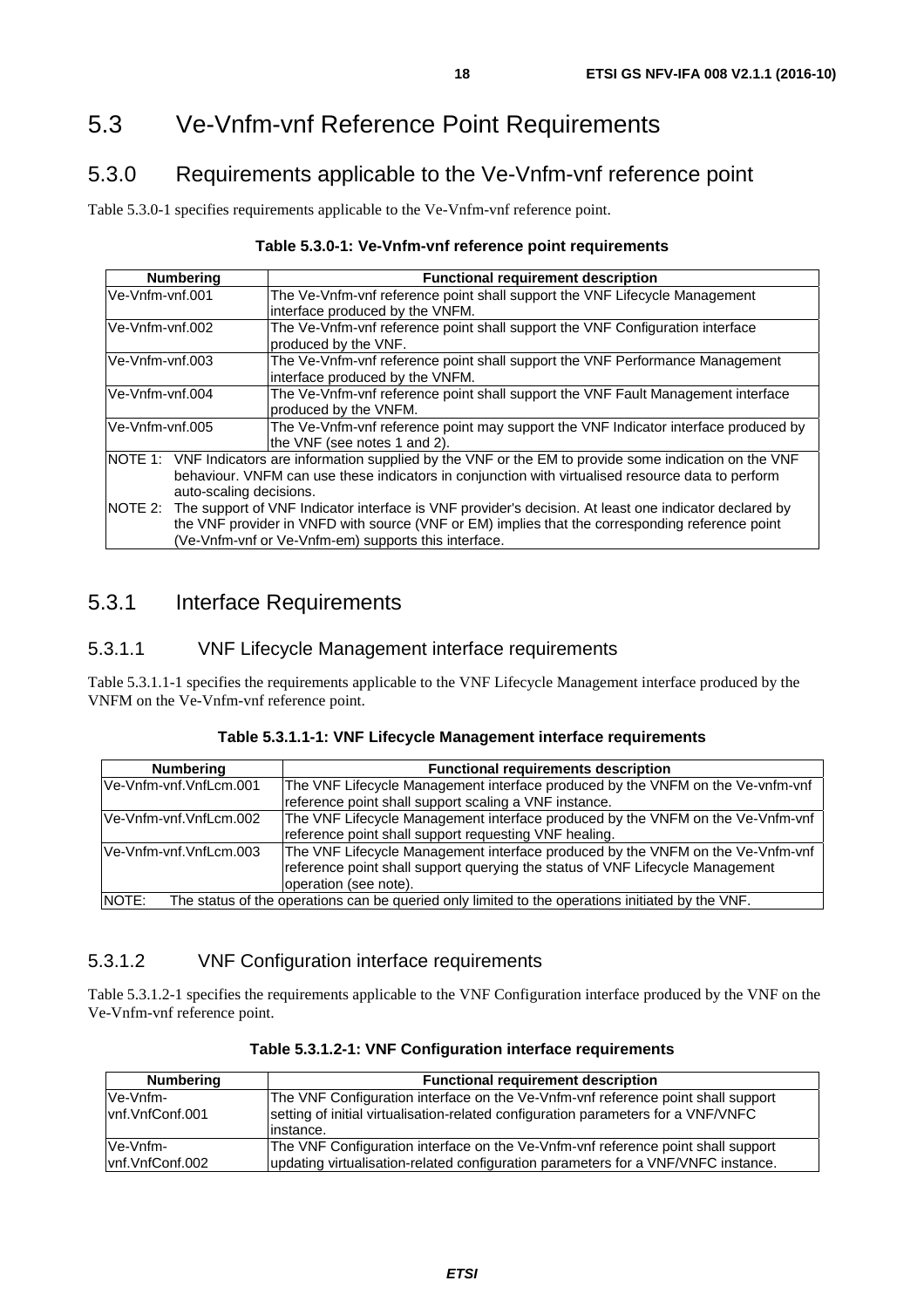#### <span id="page-18-0"></span>5.3.1.3 VNF Indicator interface requirements

Table 5.3.1.3-1 specifies the requirements applicable to the VNF indicator interface produced by the VNF on the Ve-Vnfm-vnf reference point.

| Table 5.3.1.3-1: VNF Indicator interface requirements |  |  |  |
|-------------------------------------------------------|--|--|--|
|-------------------------------------------------------|--|--|--|

| <b>Numbering</b>       | <b>Functional requirement description</b>                                                                 |  |  |  |  |
|------------------------|-----------------------------------------------------------------------------------------------------------|--|--|--|--|
| Ve-Vnfm-vnf.Vnflnd.001 | The VNF Indicator interface provided by the VNF on the Ve-Vnfm-vnf reference point                        |  |  |  |  |
|                        | shall support notifications related to indicator value change.                                            |  |  |  |  |
|                        | Ve-Vnfm-vnf.Vnflnd.002 The VNF Indicator interface provided by the VNF on the Ve-Vnfm-vnf reference point |  |  |  |  |
|                        | shall support retrieving indicator value.                                                                 |  |  |  |  |

#### 5.3.1.4 VNF Performance Management interface requirements

Table 5.3.1.4-1 specifies requirements applicable to the VNF Performance Management interface produced by the VNFM on the Ve-Vnfm-vnf reference point.

| <b>Numbering</b>         | <b>Functional requirements description</b>                                                                                                                                                                                                                                           |  |  |  |
|--------------------------|--------------------------------------------------------------------------------------------------------------------------------------------------------------------------------------------------------------------------------------------------------------------------------------|--|--|--|
| Ve-Vnfm-vnf.VnfVrPm.001  | The VNF Performance Management interface produced by the VNFM on the Ve-<br>Vnfm- vnf reference point shall support the VNFM to provide to VNF the<br>performance information, resulting from virtualised resources performance<br>information, on the VNF(s) it manages (see note). |  |  |  |
| Ve-Vnfm- vnf.VnfVrPm.002 | The VNF Performance Management interface produced by the VNFM on the Ve-<br>Vnfm- vnf reference point shall support the VNF to subscribe for the notifications<br>related to virtualised resources performance information of the virtualised<br>resources mapped to this VNF.       |  |  |  |
| NOTE:                    | Performance information on a given VNF results from collected performance information of the<br>virtualised resources that are mapped to this VNF instance.                                                                                                                          |  |  |  |

### 5.3.1.5 VNF Fault Management interface requirements

Table 5.3.1.5-1 specifies requirements applicable to the VNF Fault Management interface produced by the VNFM on the Ve-Vnfm-vnf reference point.

| <b>Numbering</b>      | <b>Functional requirements description</b>                                                                                                                                                                                                         |
|-----------------------|----------------------------------------------------------------------------------------------------------------------------------------------------------------------------------------------------------------------------------------------------|
| Ve-Vnfm-vnf.VnfFm.001 | The VNF Fault Management interface produced by the VNFM on the Ve-Vnfm-vnf<br>reference point shall support collecting VNF/VNFC fault information related to                                                                                       |
|                       | virtualised resources used by the VNF/VNFC (see note).                                                                                                                                                                                             |
| Ve-Vnfm-vnf.VnfFm.002 | The VNF Fault Management interface produced by the VNFM on the Ve-Vnfm-vnf<br>reference point shall support providing alarm notifications related to virtualised<br>resources used by the VNF/VNFC instances.                                      |
| Ve-Vnfm-vnf.VnfFm.003 | The VNF Fault Management interface produced by the VNFM on the Ve-Vnfm-vnf<br>reference point shall support providing notification when there is a change in alarm<br>information related to virtualised resources used by VNF/VNFC instances.     |
| Ve-Vnfm-vnf.VnfFm.004 | The VNF Fault Management interface produced by the VNFM on the Ve-Vnfm-vnf<br>reference point shall support the sending of notification to the VNF when an alarm<br>related to virtualised resources used by a VNF/VNFC instance has been created. |
| Ve-Vnfm-vnf.VnfFm.005 | The VNF Fault Management interface produced by the VNFM on the Ve-Vnfm-vnf<br>reference point shall support the sending of notification to the VNF when an alarm<br>related to virtualised resources used by a VNF/VNFC instance has been cleared. |
| Ve-Vnfm-vnf.VnfFm.006 | The VNF Fault Management interface produced by the VNFM on the Ve-Vnfm-vnf<br>reference point shall allow unambiguous identification of the alarm related to<br>virtualised resources used by a VNF/VNFC instance sent to the VNF.                 |
| Ve-Vnfm-vnf.VnfFm.007 | The VNF Fault Management interface produced by the VNFM on the Ve-Vnfm-vnf<br>reference point shall allow unambiguous identification of the virtualised resources<br>used by a VNF/VNFC instance causing the alarm.                                |
| Ve-Vnfm-vnf.VnfFm.008 | The VNF Fault Management interface produced by the VNFM on the Ve-Vnfm-vnf<br>reference point shall allow unambiguous identification of the alarm cause.                                                                                           |

**Table 5.3.1.5-1: VNF Fault Management interface requirements**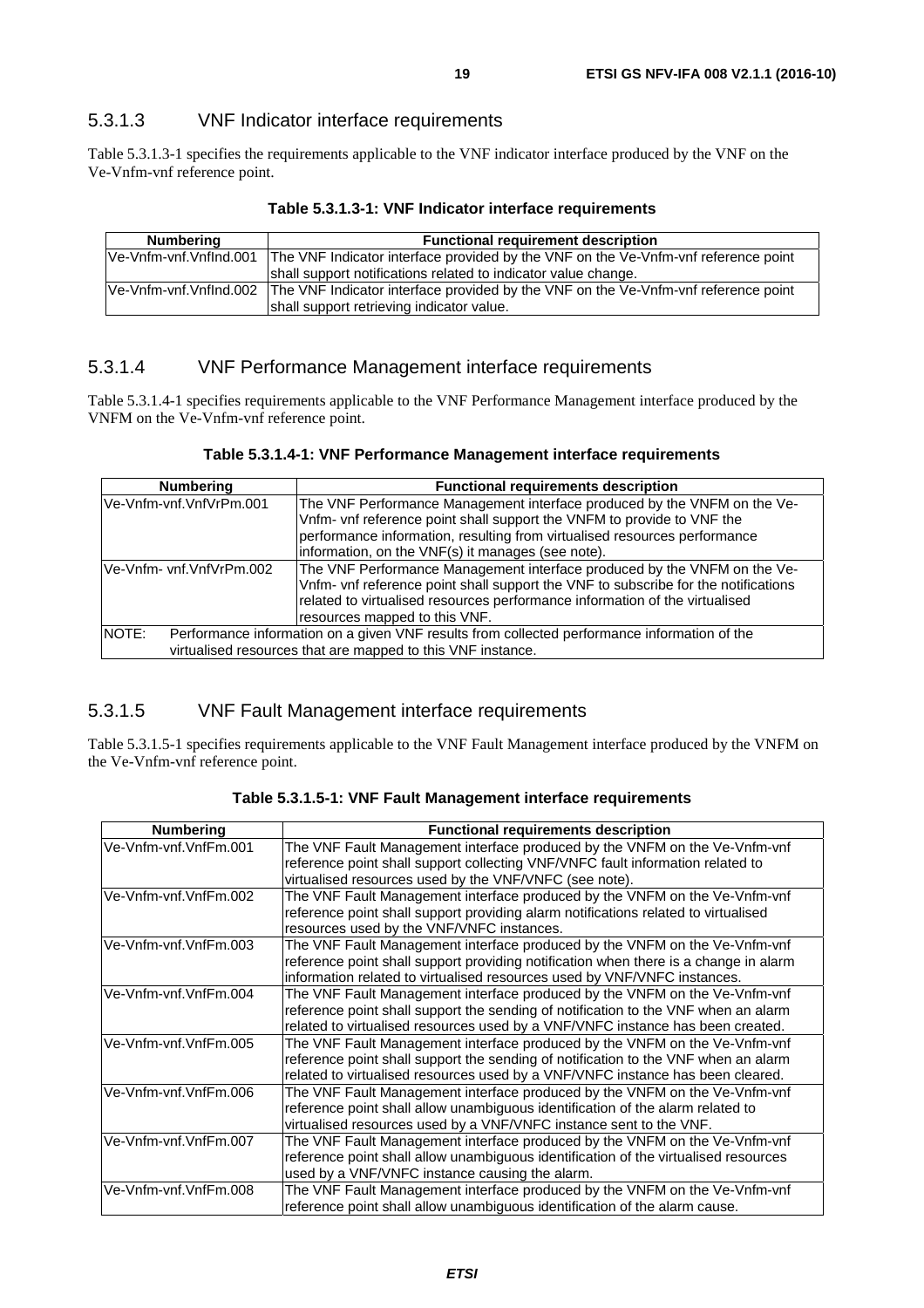<span id="page-19-0"></span>

| <b>Numbering</b>                        | <b>Functional requirements description</b>                                                                                                                                                                                                                                                                                                                                                                                                                                         |
|-----------------------------------------|------------------------------------------------------------------------------------------------------------------------------------------------------------------------------------------------------------------------------------------------------------------------------------------------------------------------------------------------------------------------------------------------------------------------------------------------------------------------------------|
| Ve-Vnfm-vnf.VnfFm.009                   | The VNF Fault Management interface produced by the VNFM on the Ve-Vnfm-vnf<br>reference point shall support providing to the VNF notifications about alarms on a<br>virtualised resources mapped to VNF instance and its VNF Components as a<br>consequence of state changes in the virtualised resources used by the VNF and its<br><b>VNF Components.</b>                                                                                                                        |
| Ve-Vnfm-vnf.VnfFm.010                   | Notifications related to the alarms associated with the state changes of virtualised<br>resources of a VNF instance provided on the VNF Fault Management interface<br>produced by the VNFM on the Ve-Vnfm-vnf reference point shall contain information<br>necessary to identify the VNF and the VNFC(s), the origin (VIM and virtualised<br>resource(s)) of the virtualised resource change notification(s), the type of alarm, and<br>linformation about the cause of the alarm. |
| NOTE:<br>constituent VNF/VNFC instance. | Fault information related to virtualised resources used by a given VNF/VNFC instance can include the<br>information related to the alarm (e.g. alarm created, alarm cleared, etc.), alarm causes and identification<br>of this VNF/VNFC instance and fault information concerning the virtualised resources supporting the                                                                                                                                                         |

# 6 VNF exposed interfaces

# 6.1 Introduction

This clause defines the interfaces exposed by the VNF towards the VNFM over the Ve-Vnfm reference point.

NOTE: The fact that information elements and attributes are presented in tabular form does not preclude protocol designs in which these information elements and attributes are encoded in different parts of request and response messages. For example, in a RESTful interface, parts of them may be encoded in the URL, in the message header, in the message body or any combination thereof.

# 6.2 VNF configuration interface

### 6.2.1 Description

This interface enables a VNFM to perform configuration operations on a VNF instance and its VNFC instance(s) or individual VNFC instances. Configuration parameters referred in this clause include those set at initial configuration and any other configurable parameter declared in the VNFD.

The following operations shall be supported:

- SetInitialConfiguration
- ModifyConfiguration

# 6.2.2 Set Initial Configuration

#### 6.2.2.1 Description

This operation enables a VNFM to set the initial configuration parameters of a VNF instance and its VNFC instance(s) or individual VNFC instances. Table 6.2.2.1-1 lists the information flow exchanged between the VNF and the VNFM.

NOTE: The flow in table 6.2.2.1-1 does not preclude using utilities provided by VIM or NFVI (e.g. HOT or cloudinit) as an intermediate step between VNFM and VNF.

#### **Table 6.2.2.1-1: SetInitialConfiguration operation**

| <b>Message</b>                  | Requirement | <b>Direction</b>        |
|---------------------------------|-------------|-------------------------|
| SetInitialConfigurationRequest  | Mandatory   | $IVNFM \rightarrow VNF$ |
| SetInitialConfigurationResponse | Mandatory   | $VNF \rightarrow VNFM$  |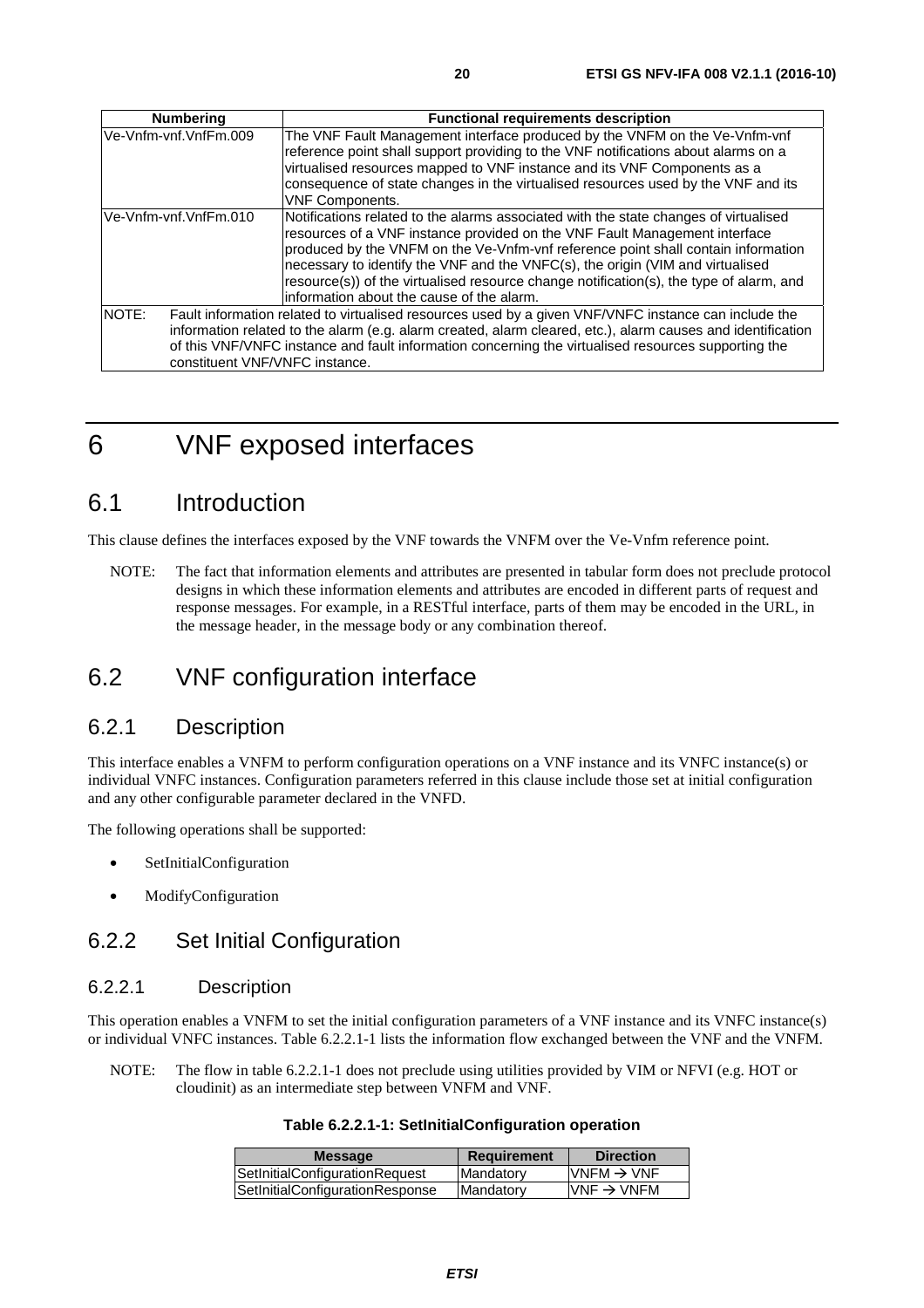#### <span id="page-20-0"></span>6.2.2.2 Input parameters

The input parameters sent when invoking the operation are provided in table 6.2.2.2-1.

| Table 6.2.2.2-1: SetInitialConfiguration operation input parameters |           |             |                    |                              |  |
|---------------------------------------------------------------------|-----------|-------------|--------------------|------------------------------|--|
| 'arameter                                                           | Qualifier | Cardinality | <b>Content</b>     | <b>Description</b>           |  |
| eld:                                                                |           |             | <b>I</b> dentifier | Uniquely identifies a VNF in |  |

| <b>Parameter</b>                                                                                                 | Qualifier                     | Cardinality | <b>Content</b>                | <b>Description</b>                  |
|------------------------------------------------------------------------------------------------------------------|-------------------------------|-------------|-------------------------------|-------------------------------------|
| vnflnstanceld                                                                                                    | M                             |             | <b>I</b> dentifier            | Uniquely identifies a VNF instance. |
| vnfConfigurationData                                                                                             | ΙM                            | 0.1         | VnfConfiguration              | Configuration data for the VNF      |
|                                                                                                                  |                               |             |                               | linstance.                          |
|                                                                                                                  |                               |             |                               | ISee note 1 and note 3.             |
| vnfcConfigurationData                                                                                            | VnfcConfiguration<br>0.N<br>M |             | Configuration data for a VNFC |                                     |
|                                                                                                                  |                               | instance.   |                               |                                     |
| ISee note 2 and note 3.                                                                                          |                               |             |                               |                                     |
| NOTE 1: Cardinality of 0 is used when the operation is used for configuration of only individual VNFC instances. |                               |             |                               |                                     |
| NOTE 2: Cardinality of 0 is used when the operation is used for configuration of only a VNF instance.            |                               |             |                               |                                     |
| NOTE 3: At least one vnfConfigurationData or vnfcConfigurationData element shall be included.                    |                               |             |                               |                                     |

#### 6.2.2.3 Output parameters

The output parameters sent when responding to the operation is provided in table 6.2.2.3-1.

#### **Table 6.2.2.3-1: SetInitialConfiguration operation output parameters**

| <b>Parameter</b>      | Qualifier | Cardinality | <b>Content</b>    | <b>Description</b>                                                                                                                  |
|-----------------------|-----------|-------------|-------------------|-------------------------------------------------------------------------------------------------------------------------------------|
| vnfConfigurationData  | ΙM        | 0.1         | VnfConfiguration  | Correspond to the vnfConfigurationData<br>in the input information elements of the<br>SetInitialConfiguration operation if it has.  |
| vnfcConfigurationData | ΙM        | 0N          | VnfcConfiguration | Correspond to the vnfcConfigurationData<br>in the input information elements of the<br>SetInitialConfiguration operation if it has. |

#### 6.2.2.4 Operation results

As a result of this operation, the producer (VNF) shall indicate to the consumer (VNFM) whether or not the operation was successful.

# 6.2.3 Modify Configuration

#### 6.2.3.1 Description

This operation enables a VNFM to modify the configuration parameters of a VNF instance and its VNFC instance(s) or individual VNFC instances. Table 6.2.3.1-1 lists the information flow exchanged between the VNF and the VNFM.

NOTE: The flow in table 6.2.3.1-1 does not preclude using utilities provided by VIM or NFVI (e.g. HOT or cloudinit) as an intermediate step between VNFM and VNF.

#### **Table 6.2.3.1-1: ModifyConfiguration operation**

| <b>Information Flow</b>     | <b>Requirement</b> | <b>Direction</b>       |
|-----------------------------|--------------------|------------------------|
| ModifyConfigurationRequest  | Mandatory          | $VNFM \rightarrow VNF$ |
| ModifyConfigurationResponse | Mandatory          | $VNF \rightarrow VNFM$ |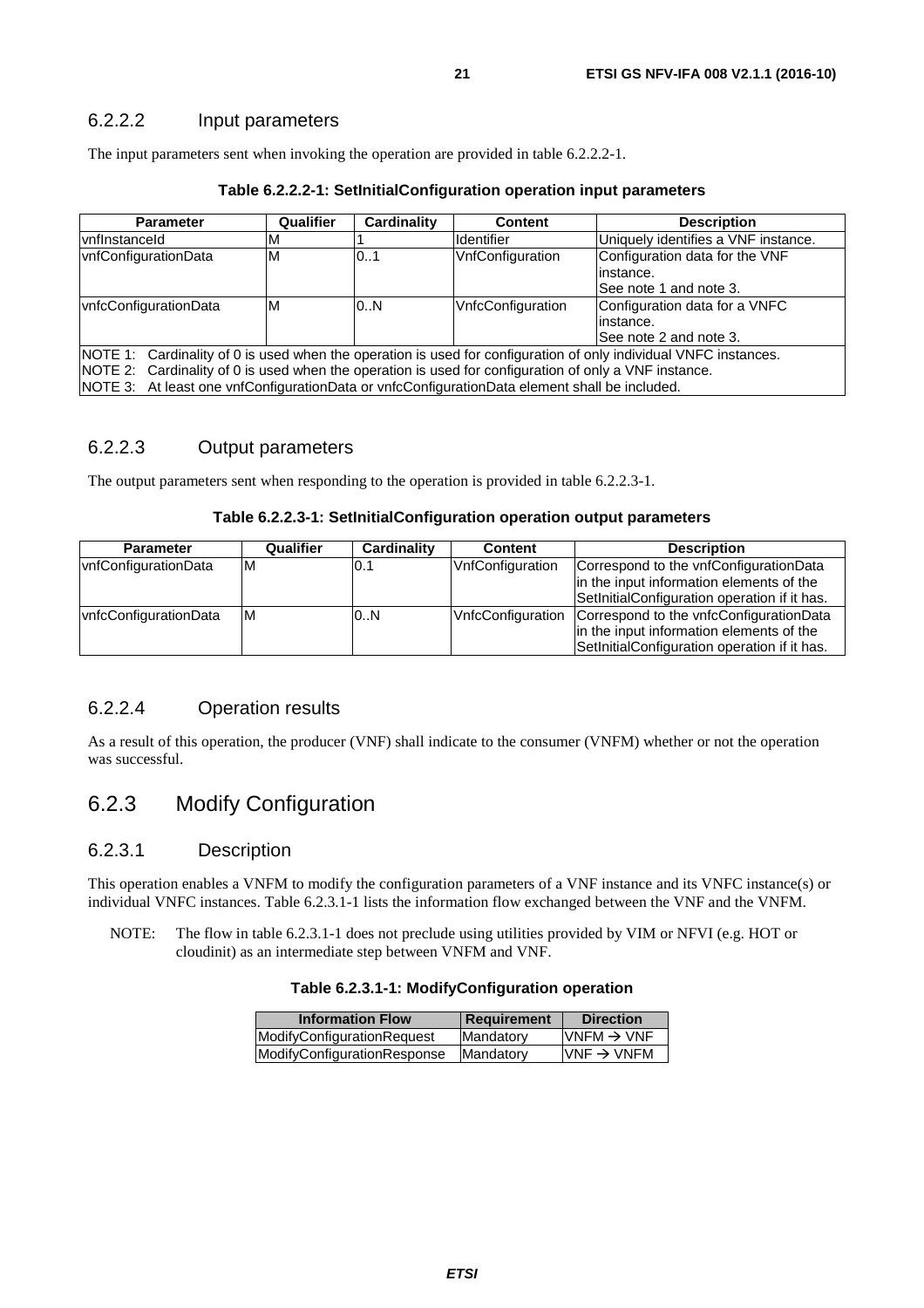#### <span id="page-21-0"></span>6.2.3.2 Input parameters

The input parameters sent when invoking the operation are provided in table 6.2.3.2-1.

| <b>Parameter</b>                                                                                                 | Qualifier | Cardinality | <b>Content</b>    | <b>Description</b>                  |
|------------------------------------------------------------------------------------------------------------------|-----------|-------------|-------------------|-------------------------------------|
| lvnflnstanceld                                                                                                   | м         |             | <b>Identifier</b> | Uniquely identifies a VNF instance. |
| vnfConfigurationData                                                                                             | M         | 0.1         | VnfConfiguration  | Configuration data for the VNF      |
|                                                                                                                  |           |             |                   | linstance                           |
|                                                                                                                  |           |             |                   | See note 1.                         |
| vnfcConfigurationData                                                                                            | M         | 0N          | VnfcConfiguration | Configuration data for a VNFC       |
|                                                                                                                  |           |             |                   | linstance.                          |
|                                                                                                                  |           |             |                   | See note 2 and note 3.              |
| <b>vnfcInstanceCreatedIndication</b>                                                                             | M         | 0.N         | Identifier        | Identifies a VNFC instance that has |
|                                                                                                                  |           |             |                   | been created.                       |
|                                                                                                                  |           |             |                   | See note 4.                         |
| vnfcInstanceDeletedIndication                                                                                    | M         | 0N          | <b>Identifier</b> | Identifies a VNFC instance that has |
|                                                                                                                  |           |             |                   | lbeen deleted.                      |
|                                                                                                                  |           |             |                   | See note 3.                         |
| NOTE 1: Cardinality of 0 is used when the operation is used for configuration of only individual VNFC instances. |           |             |                   |                                     |
| NOTE 2: Cardinality of 0 is used when the operation is used for configuration of only a VNF instance.            |           |             |                   |                                     |
| NOTE 3: When both information elements are included, they shall refer to different VNFC instances.               |           |             |                   |                                     |
| The actual description of the configuration of the new VNFC instance shall be provided as a<br>NOTE 4:           |           |             |                   |                                     |
| vnfcConfigurationData element.                                                                                   |           |             |                   |                                     |

#### **Table 6.2.3.2-1: ModifyConfiguration operation input parameters**

#### 6.2.3.3 Output parameters

The output parameters sent when responding to the operation is provided in table 6.2.3.3-1.

#### **Table 6.2.3.3-1: ModifyConfiguration operation output parameters**

| <b>Parameter</b>      | <b>Qualifier</b> | Cardinality | <b>Content</b>          | <b>Description</b>                                                                                                                  |
|-----------------------|------------------|-------------|-------------------------|-------------------------------------------------------------------------------------------------------------------------------------|
| vnfConfigurationData  | ΙM               | 01          | <b>VnfConfiguration</b> | Correspond to the vnfConfigurationData in<br>the input information elements of the<br>SetInitialConfiguration operation if it has.  |
| vnfcConfigurationData | ΙM               | 0.N         | VnfcConfiguration       | Correspond to the vnfcConfigurationData<br>in the input information elements of the<br>SetInitialConfiguration operation if it has. |

#### 6.2.3.4 Operation results

As a result of this operation, the producer (VNF) shall indicate to the consumer (VNFM) whether or not the operation was successful.

# 6.3 VNF Indicator interface

### 6.3.1 Description

This interface allows the VNF to provide information on value changes of VNF related indicators. VNF related indicators are declared in the VNFD.

### 6.3.2 Subscribe operation

#### 6.3.2.1 Description

This operation enables the VNFM to subscribe with a filter for the notifications related to VNF indicator value changes sent by the VNF. Table 6.3.2.1-1 lists the information flow exchanged between the VNFM and the VNF.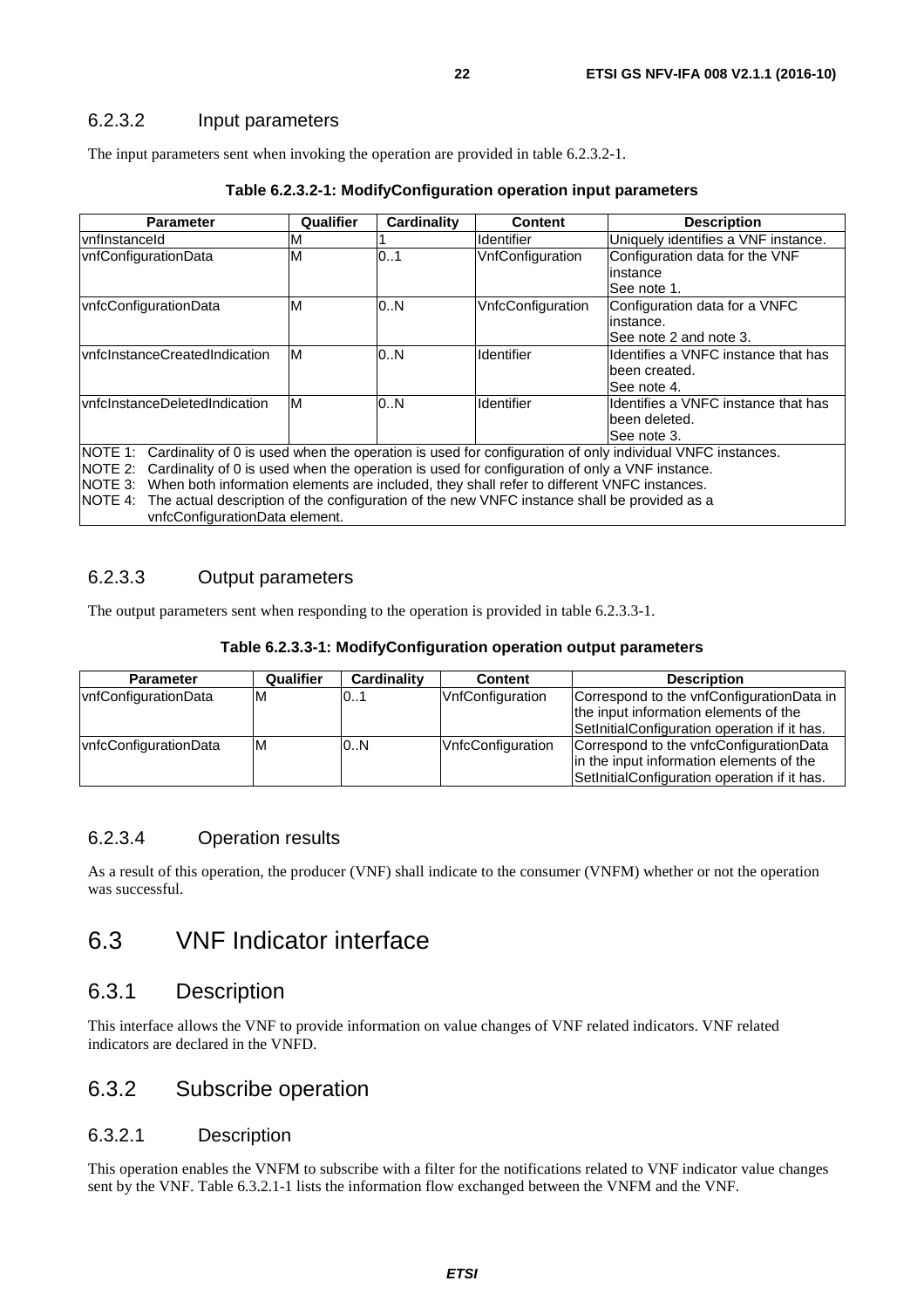<span id="page-22-0"></span>NOTE: Specification of filtering mechanism is left for the protocol design stage.

|  |  | Table 6.3.2.1-1: Subscribe operation |  |
|--|--|--------------------------------------|--|
|--|--|--------------------------------------|--|

| <b>Message</b>    | Requirement | <b>Direction</b>       |
|-------------------|-------------|------------------------|
| SubscribeRequest  | Mandatory   | $VNFM \rightarrow VNF$ |
| SubscribeResponse | Mandatory   | $VNF \rightarrow VNFM$ |
|                   |             |                        |

#### 6.3.2.2 Input parameters

#### **Table 6.3.2.2-1: Subscribe operation input parameters**

| <b>Parameter</b> | Qualifier | <b>Cardinality</b> | <b>Content</b> | Description<br>Je                                                    |
|------------------|-----------|--------------------|----------------|----------------------------------------------------------------------|
| filter           | ιM        |                    | Filter         | filter for<br>VNF<br>indicators.<br>llnput<br>related<br>' selectina |

#### 6.3.2.3 Output parameters

#### **Table 6.3.2.3-1: Subscribe operation output parameters**

| $\sim$<br>סופו     | <br>ialifier<br>Jυ | <br>$-$<br><b>Cardinalit</b> | :nntent                        | ----------<br>Je'<br>tior                             |
|--------------------|--------------------|------------------------------|--------------------------------|-------------------------------------------------------|
| lsubs<br>. DIIONIO | ΙM                 |                              | $\cdots$<br><b>H</b> dentifier | returned.<br>subscription<br>lldentifier<br>the<br>ΟI |

#### 6.3.2.4 Operation results

As a result of this operation, the VNF shall indicate to the VNFM in the SubscribeResponse message whether the subscription was successful or not.

For a particular subscription, only notifications matching the filter will be delivered to the consumer.

### 6.3.3 Notify operation

#### 6.3.3.1 Description

This operation distributes notifications to subscribers. It is a one-way operation issued by the VNF towards the VNFM that cannot be invoked as an operation by the consumer (VNFM).

In order to receive notifications, the VNFM shall have a subscription. Table 6.3.3.1-1 lists the information flow exchanged between the VNFM and the VNF.

|  |  |  |  | Table 6.3.3.1-1: Notify operation |
|--|--|--|--|-----------------------------------|
|--|--|--|--|-----------------------------------|

| <b>Message</b> | <b>Requirement</b> | <b>Direction</b>       |
|----------------|--------------------|------------------------|
| Notify         | <b>IMandatory</b>  | $VNF \rightarrow VNFM$ |
|                |                    |                        |

The following notification can be notified/sent by this operation:

• IndicatorValueChangeNotification see clause 9.6.2

### 6.3.4 GetIndicatorValue operation

#### 6.3.4.1 Description

This operation enables VNFM to request the actual value of a given indicator from the VNF. Table 6.3.4.1-1 lists the information flow exchanged between the VNFM and the VNF.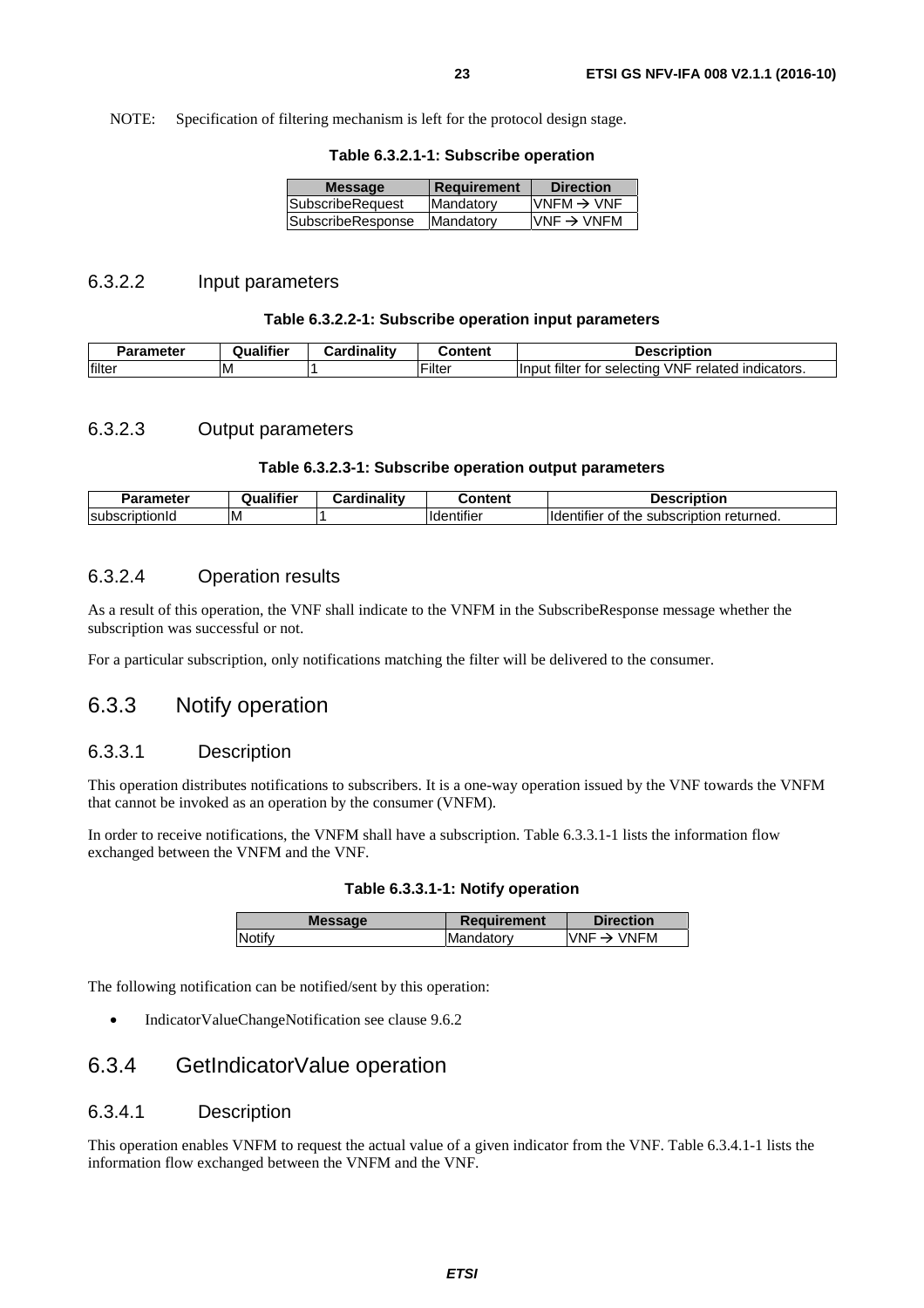| <b>Message</b>            | <b>Requirement</b> | <b>Direction</b>        |
|---------------------------|--------------------|-------------------------|
| GetIndicatorValueRequest  | <b>Mandatory</b>   | $IVNFM \rightarrow VNF$ |
| GetIndicatorValueResponse | Mandatory          | $VNF \rightarrow VNFM$  |
|                           |                    |                         |

#### <span id="page-23-0"></span>6.3.4.2 Input parameters

#### **Table 6.3.4.2-1: GetIndicatorValue operation input parameters**

| Parameter      | .<br>Qualifier | Cardinality<br>⊶o | Content           | Description                                                                                   |
|----------------|----------------|-------------------|-------------------|-----------------------------------------------------------------------------------------------|
| <b>Ifilter</b> | ΙM             |                   | $\cdot$<br>Filtei | filter<br><b>VNF</b><br>$\sim$<br>related<br>indicators.<br><b>Ilnput</b><br>tor<br>selecting |

#### 6.3.4.3 Output parameters

#### **Table 6.3.4.3-1: GetIndicatorValue operation output parameters**

| <b>Parameter</b>      | Qualifier | Cardinality | <b>Content</b>              | <b>Description</b>                             |
|-----------------------|-----------|-------------|-----------------------------|------------------------------------------------|
| lindicatorInformation | ΙM        | 10N         | <b>IndicatorInformation</b> | The requested indicator values as a            |
|                       |           |             |                             | complex structure having the VNF Instance      |
|                       |           |             |                             | IID. Indicator and the value of the Indicator. |

#### 6.3.4.4 Operation results

The result of the operation indicates if it has been successful or not with a standard success/error result. For a particular request, only indicators matching the filter will be delivered to the VNFM.

# 7 VNFM exposed interfaces

# 7.1 Introduction

This clause defines the interfaces exposed by the VNFM towards the VNF/EM over the Ve-Vnfm-vnf /Ve-Vnfm-em reference points.

NOTE: The fact that information elements and attributes are presented in tabular form does not preclude protocol designs in which these information elements and attributes are encoded in different parts of request and response messages. For example, in a RESTful interface, parts of them can be encoded in the URL, in the message header, in the message body or any combination thereof.

# 7.2 VNF Lifecycle Management interface

### 7.2.1 Description

This interface allows the VNF/EM to invoke VNF lifecycle management operations towards the VNFM.

The following operations are defined for VNF to invoke:

- Scale VNF
- Heal VNF
- **Get Operation Status**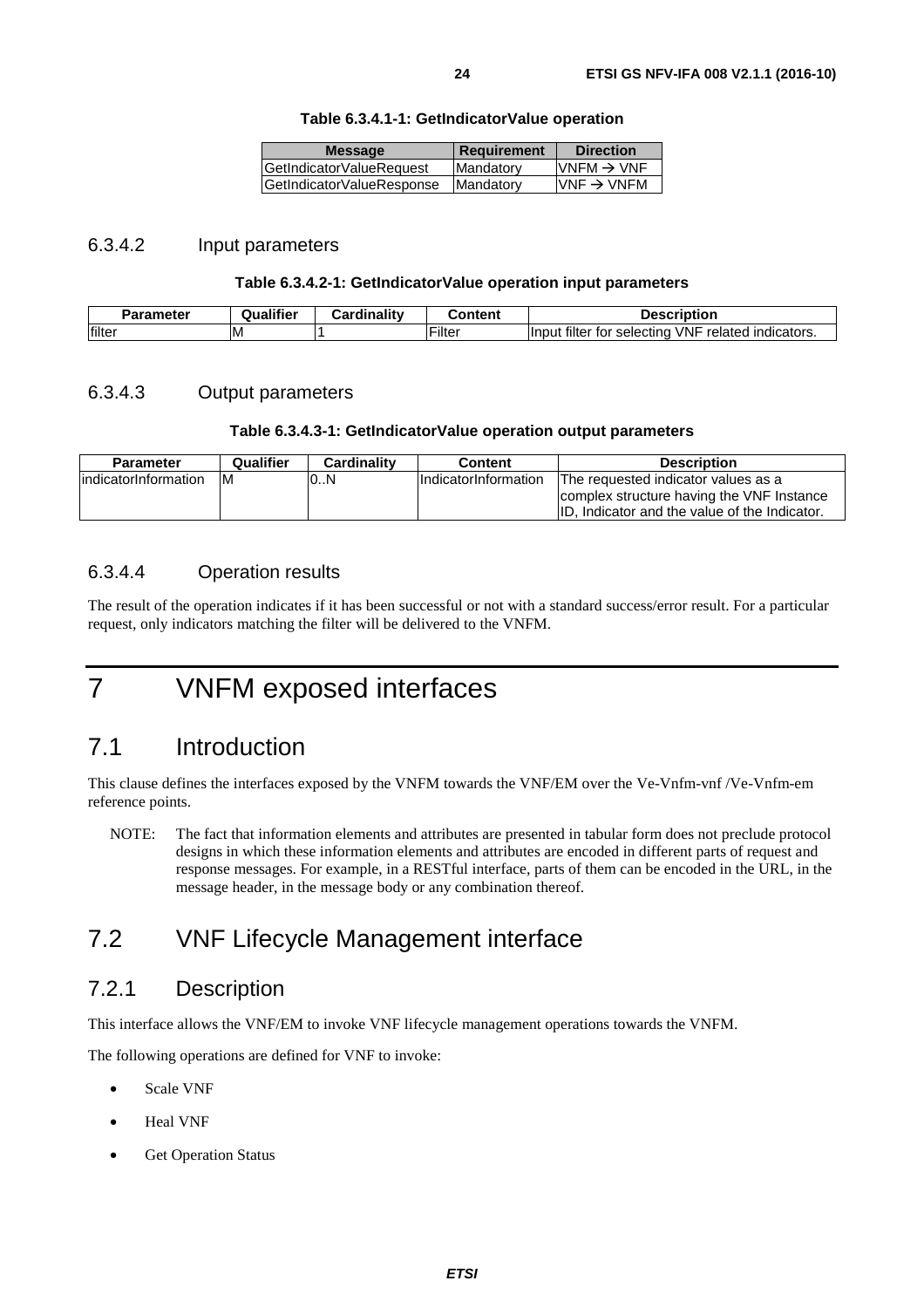<span id="page-24-0"></span>The following operations are defined for EM to invoke:

- Create VNF Identifier
- Instantiate VNF
- Scale VNF
- Scale VNF to Level
- Change VNF Flavour
- Terminate VNF
- Delete VNF Identifier
- Query VNF
- Heal VNF
- Operate VNF
- Modify VNF Information
- Get Operation Status

An identifier (i.e. lifecycleOperationOccurrenceId) is generated for each VNF lifecycle operation occurrence, except for Query VNF, Create VNF Identifier, Delete VNF Identifier and Get Operation Status.

# 7.2.2 Create VNF Identifier operation

#### 7.2.2.1 Description

This operation creates a VNF instance identifier, and an associated instance of a VnfInfo information element, identified by that identifier, in the NOT\_INSTANTIATED state without instantiating the VNF or doing any additional lifecycle operation(s). It allows returning right away a VNF instance identifier that can be used in subsequent lifecycle operations, like the Instantiate VNF operation.

This operation shall be supported for all VNFs.

Table 7.2.2.1-1 lists the information flow exchanged between the VNFM and the EM.

| Table 7.2.2.1-1: Create VNF Identifier operation |  |  |  |  |
|--------------------------------------------------|--|--|--|--|
|--------------------------------------------------|--|--|--|--|

| <b>Message</b>              | <b>Requirement</b> | <b>Direction</b>      |
|-----------------------------|--------------------|-----------------------|
| ICreateVnfIdentifierRequest | Mandatory          | $EM \rightarrow VNFM$ |
| CreateVnfldentifierResponse | <b>Mandatory</b>   | $VNFM \rightarrow EM$ |

#### 7.2.2.2 Input parameters

The input parameters sent when invoking the operation shall follow the indications provided in table 7.2.2.2-1.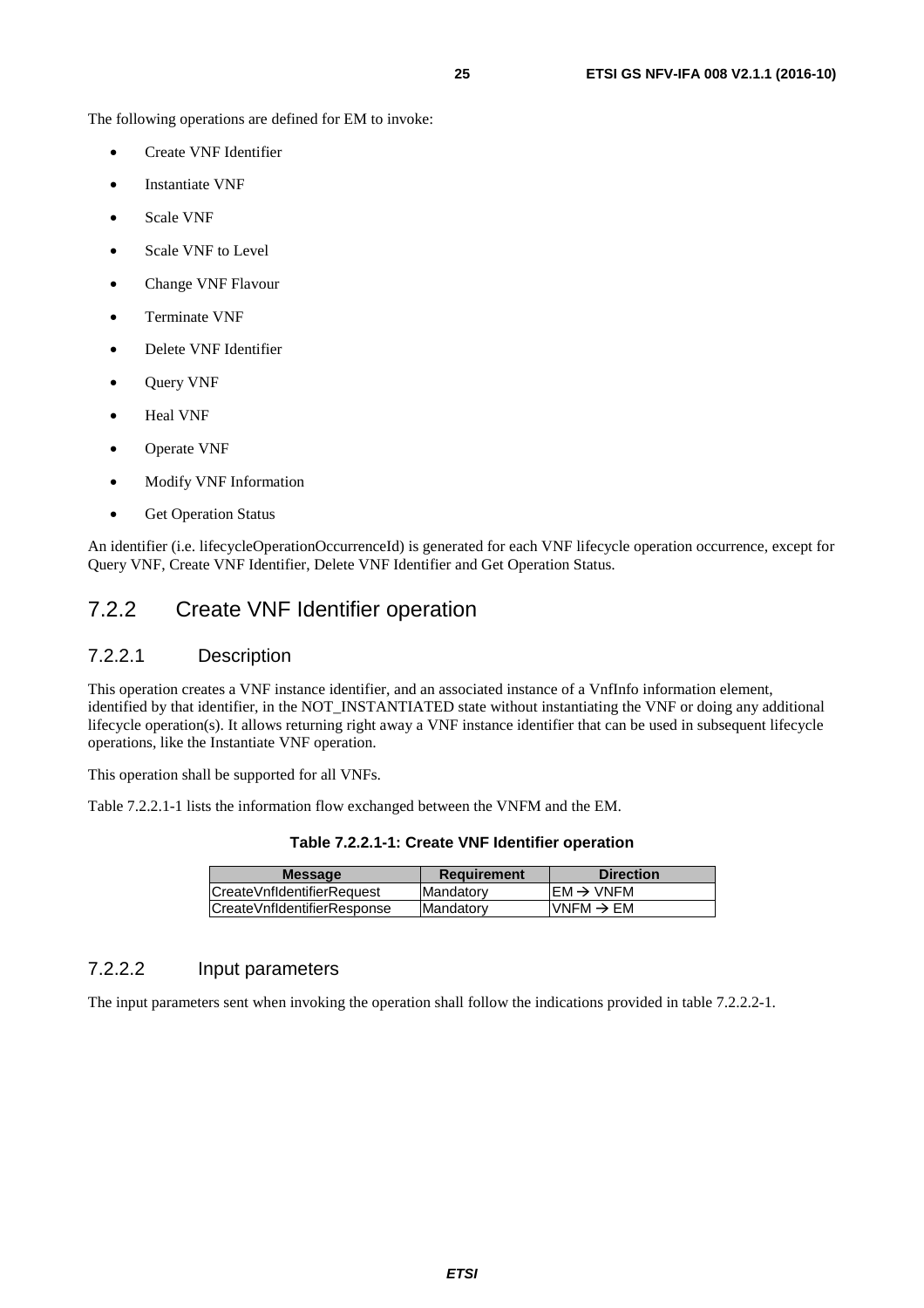<span id="page-25-0"></span>

| <b>Parameter</b>                                                                                                                                                                 | Qualifier | <b>Cardinality</b> | <b>Content</b> | <b>Description</b>                                                                                 |  |
|----------------------------------------------------------------------------------------------------------------------------------------------------------------------------------|-----------|--------------------|----------------|----------------------------------------------------------------------------------------------------|--|
| vnfdld                                                                                                                                                                           | ΙM        |                    | Identifier     | Identifier that identifies the VNFD<br>which defines the VNF instance to be<br>Icreated. See note. |  |
| <b>IvnfInstanceName</b>                                                                                                                                                          | ΙM        | 0.1                | String         | Human-readable name of the VNF<br>linstance to be created.                                         |  |
| vnflnstanceDescription                                                                                                                                                           | IM        | 0.1                | String         | Human-readable description of the<br>VNF instance to be created.                                   |  |
| NOTE:<br>This identifier, which is managed by the VNF provider, identifies the VNF Package and the VNFD in a<br>globally unique way. See ETSI GS NFV-IFA 011 [4], clause 7.1.2.2 |           |                    |                |                                                                                                    |  |

#### **Table 7.2.2.2-1: Create Vnf Identifier operation input parameters**

#### 7.2.2.3 Output parameters

The output parameters returned by the operation shall follow the indications provided in table 7.2.2.3-1.

#### **Table 7.2.2.3-1: Create VNF Identifier operation output parameters**

| Parameter                 | <br>Qualifier | <b>Cardinality</b> | Content                | Description                                                          |
|---------------------------|---------------|--------------------|------------------------|----------------------------------------------------------------------|
| $\cdot$<br>Ivnflnstancelo | ıΜ            |                    | .<br><b>Identifier</b> | .<br><b>VNF</b><br>created.<br>instance<br><b>identifier</b><br>lust |

#### 7.2.2.4 Operation results

In case of success, an instance of a VnfInfo information element, in the NOT\_INSTANTIATED state has been created and can be used in subsequent lifecycle operations and the corresponding VnfIdentifierCreationNotification has been sent. In case of failure, appropriate error information is returned.

### 7.2.3 Instantiate VNF operation

#### 7.2.3.1 Description

This operation instantiates a particular deployment flavour (DF) of a VNF based on the definition in the VNFD.

This operation shall be supported for all VNFs.

Table 7.2.3.1-1 lists the information flow exchanged between the VNFM and the EM.

| Table 7.2.3.1-1: Instantiate VNF operation |  |  |  |
|--------------------------------------------|--|--|--|
|--------------------------------------------|--|--|--|

| $\text{EM} \rightarrow \text{VNFM}$<br>InstantiateVnfRequest<br>IMandatorv | <b>Direction</b> |
|----------------------------------------------------------------------------|------------------|
|                                                                            |                  |
| VNFM $\rightarrow$ EM<br>InstantiateVnfResponse<br>IMandatorv              |                  |

#### 7.2.3.2 Input parameters

The input parameters sent when invoking the operation shall follow the indications provided in table 7.2.3.2-1.

| <b>Parameter</b>      | Qualifier | <b>Cardinality</b> | <b>Content</b>    | <b>Description</b>                                                                                                                                                              |
|-----------------------|-----------|--------------------|-------------------|---------------------------------------------------------------------------------------------------------------------------------------------------------------------------------|
| lvnflnstanceld        | ιM        |                    | Identifier        | Identifier of the VNF instance.                                                                                                                                                 |
| <b>flavourId</b>      | M         |                    | <b>Identifier</b> | Ildentifier of the VNF DF to be<br>linstantiated.                                                                                                                               |
| linstantiationLevelId | ΙM        | 0.1                | <b>Identifier</b> | Identifier of the instantiation level of<br>the DF to be instantiated. If not<br>present, the default instantiation<br>llevel as declared in the VNFD shall<br>be instantiated. |

**Table 7.2.3.2-1: Instantiate VNF operation input parameters**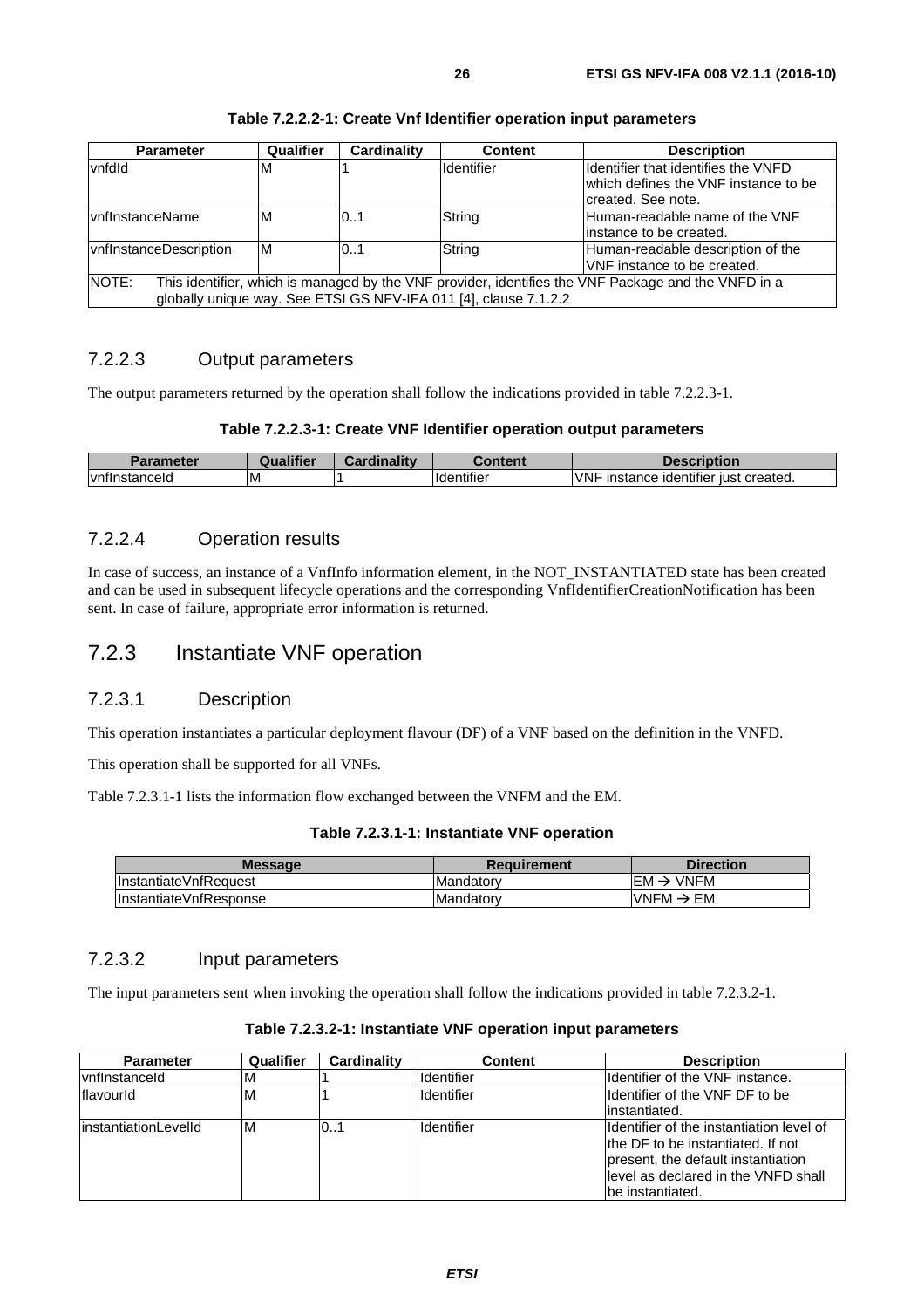<span id="page-26-0"></span>

| <b>Parameter</b>                                                                                                                                                                                                                                                                                           | Qualifier | <b>Cardinality</b> | <b>Content</b>            | <b>Description</b>                                                                                                                                                                                                                                                                                                                                                                         |  |
|------------------------------------------------------------------------------------------------------------------------------------------------------------------------------------------------------------------------------------------------------------------------------------------------------------|-----------|--------------------|---------------------------|--------------------------------------------------------------------------------------------------------------------------------------------------------------------------------------------------------------------------------------------------------------------------------------------------------------------------------------------------------------------------------------------|--|
| lextVirtualLink                                                                                                                                                                                                                                                                                            | M         | 0.N                | <b>ExtVirtualLinkData</b> | Information about external virtual link<br>(VL)s to connect the VNF to.                                                                                                                                                                                                                                                                                                                    |  |
| extManagedVirtualLink                                                                                                                                                                                                                                                                                      | M         | 0N                 | ExtManagedVirtualLinkData | Information about internal VLs that<br>are managed by other entities than<br>the VNFM (see note).                                                                                                                                                                                                                                                                                          |  |
| localizationLanguage                                                                                                                                                                                                                                                                                       | ΙM        | 0.1                | Not specified             | Localization language of the VNF to<br>be instantiated.<br>The localization languages<br>supported by a VNF can be declared<br>in the VNFD.<br>If this parameter is not provided and<br>the "defaultLocalizationLanguage"<br>attribute is declared in the VNFD.<br>the "defaultLocalizationLanguage"<br>shall be used to determine the<br>localization language VNF to be<br>instantiated. |  |
| additionalParam                                                                                                                                                                                                                                                                                            | M         | 0.N                | <b>KeyValuePair</b>       | Additional parameters passed by the<br>EM as input to the instantiation<br>process, specific to the VNF being<br>instantiated.                                                                                                                                                                                                                                                             |  |
| NOTE:<br>The indication of externally-managed internal VLs is needed in case networks have been pre-configured for<br>use with certain VNFs, for instance to ensure that these networks have certain properties such as security or<br>acceleration features, or to address particular network topologies. |           |                    |                           |                                                                                                                                                                                                                                                                                                                                                                                            |  |

### 7.2.3.3 Output parameters

The output parameters returned by the operation shall follow the indications provided in table 7.2.3.3-1.

| Parameter                      | Qualifier | <b>Cardinality</b> | Content            | <b>Description</b>                  |
|--------------------------------|-----------|--------------------|--------------------|-------------------------------------|
| lifecycleOperationOccurrenceId | ΙM        |                    | <b>Ildentifier</b> | The identifier of the VNF lifecycle |
|                                |           |                    |                    | loperation occurrence.              |

### 7.2.3.4 Operation results

In case of success, the VNF has been instantiated and initially configured. In case of failure, appropriate error information is provided in the "result" Lifecycle Change Notification.

NOTE: In the present document, the operation result of the VNF instantiation request by EM cannot be determined to have the same result as VNF instantiation request as part of the NS LCM update operation performed through the NFVO (see clauses 7.3.5 and 8.3.4.10 in ETSI GS NFV-IFA 013 [[i.5](#page-10-0)]), in particular in what concerns re-using the newly VNF instance at the NFVO level and associating it to a corresponding NS.

The VNFM shall first return the lifecycleOperationOccurrenceId and second send the "start" Lifecycle Change Notification before additional notifications or messages as part of this operation are issued, or operations towards the NFVO or VIM are invoked.

On successful as well as unsuccessful completion of the operation, the VNFM shall send the "result" Lifecycle Change Notification.

# 7.2.4 Scale VNF operation

#### 7.2.4.1 Description

This operation enables a VNF instance or EM to request a VNFM to perform a scaling procedure.

This operation provides methods to request scaling a VNF.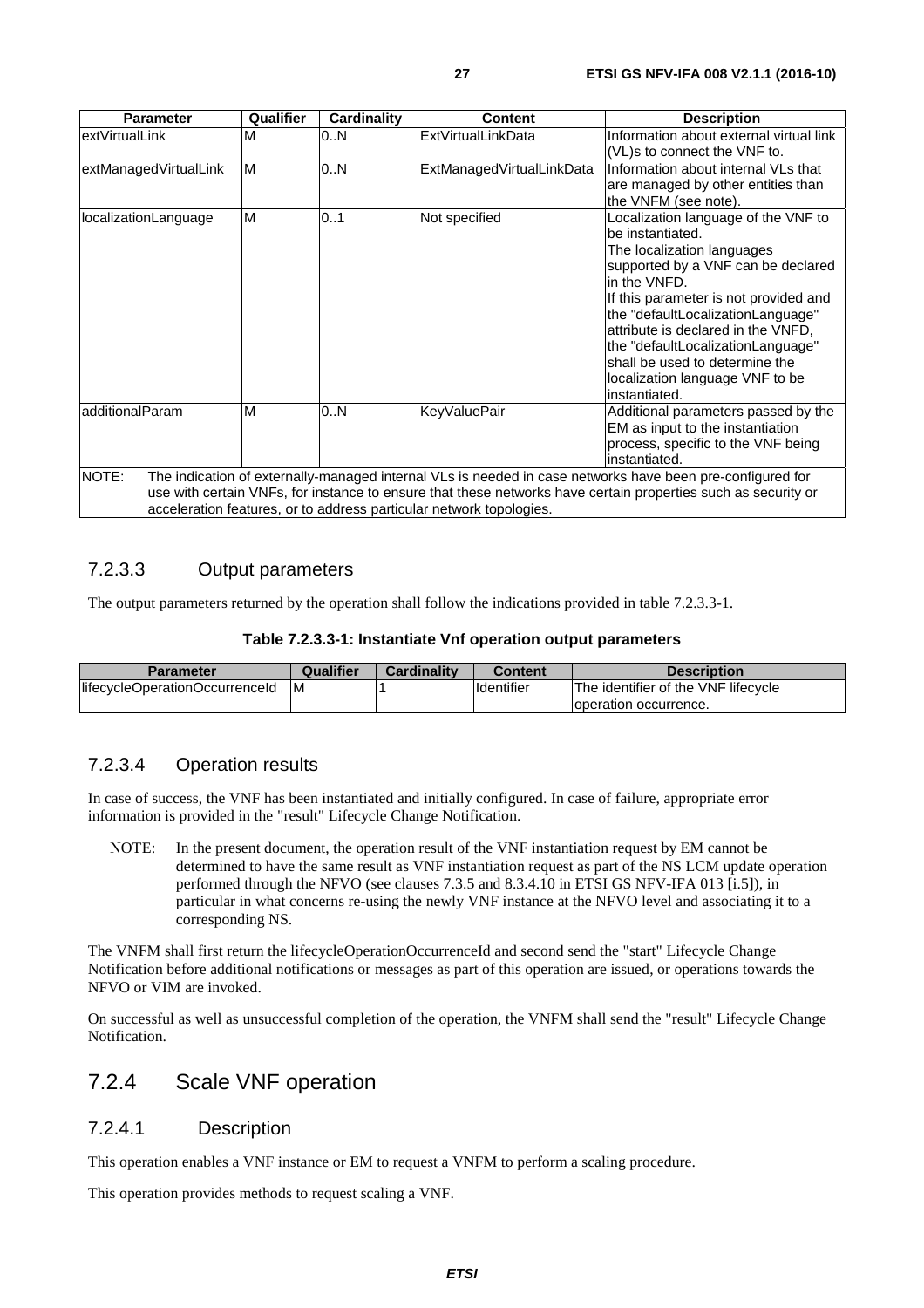This interface provides methods for request scaling a VNF in multiple ways:

- horizontal scaling:
	- *scale out*: adding additional VNFC instances to the VNF to increase capacity
	- scale in: removing VNFC instances from the VNF, in order to release unused capacity
- vertical scaling (not supported in the present document):
	- *scale up:* adding further resources to existing VNFC instances, e.g. increase memory, CPU capacity or storage size of the virtualisation container hosting a VNFC instance, in order to increase VNF capacity
	- scale down: removing resources from existing VNFC instances, e.g. decrease memory, CPU capacity or storage size of the virtualisation container hosting a VNFC instance, in order to release unused capacity

Potentially, different aspects of a VNF can be scaled independently. For example, a VNF could be designed to provide static capacity such as database nodes and dynamic capacity such as query processing nodes. Such a VNF might be scaled w.r.t two separate aspects: the 'static capacity' aspect can be scaled by adding VNFCs from VNF Deployment Units (VDU)s defining database nodes, and the 'dynamic capacity' aspect can be scaled by adding VNFCs from VDUs defining query processing nodes.

In complex VNF designs, scaling a VNF often requires adding/removing a number of related VNFC instances of several different types, possibly based on multiple VDUs. For example, in a high availability configuration, it might be required to add in each scaling step a pair of VNFC instances, one in active and one in standby configuration.

The ScaleVnfRequest in the interface allows the consumer to specify the scaling aspect. The scaling aspects valid for a particular VNF are defined in the VNFD. After receiving a scale request, the VNFM will figure out the necessary set of VNFCs and the related set of resources based on VNF-specific rules, for instance using the lifecycle management script associated to the Scale VNF event.

When scaling a VNF for a particular aspect, the number of scaling steps to apply to that aspect can be provided as a parameter. A scaling step is the smallest unit by which a particular aspect of a VNF can be scaled, and is mapped by the VNFM to the addition (or removal) of a certain number of resources, based on one or more VDUs. For each scaling aspect, the maximum scale level is defined in the VNFD. The minimum scale level is assumed as zero; the maximum scale level corresponds to the maximum number of steps that can be performed within this aspect, starting at the minimum scale level (i.e. zero). At each point in time between the completed VNF instantiation and the VNF termination, the "size" of the VNF w.r.t. a particular aspect can be expressed by the current scale level w.r.t. that aspect, and can be obtained, among other information, by invoking the "QueryVNF" operation. When the VNF is instantiated, the current scale level is initialized with values that are defined as part of the instantiation level in the VNFD for the associated aspect. Figure 7.2.4.1-1 illustrates the concepts described above.



**Figure 7.2.4.1-1: Illustrating the concepts of scaleLevel and scaling steps for a particular scaling aspect** 

The VNFM will then communicate information about the necessary resource changes via the GrantVnfLifecycleOperationRequest to the NFVO.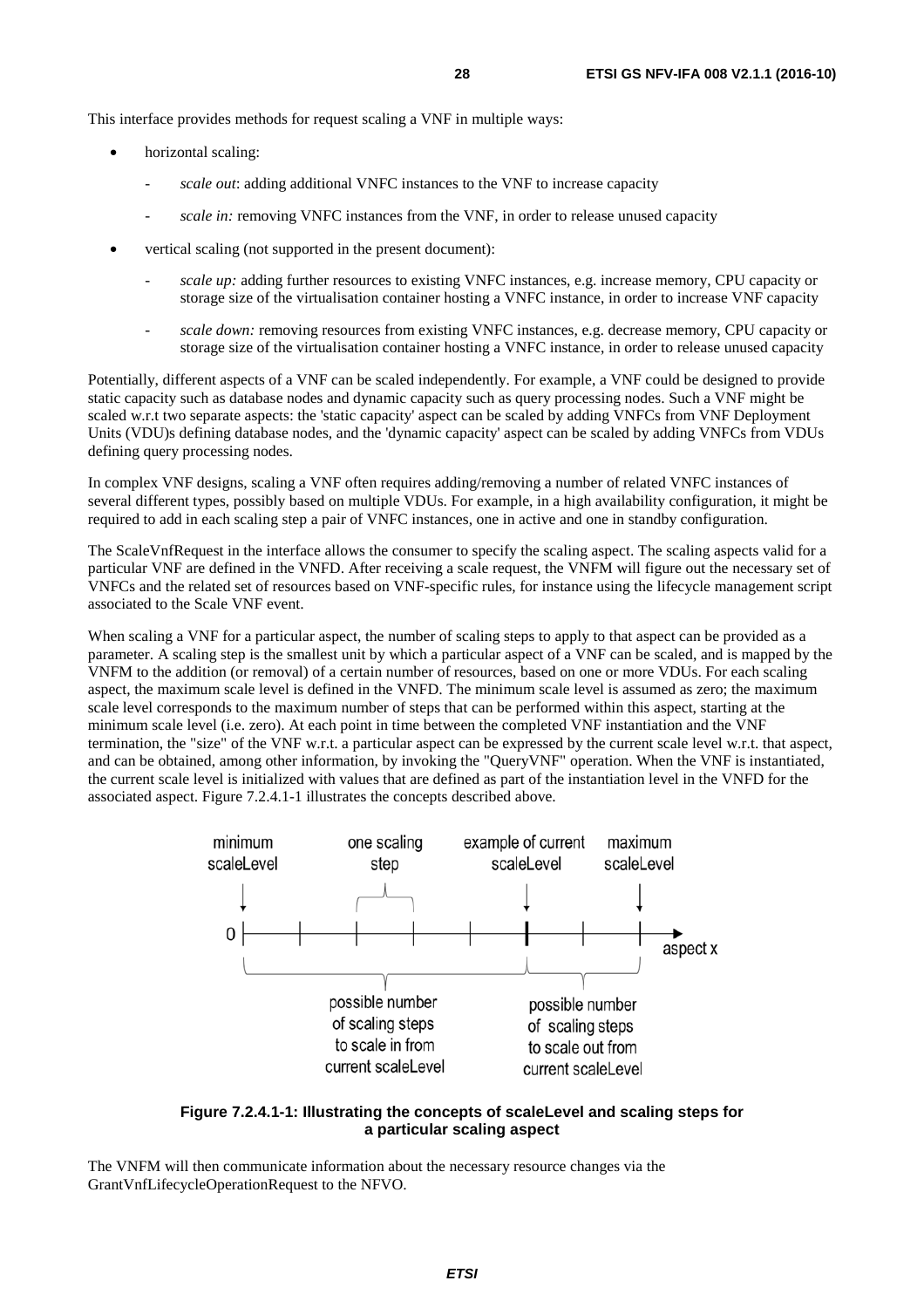It depends on the VNF capabilities, and is declared in the VNFD, whether and how this operation is supported for a particular VNF.

Table 7.2.4.1-1 lists the information flows exchanged between the VNF/EM and the VNFM.

| <b>Message</b>                                          |                                                              | <b>Requirement</b>                           | <b>Direction</b>                  |  |  |
|---------------------------------------------------------|--------------------------------------------------------------|----------------------------------------------|-----------------------------------|--|--|
| ScaleVnfRequest                                         |                                                              | Mandatory                                    | $VNF \rightarrow VNFM$ (see note) |  |  |
|                                                         |                                                              |                                              | $EM \rightarrow VNFM$             |  |  |
| ScaleVnfResponse                                        |                                                              | Mandatory                                    | $VNFM \rightarrow VNF$ (see note) |  |  |
|                                                         |                                                              |                                              | VNFM $\rightarrow$ EM             |  |  |
| NOTE:                                                   | In case of VNF without EM, the scaling request is invoked by |                                              |                                   |  |  |
|                                                         | management function within the VNF. The management           |                                              |                                   |  |  |
| function may implement the consumer part of the VNF LCM |                                                              |                                              |                                   |  |  |
|                                                         |                                                              | interface on the Ve-Vnfm-em reference point. |                                   |  |  |

**Table 7.2.4.1-1: Scale VNF operation** 

#### 7.2.4.2 Input parameters

The input parameters sent when invoking the operation shall follow the indications provided in table 7.2.4.2-1.

| <b>Parameter</b>                                                                                                                                                                                                                                                                                                                                                                       | Qualifier | <b>Cardinality</b> | <b>Content</b>      | <b>Description</b>                                                                                                                                                                                                                                                                                                                                             |
|----------------------------------------------------------------------------------------------------------------------------------------------------------------------------------------------------------------------------------------------------------------------------------------------------------------------------------------------------------------------------------------|-----------|--------------------|---------------------|----------------------------------------------------------------------------------------------------------------------------------------------------------------------------------------------------------------------------------------------------------------------------------------------------------------------------------------------------------------|
| vnflnstanceld                                                                                                                                                                                                                                                                                                                                                                          | M         |                    | Identifier          | Identifier of the VNF instance to which this<br>scaling request is related.                                                                                                                                                                                                                                                                                    |
| type                                                                                                                                                                                                                                                                                                                                                                                   | M         |                    | Enum                | Defines the type of the scale operation<br>requested (scale out, scale in). The set of<br>types actually supported depends on the<br>capabilities of the VNF being managed as<br>declared in the VNFD.<br>See note 1.                                                                                                                                          |
| aspectId                                                                                                                                                                                                                                                                                                                                                                               | M         |                    | Identifier          | Identifies the aspect of the VNF that is<br>requested to be scaled, as declared in the<br>VNFD.                                                                                                                                                                                                                                                                |
| numberOfSteps                                                                                                                                                                                                                                                                                                                                                                          | M         | 0.1                | Integer             | Number of scaling steps to be executed<br>as part of this ScaleVnf operation. It shall<br>be a positive number. Defaults to 1.<br>The VNF Provider defines in the VNFD<br>whether or not a particular VNF supports<br>performing more than one step at a time.<br>Such a property in the VNFD applies for<br>all instances of a particular VNF.<br>See note 2. |
| additionalParam                                                                                                                                                                                                                                                                                                                                                                        | M         | 0.N                | <b>KeyValuePair</b> | Additional parameters passed by the<br>VNF/EM as input to the scaling process,<br>specific to the VNF being scaled.                                                                                                                                                                                                                                            |
| NOTE 1: ETSI GS NFV-IFA 010 [3] specifies that the lifecycle management operations that expand or contract a VNF<br>instance include scale in, scale out, scale up and scale down. Vertical scaling (scale up, scale down) is not<br>supported in the present document.<br>NOTE 2: A scaling step is the smallest unit by which a VNF can be scaled w.r.t a particular scaling aspect. |           |                    |                     |                                                                                                                                                                                                                                                                                                                                                                |

**Table 7.2.4.2-1 Scale Vnf operation input parameters**

### 7.2.4.3 Output parameters

The output parameters returned by the operation shall follow the indications provided in table 7.2.4.3-1.

**Table 7.2.4.3-1: Scale VNF operation output parameters** 

| <b>Parameter</b>               | Qualifier | Cardinality | Content            | <b>Description</b>                  |
|--------------------------------|-----------|-------------|--------------------|-------------------------------------|
| lifecycleOperationOccurrenceId | ΙM        |             | <b>I</b> dentifier | The identifier of the VNF lifecycle |
|                                |           |             |                    | Toperation occurrence.              |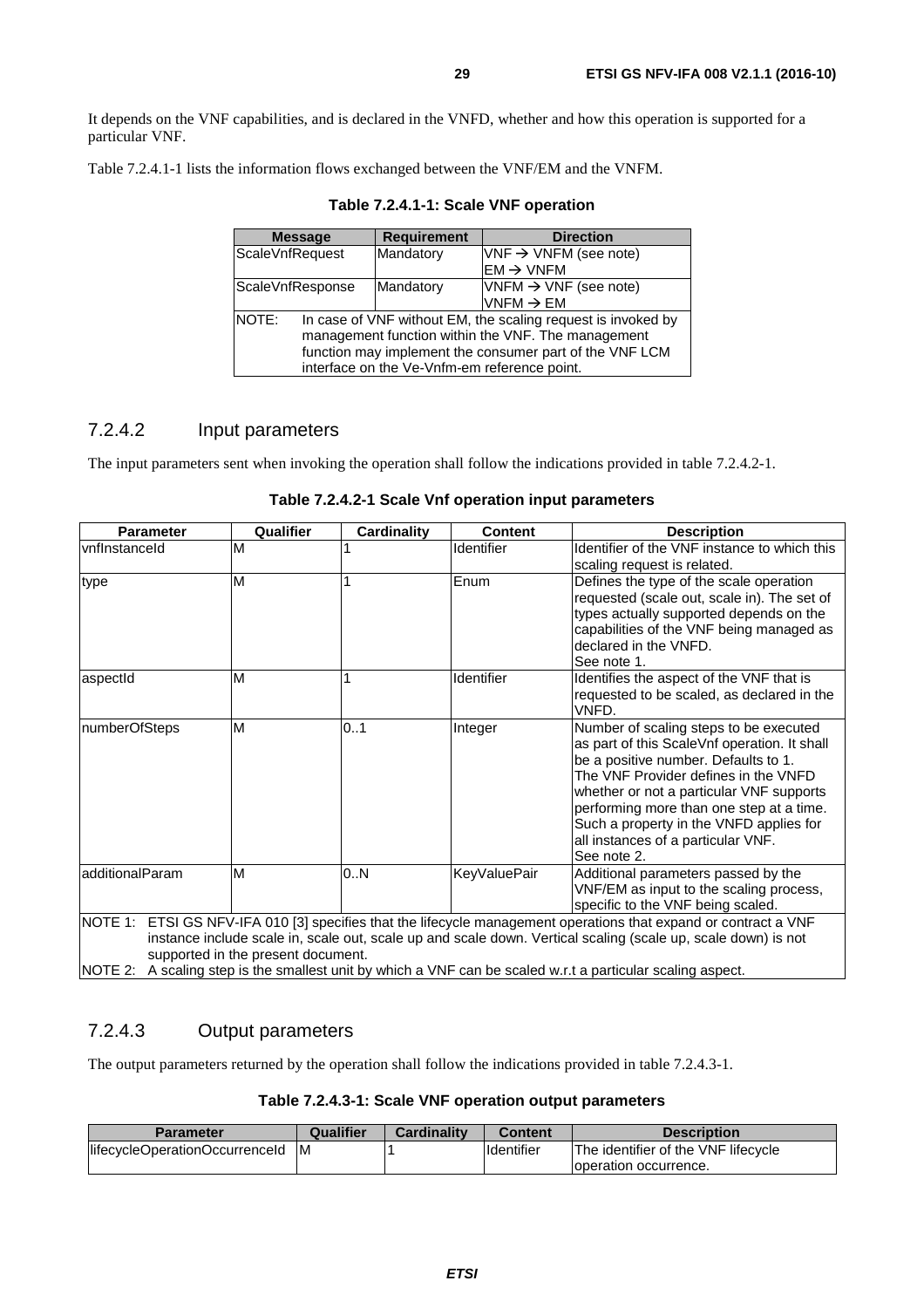#### <span id="page-29-0"></span>7.2.4.4 Operation results

In case of success, the VNF has been scaled according to the request. In case of failure, appropriate error information is provided in the "result" Lifecycle Change Notification.

The VNFM shall first return the lifecycleOperationOccurrenceId and second send the "start" Lifecycle Change Notification before additional notifications or messages as part of this operation are issued, or operations towards the NFVO or VIM are invoked.

On successful as well as unsuccessful completion of the operation, the VNFM shall send the "result" Lifecycle Change Notification.

# 7.2.5 Scale VNF to Level operation

#### 7.2.5.1 Description

This operation scales an instantiated VNF of a particular DF to a target size. The target size is either expressed as an instantiation level of that DF as defined in the VNFD, or given as a list of scale levels, one per scaling aspect of that DF. Instantiation levels and scaling aspects are declared in the VNFD. Typically, the result of this operation is adding and/or removing Network Functions Virtualisation Infrastructure (NFVI) resources to/from the VNF.

It depends on the VNF capabilities, and is declared in the VNFD, whether this operation is supported for a particular VNF.

Table 7.2.5.1-1 lists the information flow exchanged between the VNFM and the EM.

#### **Table 7.2.5.1-1: Scale VNF To Level operation**

| <b>Message</b>          | <b>Requirement</b> | <b>Direction</b>       |
|-------------------------|--------------------|------------------------|
| ScaleVnfToLevelRequest  | <b>IMandatory</b>  | $IEM \rightarrow VNFM$ |
| ScaleVnfToLevelResponse | <b>IMandatory</b>  | $IVNFM \rightarrow EM$ |
|                         |                    |                        |

#### 7.2.5.2 Input parameters

The input parameters sent when invoking the operation shall follow the indications provided in table 7.2.5.2-1.

| Table 7.2.5.2-1: Scale VNF To Level operation input parameters |  |
|----------------------------------------------------------------|--|
|----------------------------------------------------------------|--|

| <b>Parameter</b>      | Qualifier | Cardinality | <b>Content</b>    | <b>Description</b>                                                                                                                                                                                                                                                                                                                                                                                        |
|-----------------------|-----------|-------------|-------------------|-----------------------------------------------------------------------------------------------------------------------------------------------------------------------------------------------------------------------------------------------------------------------------------------------------------------------------------------------------------------------------------------------------------|
| vnflnstanceld         | M         |             | <b>Identifier</b> | Identifier of the VNF instance to which this scaling<br>request is related.                                                                                                                                                                                                                                                                                                                               |
| linstantiationLevelId | M         | 0.1         | <b>Identifier</b> | Identifier of the target instantiation level of the<br>current DF to which the VNF is requested to be<br>scaled.<br>Either instantiationLevelId or scaleInfo but not both<br>shall be present.                                                                                                                                                                                                            |
| scaleInfo             | M         | 0N          | ScaleInfo         | For each scaling aspect of the current DF, defines<br>the target scale level to which the VNF is to be<br>scaled.<br>The VNF Provider defines in the VNFD whether or<br>not a particular VNF supports scaling according to<br>this parameter. Such a property in the VNFD<br>applies for all instances of a particular VNF.<br>Either instantiationLevelId or scaleInfo but not both<br>shall be present. |
| additionalParam       | M         | 0.N         | KevValuePair      | Additional parameters passed by the EM as input<br>to the scaling process, specific to the VNF being<br>scaled.                                                                                                                                                                                                                                                                                           |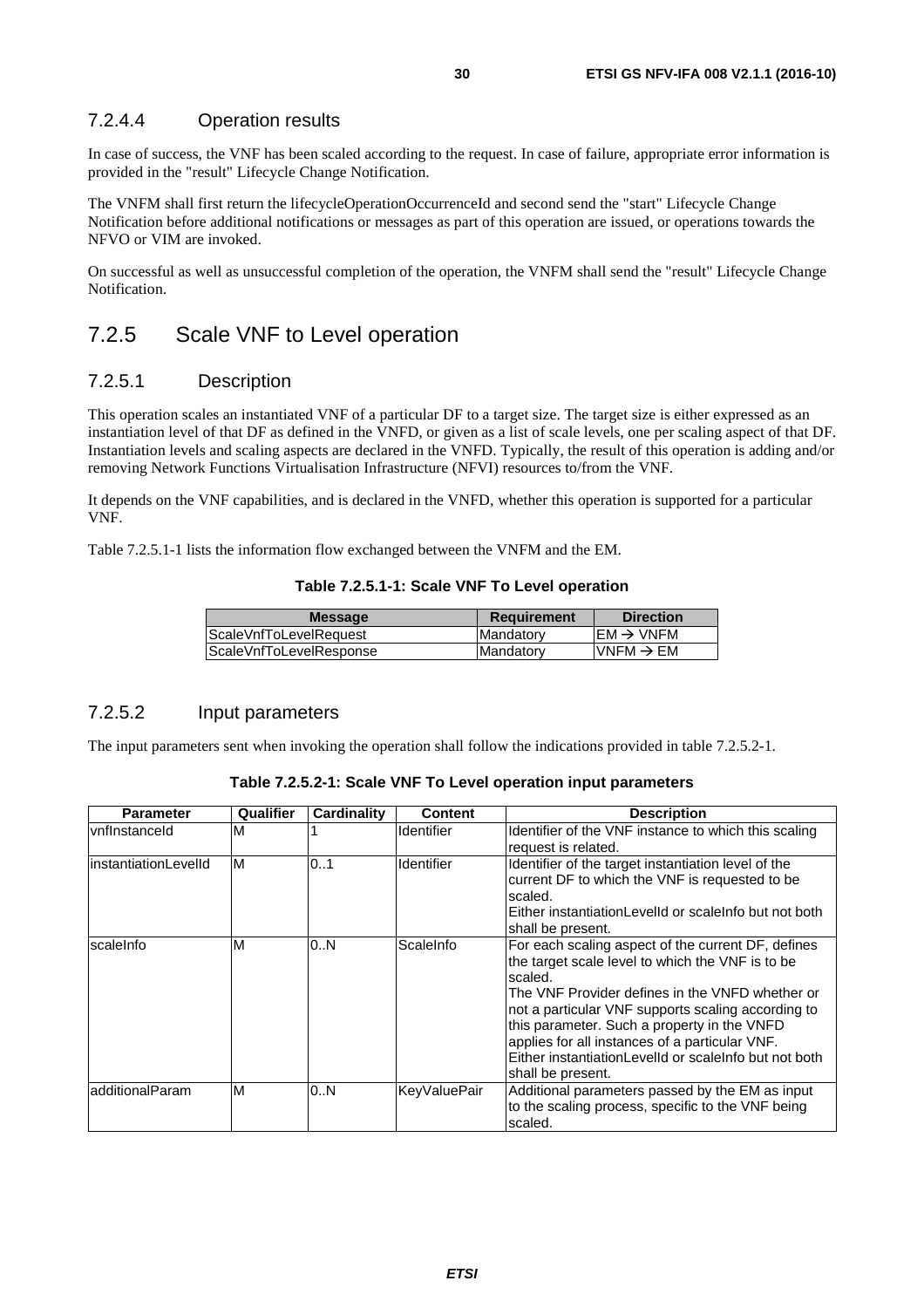<span id="page-30-0"></span>The output parameters returned by the operation shall follow the indications provided in table 7.2.5.3-1.

| Table 7.2.5.3-1: Scale VNF To Level operation output parameters |  |  |  |
|-----------------------------------------------------------------|--|--|--|
|-----------------------------------------------------------------|--|--|--|

| <b>Parameter</b>               | Qualifier | <b>Cardinality</b> | <b>Content</b>     | <b>Description</b>                  |
|--------------------------------|-----------|--------------------|--------------------|-------------------------------------|
| lifecycleOperationOccurrenceId | ΙM        |                    | <b>I</b> dentifier | The identifier of the VNF lifecycle |
|                                |           |                    |                    | loperation occurrence.              |

### 7.2.5.4 Operation results

In case of success, the VNF has been scaled according to the request. In case of failure, appropriate error information is provided in the "result" Lifecycle Change Notification.

The VNFM shall first return the lifecycleOperationOccurrenceId and second send the "start" Lifecycle Change Notification before additional notifications or messages as part of this operation are issued, or operations towards the NFVO or VIM are invoked.

On successful as well as unsuccessful completion of the operation, the VNFM shall send the "result" Lifecycle Change Notification.

## 7.2.6 Change VNF Flavour operation

#### 7.2.6.1 Description

This operation changes the DF of a VNF instance.

It depends on the VNF capabilities, and is declared in the VNFD, whether this operation is supported for a particular VNF.

Table 7.2.6.1-1 lists the information flow exchanged between the VNFM and the EM.

| Table 7.2.6.1-1: Change VNF Flavour operation |  |
|-----------------------------------------------|--|
|-----------------------------------------------|--|

| <b>Message</b>           | <b>Requirement</b> | <b>Direction</b>                         |
|--------------------------|--------------------|------------------------------------------|
| ChangeVnfFlavourRequest  | <b>Mandatory</b>   | $\mathsf{IEM} \rightarrow \mathsf{VNFM}$ |
| ChangeVnfFlavourResponse | Mandatory          | VNFM $\rightarrow$ EM                    |
|                          |                    |                                          |

#### 7.2.6.2 Input parameters

The input parameters sent when invoking the operation shall follow the indications provided in table 7.2.6.2-1.

#### **Table 7.2.6.2-1: Change VNF Flavour operation input parameters**

| <b>Parameter</b>        | Qualifier | Cardinality | <b>Content</b>                | <b>Description</b>                                                                                                                                            |
|-------------------------|-----------|-------------|-------------------------------|---------------------------------------------------------------------------------------------------------------------------------------------------------------|
| <b>vnflnstanceld</b>    | ΙM        |             | Identifier                    | Identifier of the VNF instance to be<br>Imodified.                                                                                                            |
| InewFlavourId           | ΙM        |             | Identifier                    | Identifier of the new VNF DF to apply<br>lto this VNF instance.                                                                                               |
| linstantiationLevelId   | M         | 0.1         | Identifier                    | Ildentifier of the instantiation level of<br>the DF to be used. If not present, the<br>default instantiation level as declared<br>lin the VNFD shall be used. |
| extVirtualLink          | M         | 0.N         | <b>ExtVirtualLinkData</b>     | Information about external VLs to<br>connect the VNF to.                                                                                                      |
| extManagedVirtualLink M |           | 0.N         | ExtManagedVirtualLink<br>Data | Information about internal VLs that are<br>managed by other entities than the<br>VNFM (see note).                                                             |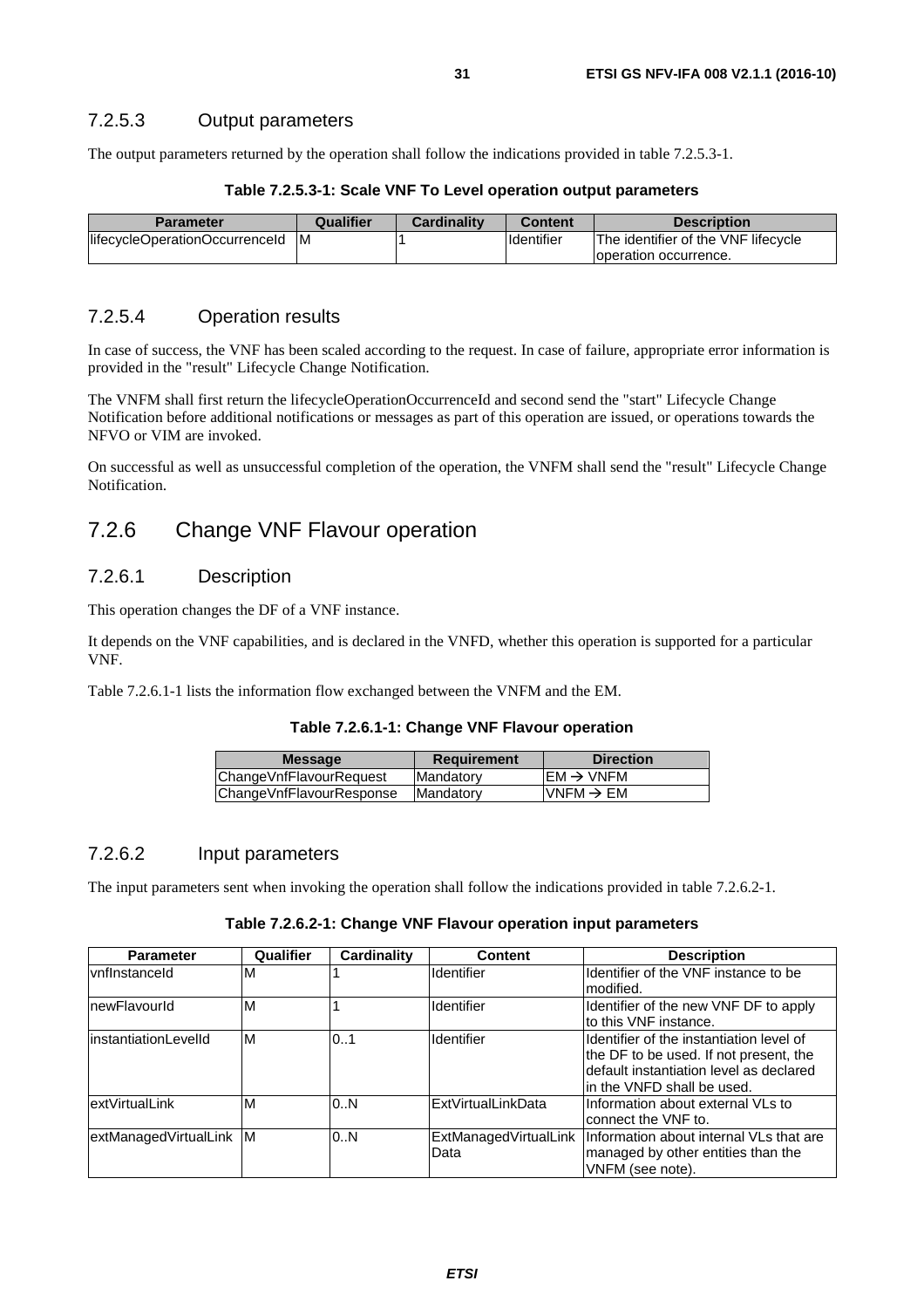#### <span id="page-31-0"></span>7.2.6.3 Output parameters

The output parameters returned by the operation shall follow the indications provided in table 7.2.6.3-1.

#### **Table 7.2.6.3-1: Change VNF Flavour operation output parameters**

| <b>Parameter</b>               | Qualifier | <b>Cardinality</b> | <b>Content</b>     | <b>Description</b>              |
|--------------------------------|-----------|--------------------|--------------------|---------------------------------|
| lifecycleOperationOccurrenceId | ΙM        |                    | <b>Ildentifier</b> | The identifier of the VNF       |
|                                |           |                    |                    | lifecycle operation occurrence. |

#### 7.2.6.4 Operation results

In case of success, the VNF has been modified to use the new DF and initially configured. In case of failure, appropriate error information is provided in the "result" Lifecycle Change Notification.

The VNFM shall first return the lifecycleOperationOccurrenceId and second send the "start" Lifecycle Change Notification before additional notifications or messages as part of this operation are issued, or operations towards the NFVO or VIM are invoked.

On successful as well as unsuccessful completion of the operation, the VNFM shall send the "result" Lifecycle Change Notification.

# 7.2.7 Terminate VNF operation

#### 7.2.7.1 Description

This interface enables an EM to request a VNFM to perform termination procedures on a VNF instance.

Terminating a VNF instance does not delete the instance of the VnfInfo information element.

This operation shall be supported for all VNFs.

Table 7.2.7.1-1 lists the information flow exchanged between the VNFM and the EM.

**Table 7.2.7.1-1: Terminate VNF operation** 

| <b>Message</b>       | Requirement | <b>Direction</b>      |
|----------------------|-------------|-----------------------|
| TerminateVnfRequest  | Mandatory   | $EM \rightarrow VNFM$ |
| TerminateVnfResponse | Mandatory   | $VNFM \rightarrow EM$ |
|                      |             |                       |

#### 7.2.7.2 Input parameters

The input parameters sent when invoking the operation shall follow the indications provided in table 7.2.7.2-1.

| Parameter     | <br>Qualifier | Cardinality | Content                      | <b>Description</b>                                                   |
|---------------|---------------|-------------|------------------------------|----------------------------------------------------------------------|
| vnflnstanceld | ΙM            |             | $\cdot$<br><b>Identifier</b> | VNF<br><b>Ildentifier</b><br>be terminated.<br>of the<br>instance to |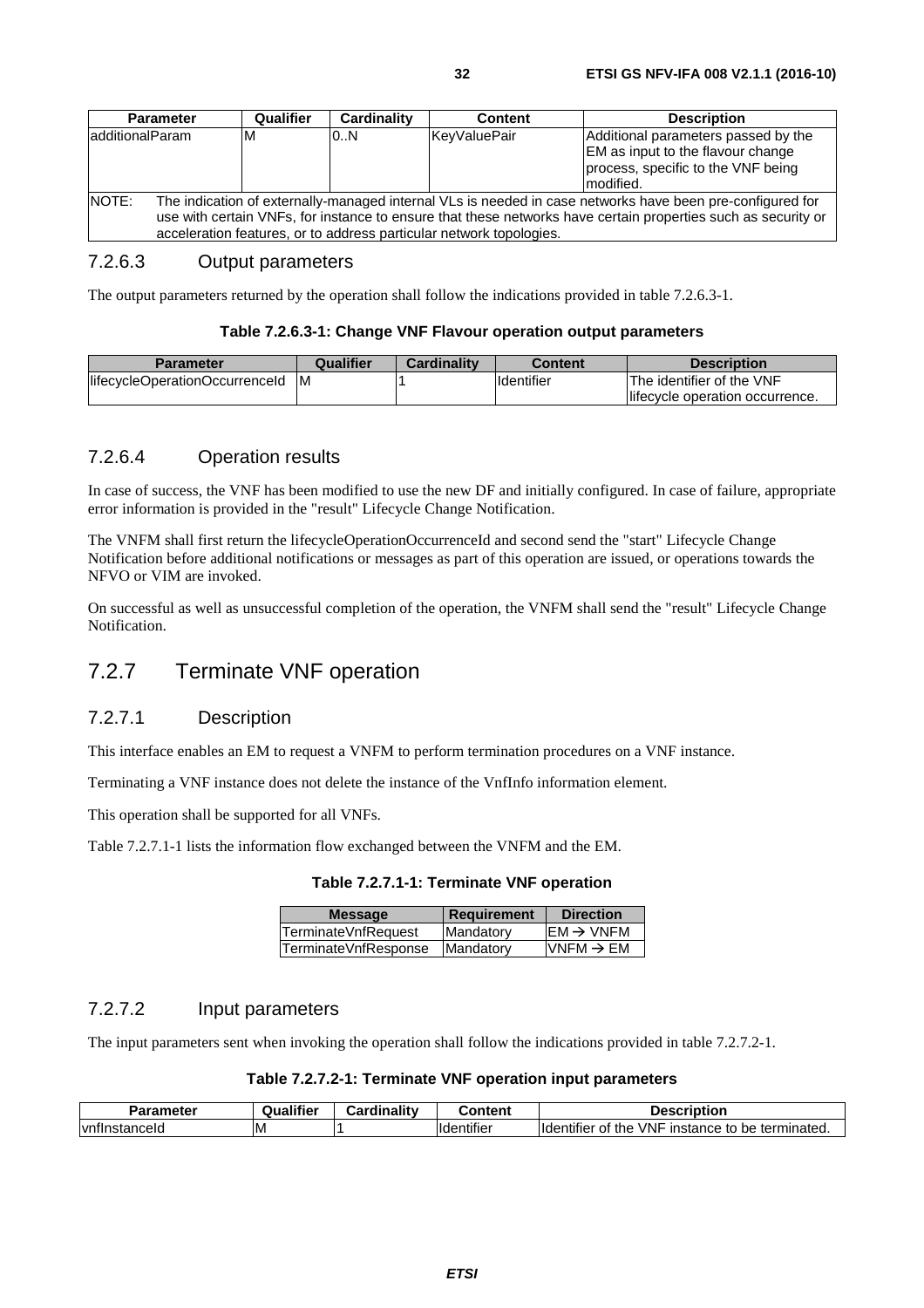<span id="page-32-0"></span>The output parameters returned by the operation shall follow the indications provided in table 7.2.7.3-1.

| <b>Parameter</b>               | Qualifier | <b>Cardinality</b> | <b>Content</b>    | <b>Description</b>                  |
|--------------------------------|-----------|--------------------|-------------------|-------------------------------------|
| lifecycleOperationOccurrenceId | ΙM        |                    | <b>Identifier</b> | The identifier of the VNF lifecycle |
|                                |           |                    |                   | Toperation occurrence.              |

#### 7.2.7.4 Operation results

In case of success, the VNF instance has been terminated and resources used by the VNF have been released. In case of failure, appropriate error information is provided in the "result" Lifecycle Change Notification.

The VNFM shall first return the lifecycleOperationOccurrenceId and second send the "start" Lifecycle Change Notification before additional notifications or messages as part of this operation are issued, or operations towards the NFVO or VIM are invoked.

On successful as well as unsuccessful completion of the operation, the VNFM shall send the "result" Lifecycle Change Notification.

# 7.2.8 Delete VNF Identifier operation

#### 7.2.8.1 Description

This operation deletes a VNF instance identifier and the associated instance of a VnfInfo information element in the NOT\_INSTANTIATED state.

This operation shall be supported for all VNFs.

Table 7.2.8.1-1 lists the information flow exchanged between the VNFM and the EM.

|  |  |  |  |  | Table 7.2.8.1-1: Delete VNF Identifier operation |
|--|--|--|--|--|--------------------------------------------------|
|--|--|--|--|--|--------------------------------------------------|

| <b>Message</b>               | <b>Requirement</b> | <b>Direction</b>         |
|------------------------------|--------------------|--------------------------|
| DeleteVnfldentifierRequest   | <b>Mandatory</b>   | IEM $\rightarrow$ VNFM   |
| lDeleteVnfldentifierResponse | Mandatory          | $N$ NFM $\rightarrow$ EM |
|                              |                    |                          |

#### 7.2.8.2 Input parameters

The input parameters sent when invoking the operation shall follow the indications provided in table 7.2.8.2-1.

#### **Table 7.2.8.2-1: Delete VNF Identifier operation input parameters**

| Parameter          | Qualifier | .<br>. .<br>inalitv<br>`ord<br>sarui | Content                            | <b>Description</b>                                                     |
|--------------------|-----------|--------------------------------------|------------------------------------|------------------------------------------------------------------------|
| vntli<br>∖stanceId | ιM        |                                      | $\cdots$<br>-------<br>iae<br>нше. | $\cdots$<br><b>VNF</b><br>be deleted.<br>, identifier<br>instance<br>Ю |

### 7.2.8.3 Output parameters

No output parameter.

#### 7.2.8.4 Operation results

In case of success, the VNF instance identifier and the associated instance of the VnfInfo information element has been deleted and can no longer be used and the corresponding VnfIdentifierDeletionNotification has been sent. If the VNF instance was not terminated (i.e. the VNF is in INSTANTIATED state), the operation shall be rejected.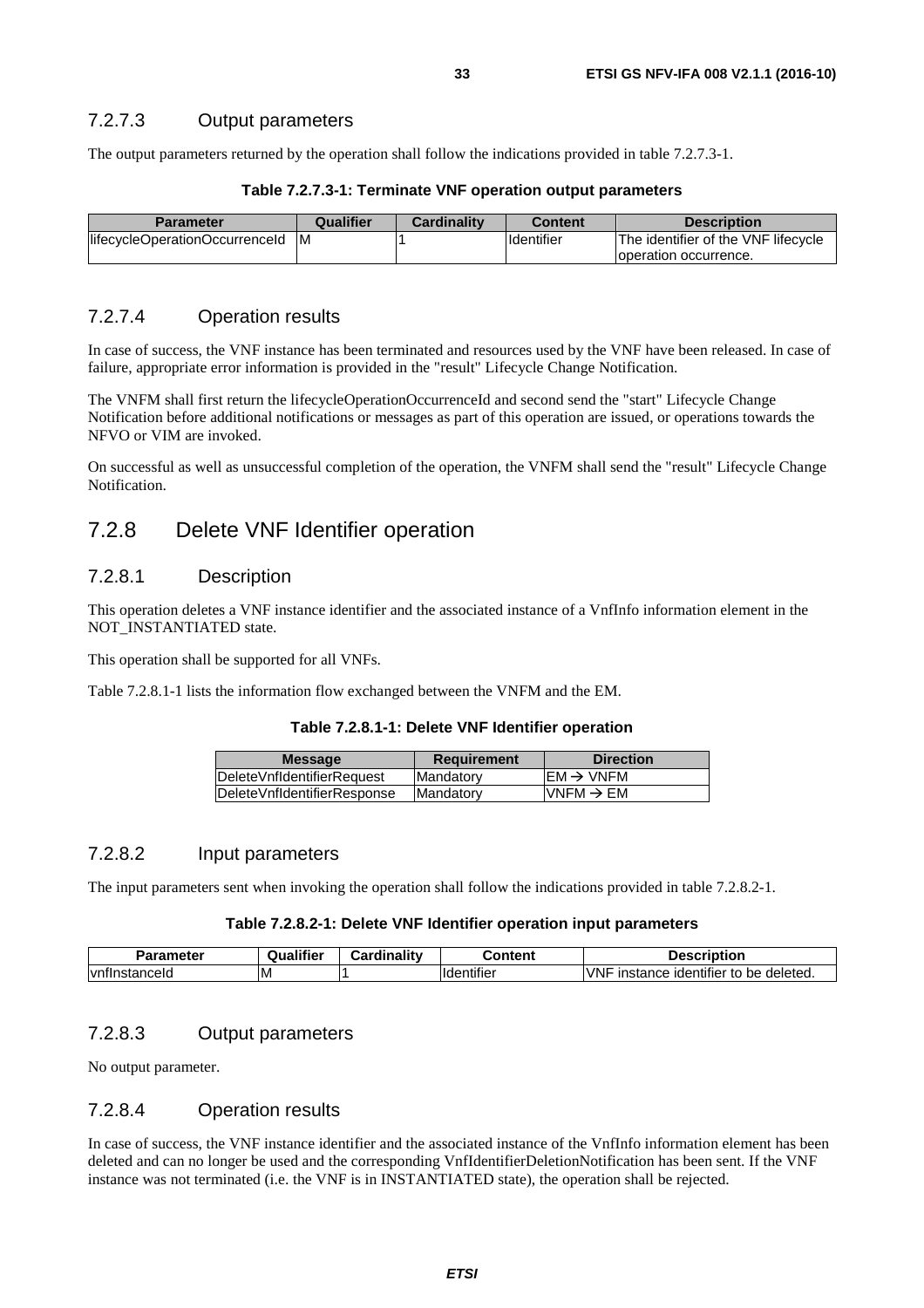<span id="page-33-0"></span>In case of failure, appropriate error information is returned.

# 7.2.9 Query VNF operation

#### 7.2.9.1 Description

This operation provides information about VNF instances. The applicable VNF instances can be chosen based on filtering criteria, and the information can be restricted to selected attributes.

This operation shall be supported for all VNFs.

Table 7.2.9.1-1 lists the information flow exchanged between the VNFM and the EM.

#### **Table 7.2.9.1-1: Query VNF operation**

| <b>Message</b>         | Requirement       | <b>Direction</b>       |
|------------------------|-------------------|------------------------|
| <b>QuervVnfRequest</b> | <b>Mandatory</b>  | IEM $\rightarrow$ VNFM |
| QueryVnfResponse       | <b>IMandatory</b> | VNFM $\rightarrow$ EM  |
|                        |                   |                        |

#### 7.2.9.2 Input parameters

The input parameters sent when invoking the operation shall follow the indications provided in table 7.2.9.2-1.

#### **Table 7.2.9.2-1: Query VNF operation input parameters**

| <b>Parameter</b>   | Qualifier | Cardinality | <b>Content</b> | <b>Description</b>                                                                                                                                                                                                                       |
|--------------------|-----------|-------------|----------------|------------------------------------------------------------------------------------------------------------------------------------------------------------------------------------------------------------------------------------------|
| filter             |           |             | Filter         | Filter to select the VNF instance(s).                                                                                                                                                                                                    |
| lattributeSelector | ιм        | 0N          | String         | Provides a list of attribute names. If present, only<br>these attributes are returned for the VNF instance(s)<br>matching the filter.<br>If absent, the complete information is returned for the<br>VNF instance(s) matching the filter. |

#### 7.2.9.3 Output parameters

The output parameters returned by the operation shall follow the indications provided in table 7.2.9.3-1.

| Table 7.2.9.3-1: Query VNF operation output parameters |  |  |
|--------------------------------------------------------|--|--|
|--------------------------------------------------------|--|--|

| <b>Parameter</b> | Qualifier                                                                        | <b>Cardinality</b> | <b>Content</b> | <b>Description</b>                                                                                                                                                                                                        |  |  |  |
|------------------|----------------------------------------------------------------------------------|--------------------|----------------|---------------------------------------------------------------------------------------------------------------------------------------------------------------------------------------------------------------------------|--|--|--|
| vnflnfo          | ιм                                                                               | 0.N                | Vnflnfo        | The information items about the selected VNF<br>instance(s) that are returned.<br>If attribute Selector is present, only the attributes<br>llisted in attributeSelector are returned for the<br>selected VNF instance(s). |  |  |  |
| NOTE:            | The lower cardinality is 0 since there may be no matches to the provided filter. |                    |                |                                                                                                                                                                                                                           |  |  |  |

#### 7.2.9.4 Operation results

In case of success, information related to the VNF instances that match the filter is returned. In case of failure, appropriate error information is returned.

# 7.2.10 Heal VNF operation

#### 7.2.10.1 Description

This operation enables either a VNF instance or an EM to request a VNFM to perform a VNF healing procedure.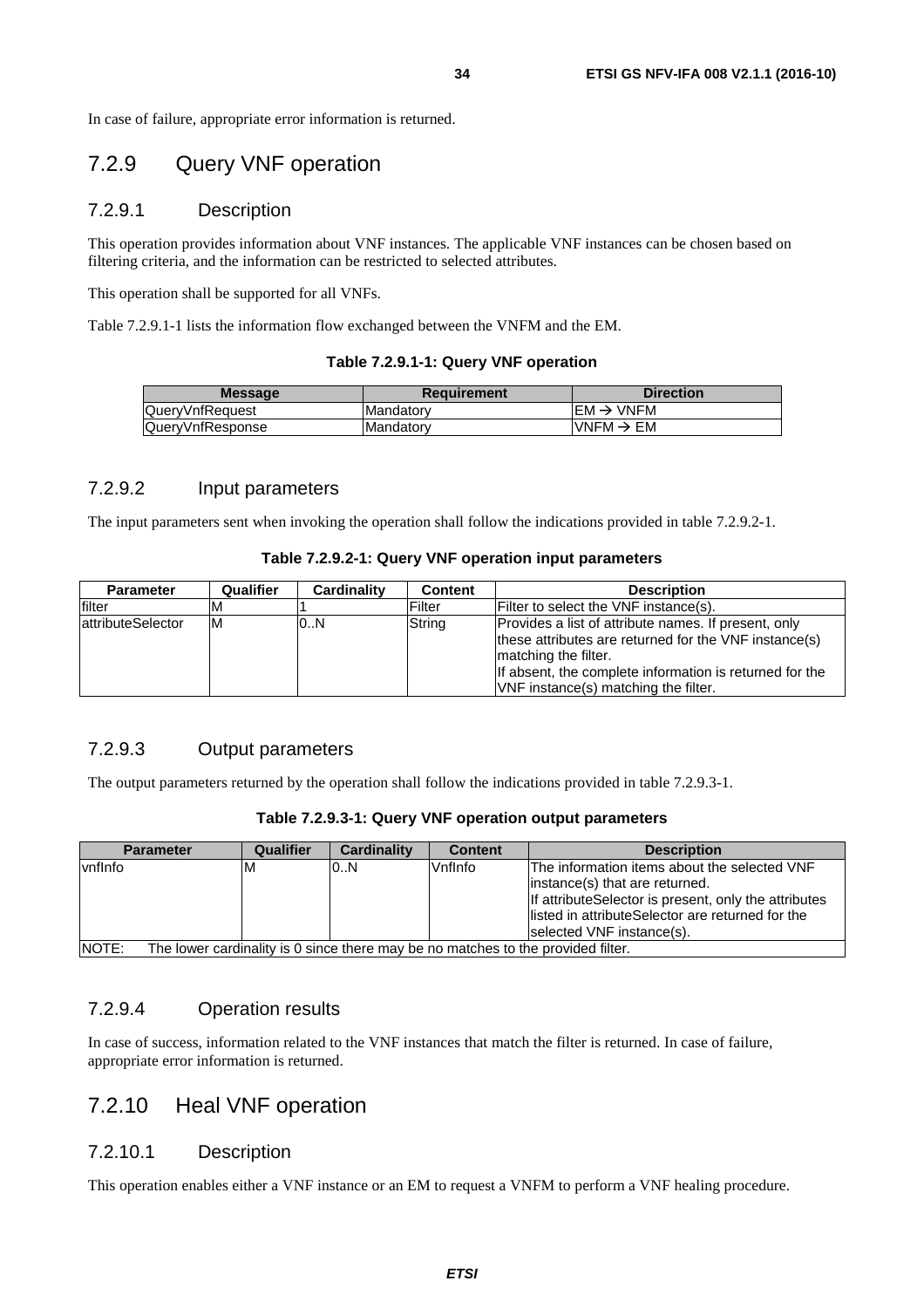<span id="page-34-0"></span>It depends on the VNF capabilities, and is declared in the VNFD, whether this operation is supported for a particular VNF.

Table 7.2.10.1-1 lists the information flow exchanged between the VNF/EM and the VNFM.

|                       | <b>Message</b>                                                                                                                                                                                                                                    | <b>Requirement</b> | <b>Direction</b>                    |  |  |
|-----------------------|---------------------------------------------------------------------------------------------------------------------------------------------------------------------------------------------------------------------------------------------------|--------------------|-------------------------------------|--|--|
| <b>HealVnfRequest</b> |                                                                                                                                                                                                                                                   | Mandatory          | $VNF \rightarrow VNFM$ (see note)   |  |  |
|                       |                                                                                                                                                                                                                                                   |                    | $\text{EM} \rightarrow \text{VNFM}$ |  |  |
|                       | HealVnfResponse<br>Mandatory                                                                                                                                                                                                                      |                    | $VNFM \rightarrow VNF$ (see note)   |  |  |
|                       |                                                                                                                                                                                                                                                   |                    | $IVNFM \rightarrow EM$              |  |  |
| <b>NOTE:</b>          | In case of VNF without EM, the healing request is invoked by management function within the VNF. The<br>management function may implement the consumer part of the VNF Lifecycle Management (LCM) interface on<br>the Ve-Vnfm-em reference point. |                    |                                     |  |  |

#### **Table 7.2.10.1-1: Heal VNF operation**

#### 7.2.10.2 Input parameters

The input parameters sent when invoking the operation shall follow the indications provided in table 7.2.10.2-1.

| <b>Parameter</b> | Qualifier | <b>Cardinality</b> | <b>Content</b>    | <b>Description</b>                                                                                                             |
|------------------|-----------|--------------------|-------------------|--------------------------------------------------------------------------------------------------------------------------------|
| vnflnstanceld    | M         |                    | <b>Identifier</b> | Identifies the VNF instance requiring a healing                                                                                |
|                  |           |                    |                   | laction.                                                                                                                       |
| vnfclnstanceld   | M         | 0N                 | Identifier        | List of VNFC instances requiring a healing                                                                                     |
|                  |           |                    |                   | action.                                                                                                                        |
| cause            | M         | 0.1                | String            | Indicates the reason why a healing procedure                                                                                   |
|                  |           |                    |                   | lis reauired.                                                                                                                  |
| ladditionalParam | M         | 0.N                | KeyValuePair      | Additional parameters passed by the VNF/EM                                                                                     |
|                  |           |                    |                   | as input to the healing process, specific to the                                                                               |
|                  |           |                    |                   | VNF being healed.                                                                                                              |
|                  |           |                    |                   | EXAMPLE:<br>Input parameters to VNF-specific<br>healing procedures.                                                            |
| healScript       | M         | 0.1                | String            | Provides link to a script that should be<br>executed as part of the healing action or a set<br>of rules for healing procedure. |

#### **Table 7.2.10.2-1: Heal VNF operation input parameters**

#### 7.2.10.3 Output parameters

The output parameters returned by the operation shall follow the indications provided in table 7.2.10.3-1.

#### **Table 7.2.10.3-1: Heal VNF operation output parameters**

| Parameter                      | Qualifier | Cardinality | <b>Content</b>    | <b>Description</b>                  |
|--------------------------------|-----------|-------------|-------------------|-------------------------------------|
| lifecycleOperationOccurrenceId | ΙM        |             | <b>Identifier</b> | The identifier of the VNF lifecycle |
|                                |           |             |                   | loperation occurrence.              |

#### 7.2.10.4 Operation results

In case of success, the VNF/VNFC has been healed. In case of failure, appropriate error information is provided in the "result" Lifecycle Change Notification.

The VNFM shall first return the lifecycleOperationOccurrenceId and second send the "start" Lifecycle Change Notification before additional notifications or messages as part of this operation are issued, or operations towards the NFVO or VIM are invoked.

On successful as well as unsuccessful completion of the operation, the VNFM shall send the "result" Lifecycle Change Notification.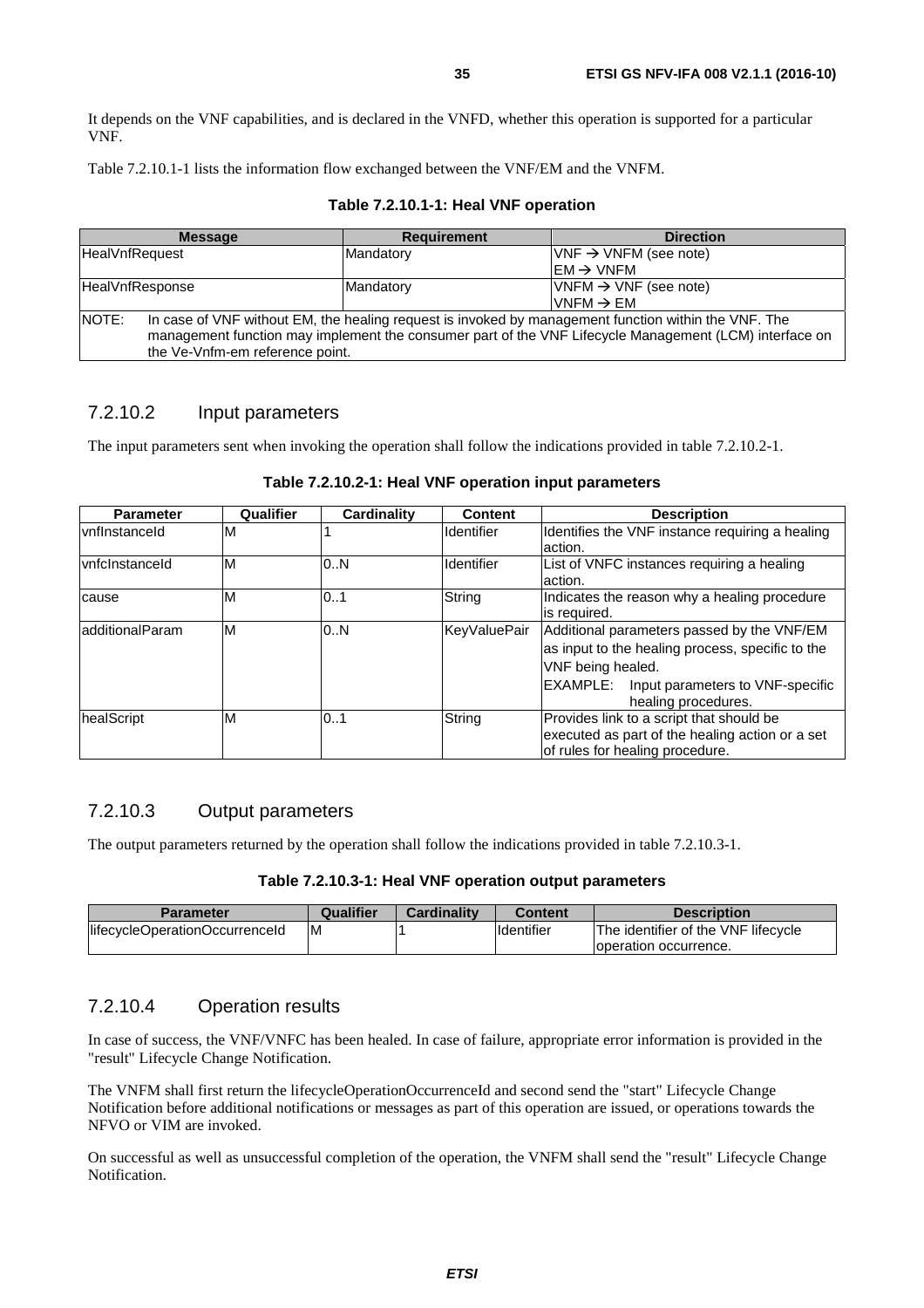# <span id="page-35-0"></span>7.2.11 Operate VNF operation

#### 7.2.11.1 Description

This operation enables requesting to change the state of a VNF instance or VNFC instance(s), including starting and stopping the VNF/VNFC instance.

NOTE 1: These operations are complementary to instantiating and terminating a VNF.

NOTE 2: In the present specification, only starting and stopping the VNF/VNFC instance(s) are supported. Extension of this operation to support other VNF/VNFC state changes is left for future specification.

A VNF/VNFC instance can be in the following states:

- STARTED: the VNF/VNFC instance is up and running.
- STOPPED: the VNF/VNFC instance has been shut down. A VNF instance is stopped if all its VNFC instances are also stopped.

In the state STOPPED, the virtualised container(s), where the VNFC instance(s) of the VNF run, are shut down but not terminated. In addition, if the workflow requires a graceful stop, as part of this process the VNFM (producer of the interface) will interact with VNF/EM to gracefully stop the VNF/VNFC application. Once a VNF is instantiated, i.e. all instantiation steps have been completed, the VNF/VNFC instance is in the state STARTED.

Figure 7.2.11.1-1 illustrates the VNF/VNFC operate state diagram. The desired change of state is indicated as an input in the OperateVnfRequest operation.



**Figure 7.2.11.1-1: Operate VNF/VNFC state diagram** 

It depends on the VNF capabilities, and is declared in the VNFD, whether this operation is supported for a particular VNF.

Table 7.2.11.1-1 lists the information flow exchanged between the VNFM and the EM.

| Table 7.2.11.1-1: Operate VNF operation |  |
|-----------------------------------------|--|
|-----------------------------------------|--|

| $EM \rightarrow VNFM$<br>OperateVnfRequest<br>Mandatory          | <b>Direction</b> | <b>Message</b> |
|------------------------------------------------------------------|------------------|----------------|
|                                                                  |                  |                |
| VNFM $\rightarrow$ EM<br>OperateVnfResponse<br><b>IMandatory</b> |                  |                |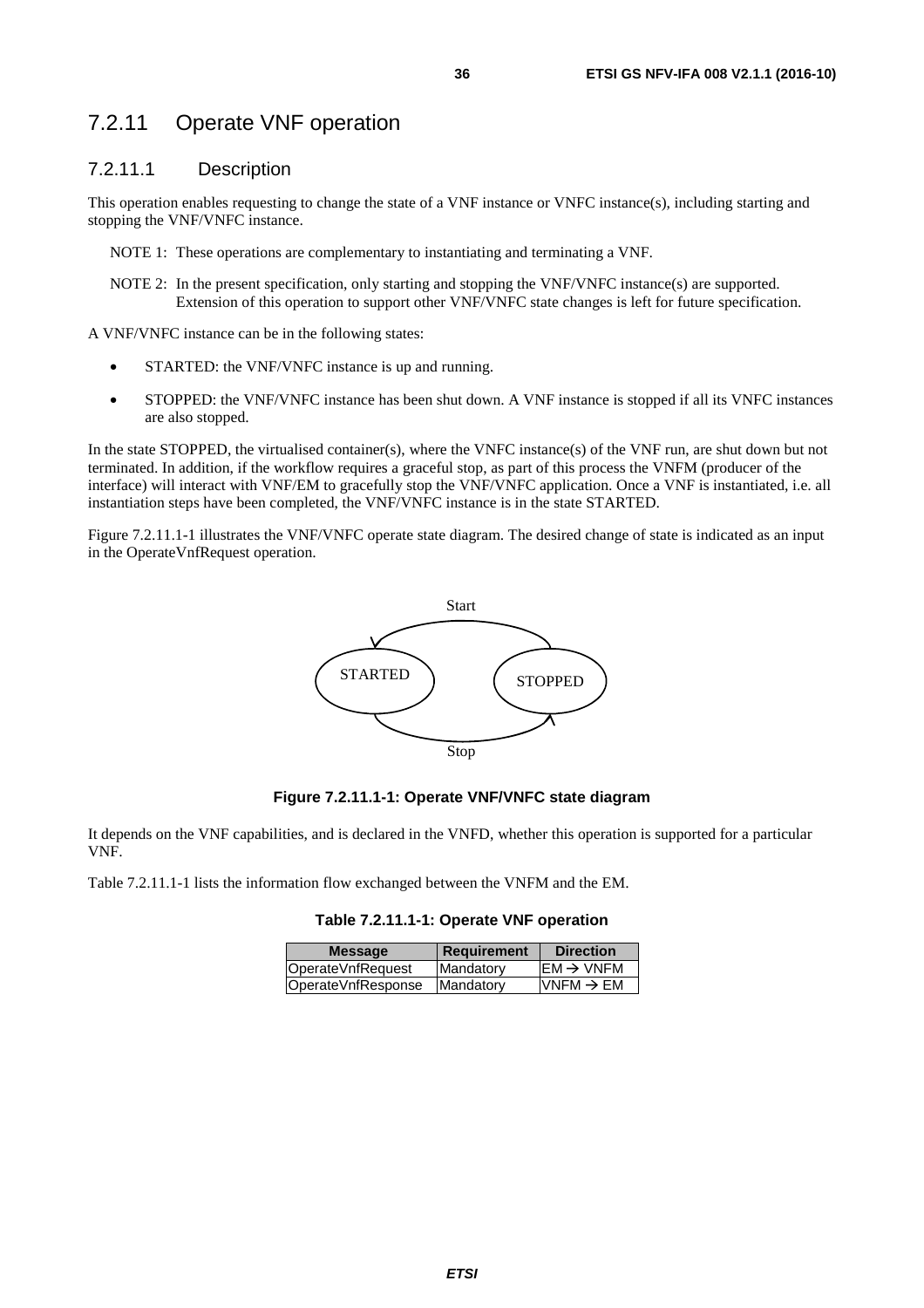### 7.2.11.2 Input parameters

The input parameters sent when invoking the operation shall follow the indications provided in table 7.2.11.2-1.

| <b>Parameter</b>             | Qualifier | <b>Cardinality</b> | <b>Content</b>      | <b>Description</b>                                                                                                                                                                                                                                                                                                                                                                                                                                                                                                                                                                                                                                                                                                       |
|------------------------------|-----------|--------------------|---------------------|--------------------------------------------------------------------------------------------------------------------------------------------------------------------------------------------------------------------------------------------------------------------------------------------------------------------------------------------------------------------------------------------------------------------------------------------------------------------------------------------------------------------------------------------------------------------------------------------------------------------------------------------------------------------------------------------------------------------------|
| vnflnstanceld                | M         |                    | Identifier          | Identifier of the VNF instance.                                                                                                                                                                                                                                                                                                                                                                                                                                                                                                                                                                                                                                                                                          |
| vnfcInstanceId               | M         | 0.N                | Identifier          | Identifier of the VNFC instance. Cardinality<br>can be "0" to denote that the request applies<br>to the whole VNF and not a specific VNFC<br>instance.                                                                                                                                                                                                                                                                                                                                                                                                                                                                                                                                                                   |
| changeStateTo                | M         | 1                  | Enum                | The desired state to change the VNF/VNFC<br>to. Permitted values are: start, stop.                                                                                                                                                                                                                                                                                                                                                                                                                                                                                                                                                                                                                                       |
| stopType                     | M         | 0.1                | Enum                | It signals whether forceful or graceful stop is<br>requested. Allowed values are: forceful and<br>graceful.<br>In case of forceful stop, the VNF is stopped<br>immediately. Note that if the VNF is still in<br>service, this may adversely impact network<br>service, and therefore, operator policies<br>apply to determine if forceful stop is allowed<br>in the particular situation.<br>In case of graceful stop, the VNFM first<br>arranges to take the VNF out of service (by<br>means out of scope of the present<br>specification, e.g. involving interaction with<br>EM, if required). Once this is successful, or<br>after a timeout, the VNFM stops the VNF.<br>Only applicable when changing state to stop. |
| gracefulStopTimeout<br>NOTE: | M         | 0.1                | <b>TimeDuration</b> | The time interval to wait for the VNF to be<br>taken out of service during graceful stop,<br>before stopping the VNF.<br>If not given, it is expected that the VNFM<br>waits for the successful taking out of service<br>of the VNF, no matter how long it takes,<br>before stopping the VNF (see note).<br>Minimum timeout or timeout range are<br>specified by the VNF vendor (e.g. defined in<br>the VNFD or communicated by other means).<br>The parameter is not relevant in case of<br>forceful stop.<br>This implies that no VNF stop will be attempted if taking the VNF out of service fails or hangs.                                                                                                          |

**Table 7.2.11.2-1: Operate VNF operation input parameters** 

# 7.2.11.3 Output parameters

The output parameters returned by the operation shall follow the indications provided in table 7.2.11.3-1.

#### **Table 7.2.11.3-1: Operate VNF operation output parameters**

| Parameter                      | Qualifier | Cardinalitv | Content            | <b>Description</b>                  |
|--------------------------------|-----------|-------------|--------------------|-------------------------------------|
| lifecycleOperationOccurrenceId | ΙM        |             | <b>I</b> dentifier | The identifier of the VNF lifecycle |
|                                |           |             |                    | Toperation occurrence.              |

### 7.2.11.4 Operation results

In case of success, the VNF/VNFC has been changed. In case of failure, appropriate error information is provided in the "result" Lifecycle Change Notification.

The producer shall first return the lifecycleOperationOccurrenceId and second send the "start" Lifecycle Change Notification before additional notifications or messages as part of this operation are issued, or operations towards the NFVO or VIM are invoked.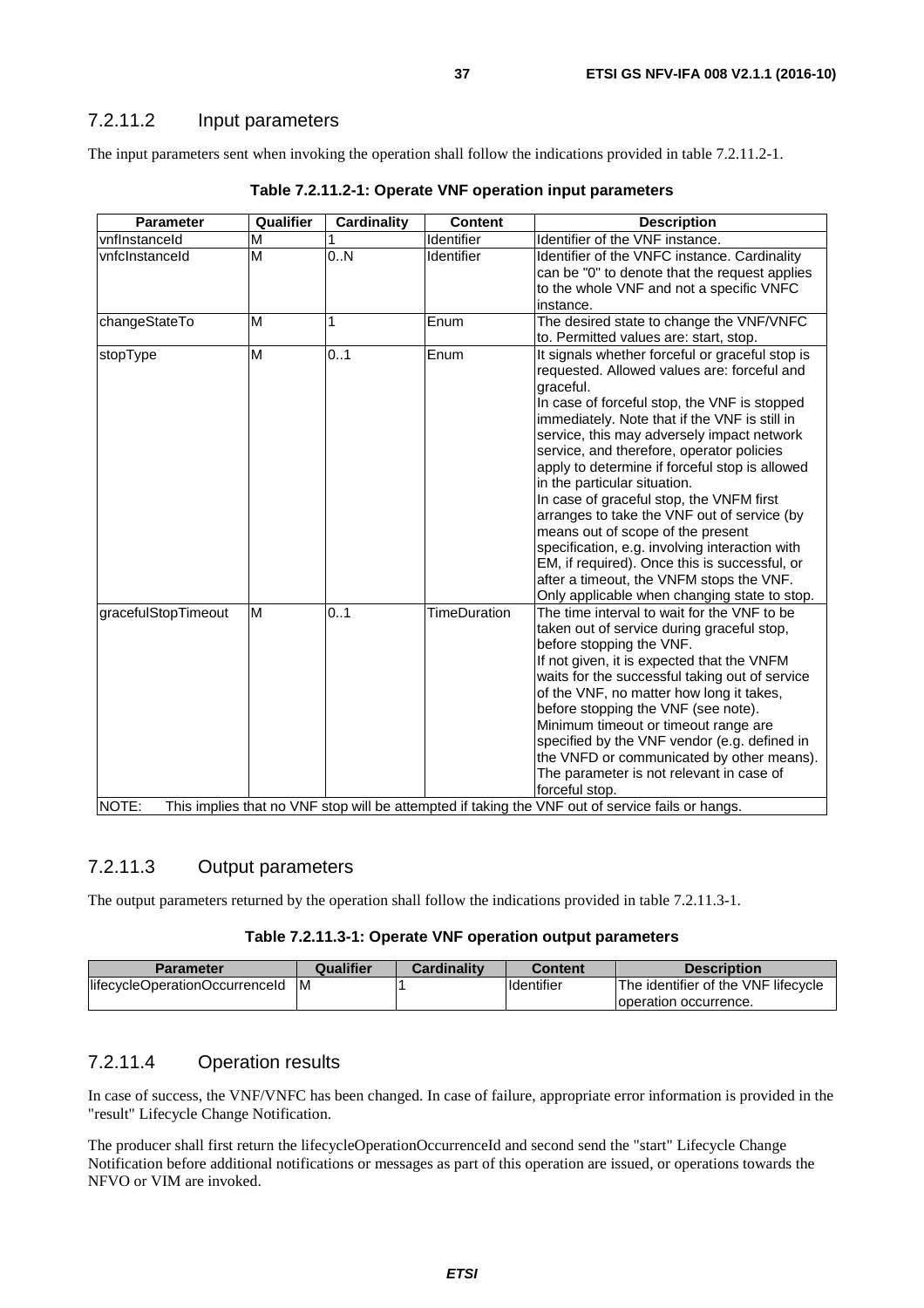On successful as well as unsuccessful completion of the operation, the VNFM shall send the "result" Lifecycle Change Notification.

# 7.2.12 Modify VNF Information operation

#### 7.2.12.1 Description

This operation allows updating information about a VNF instance.

This operation shall be supported for all VNFs.

Table 7.2.12.1-1 lists the information flow exchanged between the VNFM and the EM.

| Table 7.2.12.1-1: Modify VNF Information operation |  |  |  |
|----------------------------------------------------|--|--|--|
|----------------------------------------------------|--|--|--|

| <b>Message</b>                  | <b>Requirement</b> | <b>Direction</b>      |
|---------------------------------|--------------------|-----------------------|
| <b>ModifvVnfInfoRequest</b>     | <b>Mandatory</b>   | $EM \rightarrow VNFM$ |
| ModifyVnfInfoResponse Mandatory |                    | VNFM $\rightarrow$ EM |
|                                 |                    |                       |

#### 7.2.12.2 Input parameters

The input parameters sent when invoking the operation shall follow the indications provided in table 7.2.12.2-1.

| <b>Parameter</b>     | Qualifier | <b>Cardinality</b> | <b>Content</b>    | <b>Description</b>                                                                                                                                                                                                                                             |
|----------------------|-----------|--------------------|-------------------|----------------------------------------------------------------------------------------------------------------------------------------------------------------------------------------------------------------------------------------------------------------|
| <b>vnflnstanceld</b> | м         |                    | <b>Identifier</b> | Identifier of the VNF instance for which the<br>writeable attributes of VnfInfo are requested<br>to be modified.                                                                                                                                               |
| newValues            | м         | 1N                 | KeyValuePair      | Contains the set of attributes to update. The<br>key in the KeyValuePair indicates the name<br>of an attribute that is writable through the<br>interface whose value is to be updated. The<br>value in the KeyValuePair indicates the new<br>lattribute value. |

### 7.2.12.3 Output parameters

The output parameters returned by the operation shall follow the indications provided in table 7.2.12.3-1.

#### **Table 7.2.12.3-1: Modify VNF Information operation output parameters**

| <b>Parameter</b>               | Qualifier | <b>Cardinality</b> | Content    | <b>Description</b>                   |
|--------------------------------|-----------|--------------------|------------|--------------------------------------|
| lifecycleOperationOccurrenceId | M         |                    | Identifier | lThe identifier of the VNF lifecvcle |
|                                |           |                    |            | loperation occurrence.               |

### 7.2.12.4 Operation results

In case of success, the producer shall send a VnfInfoAttributeValueChangeNotification (see clause 9.5.6). In case of failure, appropriate error information is returned. In particular, error information shall indicate the reason why the requested attribute has not been updated, e.g. changing the value of the attribute is not supported, input attribute name is not recognized, etc.

The producer shall first return the lifecycleOperationOccurrenceId before additional notifications or messages as part of this operation are issued, or operations towards the NFVO or VIM are invoked.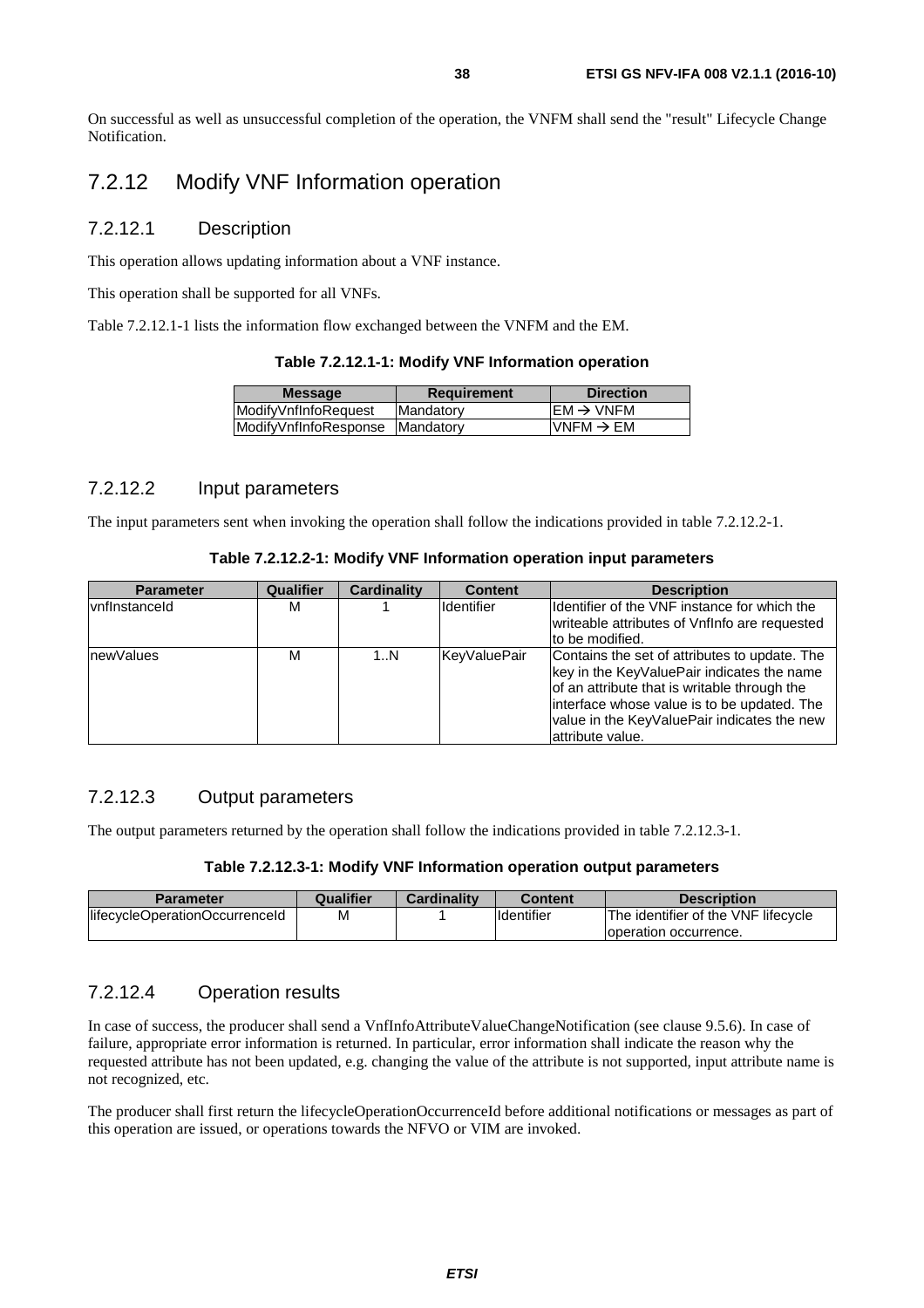# 7.2.13 Get Operation Status operation

# 7.2.13.1 Description

This operation provides the status of a VNF lifecycle management operation. This means, it is not a VNF lifecycle management operation itself, but an operation on VNF lifecycle management operations. Therefore, this operation shall be supported for all VNFs.

Table 7.2.13.1-1 lists the information flow exchanged between the EM/VNF and the VNFM.

|  |  | Table 7.2.13.1-1: Get Operation Status operation |
|--|--|--------------------------------------------------|
|--|--|--------------------------------------------------|

| <b>Message</b>                    | <b>Requirement</b> | <b>Direction</b>                                                   |
|-----------------------------------|--------------------|--------------------------------------------------------------------|
| GetOperationStatusRequest         | Mandatory          | $\mathsf{IEM} \rightarrow \mathsf{VNFM}$<br>$VNF \rightarrow VNFM$ |
| <b>GetOperationStatusResponse</b> | Mandatory          | VNFM $\rightarrow$ EM<br>$VNFM \rightarrow VNF$                    |

### 7.2.13.2 Input parameters

The input parameters sent when invoking the operation shall follow the indications provided in table 7.2.13.2-1.

#### **Table 7.2.13.2-1: Get Operation Status operation input parameters**

| Parameter                      | Qualifier | <b>Cardinality</b> | Content           | <b>Description</b>                      |
|--------------------------------|-----------|--------------------|-------------------|-----------------------------------------|
| lifecycleOperationOccurrenceId | M         |                    | <b>Identifier</b> | <b>Ildentifier of the VNF lifecycle</b> |
|                                |           |                    |                   | loperation occurrence.                  |

### 7.2.13.3 Output parameters

The output parameters returned by the operation shall follow the indications provided in table 7.2.13.3-1.

#### **Table 7.2.13.3-1: Get Operation Status operation output parameters**

| <b>Parameter</b> | Qualifier | <b>Cardinality</b> | <b>Content</b> | <b>Description</b>                                                                                                                                            |
|------------------|-----------|--------------------|----------------|---------------------------------------------------------------------------------------------------------------------------------------------------------------|
| IoperationStatus | M         |                    | Enum           | Indicates the operation status (which includes,<br>for example: Processing, Successfully done,<br>Failed, but can also include operation-specific<br>states). |

### 7.2.13.4 Operation results

The result of the operation indicates if it has been successful or not with a standard success/error result.

# 7.3 VNF Lifecycle Change Notification interface

# 7.3.1 Description

This interface allows the EM to subscribe to notifications sent by the VNFM which are related to VNF lifecycle change, VNF information attribute value change as well as the creation/deletion of a VNF instance identifier and the associated instance of a VnfInfo information element. It further allows the VNFM to provide such notifications to the subscriber.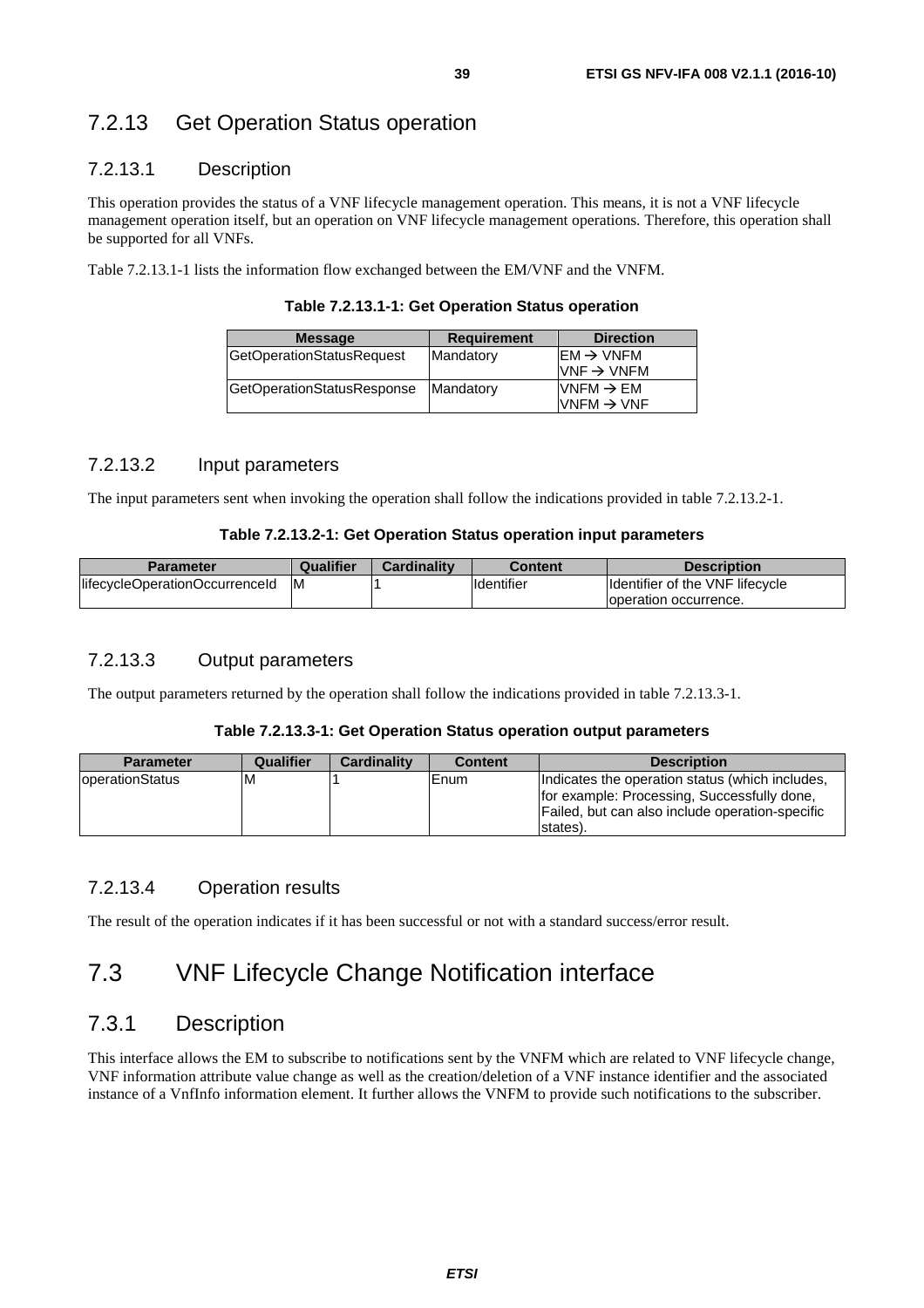# 7.3.2 Subscribe operation

# 7.3.2.1 Description

This operation enables the EM to subscribe with a filter for the notifications sent by the VNFM which are related to VNF lifecycle changes, VNF information changes as well as creation/deletion of VNF instance identifiers and the associated VnfInfo information element instances.

NOTE: Specification of filtering mechanism is left for the protocol design stage.

Table 7.3.2.1-1 lists the information flow exchanged between the EM and the VNFM.

|  |  | Table 7.3.2.1-1: Subscribe operation |  |
|--|--|--------------------------------------|--|
|--|--|--------------------------------------|--|

| <b>Message</b>          | Requirement       | <b>Direction</b>      |
|-------------------------|-------------------|-----------------------|
| <b>SubscribeRequest</b> | IMandatorv        | $FM \rightarrow VNFM$ |
| SubscribeResponse       | <b>IMandatorv</b> | VNFM $\rightarrow$ EM |
|                         |                   |                       |

#### 7.3.2.2 Input parameters

The input parameters sent when invoking the operation shall follow the indications provided in table 7.3.2.2-1.

#### **Table 7.3.2.2-1: Subscribe operation input parameters**

| <b>Parameter</b>                                                                                                         | Qualifier                                                                    | <b>Cardinality</b> | <b>Content</b> | <b>Description</b>                                      |  |  |
|--------------------------------------------------------------------------------------------------------------------------|------------------------------------------------------------------------------|--------------------|----------------|---------------------------------------------------------|--|--|
| filter                                                                                                                   | ΙM                                                                           |                    | Filter         | Input filter for selecting e.g. the VNF instances of    |  |  |
|                                                                                                                          |                                                                              |                    |                | linterest and the specific types of changes (see note). |  |  |
| NOTE:<br>When subscribing for notifications regarding the creation of VNF identifiers and the associated VNF information |                                                                              |                    |                |                                                         |  |  |
|                                                                                                                          | object instances, selecting the VNF instances in the filter is not possible. |                    |                |                                                         |  |  |

#### 7.3.2.3 Output parameters

The output parameters returned by the operation shall follow the indications provided in table 7.3.2.3-1.

#### **Table 7.3.2.3-1: Subscribe operation output parameters**

| Parameter      |    | <b>BR</b><br>$\sim$ | conten.                             | ription                                                                     |
|----------------|----|---------------------|-------------------------------------|-----------------------------------------------------------------------------|
| subscriptionId | ΙM |                     | $\cdots$<br>lidentitie <sup>r</sup> | $\cdots$<br>realised.<br>, subscription.<br>the<br><b>Ildentifier</b><br>Οt |

#### 7.3.2.4 Operation results

After successful subscription, the consumer (EM) is registered to receive notifications related to VNF lifecycle changes, VNF information changes, as well as creation/deletion of VNF instance identifiers and the associated VnfInfo information element instances.

The result of the operation shall indicate if the subscription has been successful or not with a standard success/error result. For a particular subscription, only notifications matching the filter will be delivered to the consumer.

# 7.3.3 Notify operation

#### 7.3.3.1 Description

This operation notifies a subscriber about events related to VNF lifecycle changes, VNF information changes, as well as creation/deletion of VNF instance identifiers and the associated VnfInfo information element instances.

This operation distributes notifications to subscribers. It is a one-way operation issued by the producer (VNFM) that cannot be invoked as an operation by the consumer (EM). In order to receive notifications, the consumer (EM) has to perform an explicit Subscribe operation beforehand.

Table 7.3.3.1-1 lists the information flow exchanged between the EM and the VNFM.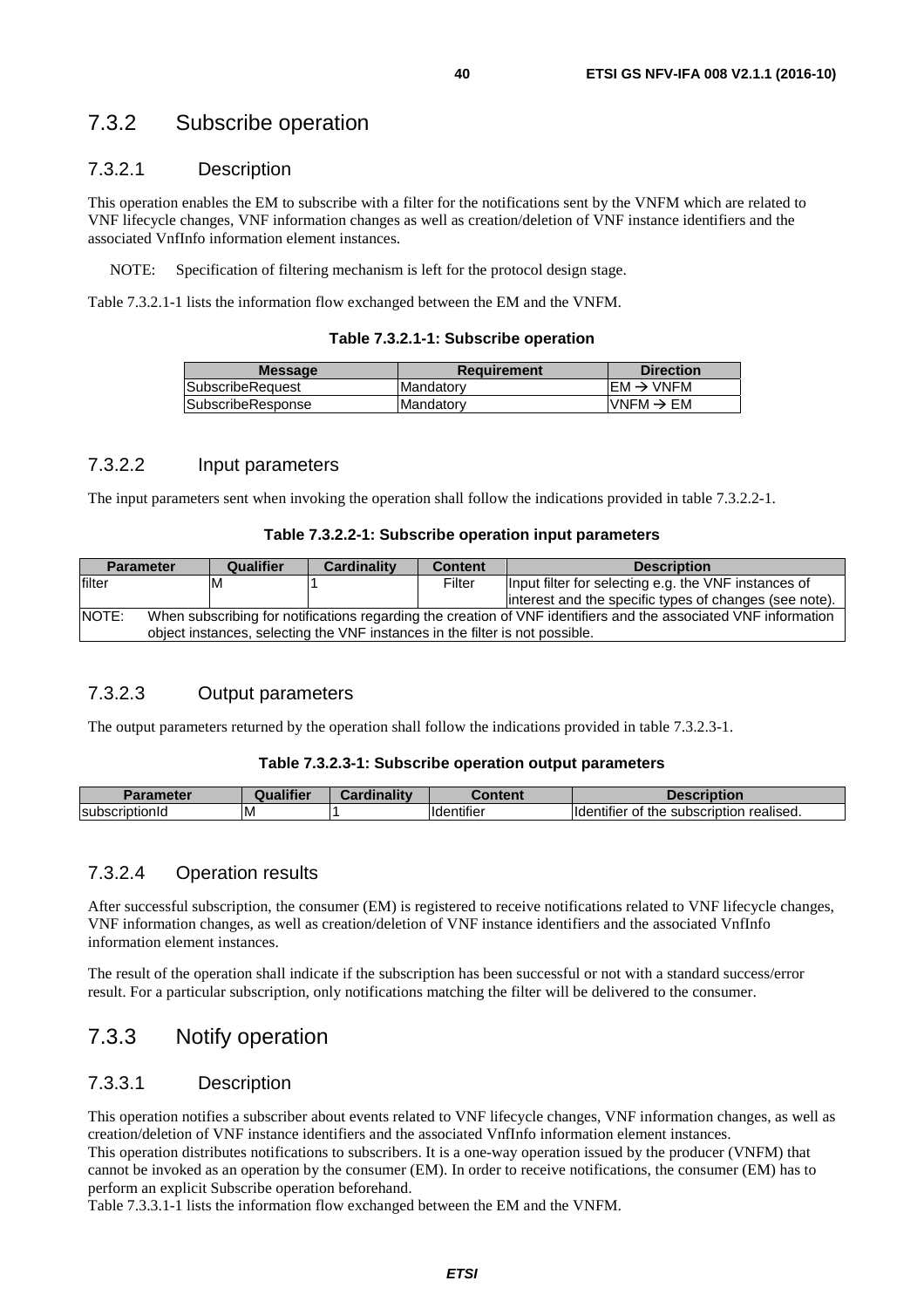### **Table 7.3.3.1-1: Notify operation**

| <b>Message</b> | Requirement | <b>Direction</b>                               |
|----------------|-------------|------------------------------------------------|
| INotif∨        | Mandatory   | FM.<br><b>VNFM</b><br>$\overline{\phantom{a}}$ |

The following notifications can be notified/sent by this operation:

- VnfLifecycleChangeNotification (see clause 9.5.2).
- VnfInfoAttributeValueChangeNotification (see clause 9.5.6).
- VnfIdentifierCreationNotification (see clause 9.5.7).
- VnfIdentifierDeletionNotification (see clause 9.5.8).

# 7.4 VNF Performance Management interface

# 7.4.1 Description

This interface allows providing performance management (measurement results collection and notifications) related to VNFs. Performance information on a given VNF/VNFC results from performance information of the virtualised resources that is collected from the VIM and mapped to this VNF/VNFC instance.

Collection and reporting of performance information is controlled by a PM job that groups details of performance collection and reporting information.

When new performance information is available, the consumer is notified using the notification PerformanceInformationAvailableNotification (see clause 9.7.8). The details of the performance measurements are provided using the PerformanceReport information element (see clause 9.7.5).

NOTE: Delivery mechanism for the performance reports is left for the protocol design stage.

The following operations are defined for this interface which will be consumed by the EM:

- Create PM Job operation
- Delete PM Jobs operation
- Subscribe operation
- Notify operation
- Query PM Job operation
- Create Threshold operation
- Delete Thresholds operation
- **Query Threshold operation**

The following operations are defined for this interface which will be consumed by the VNF:

- Subscribe operation
- Notify operation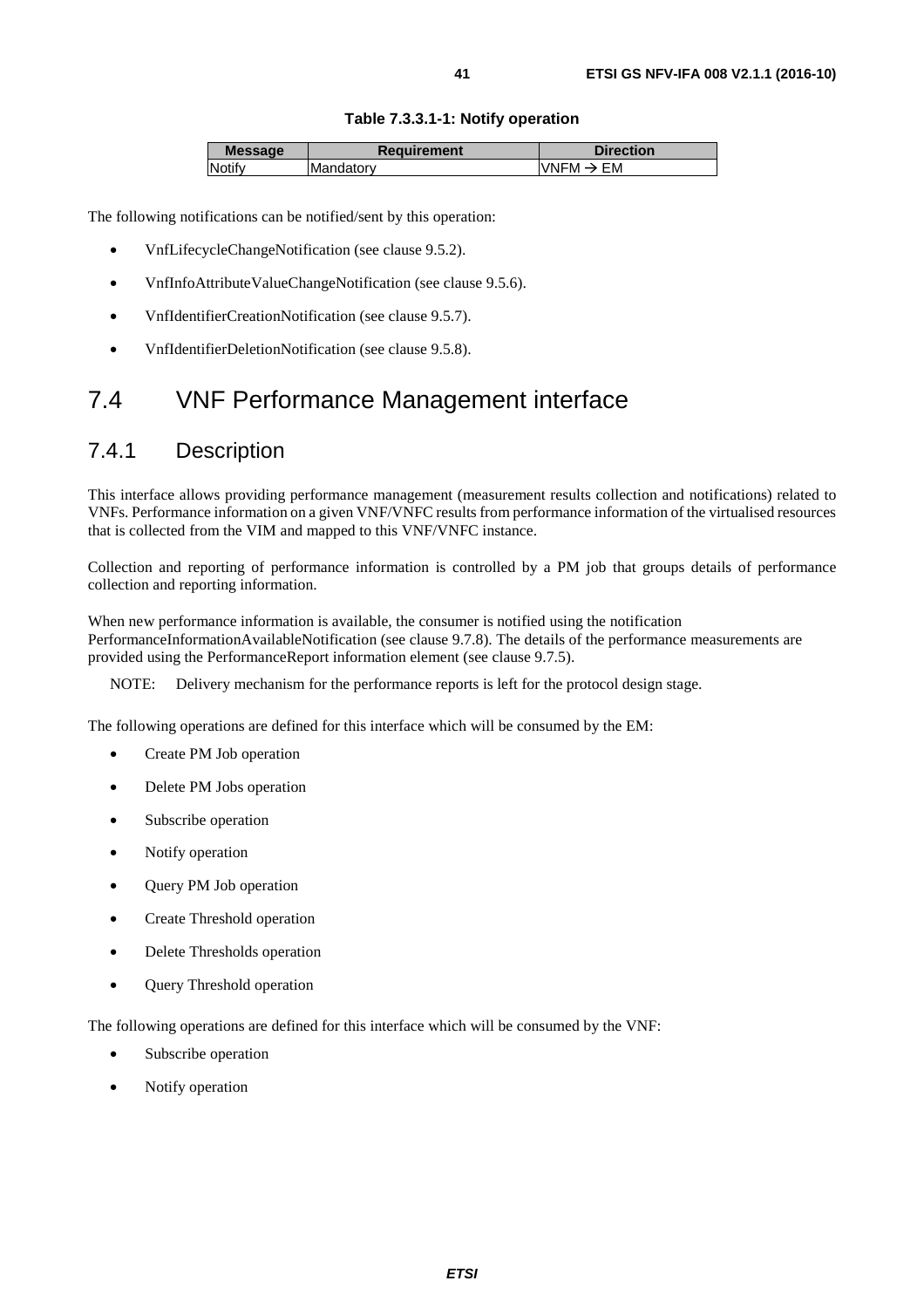# 7.4.2 Create PM Job operation

### 7.4.2.1 Description

This operation will create a PM job, enabling an EM to specify a VNF/VNFC, that the VNFM is managing, for which it wants to receive performance information. This will allow the requesting EM to specify its performance information requirements with the VNFM.

The VNFM needs to issue a Subscribe request for PerformanceInformationAvailable notifications in order to know when new collected performance information is available.

Table 7.4.2.1-1 lists the information flow exchanged between the VNFM and the EM.

| <b>Message</b>      | Requirement | <b>Direction</b>      |
|---------------------|-------------|-----------------------|
| CreatePmJobRequest  | Mandatory   | $EM \rightarrow VNFM$ |
| CreatePmJobResponse | Mandatory   | $VNFM \rightarrow EM$ |
|                     |             |                       |

**Table 7.4.2.1-1: Create PM Job operation** 

#### 7.4.2.2 Input parameters

The input parameters sent when invoking the operation shall follow the indications provided in table 7.4.2.2-1.

| Table 7.4.2.2-1: Create PM Job operation input parameters |  |  |
|-----------------------------------------------------------|--|--|
|-----------------------------------------------------------|--|--|

| <b>Parameter</b>       | Qualifier | <b>Cardinality</b> | <b>Content</b>  | <b>Description</b>                                                                                                                                                                                                                                                                                                                                                                                                                                                                                                                                    |
|------------------------|-----------|--------------------|-----------------|-------------------------------------------------------------------------------------------------------------------------------------------------------------------------------------------------------------------------------------------------------------------------------------------------------------------------------------------------------------------------------------------------------------------------------------------------------------------------------------------------------------------------------------------------------|
| sourceSelector         | M         |                    | ObjectSelection | Defines the VNFs and/or VNFCs<br>for which performance information                                                                                                                                                                                                                                                                                                                                                                                                                                                                                    |
|                        |           |                    |                 | is requested to be collected.                                                                                                                                                                                                                                                                                                                                                                                                                                                                                                                         |
| performanceMetric      | M         | 0.N                | String          | This defines the type of<br>performance metric(s) for the<br>specified VNFs.<br>At least one of the two attributes<br>(performance metric or group)<br>shall be present.                                                                                                                                                                                                                                                                                                                                                                              |
| performanceMetricGroup | M         | 0.N                | String          | Group of performance metrics. A<br>metric group is a pre-defined list of<br>metrics, known to the producer<br>that it can decompose to individual<br>metrics.<br>At least one of the two attributes<br>(performance metric or group)<br>shall be present.                                                                                                                                                                                                                                                                                             |
| collectionPeriod       | M         | 1                  | Enum            | Specifies the periodicity at which<br>the VNFM will collect performance<br>information (see note).                                                                                                                                                                                                                                                                                                                                                                                                                                                    |
| reportingPeriod        | M         | 1                  | Enum            | Specifies the periodicity at which<br>the VNFM will report to the EM<br>about performance information<br>(see note).                                                                                                                                                                                                                                                                                                                                                                                                                                  |
| reportingBoundary      | O         | 0.1                | Not specified   | Identifies a boundary after which<br>the reporting will stop.<br>The boundary shall allow a single<br>reporting as well as periodic<br>reporting up to the boundary.                                                                                                                                                                                                                                                                                                                                                                                  |
| NOTE:                  |           |                    |                 | At the end of each reporting Period, the VNFM will inform EM about availability of the performance data<br>collected for each completed collection period during this reportingPeriod. While the exact definition of<br>the types for collection Period and reporting Period is left for further protocol specification, it is<br>recommended that the reportingPeriod be equal or a multiple of the collectionPeriod. In the latter case,<br>the performance data for the collection periods within one reporting period would be reported together. |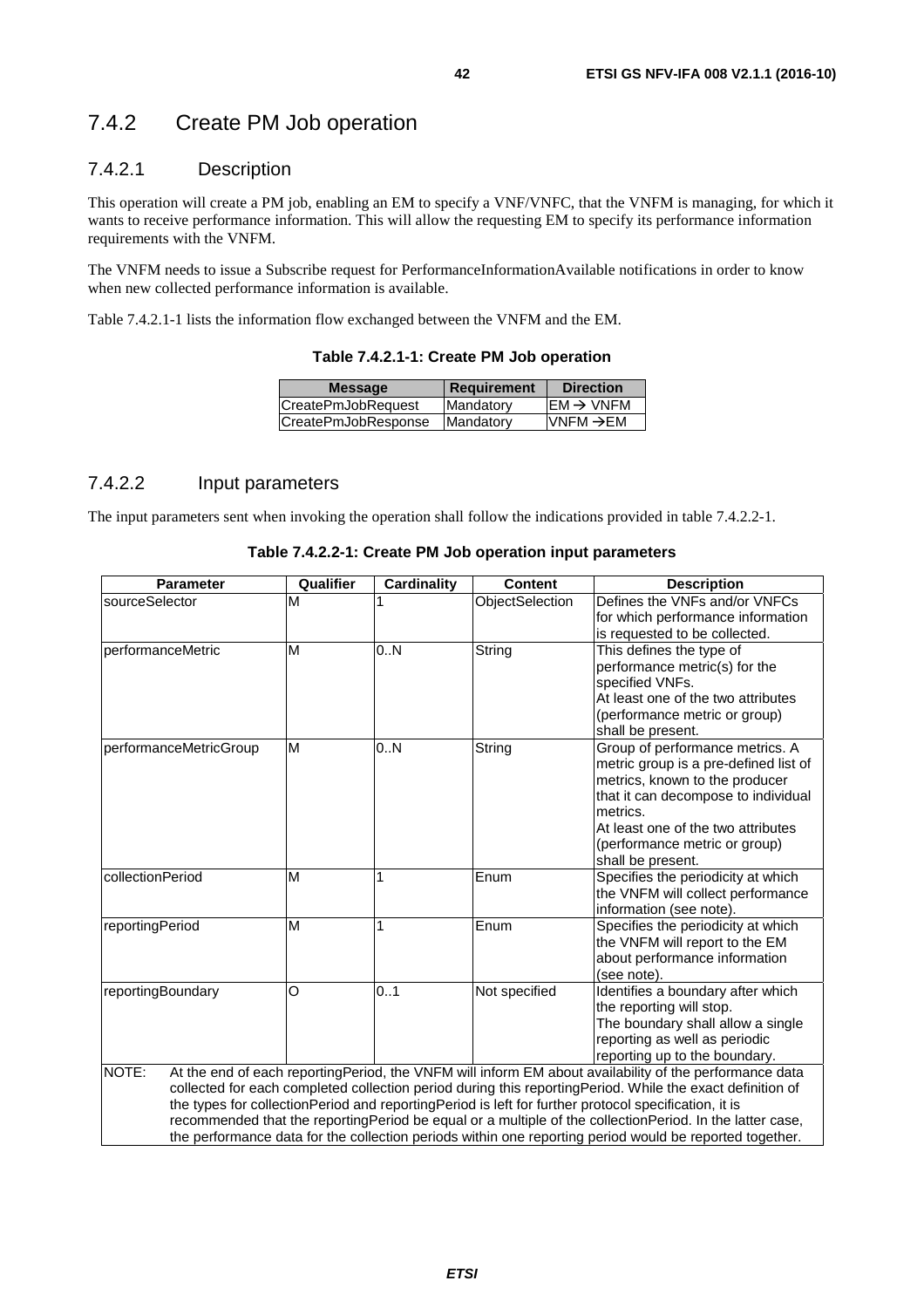### 7.4.2.3 Output parameters

The output parameters returned by the operation shall follow the indications provided in table 7.4.2.3-1.

| <b>Parameter</b> | Qualifier | Cardinalitv | Content                        | <b>Description</b>                      |
|------------------|-----------|-------------|--------------------------------|-----------------------------------------|
| pmJobld          | ΙM        |             | $\cdots$<br><b>Ildentifier</b> | created PM iob<br>Ildentifier of<br>the |

#### **Table 7.4.2.3-1: Create PM Job operation output parameters**

#### 7.4.2.4 Operation results

The result of the operation indicates if it has been successful or not with a standard success/error result.

The pmJobId is only be returned when the operations has been successful.

# 7.4.3 Delete PM Jobs operation

#### 7.4.3.1 Description

This operation will delete one or more PM job(s).

Table 7.4.3.1-1 lists the information flow exchanged between the VNFM and the EM.

#### **Table 7.4.3.1-1: Delete PM Jobs operation**

| <b>Message</b>       | <b>Requirement</b> | <b>Direction</b>                         |
|----------------------|--------------------|------------------------------------------|
| DeletePmJobsRequest  | Mandatory          | $\mathsf{IEM} \rightarrow \mathsf{VNFM}$ |
| DeletePmJobsResponse | <b>Mandatory</b>   | $VNFM \rightarrow EM$                    |
|                      |                    |                                          |

#### 7.4.3.2 Input parameters

The input parameters sent when invoking the operation shall follow the indications provided in table 7.4.3.2-1.

#### **Table 7.4.3.2-1: Delete PM Jobs operation input parameters**

| <b>Parameter</b> | Qualifier | .<br><b>Cardinality</b> | `ontent                       | Description                                                               |
|------------------|-----------|-------------------------|-------------------------------|---------------------------------------------------------------------------|
| <b>IpmJobid</b>  | ΙM        | .N                      | $\cdots$<br><b>Identifier</b> | $\cdots$<br>PM<br>deleted.<br>. iobs<br>ntifiers<br>the<br>to<br>be<br>Οt |

#### 7.4.3.3 Output parameters

The output parameters returned by the operation shall follow the indications provided in table 7.4.3.3-1.

#### **Table 7.4.3.3-1: Delete PM Jobs operation output parameters**

| <b>Parameter</b> | Qualifier | Cardinality | Content            | <b>Description</b>                                   |
|------------------|-----------|-------------|--------------------|------------------------------------------------------|
| IdeletedPmJobId  | ΙM        | 1N          | <b>Ildentifier</b> | Identifiers of the PM jobs successfully<br>Ideleted. |

# 7.4.3.4 Operation results

The result of the operation indicates if it has been successful or not with a standard success/error result.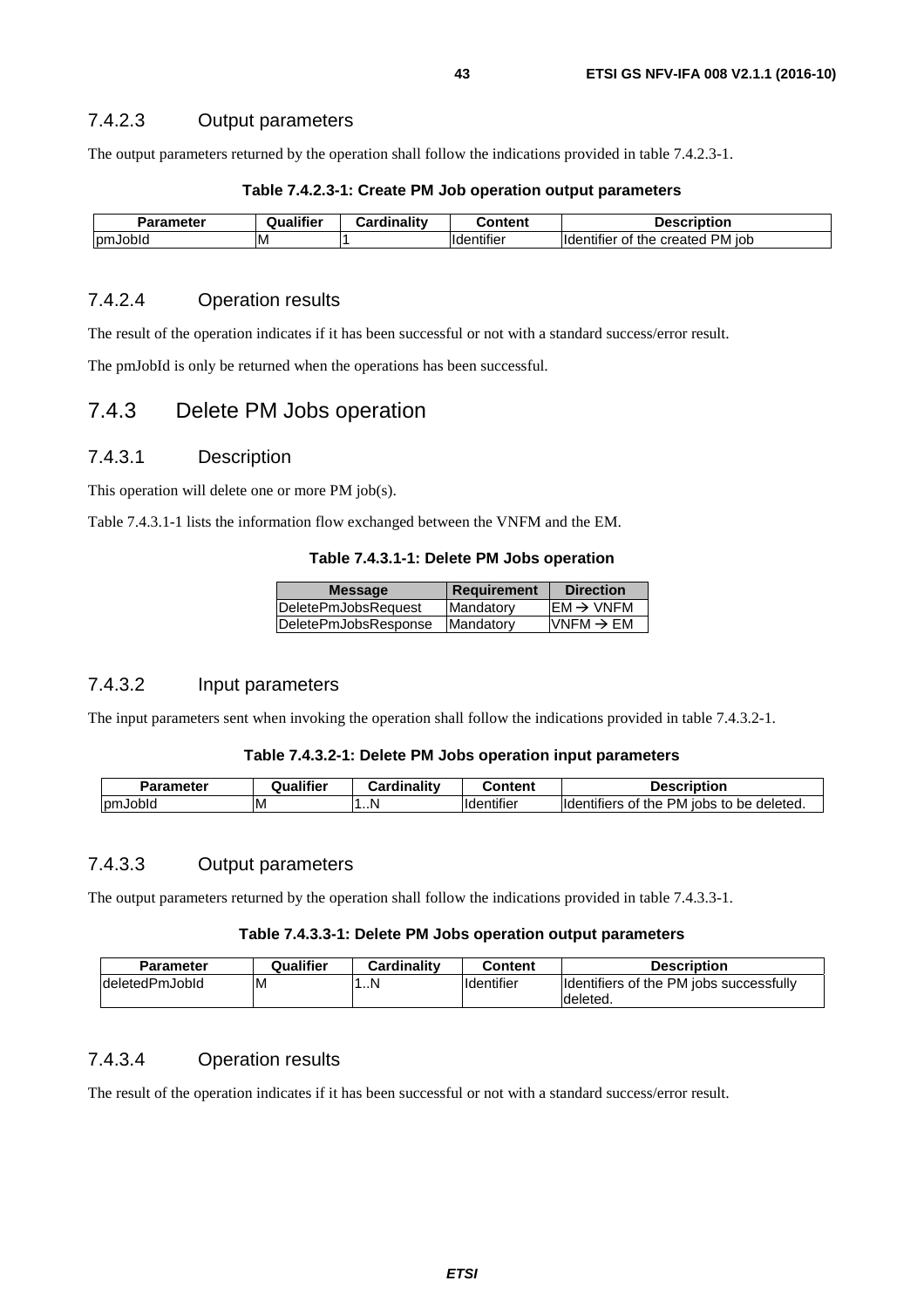# 7.4.4 Subscribe operation

#### 7.4.4.1 Description

This operation enables the EM/VNF to subscribe with a filter for the notifications related to performance information with the VNFM.

NOTE: Specification of filtering mechanism is left for the protocol design stage.

Table 7.4.4.1-1 lists the information flow exchanged between the VNFM and the EM.

**Table 7.4.4.1-1: Subscribe operation** 

| <b>Requirement</b> | <b>Direction</b>       |
|--------------------|------------------------|
| Mandatory          | $EM \rightarrow VNFM$  |
|                    | VNF $\rightarrow$ VNFM |
| Mandatory          | $VNFM \rightarrow EM$  |
|                    | VNFM $\rightarrow$ VNF |
|                    |                        |

#### 7.4.4.2 Input parameters

The input parameters sent when invoking the operation shall follow the indications provided in table 7.4.4.2-1.

#### **Table 7.4.4.2-1: Subscribe operation input parameters**

| <b>Parameter</b> | Qualifier | Cardinality | Content | <b>Description</b>                                                                                  |
|------------------|-----------|-------------|---------|-----------------------------------------------------------------------------------------------------|
| filter           | м         |             | Filter  | Input filter for selecting notifications. The filter<br>can be on VNF/VNFC, type of notification or |
|                  |           |             |         | lattribute of the notification.                                                                     |

### 7.4.4.3 Output parameters

The output parameters returned by the operation shall follow the indications provided in table 7.4.4.3-1.

#### **Table 7.4.4.3-1: Subscribe operation output parameters**

| Parameter<br>'di di    | <br>Qualifier | <b>Cardinality</b> | Content                        | Description                                                   |
|------------------------|---------------|--------------------|--------------------------------|---------------------------------------------------------------|
| <b>IsubscriptionId</b> | ΙM            |                    | $\cdots$<br><b>Ildentifier</b> | <b>Ildentifier</b><br>. subscription ⊎<br>returned.<br>of the |

#### 7.4.4.4 Operation results

As a result of this operation, the VNFM shall indicate to the EM/VNF in the subscribeResponse message whether the subscription was successful or not.

For a particular subscription, only notifications matching the filter will be delivered to the consumer.

# 7.4.5 Notify operation

### 7.4.5.1 Description

This operation distributes notifications to subscribers. It is a one-way operation issued by the VNFM that cannot be invoked as an operation by the consumer (EM/VNF). In order to receive notifications, the EM/VNF shall have a subscription.

Table 7.4.5.1-1 lists the information flow exchanged between the VNFM and the EM/VNF.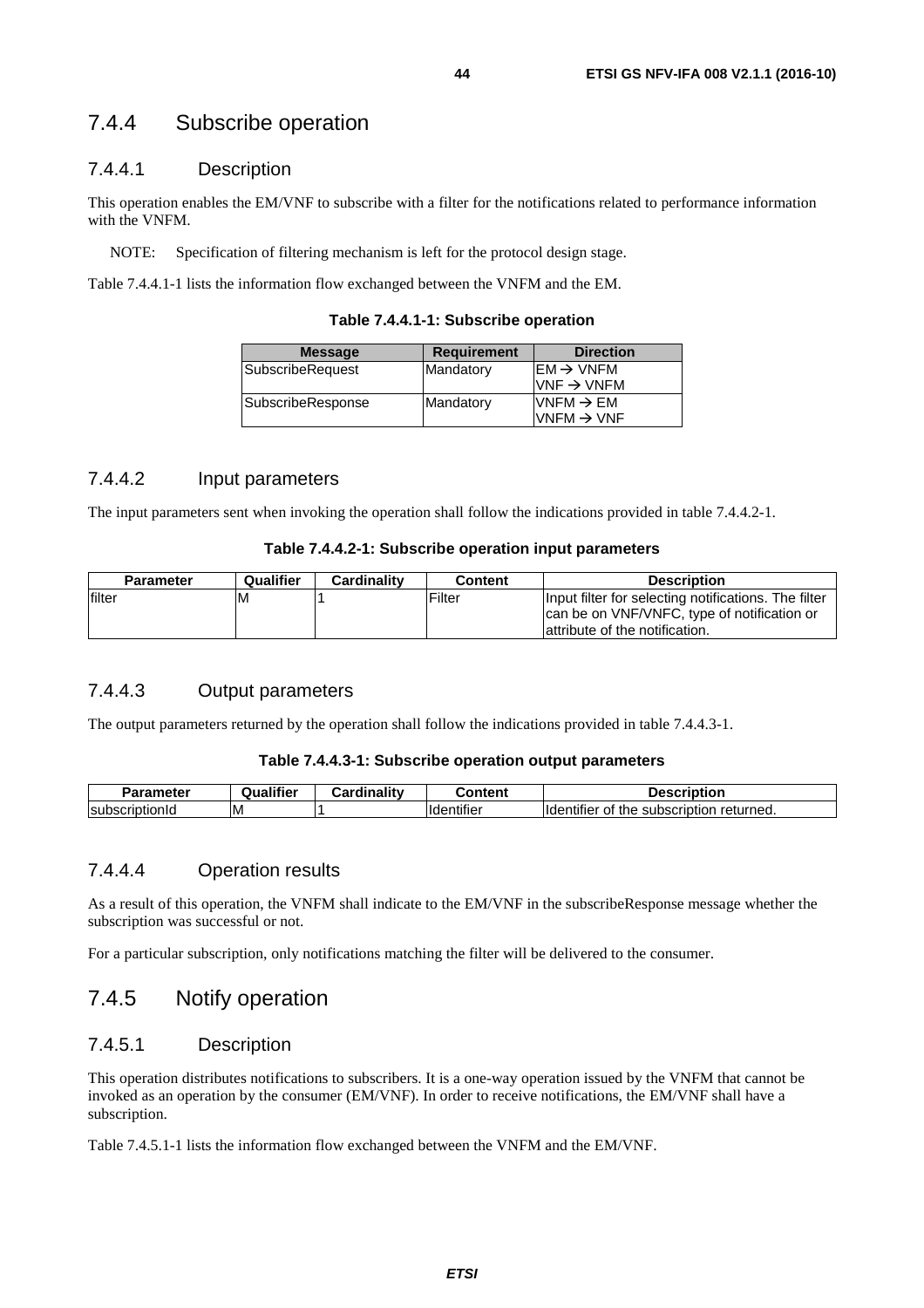| <b>Message</b> | <b>Requirement</b> | <b>Direction</b>                                |
|----------------|--------------------|-------------------------------------------------|
| Notify         | Mandatory          | VNFM $\rightarrow$ EM<br>$VNFM \rightarrow VNF$ |

#### **Table 7.4.5.1-1: Notify operation**

The following notifications can be notified/sent by this operation:

- PerformanceInformationAvailableNotification (see clause 9.7.8)
- ThresholdCrossedNotification (see clause 9.7.9)

# 7.4.6 Query PM Job operation

#### 7.4.6.1 Description

This operation will enable the EM to solicit from the VNFM the details of one or more PM job(s).

This operation is not returning performance reports.

Table 7.4.6.1-1 lists the information flow exchanged between the VNFM and the EM.

**Table 7.4.6.1-1: Query PM Job operation** 

| $EM \rightarrow VNFM$<br>Mandatory<br>QueryPmJobRequest<br>VNFM $\rightarrow$ EM<br>Mandatory | <b>Message</b>     | <b>Requirement</b> | <b>Direction</b> |
|-----------------------------------------------------------------------------------------------|--------------------|--------------------|------------------|
|                                                                                               |                    |                    |                  |
|                                                                                               | QueryPmJobResponse |                    |                  |

#### 7.4.6.2 Input parameters

The input parameters sent when invoking the operation shall follow the indications provided in table 7.4.6.2-1.

#### **Table 7.4.6.2-1: Query PM Job operation input parameters**

| <b>Parameter</b> | Qualifier | Cardinality | <b>Content</b> | <b>Description</b>                                                                                                                   |
|------------------|-----------|-------------|----------------|--------------------------------------------------------------------------------------------------------------------------------------|
| lfilter          | ΙM        |             | Filter         | Filter defining the PM Jobs on<br>which the query applies. It can be a<br>single identifier, multiple identifiers<br>lor a wildcard. |

# 7.4.6.3 Output parameters

The output parameters returned by the operation shall follow the indications provided in table 7.4.6.3-1.

#### **Table 7.4.6.3-1: Query PM Job operation output parameters**

| <b>Parameter</b> | Qualifier | Cardinalitv | <b>Content</b> | Description                     |
|------------------|-----------|-------------|----------------|---------------------------------|
| <b>IpmJob</b>    | ΙM        | 10N         | PmJob          | Details of PM jobs matching the |
|                  |           |             |                | linput filter.                  |

#### 7.4.6.4 Operation results

The result of the operation indicates if it has been successful or not with a standard success/error result.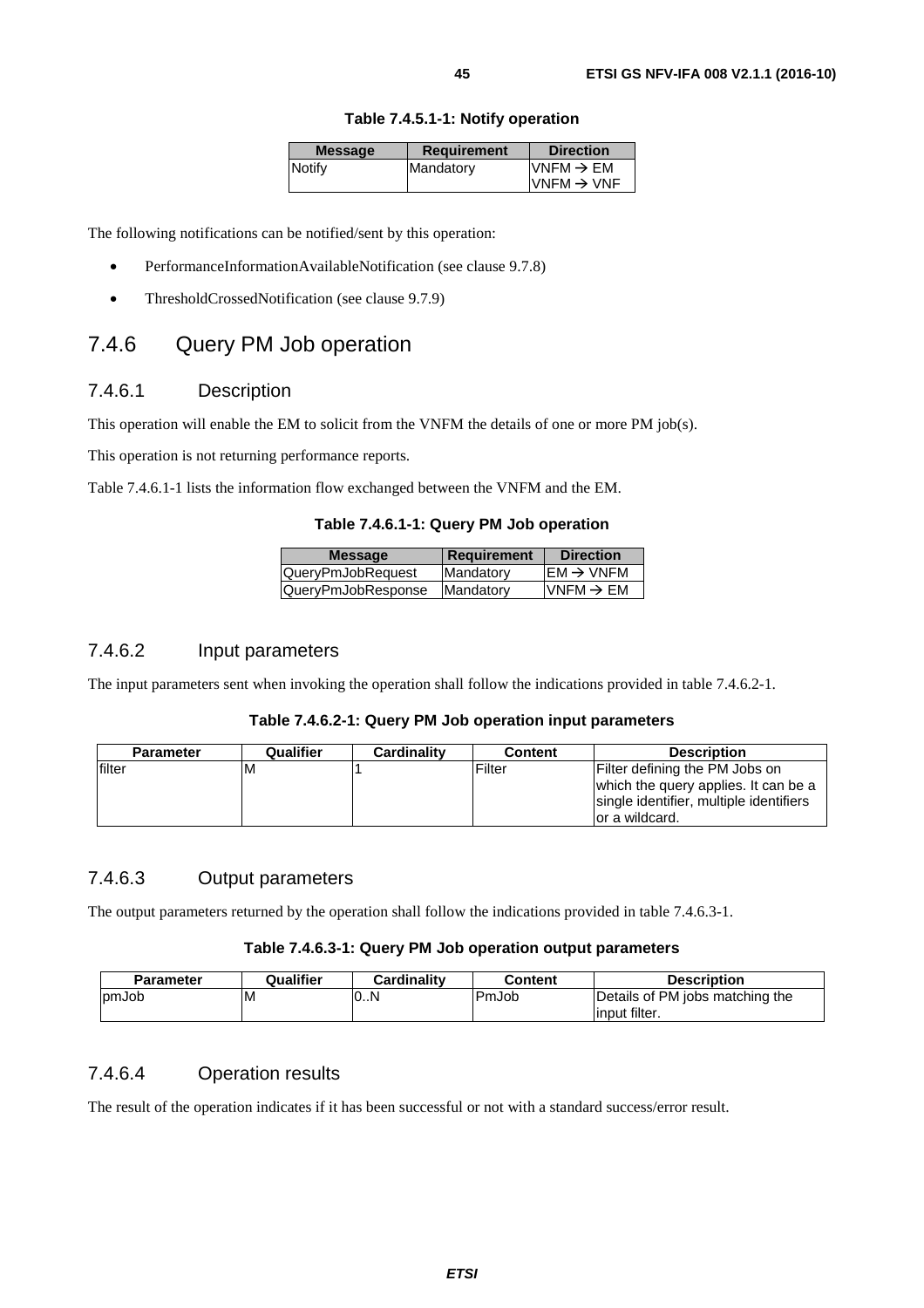# 7.4.7 Create Threshold operation

### 7.4.7.1 Description

This operation will allow the EM to create a threshold to specify threshold levels on specified performance metric and VNF/VNFC for which notifications will be generated when crossed.

Creating a threshold does not trigger collection of metrics. In order for the threshold to be active, there needs to be a PM job collecting the needed metric for the selected entities.

Table 7.4.7.1-1 lists the information flow exchanged between the VNFM and the EM.

**Table 7.4.7.1-1: Create Threshold operation** 

| <b>Message</b>                | <b>Requirement</b> | <b>Direction</b>      |
|-------------------------------|--------------------|-----------------------|
| <b>CreateThresholdRequest</b> | Mandatory          | $EM \rightarrow VNFM$ |
| CreateThresholdResponse       | Mandatory          | $VNFM \rightarrow EM$ |
|                               |                    |                       |

#### 7.4.7.2 Input parameters

The input parameters sent when invoking the operation shall follow the indications provided in table 7.4.7.2-1.

| <b>Parameter</b>          | Qualifier | Cardinality | <b>Content</b>         | <b>Description</b>                                                                                                                                                                                                          |
|---------------------------|-----------|-------------|------------------------|-----------------------------------------------------------------------------------------------------------------------------------------------------------------------------------------------------------------------------|
| <b>sourceSelector</b>     | ıΜ        |             | <b>ObjectSelection</b> | Defines the VNF/VNFC for which the<br>threshold will be defined.                                                                                                                                                            |
| <b>IperformanceMetric</b> | ΙM        |             | String                 | Defines the performance metric on<br>which the threshold will be defined.                                                                                                                                                   |
| thresholdType             | ΙM        |             | Enum                   | Defines the type of threshold. The list of<br>possible values is left for the protocol<br>design stage and might include: single/<br>multi valued threshold, static/dynamic<br>threshold, template based threshold,<br>etc. |
| <b>IthresholdDetails</b>  | ΙM        |             | Not specified          | Details of the threshold: value to be<br>crossed, and direction in which it is<br>crossed, details on the notification to be<br>generated, etc.                                                                             |

**Table 7.4.7.2-1: Create Threshold operation input parameters** 

#### 7.4.7.3 Output parameters

The output parameters returned by the operation shall follow the indications provided in table 7.4.7.3-1.

#### **Table 7.4.7.3-1: Create Threshold operation output parameters**

| <b>Parameter</b>  | <br>lifier<br>$\cdots$<br>Qua | .<br>.<br>Cardinalitv | Content                        | Description                                 |
|-------------------|-------------------------------|-----------------------|--------------------------------|---------------------------------------------|
| thresho.<br>oldic | ıм                            |                       | $\cdots$<br><b>I</b> dentifier | ' threshold.<br>created<br>Hdentitier<br>ΩT |

### 7.4.7.4 Operation results

The result of the operation indicates if it has been successful or not with a standard success/error result.

The thresholdId is only be returned when the operations has been successful.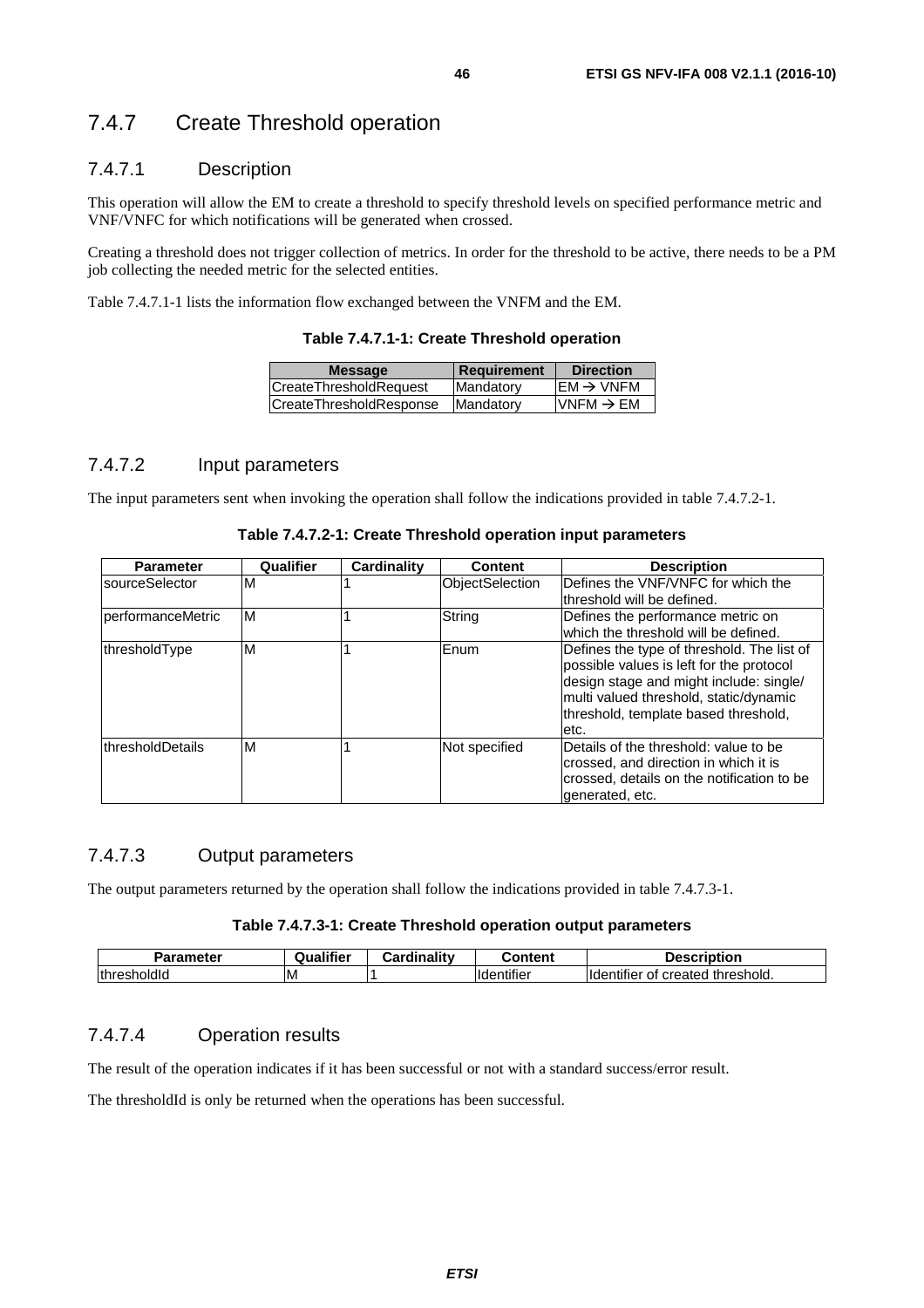### 7.4.8.1 Description

This operation will allow the EM to delete one or more existing threshold(s).

Table 7.4.8.1-1 lists the information flow exchanged between the VNFM and the EM.

| <b>Message</b>           | <b>Requirement</b> | <b>Direction</b>                         |
|--------------------------|--------------------|------------------------------------------|
| lDeleteThresholdsReauest | Mandatory          | $\mathsf{IEM} \rightarrow \mathsf{VNFM}$ |
| DeleteThresholdsResponse | Mandatory          | VNFM $\rightarrow$ EM                    |
|                          |                    |                                          |

#### 7.4.8.2 Input parameters

The input parameters sent when invoking the operation shall follow the indications provided in table 7.4.8.2-1.

#### **Table 7.4.8.2-1: Delete Thresholds operation input parameters**

| Parameter     | ∡ualifier.<br>ω | linalitv<br>$-$<br>Card | ∶ontent                | ่งtion<br><b>Describ</b>                                                   |
|---------------|-----------------|-------------------------|------------------------|----------------------------------------------------------------------------|
| thre.<br>טומי | ΙM              | 1N                      | $\cdot$<br>.<br>itille | deleted<br>thresholds<br>$- - -$<br>be<br>the<br>lide<br>tΩ<br>OT<br>Ters. |

#### 7.4.8.3 Output parameters

The output parameters returned by the operation shall follow the indications provided in table 7.4.8.3-1.

#### **Table 7.4.8.3-1: Delete Thresholds operation output parameters**

| Parameter           | Qualifier | Cardinality | Content            | <b>Description</b>                      |
|---------------------|-----------|-------------|--------------------|-----------------------------------------|
| IdeletedThresholdId | IM        | . . N       | <b>Ildentifier</b> | Identifiers of the thresholds that have |
|                     |           |             |                    | Ibeen deleted successfully.             |

#### 7.4.8.4 Operation results

The result of the operation indicates if it has been successful or not with a standard success/error result.

# 7.4.9 Query Threshold operation

#### 7.4.9.1 Description

This operation will allow the EM to query the details of an existing threshold.

Table 7.4.9.1-1 lists the information flow exchanged between the VNFM and the EM.

#### **Table 7.4.9.1-1: Query Threshold operation**

| <b>Message</b>               | Requirement | <b>Direction</b>                    |
|------------------------------|-------------|-------------------------------------|
| <b>QueryThresholdRequest</b> | Mandatory   | $\text{EM} \rightarrow \text{VNFM}$ |
| QueyThresholdResponse        | Mandatory   | VNFM $\rightarrow$ EM               |
|                              |             |                                     |

### 7.4.9.2 Input parameters

The input parameters sent when invoking the operation shall follow the indications provided in table 7.4.9.2-1.

*ETSI*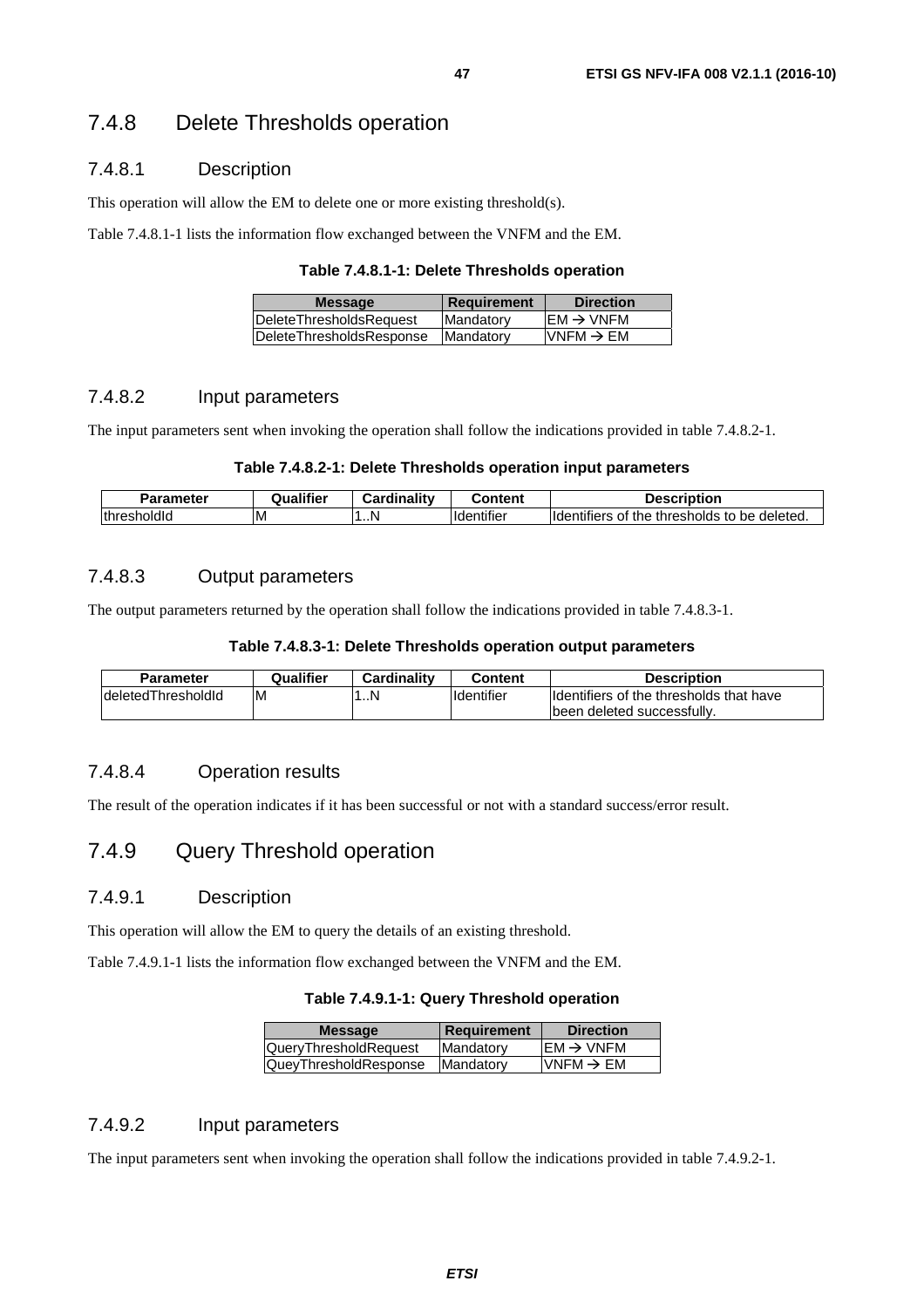| <b>Parameter</b> | Qualifier | Cardinality | <b>Content</b> | <b>Description</b>                      |
|------------------|-----------|-------------|----------------|-----------------------------------------|
| lfilter          | ΙM        |             | Filter         | Filter defining the thresholds on which |
|                  |           |             |                | the query applies. It can be a single   |
|                  |           |             |                | lidentifier, multiple identifiers or a  |
|                  |           |             |                | wildcard.                               |

#### **Table 7.4.9.2-1: Query Threshold operation input parameters**

#### 7.4.9.3 Output parameters

The output parameters returned by the operation shall follow the indications provided in table 7.4.9.3-1.

#### **Table 7.4.9.3-1: Query Threshold operation output parameters**

| Parameter         | Qualifier | Cardinality | Content   | Description                            |
|-------------------|-----------|-------------|-----------|----------------------------------------|
| <b>Ithreshold</b> | -M        | 0N          | ⊺hreshold | List of threshold details matching the |
|                   |           |             |           | linput filter.                         |

# 7.4.9.4 Operation results

The result of the operation indicates if it has been successful or not with a standard success/error result.

# 7.5 VNF Fault Management interface

# 7.5.1 Description

This interface shall allow the VNFM to provide alarms related to the VNF(s) and its VNFC(s) visible to the consumer.

Virtualised resource alarms collected by the VNFM well be filtered, correlated and modified by the VNFM and mapped to the corresponding VNF instance, resulting in alarms on the corresponding VNF and its VNFC(s).

The fault management interface shall support the following operations:

- 1) Subscribe operation (Subscription of EM/VNF with the VNFM for the notifications related to the alarms)
- 2) Notify operation (Notifications of alarms or alarm state change from VNFM to EM/VNF)
- 3) Get alarm list operation (Accessing active alarms from the VNFM to EM/VNF)

# 7.5.2 Subscribe operation

#### 7.5.2.1 Description

This operation enables the EM/VNF to subscribe with a filter for the notifications related to VNF alarms sent by the VNFM.

NOTE: Specification of filtering mechanism is left for the protocol design stage.

Table 7.5.2.1-1 lists the information flow exchanged between the VNF/EM and the VNFM.

| <b>Message</b>    | <b>Requirement</b> | <b>Direction</b>       |
|-------------------|--------------------|------------------------|
| SubscribeRequest  | Mandatory          | $IEM \rightarrow VNFM$ |
|                   |                    | $VNF \rightarrow VNFM$ |
| SubscribeResponse | Mandatory          | $VNFM \rightarrow EM$  |
|                   |                    | $VNFM \rightarrow VNF$ |
|                   |                    |                        |

**Table 7.5.2.1-1: Subscribe operation**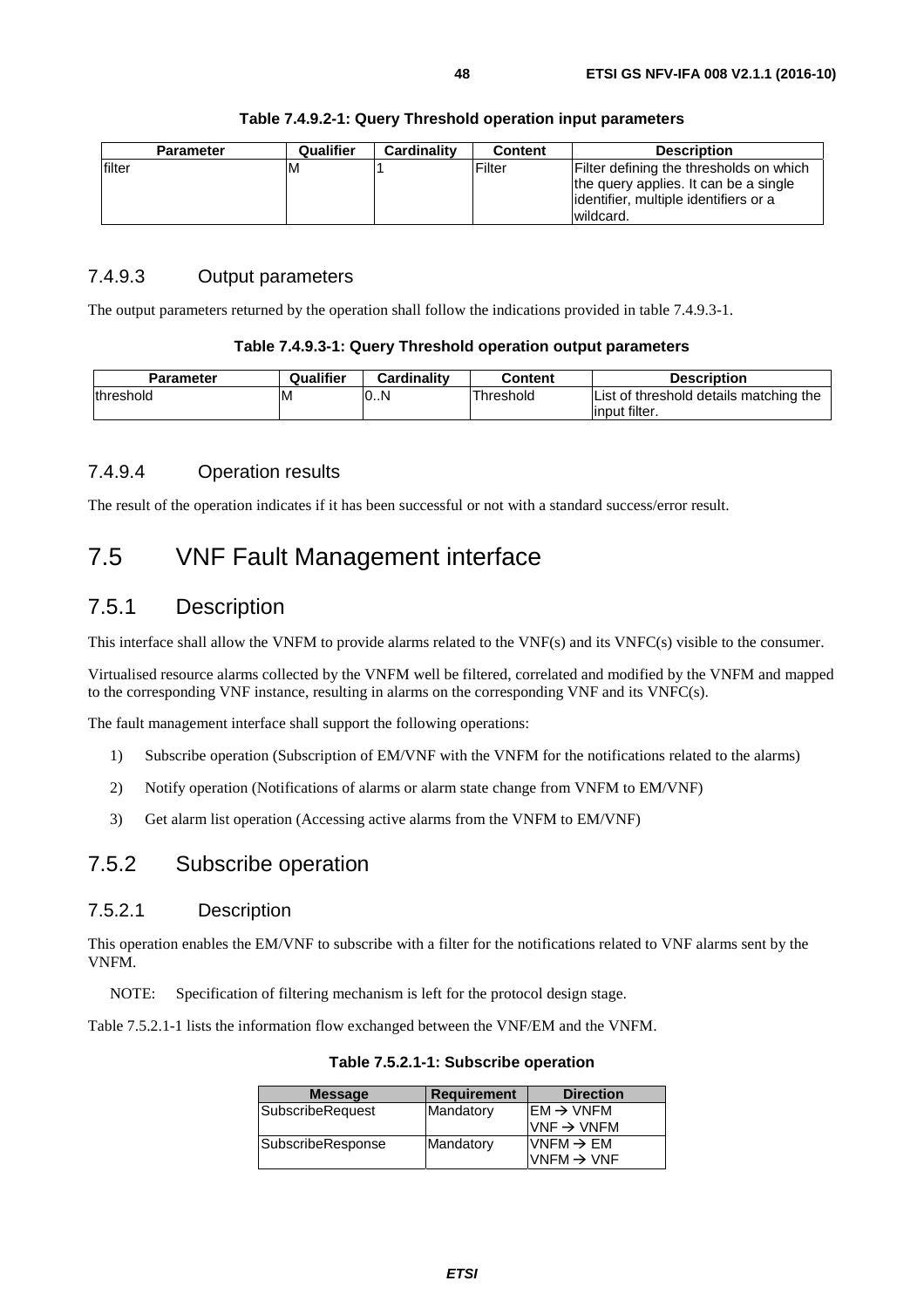#### 7.5.2.2 Input parameters

The input parameters sent when invoking the operation shall follow the indications provided in table 7.5.2.2-1.

| <b>Parameter</b> | Qualifier | <b>Cardinality</b> | <b>Content</b> | <b>Description</b>                                                                                                                                                     |
|------------------|-----------|--------------------|----------------|------------------------------------------------------------------------------------------------------------------------------------------------------------------------|
| lfilter          | ΙM        |                    | Filter         | Input filter for selecting VNF(s) and its<br>VNFC(s) and related alarms. This can<br>contain the VNF/VNFC information, fault<br>type, severity and cause of the alarm. |

#### **Table 7.5.2.2-1: Subscribe operation input parameters**

# 7.5.2.3 Output parameters

The output parameters returned by the operation shall follow the indications provided in table 7.5.2.3-1.

| Parameter       | <br>Qualifier | <b>Cardinality</b><br>Card | :ontent                        | <b>Description</b>                                        |
|-----------------|---------------|----------------------------|--------------------------------|-----------------------------------------------------------|
| IsubscriptionId | ΙM            |                            | $\cdots$<br><b>H</b> dentifier | lder<br>returned.<br>subscription<br>ntifier<br>τne<br>OT |

### 7.5.2.4 Operation results

As a result of this operation, the VNFM shall indicate to the EM/VNF in the SubscribeResponse message whether the subscription was successful or not.

For a particular subscription, only notifications matching the filter will be delivered to the consumer.

# 7.5.3 Notify operation

#### 7.5.3.1 Description

This operation distributes notifications to subscribers. It is a one-way operation issued by the VNFM towards the EM/VNF that cannot be invoked as an operation by the consumer (EM/VNF).

In order to receive notifications, the EM/VNF shall have a subscription. Table 7.5.3.1-1 lists the information flow exchanged between the VNFM and the VNF/EM.

|  |  |  | Table 7.5.3.1-1: Notify operation |
|--|--|--|-----------------------------------|
|--|--|--|-----------------------------------|

| Notify<br>$UNFM \rightarrow EM$<br>Mandatory | <b>Direction</b> | <b>Message</b> |
|----------------------------------------------|------------------|----------------|
|                                              |                  |                |
| $IVNFM \rightarrow VNF$                      |                  |                |

The following notifications can be notified/sent by this operation:

- AlarmNotification. See clause 9.3.2.
- AlarmClearedNotification. See clause 9.3.3.

# 7.5.4 Get Alarm List operation

#### 7.5.4.1 Description

This operation enables the EM/VNF to query the active alarms from the VNFM.

Table 7.5.4.1-1 lists the information flow exchanged between the VNFM and the EM/VNF.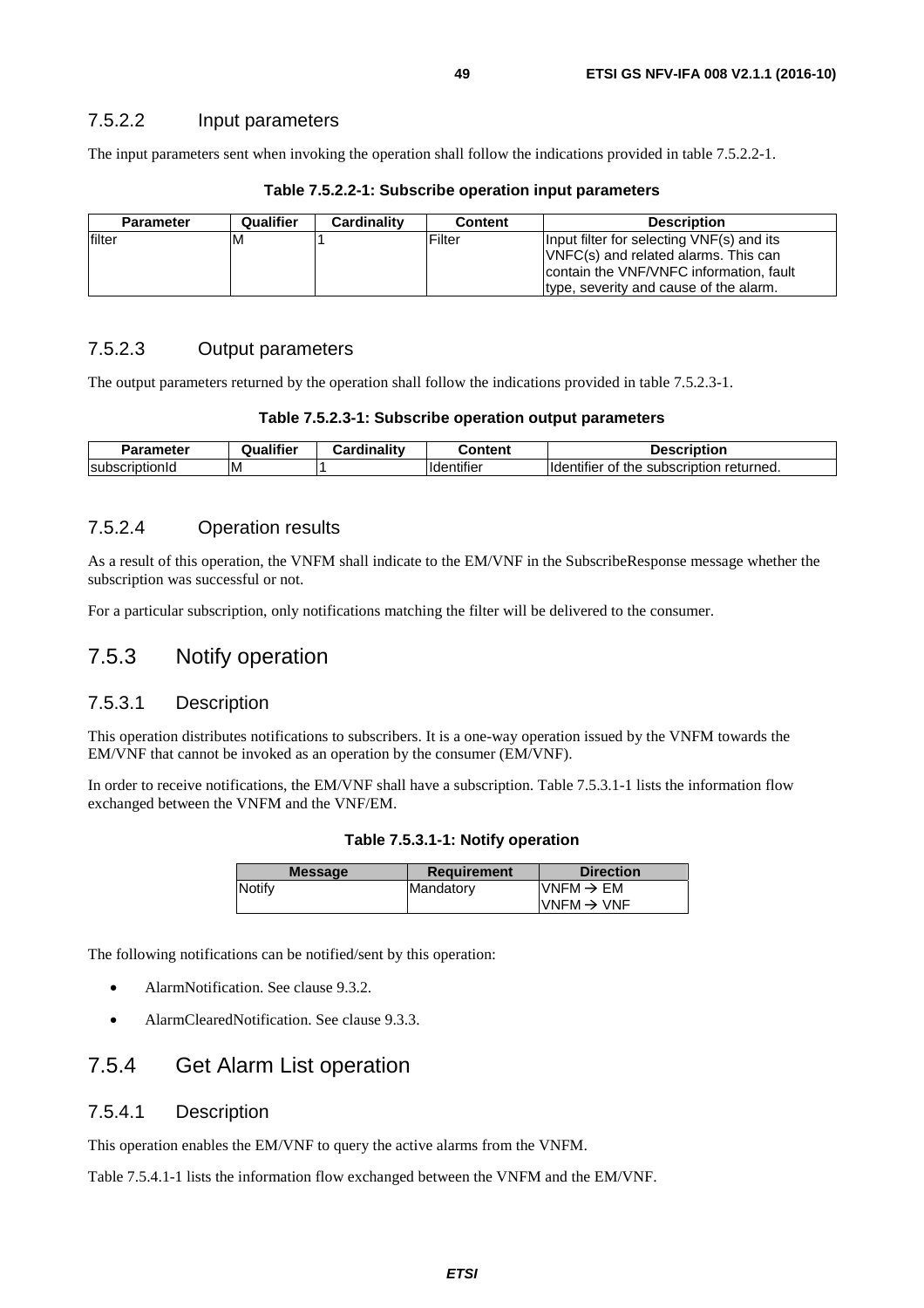| <b>Message</b>       | <b>Requirement</b> | <b>Direction</b>                                                   |
|----------------------|--------------------|--------------------------------------------------------------------|
| GetAlarmListRequest  | Mandatory          | $\mathsf{IEM} \rightarrow \mathsf{VNFM}$<br>$VNF \rightarrow VNFM$ |
| GetAlarmListResponse | Mandatory          | $VNFM \rightarrow EM$<br>$VNFM \rightarrow VNF$                    |

**Table 7.5.4.1-1: Get Alarm List operation** 

### 7.5.4.2 Input parameters

The input parameters sent when invoking the operation shall follow the indications provided in table 7.5.4.2-1.

|  | Table 7.5.4.2-1: Get Alarm List operation input parameters |
|--|------------------------------------------------------------|
|--|------------------------------------------------------------|

| <b>Parameter</b> | Qualifier | <b>Cardinality</b> | Content | <b>Description</b>                                                                                                                                |
|------------------|-----------|--------------------|---------|---------------------------------------------------------------------------------------------------------------------------------------------------|
| lfilter          | ΙM        |                    | Filter  | Input filter for selecting alarms. This can<br>contain the list of the VNF identifier(s), VNFC<br>lidentifier(s), fault type, severity and cause. |

# 7.5.4.3 Output parameters

The output parameters returned by the operation shall follow the indications provided in table 7.5.4.3-1.

|  | Table 7.5.4.3-1: Get Alarm List operation output parameters |
|--|-------------------------------------------------------------|
|--|-------------------------------------------------------------|

| <b>Parameter</b> | Qualifier | Cardinality | <b>Content</b> | <b>Description</b>                           |
|------------------|-----------|-------------|----------------|----------------------------------------------|
| lalarm           | ιM        | 0.N         | Alarm          | Information about an alarm including         |
|                  |           |             |                | Alarmid, affected VNF identifier, affected   |
|                  |           |             |                | <b>VNFC</b> identifier and FaultDetails. The |
|                  |           |             |                | cardinality can be "0" to indicate that no   |
|                  |           |             |                | Alarm could be retrieved based on the input  |
|                  |           |             |                | Filter information (e.g. no matching alarm). |

### 7.5.4.4 Operation results

The result of the operation indicates if it has been successful or not with a standard success/error result. For a particular request, only alarms matching the filter will be delivered to the EM/VNF.

# 7.6 VNF Configuration Management interface

# 7.6.1 Description

This interface allows the EM to provide configuration information for a VNF instance and its VNFC instance(s), or individual VNFC instances. Configuration parameters referred in this clause include those set at initial configuration and any other configurable parameters declared in the VNFD.

The following operations are defined for this interface:

- Modify VNF configuration.
- Subscribe to VNF configuration changes.
- Notify VNF configuration changes.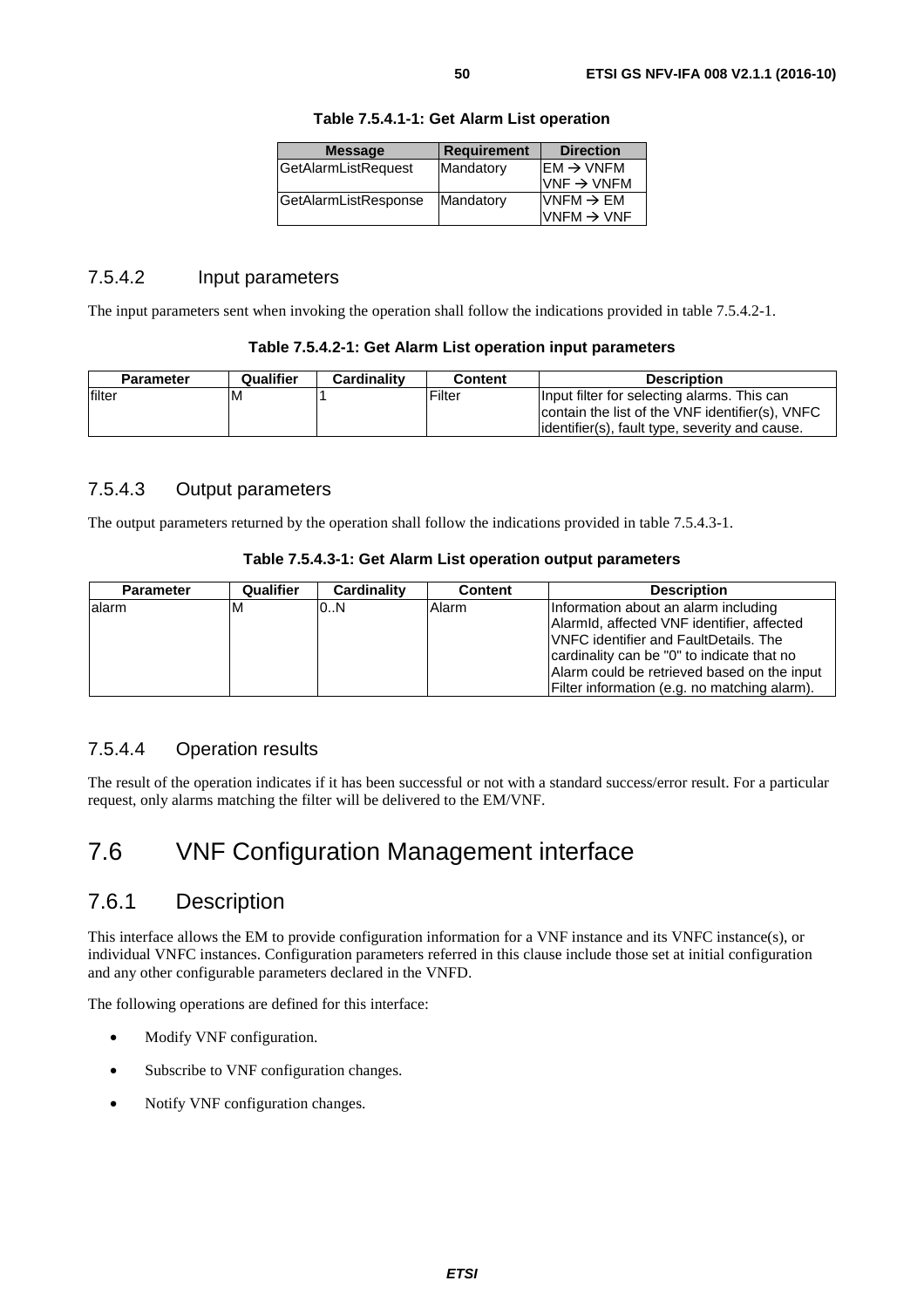# 7.6.2 Modify VNF Configuration operation

#### 7.6.2.1 Description

This operation enables providing configuration parameters information for a VNF instance and its VNFC instance(s) or individual VNFC instances.

Table 7.6.2.1-1 lists the information flow exchanged between the EM and the VNFM.

**Table 7.6.2.1-1: Modify VNF Configuration operation** 

| <b>Message</b>                 | <b>Requirement</b> | <b>Direction</b>       |
|--------------------------------|--------------------|------------------------|
| ModifyVnfConfigurationRequest  | <b>IMandatory</b>  | $EM \rightarrow VNFM$  |
| ModifyVnfConfigurationResponse | <b>IMandatory</b>  | $IVNFM \rightarrow EM$ |
|                                |                    |                        |

#### 7.6.2.2 Input parameters

The input parameters sent when invoking the operation shall follow the indications provided in table 7.6.2.2-1.

| Table 7.6.2.2-1: Modify VNF Configuration operation input parameters |  |  |  |
|----------------------------------------------------------------------|--|--|--|
|----------------------------------------------------------------------|--|--|--|

| <b>Parameter</b>                                                                                                                                                                                                                                                                          | Qualifier | <b>Cardinality</b> | <b>Content</b>       | <b>Description</b>                                                                                                                                                                                                                                          |
|-------------------------------------------------------------------------------------------------------------------------------------------------------------------------------------------------------------------------------------------------------------------------------------------|-----------|--------------------|----------------------|-------------------------------------------------------------------------------------------------------------------------------------------------------------------------------------------------------------------------------------------------------------|
| <b>vnflnstanceld</b>                                                                                                                                                                                                                                                                      | м         |                    | Identifier           | Identifier of the VNF instance.                                                                                                                                                                                                                             |
| vnfConfigurationData                                                                                                                                                                                                                                                                      | M         | 0.N                | <b>KeyValuePair</b>  | Configuration data for the VNF<br>instance (see note 1).<br>Configuration data can include values<br>for the properties that are declared as<br>configurable in the VNFD (see<br>VnfConfigurableProperties in clause<br>7.1.12 of ETSI GS NFV-IFA 011 [4]). |
| extVirtualLink                                                                                                                                                                                                                                                                            | ΙM        | 0.N                | ExtVirtualLinkData   | Information about external VLs to<br>connect the VNF to (see note 1 and<br>note 3).                                                                                                                                                                         |
| vnfcConfigurationData                                                                                                                                                                                                                                                                     | M         | 0.N                | VnfcConfigurationKvp | Configuration data related to VNFC<br>instance(s) (see note 1 and note 2).                                                                                                                                                                                  |
| NOTE 1: Cardinality "0" applies to attributes that are not requested to be modified.<br>NOTE 2: Cardinality of 0 is used when the operation is not used for configuration of individual VNFC instances.<br>NOTE 3: External links can only be modified by the same FB that supplied them. |           |                    |                      |                                                                                                                                                                                                                                                             |

7.6.2.3 Output parameters

None.

### 7.6.2.4 Operation results

The result of the operation indicates if it has been successful or not with a standard success/error result.

In the case the operation is successful, the configuration in the VNF has been modified according to the input parameters specified in the operation, and the producer shall send a VnfConfigAttributeValueChangeNotification (see clause 9.2.7).

# 7.6.3 Subscribe operation

### 7.6.3.1 Description

This operation enables the EM to subscribe with a filter for the notifications related to VNF configuration changes sent by the VNFM.

NOTE: Specification of filtering mechanism is left for the protocol design stage.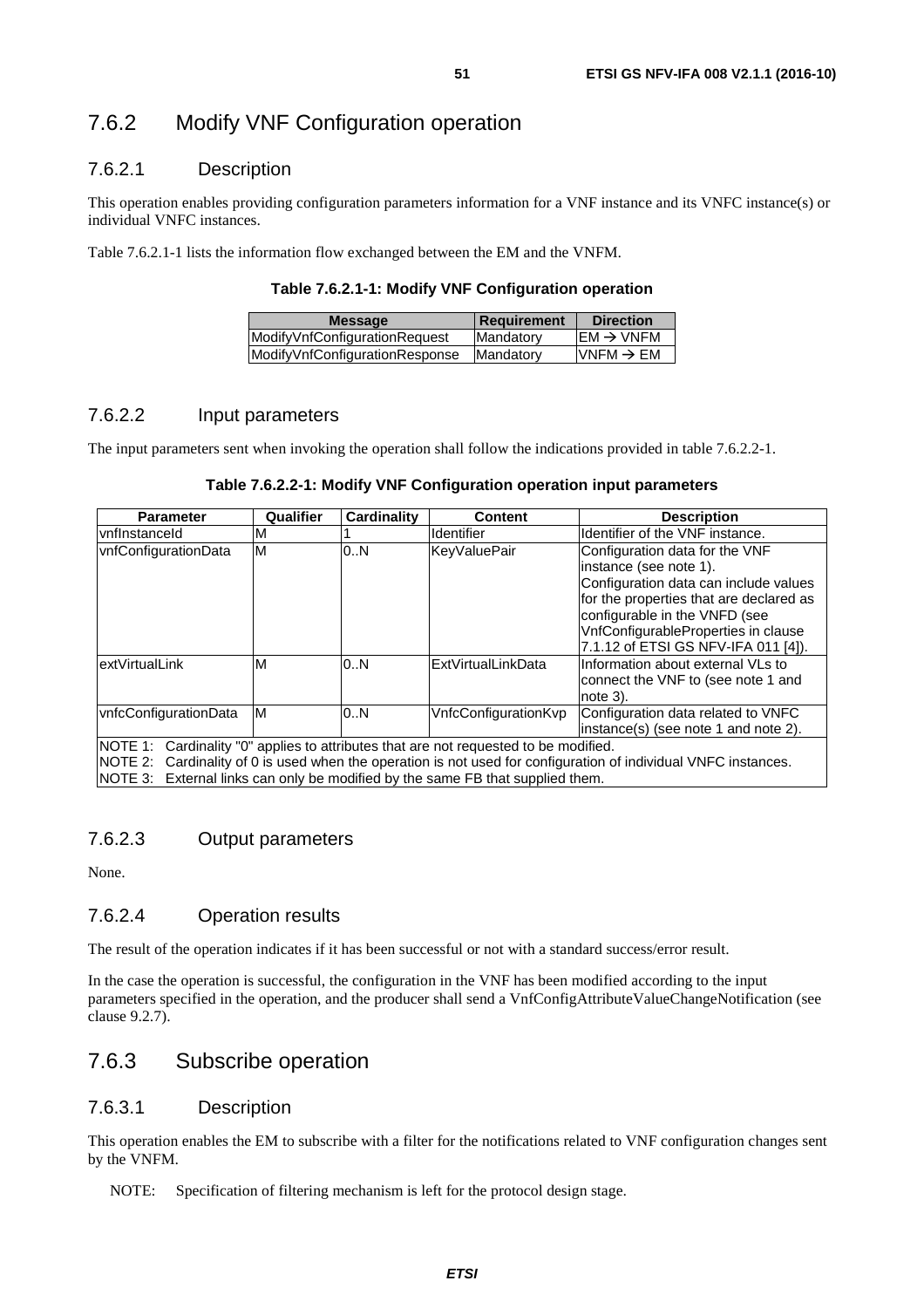Table 7.6.3.1-1 lists the information flow exchanged between the VNFM and the EM.

|  |  | Table 7.6.3.1-1: Subscribe operation |  |
|--|--|--------------------------------------|--|
|--|--|--------------------------------------|--|

| <b>Message</b>    | <b>Requirement</b> | <b>Direction</b>                        |
|-------------------|--------------------|-----------------------------------------|
| SubscribeRequest  | <b>Mandatory</b>   | $EM \rightarrow VNFM$                   |
| SubscribeResponse | <b>Mandatory</b>   | $\textsf{IVNFM}\rightarrow \textsf{EM}$ |
|                   |                    |                                         |

#### 7.6.3.2 Input parameters

The input parameters sent when invoking the operation shall follow the indications provided in table 7.6.3.2-1.

| Table 7.6.3.2-1: Subscribe operation input parameters |  |  |
|-------------------------------------------------------|--|--|
|-------------------------------------------------------|--|--|

|        | <b>Parameter</b> | Qualifier | <b>Cardinality</b> | <b>Content</b> | <b>Description</b>                         |
|--------|------------------|-----------|--------------------|----------------|--------------------------------------------|
| filter |                  | M         |                    | Filter         | Input filter for selecting e.g. the VNF    |
|        |                  |           |                    |                | instances of interest and specific changes |
|        |                  |           |                    |                | Ito specified configuration parameters.    |

### 7.6.3.3 Output parameters

The output parameters returned by the operation shall follow the indications provided in table 7.6.3.3-1.

#### **Table 7.6.3.3-1: Subscribe operation output parameters**

| Parameter       | <b>Qualifier</b> | Cardinality | Content    | Description                                               |
|-----------------|------------------|-------------|------------|-----------------------------------------------------------|
| IsubscriptionId | ΙM               |             | Identifier | of the<br>realized.<br>subscription<br><b>ildentifier</b> |

### 7.6.3.4 Operation results

After successful subscription, the consumer (EM) is registered to receive notifications about VNF configuration parameter changes.

The result of the operation shall indicate if the subscription has been successful or not with a standard success/error result. For a particular subscription, only notifications matching the filter will be delivered to the consumer.

### 7.6.4 Notify operation

#### 7.6.4.1 Description

This operation notifies a subscriber about changes of configuration parameters of a VNF instance.

This operation distributes notifications to subscribers. It is a one-way operation issued by the producer (VNFM) that cannot be invoked as an operation by the consumer (EM). In order to receive notifications, the consumer (EM) has to perform an explicit Subscribe operation beforehand.

Table 7.6.4.1-1 lists the information flow exchanged between the VNFM and the EM.

#### **Table 7.6.4.1-1: Notify operation**

| <b>Message</b> | Requirement | <b>Direction</b>  |
|----------------|-------------|-------------------|
| Notifv         | Mandatory   | EM<br><b>VNFM</b> |
|                |             |                   |

The following notifications can be notified/sent by this operation:

• VnfConfigAttributeValueChangeNotification (see clause 9.2.7).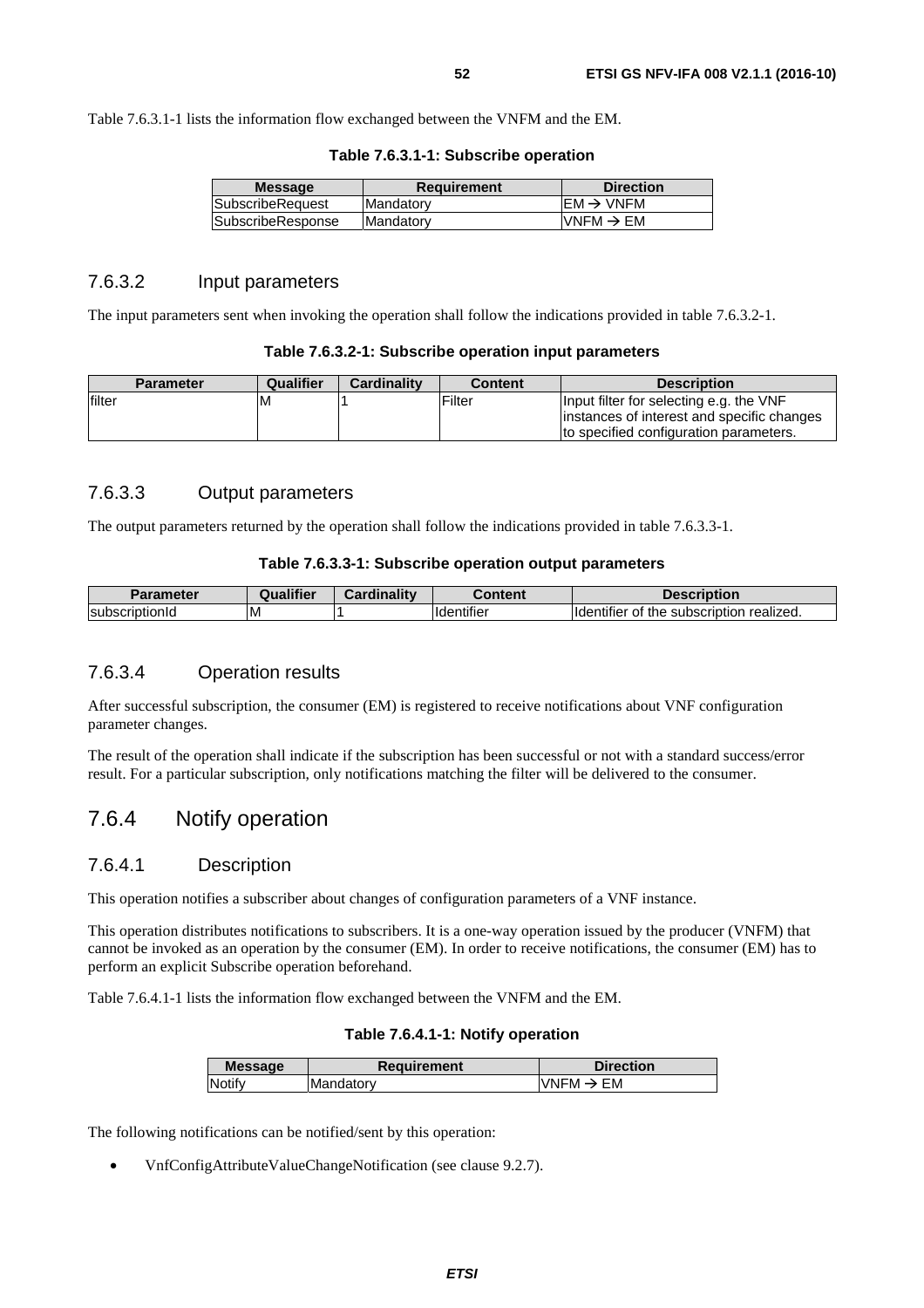# 8 EM exposed interfaces

# 8.1 Introduction

This clause defines the interfaces exposed by the EM towards the VNFM over the Ve-Vnfm reference point.

NOTE: The fact that information elements and attributes are presented in tabular form does not preclude protocol designs in which these information elements and attributes are encoded in different parts of request and response messages. For example, in a RESTful interface, parts of them may be encoded in the URL, in the message header, in the message body or any combination thereof.

# 8.2 Indicator Interface

# 8.2.1 Description

This interface allows the EM to provide information on value changes of VNF related indicators. VNF related indicators are declared in the VNFD.

# 8.2.2 Subscribe operation

#### 8.2.2.1 Description

This operation enables the VNFM to subscribe with a filter for the notifications related to VNF indicator value changes sent by the EM.

NOTE: Specification of filtering mechanism is left for the protocol design stage.

Table 8.2.2.1-1 lists the information flow exchanged between the VNFM and the EM.

|  |  | Table 8.2.2.1-1: Subscribe operation |  |
|--|--|--------------------------------------|--|
|--|--|--------------------------------------|--|

| <b>Message</b>    | <b>Requirement</b> | <b>Direction</b>      |
|-------------------|--------------------|-----------------------|
| SubscribeRequest  | Mandatory          | $VNFM \rightarrow EM$ |
| SubscribeResponse | Mandatory          | $EM \rightarrow VNFM$ |

### 8.2.2.2 Input parameters

The input parameters sent when invoking the operation are listed in table 8.2.2.2-1.

#### **Table 8.2.2.2-1: Subscribe operation input parameters**

| <b>Parameter</b> | Qualifier | <b>Cardinality</b> | Content | <b>Description</b>                                          |
|------------------|-----------|--------------------|---------|-------------------------------------------------------------|
| filter           | ιM        |                    | lFilter | Input filter for selecting VNFs and related<br>lindicators. |

### 8.2.2.3 Output parameters

The output parameters returned by the operation are listed in table 8.2.2.3-1.

#### **Table 8.2.2.3-1: Subscribe operation output parameters**

| arameter        | ----<br>itior<br>пe<br>uar. | .<br>.<br>≿ardinalitv | ∶ontent                      | Description                                                            |
|-----------------|-----------------------------|-----------------------|------------------------------|------------------------------------------------------------------------|
| IsubscriptionId | ΙM                          |                       | $\cdots$<br>entifier<br>ide. | $\cdot$<br>returned.<br><b>Ildentifier</b><br>subscription<br>Οt<br>me |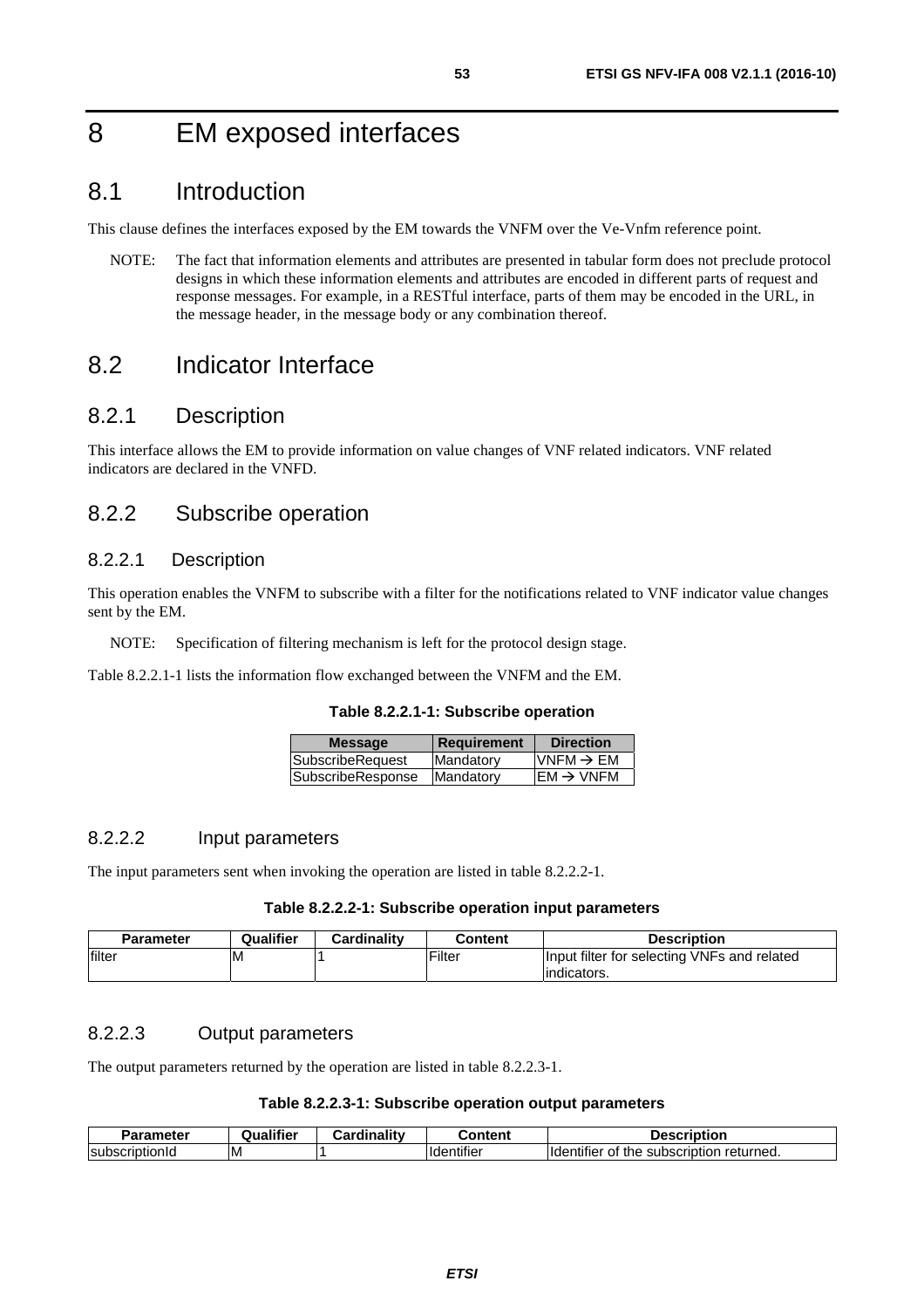#### 8.2.2.4 Operation results

As a result of this operation, the EM shall indicate to the VNFM in the SubscribeResponse message whether the subscription was successful or not.

For a particular subscription, only notifications matching the filter will be delivered to the consumer.

# 8.2.3 Notify operation

#### 8.2.3.1 Description

This operation distributes notifications to subscribers. It is a one-way operation issued by the EM towards the VNFM that cannot be invoked as an operation by the consumer (VNFM).

In order to receive notifications, the VNFM shall have a subscription.

Table 8.2.3.1-1 lists the information flow exchanged between the VNFM and the EM.

**Table 8.2.3.1-1: Notify operation** 

| <b>Message</b> | <b>Requirement</b> | <b>Direction</b>       |
|----------------|--------------------|------------------------|
| Notify         | Mandatory          | IFM $\rightarrow$ VNFM |
|                |                    |                        |

The following notification can be notified/sent by this operation:

• IndicatorValueChangeNotification see clause 9.6.2.

# 8.2.4 Get Indicator Value operation

#### 8.2.4.1 Description

This operation enables VNFM to request the actual value of a given indicator from the EM.

Table 8.2.4.1-1 lists the information flow exchanged between the VNFM and the EM.

#### **Table 8.2.4.1-1: Get Indicator Value operation**

| <b>Message</b>            | <b>Requirement</b> | <b>Direction</b>      |
|---------------------------|--------------------|-----------------------|
| GetIndicatorValueRequest  | Mandatory          | VNFM $\rightarrow$ EM |
| GetIndicatorValueResponse | Mandatory          | $EM \rightarrow VNFM$ |
|                           |                    |                       |

### 8.2.4.2 Input parameters

The input parameters sent when invoking the operation are listed in table 8.2.4.2-1.

#### **Table 8.2.4.2-1: Get Indicator Value operation input parameters**

| 'arameter | Qualifier | Cardinalitv | วontent       | Description                                                                         |
|-----------|-----------|-------------|---------------|-------------------------------------------------------------------------------------|
| filter    | ΙM        |             | $-$<br>Filter | VNFs<br><br>filter<br>related<br>and<br>indicators.<br>Ilnput<br>tor<br>: selectina |

#### 8.2.4.3 Output parameters

The output parameters returned by the operation are listed in table 8.2.4.3-1.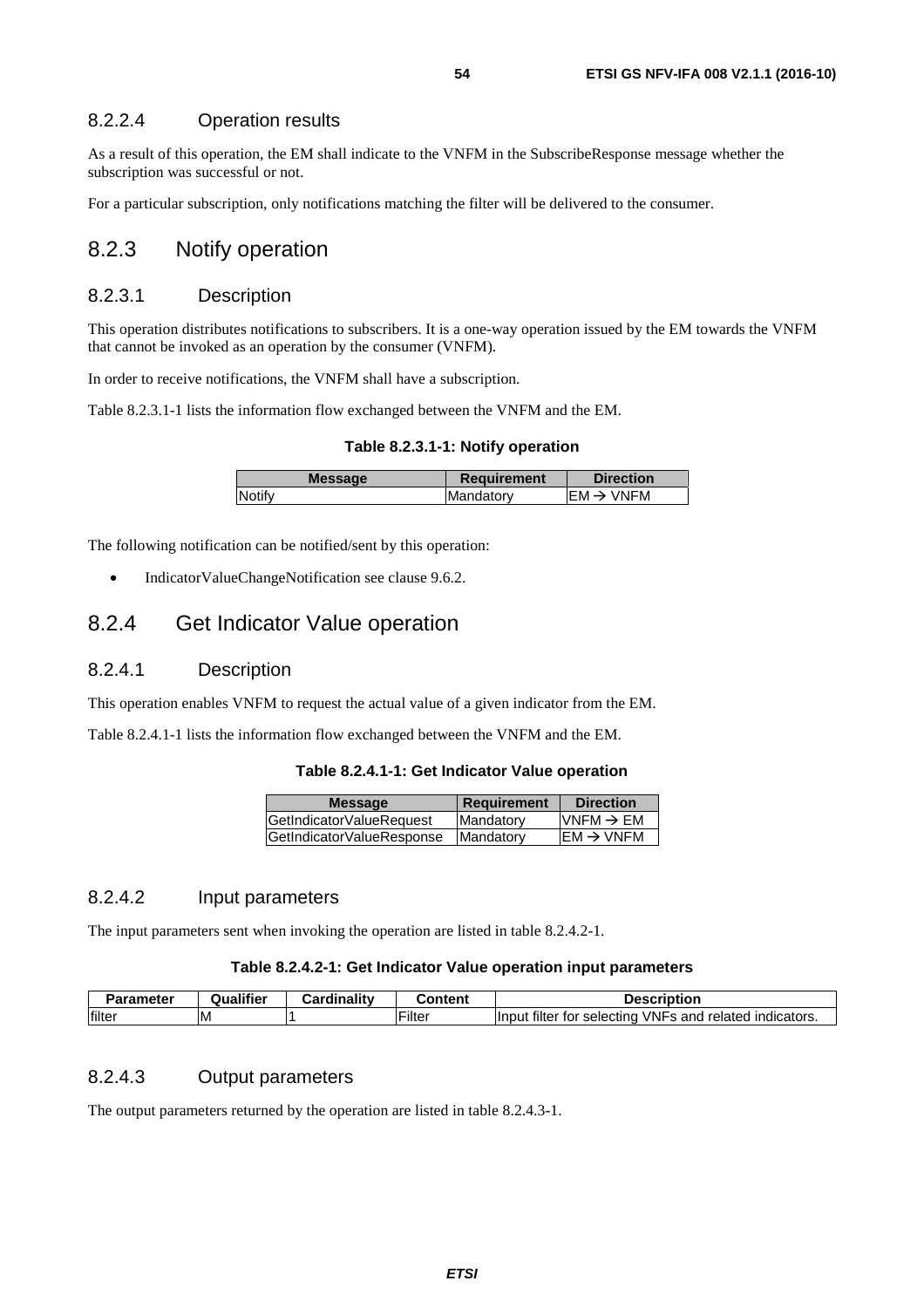| <b>Parameter</b>      | Qualifier | Cardinality | Content                     | <b>Description</b>                            |
|-----------------------|-----------|-------------|-----------------------------|-----------------------------------------------|
| lindicatorInformation | IМ        | 0N          | <b>IndicatorInformation</b> | The requested indicator values as a           |
|                       |           |             |                             | complex structure having the VNF Instance     |
|                       |           |             |                             | ID. Indicator and the value of the Indicator. |

#### **Table 8.2.4.3-1: Get Indicator Value operation output parameters**

### 8.2.4.4 Operation results

The result of the operation indicates if it has been successful or not with a standard success/error result. For a particular request, only indicators matching the filter will be delivered to the VNFM.

# 9 Information elements exchanged over reference point Ve-Vnfm

# 9.1 Introduction

This clause defines, or references, definitions of information elements used in the interfaces defined in the present document.

The specification of the following information elements is left for the protocol design stage:

- String
- Integer
- Identifier
- **Filter**
- DateTime
- Value
- **Version**
- KeyValuePair

# 9.2 Information elements and notifications related to VNF Configuration Management

# 9.2.1 Introduction

This clause defines information elements and notifications related to VNF configuration management.

# 9.2.2 VnfConfiguration information element

#### 9.2.2.1 Description

This data type provides the list of attributes for the configuration of a VNF instance.

#### 9.2.2.2 Attributes

The VnfConfiguration information element shall follow the indications provided in table 9.2.2.2-1.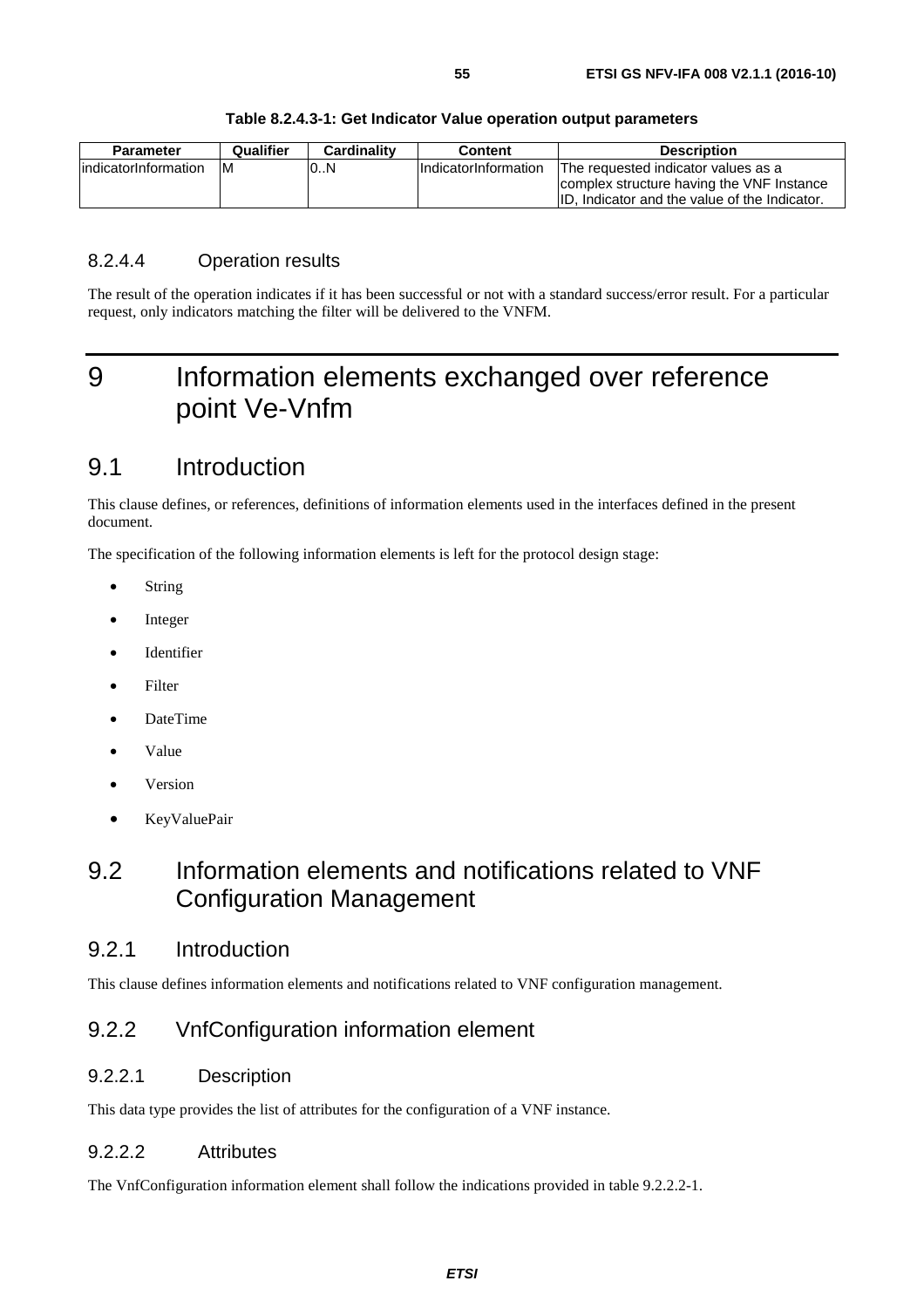| <b>Attribute</b> | Qualifier | <b>Cardinality</b>                      | <b>Content</b>  | <b>Description</b>                                                                                                                                                                                                        |
|------------------|-----------|-----------------------------------------|-----------------|---------------------------------------------------------------------------------------------------------------------------------------------------------------------------------------------------------------------------|
| cpConfiguration  | M         | 0.N                                     | CpConfiguration | <b>External CPs</b>                                                                                                                                                                                                       |
|                  |           |                                         |                 | See clause 9.2.4.                                                                                                                                                                                                         |
| dhcpServer       | M         | 0.1                                     | Not specified   | Identifies a DHCP server that the VNF<br>can use to obtain IP addresses to be<br>assigned to its external CPs.                                                                                                            |
| vnfSpecificData  | M         | 0.N                                     | KeyValuePair    | Configuration object containing values of<br>VNF configurable properties (see<br>VnfConfigurableProperties in clause<br>7.1.12 of ETSI GS NFV-IFA 011 [4])<br>applicable to whole VNF instance. See<br>note 1 and note 2. |
|                  |           |                                         |                 | NOTE 1: Cardinality "0" applies to information elements that are not requested to be modified.                                                                                                                            |
|                  |           | VNFM, or be provided by the EM or NFVO. |                 | NOTE 2: These data can be generated by LCM scripts available in the VNF package and executed by the                                                                                                                       |

**Table 9.2.2.2-1: Attributes of the VnfConfiguration information element** 

# 9.2.3 VnfcConfiguration information element

### 9.2.3.1 Description

This data type provides the list of attributes for the configuration of a VNFC instance.

#### 9.2.3.2 Attributes

The VnfcConfiguration information element shall follow the indications provided in table 9.2.3.2-1.

| <b>Attribute</b>                            | Qualifier | Cardinality | <b>Content</b>    | <b>Description</b>                                                                                                                                                                                                |
|---------------------------------------------|-----------|-------------|-------------------|-------------------------------------------------------------------------------------------------------------------------------------------------------------------------------------------------------------------|
| vnfcld                                      | M         |             | <b>Identifier</b> | Uniquely identifies a VNFC instance within the<br>namespace of a specific VNF instance.                                                                                                                           |
| CD                                          | M         | 0.N         | CpConfiguration   | Internal CPs.<br>See clause 9.2.4.                                                                                                                                                                                |
| dhcpServer                                  | M         | 0.1         | Not specified     | Ildentifies a DHCP server that the VNF can use<br>to obtain IP addresses to be assigned to its<br>CPs.                                                                                                            |
| vnfcSpecificData                            | M         | 0N          | KeyValuePair      | Configuration object containing values of<br>VNFC configurable properties (see<br>VnfcConfigurableProperties in clause 7.1.6.7 of<br>ETSI GS NFV-IFA 011 [4] applicable to a<br>specific VNFC instance. See note. |
| <b>NOTE:</b><br>provided by the EM or NFVO. |           |             |                   | These data can be generated by LCM scripts available in the VNF package and executed by the VNFM, or be                                                                                                           |

# 9.2.4 CpConfiguration information element

### 9.2.4.1 Description

This data type provides the list of attributes for the configuration of a CP instance.

### 9.2.4.2 Attributes

The CpConfiguration information element shall follow the indications provided in table 9.2.4.2-1.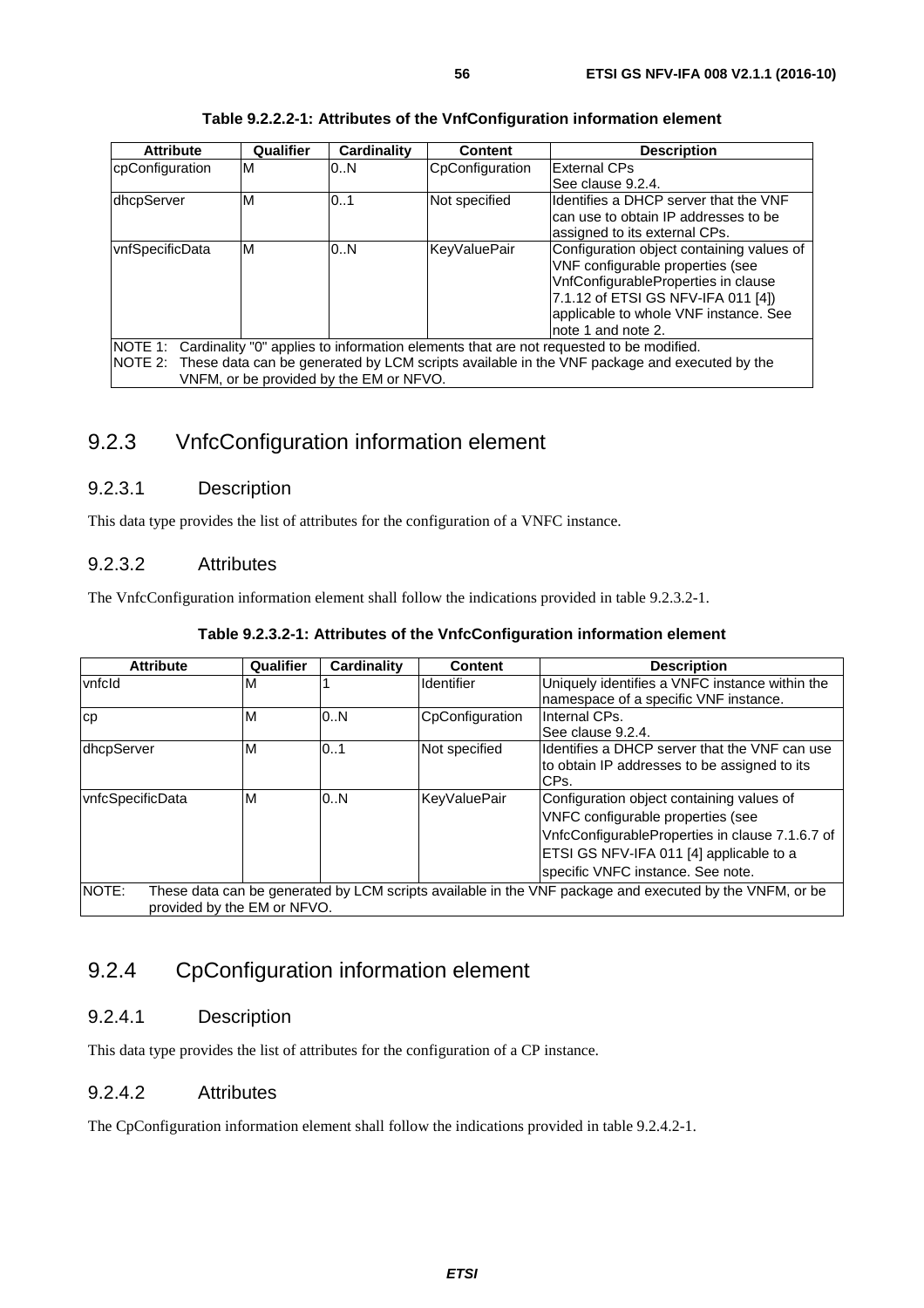| <b>Attribute</b> | Qualifier | Cardinality | <b>Content</b>   | <b>Description</b>                                                                                                |
|------------------|-----------|-------------|------------------|-------------------------------------------------------------------------------------------------------------------|
| cpld             | ıм        |             | Identifier       | Uniquely identifies a CP instance within the<br>namespace of a specific VNF instance or<br><b>IVNFC</b> instance. |
| cpLabel          | ıм        |             | Not specified    | Uniquely identifies a type of CP instance within<br>the namespace of a VNFD.                                      |
| laddress         | ΙM        | 1N          | <b>CpAddress</b> | Address and Port assigned to the CP. See<br>clause 9.2.5.                                                         |

#### **Table 9.2.4.2-1: Attributes of the CpConfiguration information element**

# 9.2.5 CpAddress information element

### 9.2.5.1 Description

This data type provides the list of attributes associated to a CP instance address.

### 9.2.5.2 Attributes

The CpAddress information element shall follow the indications provided in table 9.2.5.2-1.

#### **Table 9.2.5.2-1: Attributes of the CpAddress information element**

| <b>Attribute</b>  | Qualifier | <b>Cardinality</b> | <b>Content</b> | <b>Description</b>                                                                                                                                   |
|-------------------|-----------|--------------------|----------------|------------------------------------------------------------------------------------------------------------------------------------------------------|
| address           | ιM        | 01                 |                | The address assigned to the CP instance                                                                                                              |
|                   |           |                    |                | (e.g. IP address, MAC address, etc.). It shall be                                                                                                    |
|                   |           |                    |                | provided for configuring a fixed address.                                                                                                            |
| useDynamicAddress | ΙM        | 01                 | Boolean        | It determines whether an address shall be<br>assigned dynamically. It shall be provided if a<br>dynamic address needs to be configured on<br>the CP. |
| port              | M         | 101                | Not specified  | The port assigned to the CP instance (e.g. IP<br>port number, Ethernet port number, etc.).                                                           |

# 9.2.6 VnfcConfigurationKvp information element

### 9.2.6.1 Description

This information element provides the list of key value pairs for the configuration of a VNFC instance.

### 9.2.6.2 Attributes

The VnfcConfigurationKvp information element shall follow the indications provided in table 9.2.6.2-1.

#### **Table 9.2.6.2-1: Attributes of the VnfcConfigurationKvp information element**

| <b>Attribute</b> | Qualifier | Cardinality | <b>Content</b>    | <b>Description</b>                                  |
|------------------|-----------|-------------|-------------------|-----------------------------------------------------|
| vnfcld           | ιM        |             | <b>Identifier</b> | Uniquely identifies a VNFC instance within the      |
|                  |           |             |                   | Inamespace of a specific VNF instance.              |
| vnfcConfigKvp    | M         | 1N          | KeyValuePair      | Configuration data for the VNFC instance.           |
|                  |           |             |                   | Configuration data can include values for the       |
|                  |           |             |                   | properties that are declared as configurable in the |
|                  |           |             |                   | VNFD (see VnfcConfigurableProperties in             |
|                  |           |             |                   | clause 7.1.6.7 of ETSI GS NFV-IFA 011 [4]).         |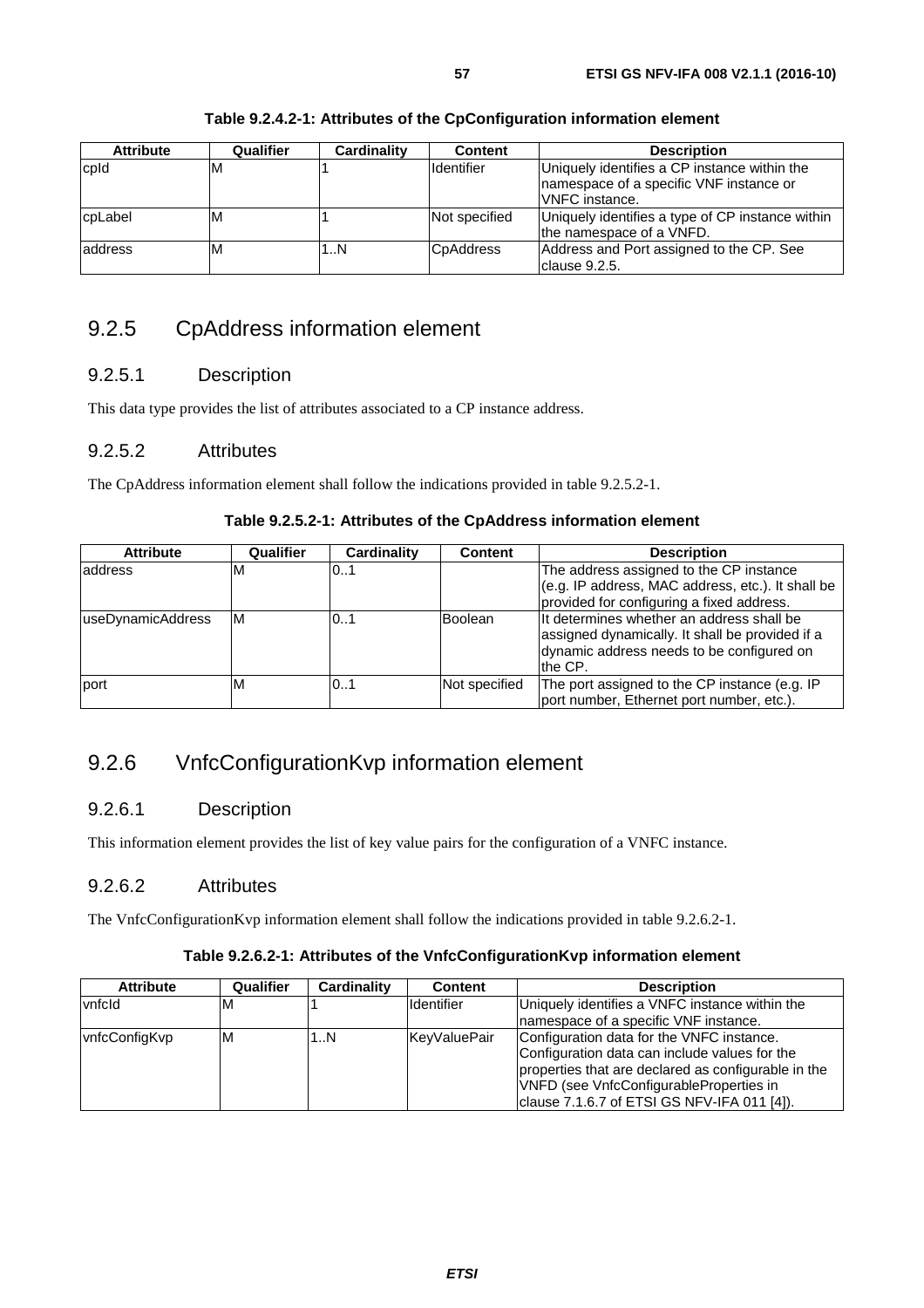# 9.2.7 VnfConfigAttributeValueChangeNotification

### 9.2.7.1 Description

This notification informs the receiver of updates in the VNF configuration attribute values. The support of the notification is mandatory.

# 9.2.7.2 Trigger conditions

This notification is produced when there is an update in the VNF configuration:

• Modification of VNF configuration parameters explicitly through Modify VNF configuration operation.

### 9.2.7.3 Attributes

The VnfConfigAttributeValueChangeNotification shall follow the indications provided in table 9.2.7.3-1.

#### **Table 9.2.7.3-1: Attributes of the VnfConfigAttributeValueChangeNotification**

| <b>Attribute</b>       | Qualifier | Cardinality | <b>Content</b>       | <b>Description</b>                                |
|------------------------|-----------|-------------|----------------------|---------------------------------------------------|
| <i>I</i> vnfInstanceId | -M        |             | <b>Identifier</b>    | The identifier of the VNF instance related to the |
|                        |           |             |                      | Iconfiguration update.                            |
| <b>changedConfig</b>   | IM        |             | <b>Not specified</b> | Information about the changed VNF configuration.  |

# 9.3 Information elements and notifications related to VNF Fault Management

# 9.3.1 Introduction

This clause defines information elements and notifications related to VNF Fault Management.

# 9.3.2 AlarmNotification

### 9.3.2.1 Description

This notification informs the receiver of alarms related to the VNFs and their constituent VNFCs managed by the VNFM. Alarms are created in response to:

- Faults detected by the VNFM; and
- Faults generated due to changes in the state of virtualised resources used by the VNFs and their constituent VNFC instances managed by the VNFM.

The notification is mandatory.

### 9.3.2.2 Trigger conditions

- An alarm has been created.
- An alarm has been updated, e.g. if the severity of the alarm has changed.

#### 9.3.2.3 Attributes

The AlarmNotification shall follow the indications provided in table 9.3.2.3-1.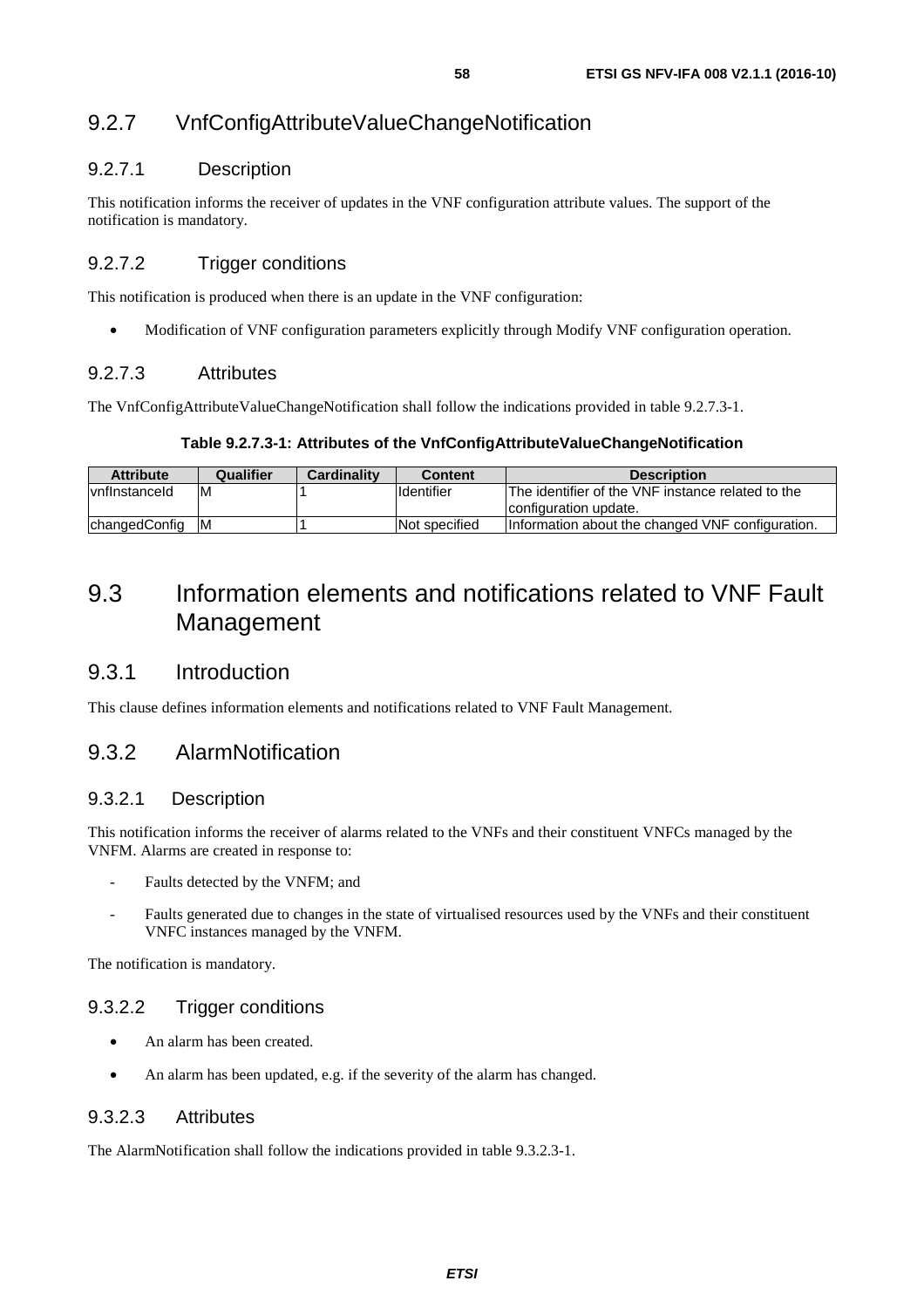| <b>Attribute</b> | Qualifier | Cardinality | <b>Content</b> | <b>Description</b>                                                                                                                                                                                                                                                                                                                                                                                                                                                                                                                                  |
|------------------|-----------|-------------|----------------|-----------------------------------------------------------------------------------------------------------------------------------------------------------------------------------------------------------------------------------------------------------------------------------------------------------------------------------------------------------------------------------------------------------------------------------------------------------------------------------------------------------------------------------------------------|
| lalarm           | M         |             | Alarm          | Information about an alarm including Alarmid, affected<br>VNF identifier, affected VNFC identifiers, and FaultDetails.<br>For notifications related to changes in the state of<br>virtualised resources (indicated using the attribute<br>faultType), the alarm shall indicate:<br>the cause for the state change of the virtualised<br>resource using the attribute probableCause, with<br>possible values such as: maintenance of NFVI<br>component, evacuation of NFVI component, etc.<br>the identifier of the origin (VIM) responsible for the |
|                  |           |             |                | management of the virtualised resource with state<br>change using the attribute faultDetails.                                                                                                                                                                                                                                                                                                                                                                                                                                                       |

#### **Table 9.3.2.3-1: Attributes of the AlarmNotification**

# 9.3.3 AlarmClearedNotification

#### 9.3.3.1 Description

This notification informs the receiver of the clearing of an alarm related to the VNFs and their constituent VNFCs managed by the VNFM, e.g. the alarm's perceived severity is set to "cleared" since the corresponding fault has been solved.

The notification is mandatory.

#### 9.3.3.2 Trigger conditions

• An alarm has been cleared.

#### 9.3.3.3 Attributes

The AlarmClearedNotification shall follow the indications provided in table 9.3.3.3-1.

#### **Table 9.3.3.3-1: Attributes of the AlarmClearedNotification**

| <b>Attribute</b>  | Qualifier | <b>Cardinality</b> | Content                          | <b>Description</b>            |
|-------------------|-----------|--------------------|----------------------------------|-------------------------------|
| lalarmid          | ΙVΙ       |                    | Ildentifier (Reference to Alarm) | <b>IAlarm</b> identifier      |
| lalarmClearedTime | IM.       |                    | DateTime                         | Timestamp indicating when the |
|                   |           |                    |                                  | lalarm was cleared.           |

# 9.3.4 Alarm information element

#### 9.3.4.1 Description

The Alarm information element encapsulates information about an alarm.

### 9.3.4.2 Attributes

The Alarm information element shall follow the indications provided in table 9.3.4.2-1.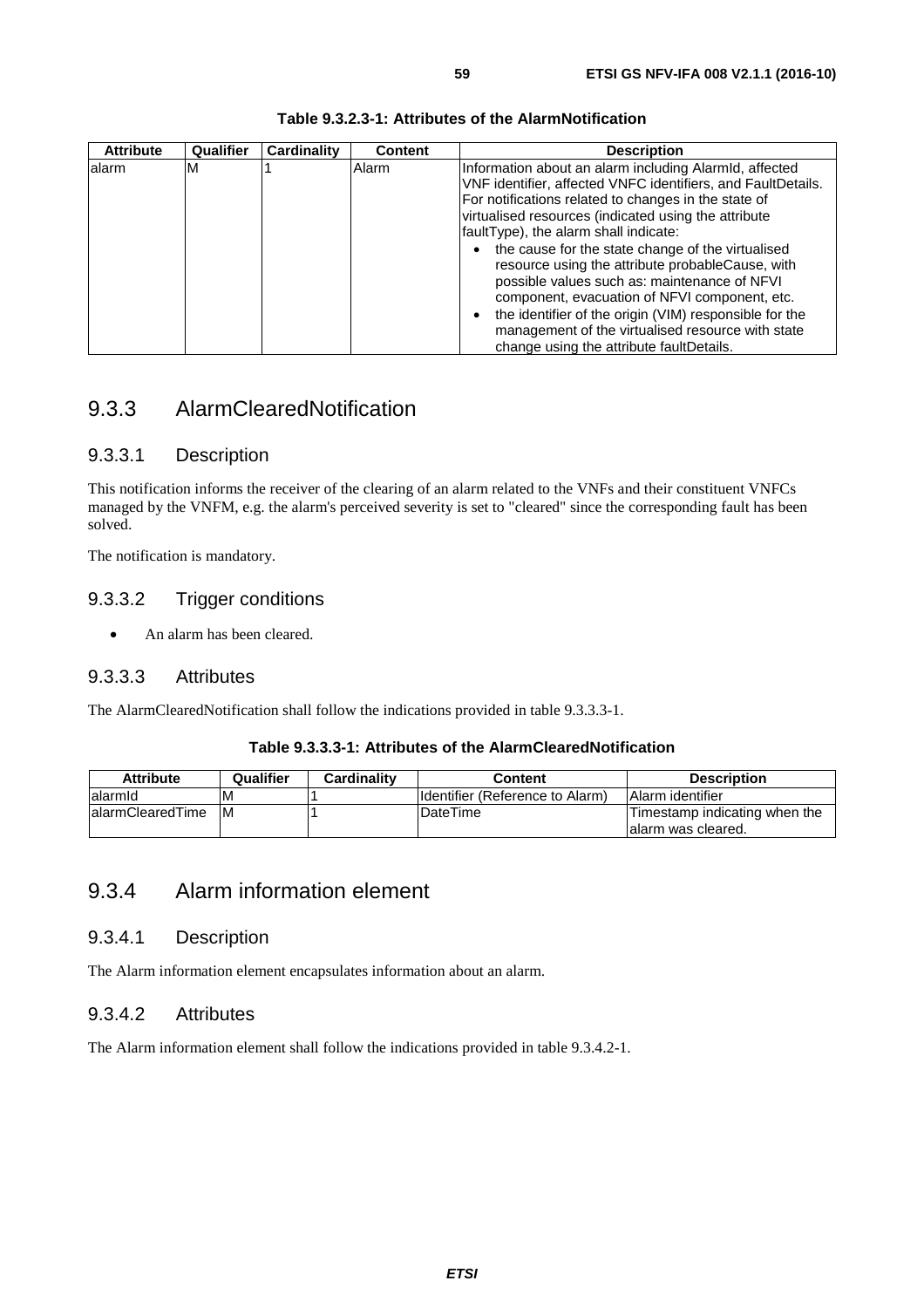| <b>Attribute</b>        | Qualifier      | <b>Cardinality</b> | <b>Content</b>                     | <b>Description</b>                                                                                                                                                                                                                |
|-------------------------|----------------|--------------------|------------------------------------|-----------------------------------------------------------------------------------------------------------------------------------------------------------------------------------------------------------------------------------|
| alarmId                 | м              | 1                  | <b>Identifier</b>                  | Identifier of this Alarm information<br>element.                                                                                                                                                                                  |
| managedObjectId         | $\overline{M}$ | 1                  | Identifier                         | Identifier of the affected managed<br>object.<br>The managed objects for this<br>information element will be VNF<br>instances.                                                                                                    |
| vnfcld                  | M              | 1N                 | Identifier                         | Identifier of the affected VNFC(s).                                                                                                                                                                                               |
| rootCauseFaultyResource | M              | 1                  | FaultyResourceInfo                 | The virtualised resources that are<br>causing the VNF/VNFC fault.                                                                                                                                                                 |
| alarmRaisedTime         | M              | 1                  | <b>DateTime</b>                    | Timestamp indicating when the alarm<br>is raised by the managed object.                                                                                                                                                           |
| alarmChangedTime        | M              | 0.1                | <b>DateTime</b>                    | Timestamp indicating when the alarm<br>was last changed.                                                                                                                                                                          |
| alarmClearedTime        | M              | 0.1                | <b>DateTime</b>                    | Timestamp indicating when the alarm<br>was cleared.                                                                                                                                                                               |
| state                   | M              | 1                  | Enum                               | State of the alarm, e.g. "fired",<br>"updated", "cleared".                                                                                                                                                                        |
| perceivedSeverity       | M              | 1                  | Enum                               | Perceived severity of the managed<br>object failure. Permitted values include:<br>Critical<br>$\bullet$<br>Major<br>$\bullet$<br>Minor<br>$\bullet$<br>Warning<br>$\bullet$<br>Indeterminate<br>$\bullet$<br>Cleared<br>$\bullet$ |
| eventTime               | M              | 1                  | <b>DateTime</b>                    | Timestamp indicating when the fault<br>was observed.                                                                                                                                                                              |
| faultType               | M              | 1                  | String                             | Type of the fault.                                                                                                                                                                                                                |
| probableCause           | M              | 1                  | String                             | Information about the probable cause<br>of the fault                                                                                                                                                                              |
| isRootCause             | M              | 1                  | Boolean                            | Attribute indicating if this fault is the<br>root for other correlated alarms. If<br>TRUE, then the alarms listed in the<br>Attribute CorrelatedAlarmId are caused<br>by this fault.                                              |
| correlatedAlarmId       | M              | 0.N                | Identifier (Reference<br>to Alarm) | List of identifiers of other alarms<br>correlated to this fault.                                                                                                                                                                  |
| faultDetails            | M              | 0.N                | Not specified                      | Provides additional information about<br>the fault.                                                                                                                                                                               |

**Table 9.3.4.2-1: Attributes of the Alarm information element** 

# 9.3.5 FaultyResourceInfo information element

# 9.3.5.1 Description

The FaultyResourceInfo information element encapsulates information about faulty resources that have a negative impact on a VNF.

### 9.3.5.2 Attributes

The FaultyResourceInfo information element shall follow the indications provided in table 9.3.5.2-1.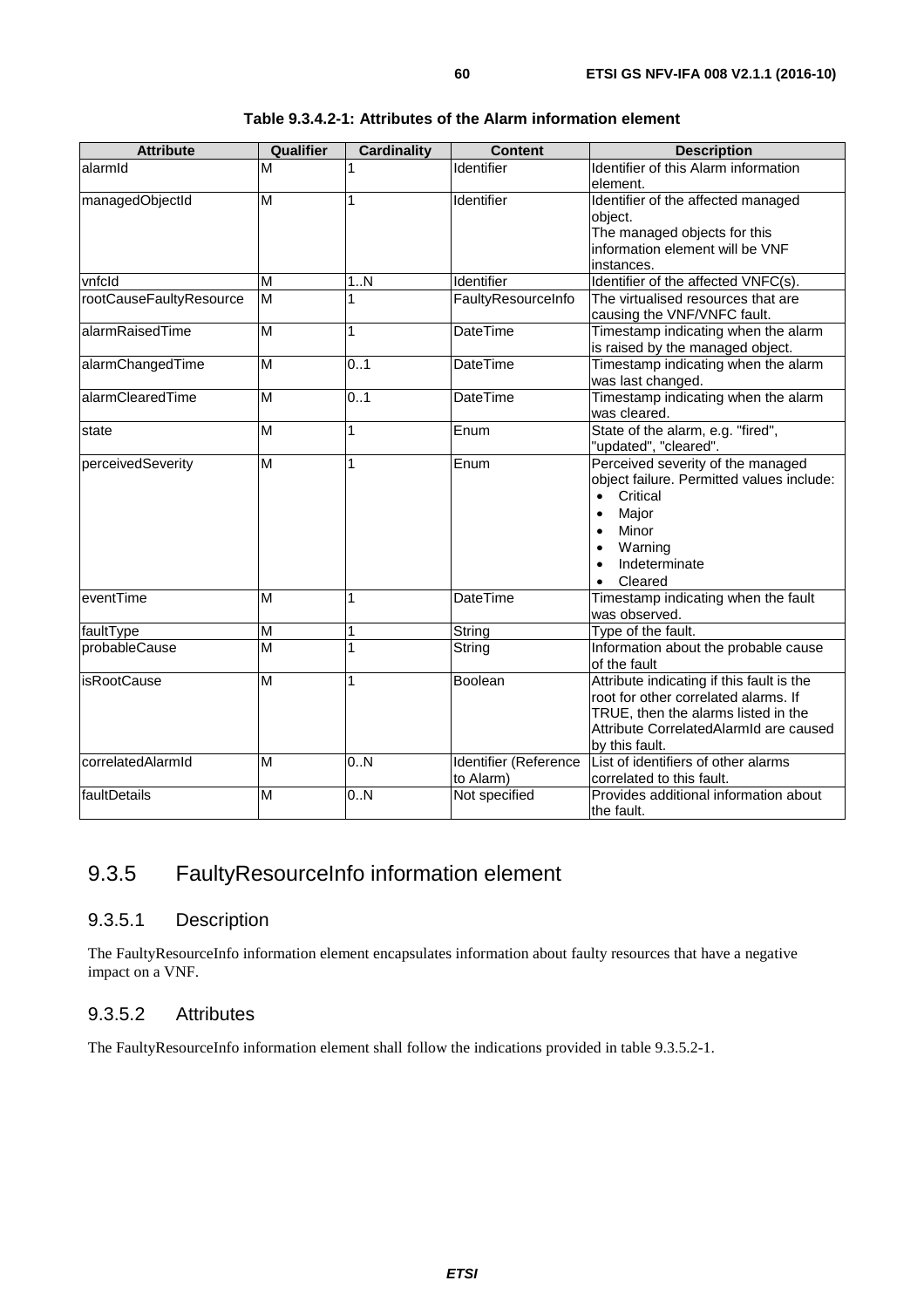| <b>Attribute</b>             | <b>Qualifier</b> | <b>Cardinality</b> | <b>Content</b>             | <b>Description</b>                                                                                 |
|------------------------------|------------------|--------------------|----------------------------|----------------------------------------------------------------------------------------------------|
| faultyVnfcResource           | M                | 0.N                | VnfcResourceInfo           | Information on the faulty<br>virtualised compute and<br>storage resource(s). See<br>Iclause 9.4.4. |
| faultyVirtualLinkResource    | ΙM               | 0.N                | VirtualLinkResourceInfo    | Information on the faulty<br>virtualised network resource(s).<br>See clause 9.4.5.                 |
| faultyVirtualStorageResource | lМ               | 0.N                | VirtualStorageResourceInfo | Information on the faulty<br>virtualised storage resource(s).<br>See clause 9.4.6.                 |

**Table 9.3.5.2-1: Attributes of the FaultyResourceInfo information element** 

# 9.4 Information elements related to VNF Lifecycle Management

# 9.4.1 Introduction

This clause defines information elements related to VNF Lifecycle Management.

# 9.4.2 VnfInfo information element

### 9.4.2.1 Description

The VnfInfo information element provides run-time information about a VNF instance.

NOTE: In ETSI GS NFV-MAN 001 [\[i.3](#page-10-0)], the concept of the VNF record (VNFR) was introduced which is a model for the totality of information managed by the VNFM regarding a running VNF instance. VNFR is not used in the present document.

### 9.4.2.2 Attributes

The VnfInfo information element shall follow the indications provided in table 9.4.2.2-1.

| <b>Attribute</b>        | Qualifier | Cardinality | <b>Content</b>      | <b>Description</b>                         |
|-------------------------|-----------|-------------|---------------------|--------------------------------------------|
| <b>vnflnstanceld</b>    | M         |             | Identifier          | Identifier of the VNF instance that is     |
|                         |           |             |                     | represented by this VnfInfo information    |
|                         |           |             |                     | element.                                   |
| vnflnstanceName         | M         | 0.1         | String              | VNF instance name. See note 1.             |
| vnflnstanceDescription  | M         | 01          | String              | Human-readable description of the VNF      |
|                         |           |             |                     | instance. See note 1.                      |
| vnfdld                  | M         |             | Identifier          | Identifier of the VNFD on which the VNF    |
|                         |           |             |                     | instance is based. See note 2 and note 3.  |
| vnfProvider             | M         |             | String              | See note 3.                                |
| vnfProductName          | M         |             | String              | See note 3.                                |
| vnfSoftwareVersion      | M         |             | Version             | See note 3.                                |
| vnfdVersion             | M         |             | Version             | See note 3.                                |
| onboardedVnfPkgInfold   | M         |             | <b>Identifier</b>   | Identifier of information held by the NFVO |
|                         |           |             |                     | about the specific VNF Package on which    |
|                         |           |             |                     | the VNF is based. This identifier was      |
|                         |           |             |                     | allocated by the NFVO. See notes 1 and 4.  |
| vnfConfigurableProperty | M         | 0N          | <b>KeyValuePair</b> | Current values of the configurable         |
|                         |           |             |                     | properties of the VNF instance.            |
|                         |           |             |                     | Configurable properties as declared in the |
|                         |           |             |                     | VNFD (see clause 7.1.12 in ETSI            |
|                         |           |             |                     | GS NFV-IFA 011 [4]). See note 1.           |

**Table 9.4.2.2-1: Attributes of the VnfInfo information element**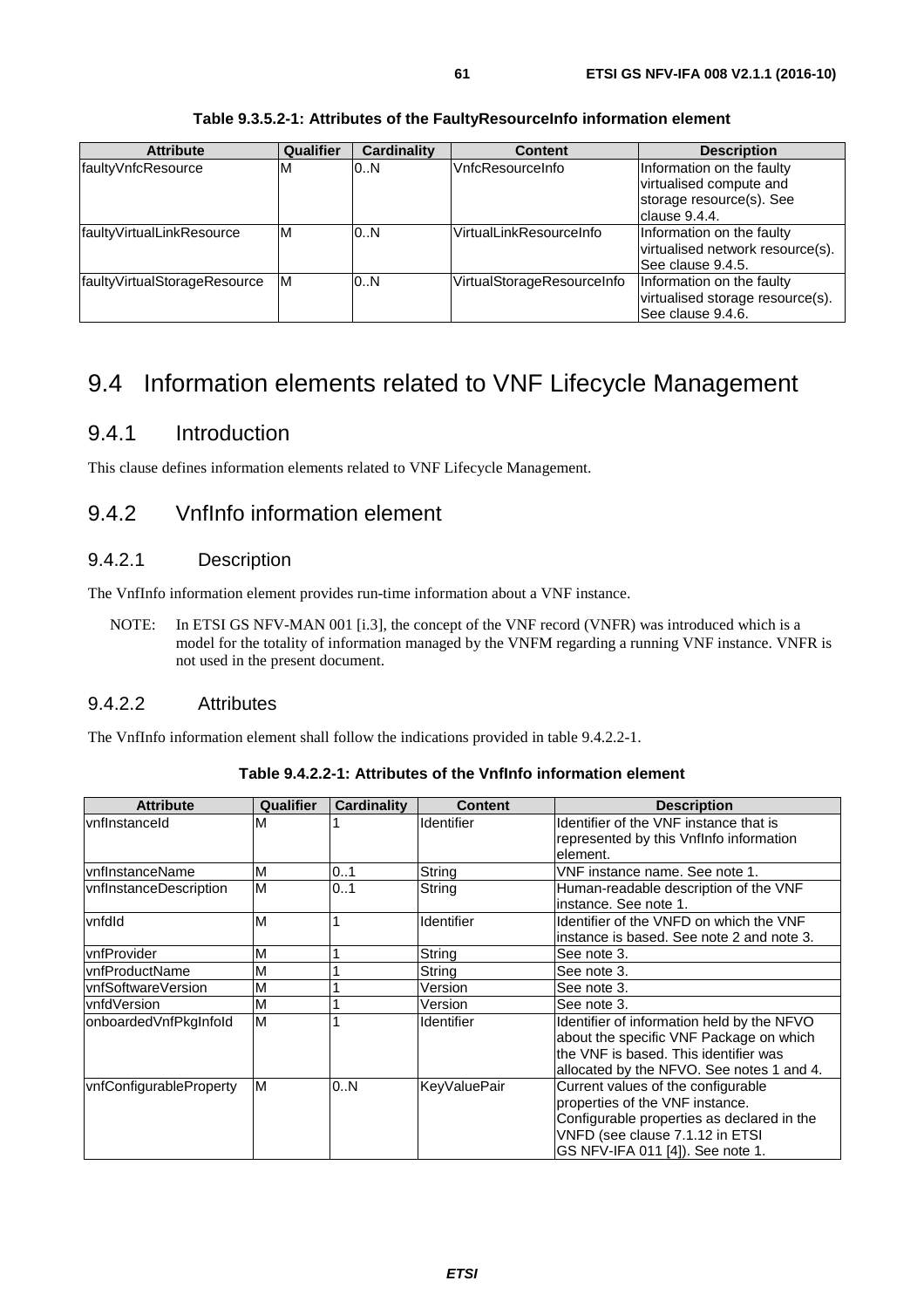|                      | <b>Attribute</b>                                                                                    | <b>Qualifier</b> | <b>Cardinality</b> | <b>Content</b>                                              | <b>Description</b>                                                                                                     |  |
|----------------------|-----------------------------------------------------------------------------------------------------|------------------|--------------------|-------------------------------------------------------------|------------------------------------------------------------------------------------------------------------------------|--|
| linstantiationState  |                                                                                                     | M                |                    | Enum                                                        | The instantiation state of the VNF. Possible                                                                           |  |
|                      |                                                                                                     |                  |                    |                                                             | values: NOT_INSTANTIATED (VNF is                                                                                       |  |
|                      |                                                                                                     |                  |                    |                                                             | terminated or not instantiated),                                                                                       |  |
|                      |                                                                                                     |                  |                    |                                                             | INSTANTIATED (VNF is instantiated).                                                                                    |  |
| linstantiatedVnfInfo |                                                                                                     | M                | 01                 | InstantiatedVnfInfo                                         | Information specific to an instantiated VNF                                                                            |  |
|                      |                                                                                                     |                  |                    |                                                             | linstance.                                                                                                             |  |
|                      |                                                                                                     |                  |                    |                                                             | Shall be present if the VNF is in                                                                                      |  |
|                      |                                                                                                     |                  |                    |                                                             | <b>INSTANTIATED state.</b>                                                                                             |  |
| Imetadata            |                                                                                                     | M                | 0.N                | <b>KeyValuePair</b>                                         | Additional metadata describing the VNF                                                                                 |  |
|                      |                                                                                                     |                  |                    |                                                             | linstance. See note 1.                                                                                                 |  |
| extension            |                                                                                                     | M                | 0.N                | KevValuePair                                                | VNF-specific attributes. See note 1.                                                                                   |  |
|                      |                                                                                                     |                  |                    |                                                             | NOTE 1: This attribute in the VnfInfo shall be writable through the corresponding interface operation. Attributes that |  |
|                      |                                                                                                     |                  |                    |                                                             | relate to run-time configuration of a VNF instance are modified with the Modify VNF configuration operation            |  |
|                      |                                                                                                     |                  |                    |                                                             | (refer to clause 7.6.2). Other attributes marked as writable can be modified with the Modify VNF information           |  |
|                      | operation (refer to clause 7.2.12).                                                                 |                  |                    |                                                             |                                                                                                                        |  |
| NOTE 2:              |                                                                                                     |                  |                    |                                                             | This identifier, which is managed by the VNF provider, identifies the VNF Package and the VNFD in a globally           |  |
|                      | unique way.                                                                                         |                  |                    |                                                             |                                                                                                                        |  |
| NOTE 3:              |                                                                                                     |                  |                    |                                                             | See ETSI GS NFV-IFA 011 [4], clause 7.1.2.2. This information is copied from the VNFD of the on-boarded                |  |
|                      |                                                                                                     |                  |                    | VNF Package which was used to instantiate the VNF instance. |                                                                                                                        |  |
| NOTE 4:              |                                                                                                     |                  |                    |                                                             | Modifying the value of this attribute can be performed when no conflicts exist between the previous and the            |  |
|                      | newly referred VNF Package, e.g. when the new VNFD is not changed with respect to the previous VNFD |                  |                    |                                                             |                                                                                                                        |  |
|                      |                                                                                                     |                  |                    |                                                             | apart from referencing to other VNF software image(s). In order to avoid misalignment of the VnfInfo with the          |  |
|                      |                                                                                                     |                  |                    |                                                             | current VNF's on-boarded VNF Package, the values copied from the VNFD of the on-boarded VNF Package                    |  |
|                      | (see note 3) need to be kept in sync.                                                               |                  |                    |                                                             |                                                                                                                        |  |

# 9.4.3 InstantiatedVnfInfo information element

# 9.4.3.1 Description

This information element provides run-time information specific to an instantiated VNF instance.

## 9.4.3.2 Attributes

The InstantiatedVnfInfo information element shall follow the indications provided in table 9.4.3.2-1.

| <b>Attribute</b>            | Qualifier | <b>Cardinality</b> | <b>Content</b>                        | <b>Description</b>                                                                                                                                                                                                |
|-----------------------------|-----------|--------------------|---------------------------------------|-------------------------------------------------------------------------------------------------------------------------------------------------------------------------------------------------------------------|
| flavourld                   | M         |                    | Identifier (Reference<br>to VnfDf)    | Identifier of the VNF DF applied to this<br>VNF instance. See note 1.                                                                                                                                             |
| <b>vnfState</b>             | M         |                    | Enum                                  | The state of the VNF instance. Permitted<br>values include: STARTED, STOPPED.                                                                                                                                     |
| <b>scaleStatus</b>          | M         | 0.N                | ScaleInfo                             | Scale status of the VNF, one entry per<br>aspect. Shall be present if the VNF<br>supports scaling.<br>Represents for every scaling aspect how<br>"big" the VNF has been scaled w.r.t. that<br>aspect. See note 2. |
| extCpInfo                   | M         | 1N                 | VnfExtCpInfo                          | External CPs exposed by the VNF<br>instance.                                                                                                                                                                      |
| lextVirtualLinkInfo         | M         | 0.N                | ExtVirtualLinkInfo                    | External VLs the VNF instance is<br>connected to.                                                                                                                                                                 |
| extManagedVirtualLinkInfo   | M         | 0N                 | ExtManagedVirtualLi<br><b>Inklnfo</b> | Externally-managed internal VLs of the<br>VNF instance.                                                                                                                                                           |
| <b>ImonitoringParameter</b> | M         | 1N                 | Not specified                         | Active monitoring parameters.                                                                                                                                                                                     |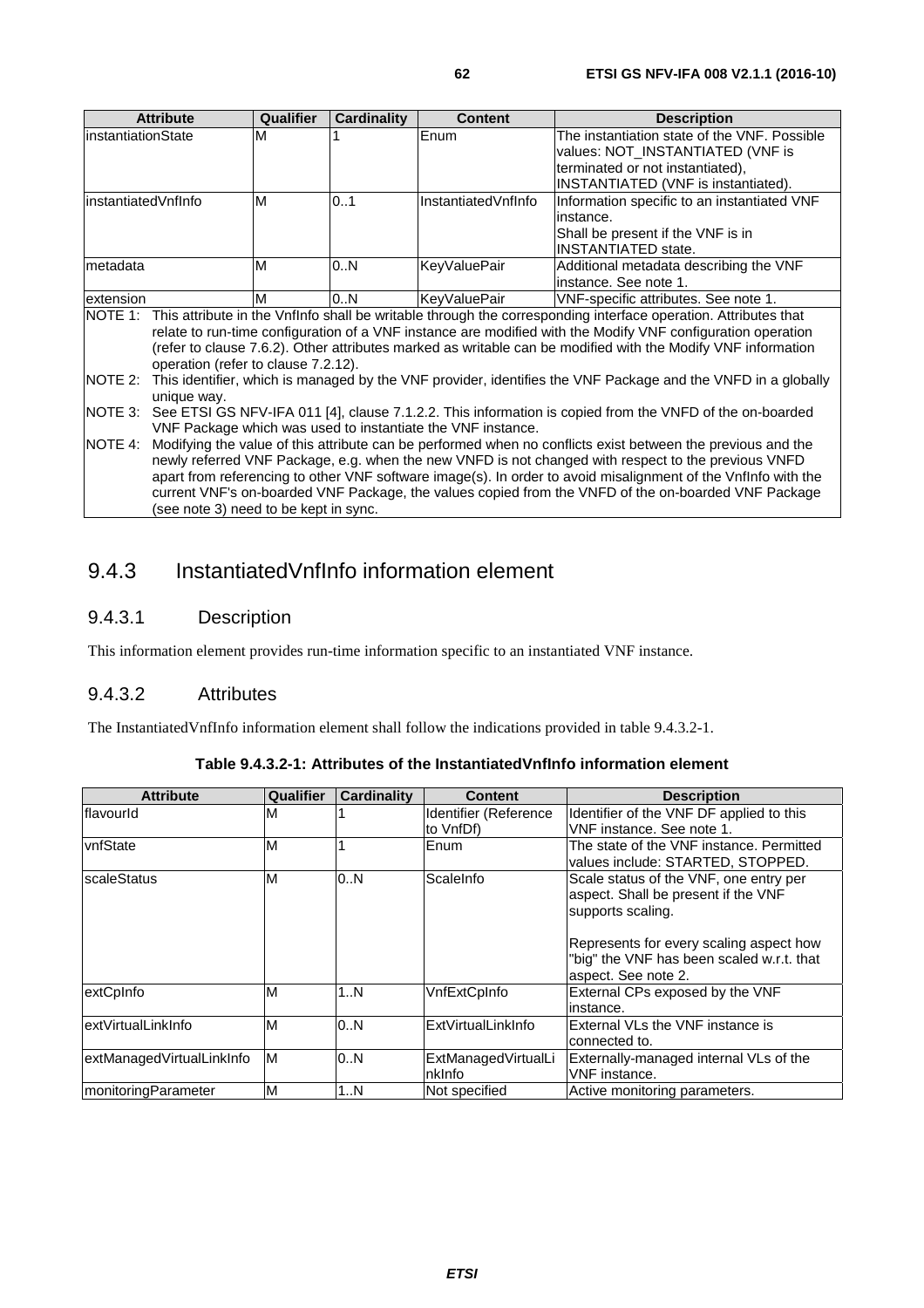| <b>Attribute</b>           | Qualifier | <b>Cardinality</b> | <b>Content</b>                                                                       | <b>Description</b>                                                                                                                                                                                                                                             |
|----------------------------|-----------|--------------------|--------------------------------------------------------------------------------------|----------------------------------------------------------------------------------------------------------------------------------------------------------------------------------------------------------------------------------------------------------------|
| localizationLanguage       | M         | 0.1                | Not specified                                                                        | Information about localization language of<br>the VNF (includes e.g. strings in the<br>VNFD).<br>The localization languages supported by a<br>VNF can be declared in the VNFD, and<br>localization language selection can take<br>place at instantiation time. |
| vimInfo                    | <b>CM</b> | 0.N                | VimInfo                                                                              | Information about VIM(s) managing<br>resources for the VNF instance. Shall be<br>supported and present if VNF-related<br>resource management in direct mode is<br>applicable.                                                                                  |
| vnfcResourceInfo           | M         | 0.N                | VnfcResourceInfo                                                                     | Information on the virtualised compute and<br>storage resource(s) used by the VNFCs of<br>the VNF instance.                                                                                                                                                    |
| virtualLinkResourceInfo    | M         | 0.N                | VirtualLinkResourcel<br>Info                                                         | Information on the virtualised network<br>resource(s) used by the VLs of the VNF<br>instance.                                                                                                                                                                  |
| virtualStorageResourceInfo | <b>IM</b> | 0.N                | VirtualStorageResou<br>rcelnfo                                                       | Information on the virtualised storage<br>resource(s) used as storage for the VNF<br>linstance.                                                                                                                                                                |
| vnfclnfo                   | M         | 0.N                | VnfcInfo                                                                             | The information items about the selected<br>VNFC instance(s).                                                                                                                                                                                                  |
| NOTE 1:<br>NOTE 2:         |           |                    | The VnfDf information element is defined in ETSI GS NFV-IFA 011 [4], clause 7.1.8.2. | For every scaling aspect, together with the information provided by the "maxScaleLevel" attribute of the<br>"ScalingAspect" information element in the VNFD, this allows an external entity to derive how many scaling                                         |

"ScalingAspect" information element in the VNFD, this allows an external entity to derive how many scaling steps are possible for scaling in or scaling out a VNF instance. Per aspect, the number of steps possible to scale in corresponds to the "scaleLevel" attribute for that aspect in the "scaleStatus" information element, and the possible number of steps to scale out corresponds to the difference between "maxScaleLevel" for that aspect, and the "scaleLevel" attribute for that aspect in the "scaleStatus" information element.

# 9.4.4 VnfcResourceInfo information element

# 9.4.4.1 Description

This information element provides information on virtualised compute and storage resources used by a VNFC in a VNF instance.

# 9.4.4.2 Attributes

The VnfcResourceInfo information element shall follow the indications provided in table 9.4.4.2-1.

| <b>Attribute</b> | Qualifier | Cardinality | <b>Content</b>                                          | <b>Description</b>                                                  |
|------------------|-----------|-------------|---------------------------------------------------------|---------------------------------------------------------------------|
| vnfclnstanceld   | ıм        |             | <b>Identifier</b>                                       | Identifier of this VNFC instance.                                   |
| vduld            | ΙM        |             | Identifier (Reference to Vdu)                           | Reference to the applicable Vdu<br>information element in the VNFD. |
| computeResource  | ΙM        |             | <b>ResourceHandle</b>                                   | Reference to the VirtualCompute<br>resource.                        |
| storageResource  | ΙM        | 0.N         | Identifier (Reference to<br>VirtualStorageResourceInfo) | Reference(s) to the VirtualStorage<br>resource(s).                  |

# 9.4.5 VirtualLinkResourceInfo information element

# 9.4.5.1 Description

This information element provides information on virtualised network resources used by a VL instance in a VNF.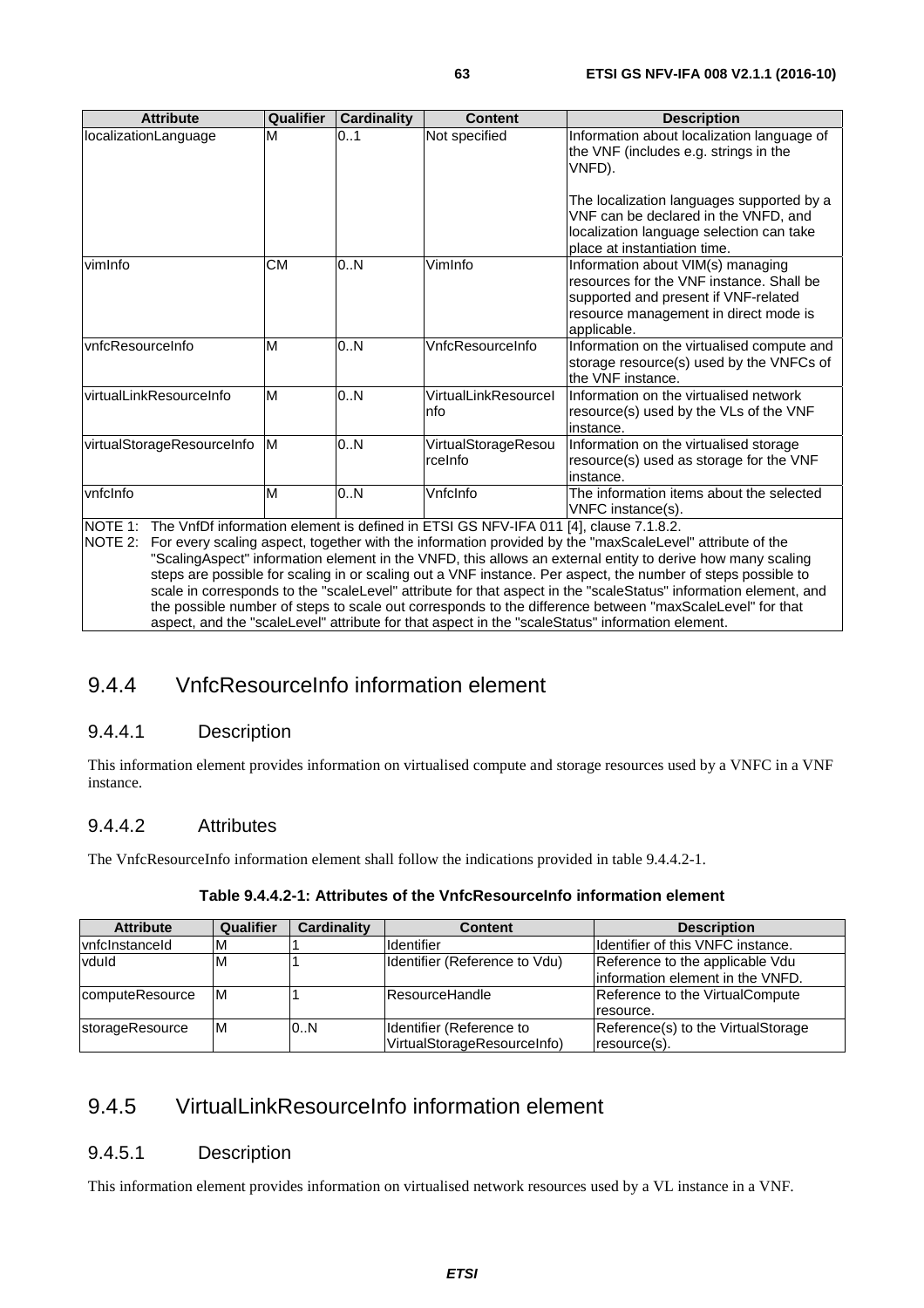#### 9.4.5.2 Attributes

The VirtualLinkResourceInfo information element shall follow the indications provided in table 9.4.5.2-1.

| <b>Attribute</b>       | Qualifier | Cardinality | <b>Content</b>                                  | <b>Description</b>                                               |
|------------------------|-----------|-------------|-------------------------------------------------|------------------------------------------------------------------|
| lvirtualLinkInstanceId | ۱M        |             | <b>I</b> dentifier                              | Ildentifier of this VL instance.                                 |
| lvirtualLinkDescId     | ΙM        |             | Identifier (Reference to<br>VnfVirtualLinkDesc) | Identifier of the Virtual Link Descriptor<br>I(VLD) in the VNFD. |
| networkResource        | ΙM        |             | <b>IResourceHandle</b>                          | Reference to the VirtualNetwork resource.                        |

**Table 9.4.5.2-1: Attributes of the VirtualLinkResourceInfo information element** 

# 9.4.6 VirtualStorageResourceInfo information element

#### 9.4.6.1 Description

This information element provides information on virtualised storage resources used by a storage instance in a VNF.

#### 9.4.6.2 Attributes

The VirtualStorageResourceInfo information element shall follow the indications provided in table 9.4.6.2-1.

#### **Table 9.4.6.2-1: Attributes of the VirtualStorageResourceInfo information element**

| <b>Attribute</b>         | Qualifier | <b>Cardinality</b> | <b>Content</b>           | <b>Description</b>                      |
|--------------------------|-----------|--------------------|--------------------------|-----------------------------------------|
| virtualStorageInstanceId | ΙM        |                    | <b>I</b> dentifier       | Identifier of this virtual storage      |
|                          |           |                    |                          | resource instance.                      |
| virtualStorageDescld     | ΙM        |                    | Identifier (Reference to | Identifier of the VirtualStorageDesc in |
|                          |           |                    | VirtualStorageDesc)      | the VNFD.                               |
| storageResource          | M         |                    | <b>ResourceHandle</b>    | Reference to the VirtualStorage         |
|                          |           |                    |                          | resource(s).                            |

# 9.4.7 ResourceHandle information element

### 9.4.7.1 Description

This information element provides information that allows addressing a resource that is used by a VNF instance.

Information about the resource is available to the VNFM from the corresponding Virtualised Compute/Storage/Network Resource Management interfaces. Table 9.4.7.1-1 shows the relationship between the resourceId attribute of ResourceHandle specified in the present document and the resource identifiers used in the aforementioned interfaces specified in ETSI GS NFV-IFA 006 [\[1](#page-10-0)].

| <b>Attribute in Ve-Vnfm-em</b> | Type, Interface, information element and attribute in ETSI GS NFV-IFA 006 [1] |                                                   |                                   |  |  |  |
|--------------------------------|-------------------------------------------------------------------------------|---------------------------------------------------|-----------------------------------|--|--|--|
|                                | Type                                                                          | <b>Interface</b>                                  | Information element and attribute |  |  |  |
|                                | Compute                                                                       | Virtualised Compute Resource<br>Management        | VirtualCompute:computeId          |  |  |  |
| ResourceHandle:resourceId      | Storage                                                                       | <b>Virtualised Storage Resource</b><br>Management | VirtualStorage:storageId          |  |  |  |
|                                | <b>Network</b>                                                                | Virtualised Network Resource<br>Management        | VirtualNetwork:networkResourceId  |  |  |  |

### 9.4.7.2 Attributes

The ResourceHandle information element shall follow the indications provided in table 9.4.7.2-1.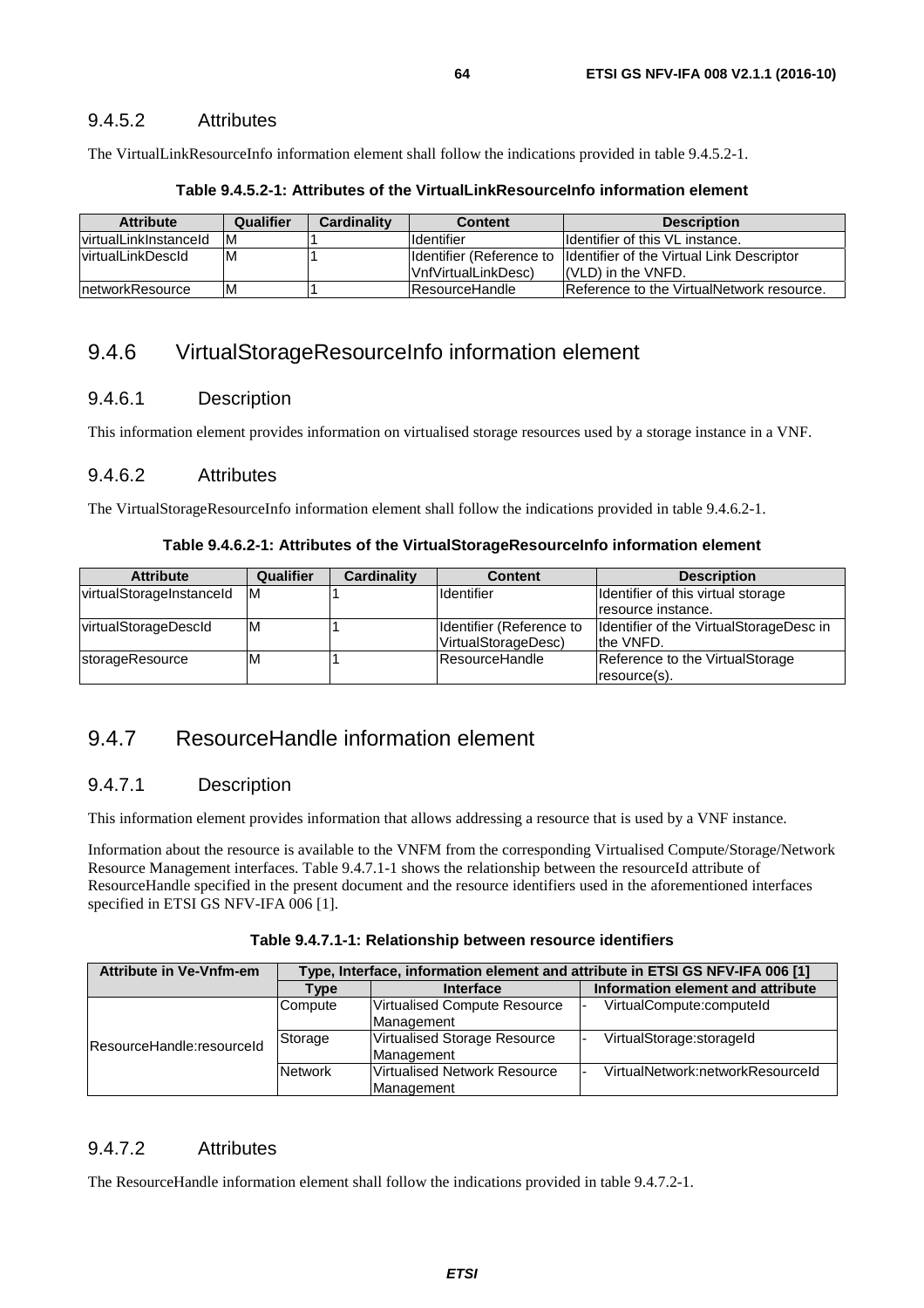| <b>Attribute</b>   | Qualifier | <b>Cardinality</b> | <b>Content</b>    | <b>Description</b>                                        |
|--------------------|-----------|--------------------|-------------------|-----------------------------------------------------------|
| vimId              | CМ        | 0.1                | <b>Identifier</b> | Reference to the identifier of the VimInfo information    |
|                    |           |                    | (Reference        | element defining the VIM under whose control this         |
|                    |           |                    | to VimInfo)       | resource is to be placed.                                 |
|                    |           |                    |                   | This attribute shall be supported when VNF-related        |
|                    |           |                    |                   | Resource Management in direct mode is applicable.         |
| resourceProviderId | CМ        | 0.1                | <b>Identifier</b> | Identifies the entity responsible for the management of   |
|                    |           |                    |                   | the virtualised resource.                                 |
|                    |           |                    |                   | This attribute shall be supported when VNF-related        |
|                    |           |                    |                   | Resource Management in indirect mode is applicable.       |
| resourceld         | ΙM        |                    | <b>Identifier</b> | Identifier of the resource in the scope of the VIM or the |
|                    |           |                    |                   | resource provider.                                        |

#### **Table 9.4.7.2-1: Attributes of the ResourceHandle information element**

# 9.4.8 ScaleInfo information element

### 9.4.8.1 Description

This information element provides information about the scale level of a VNF instance w.r.t. one scaling aspect.

#### 9.4.8.2 Attributes

The ScaleInfo information element shall follow the indications provided in table 9.4.8.2-1.

| Table 9.4.8.2-1: Attributes of the ScaleInfo information element |
|------------------------------------------------------------------|
|------------------------------------------------------------------|

| <b>Attribute</b> | <b>Qualifier</b> | <b>Cardinality</b> | <b>Content</b> | <b>Description</b>                                                                                                                                             |
|------------------|------------------|--------------------|----------------|----------------------------------------------------------------------------------------------------------------------------------------------------------------|
| aspectid         | ιM               |                    | ScalingAspect) | Identifier (Reference to Reference to the scaling aspect.                                                                                                      |
| IscaleLevel      | ιM               |                    | Integer        | The scale level for that aspect.<br>Minimum value 0, maximum value<br>maxScaleLevel as declared in the VNFD<br>(see ETSI GS NFV-IFA 011 [4]<br>clause 7.1.10). |

# 9.4.9 ExtVirtualLinkInfo information element

#### 9.4.9.1 Description

This information element provides a reference to an external VL.

### 9.4.9.2 Attributes

The ExtVirtualLinkInfo information element shall follow the indications provided in table 9.4.9.2-1.

#### **Table 9.4.9.2-1: Attributes of the ExtVirtualLinkInfo information element**

| <b>Attribute</b>       | Qualifier | <b>Cardinality</b> | <b>Content</b>        | <b>Description</b>                                    |
|------------------------|-----------|--------------------|-----------------------|-------------------------------------------------------|
| lextVirtualLinkId      | M         |                    | <b>Identifier</b>     | Ildentifier of this external VL.                      |
| <b>IresourceHandle</b> | ΙM        |                    | <b>ResourceHandle</b> | <b>Ildentifier of the resource realizing this VL.</b> |
| <b>IlinkPort</b>       | ΙM        | 10N                | <b>VnfLinkPort</b>    | Link ports of this VL.                                |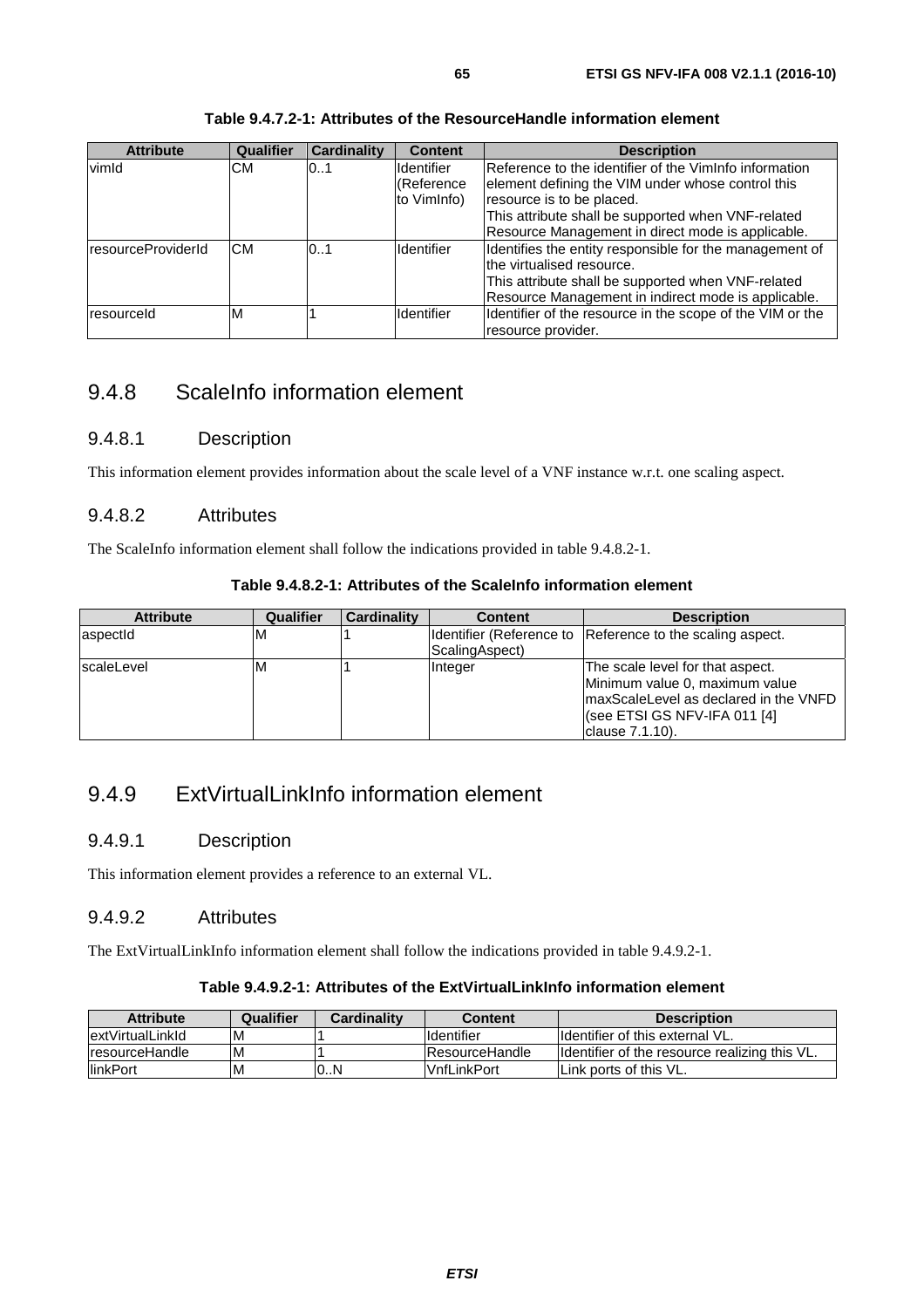# 9.4.10 ExtManagedVirtualLinkInfo information element

# 9.4.10.1 Description

This information element provides a reference to an externally-managed internal VL.

# 9.4.10.2 Attributes

The ExtManagedVirtualLinkInfo information element shall follow the indications provided in table 9.4.10.2-1.

#### **Table 9.4.10.2-1: Attributes of the ExtManagedVirtualLinkInfo information element**

| <b>Attribute</b>                 | Qualifier | <b>Cardinality</b> | <b>Content</b>                                       | <b>Description</b>                                                                                                       |
|----------------------------------|-----------|--------------------|------------------------------------------------------|--------------------------------------------------------------------------------------------------------------------------|
| extManagedVirtualLinkId          | M         |                    | Identifier                                           | Identifier of this externally-managed<br>linternal VL.                                                                   |
| <i>virtualLinkResourceInfold</i> | ΙM        |                    | Identifier (Reference to<br>VirtualLinkResourceInfo) | Reference the<br>VirtualLinkResourceInfo information<br>element which represents this<br>externally-managed internal VL. |
| <b>IlinkPort</b>                 | M         | 0.N                | <b>VnfLinkPort</b>                                   | Link ports of this VL. May be absent<br>for externally-managed internal VLs.                                             |

# 9.4.11 VnfLinkPort information element

# 9.4.11.1 Description

This information element provides information about a port of a VNF VL.

# 9.4.11.2 Attributes

The attributes of the VnfLinkPort information element shall follow the indications provided in table 9.4.11.2-1.

#### **Table 9.4.11.2-1 Attributes of the VnfLinkPort information element**

| <b>Attribute</b>                                                                                     | Qualifier | Cardinality | <b>Content</b>           | <b>Description</b>                               |  |  |
|------------------------------------------------------------------------------------------------------|-----------|-------------|--------------------------|--------------------------------------------------|--|--|
| IresourceHandle                                                                                      | M         |             | <b>ResourceHandle</b>    | Identifier of the virtualised network resource   |  |  |
|                                                                                                      |           |             |                          | realizing this link port.                        |  |  |
| lcpInstanceId                                                                                        | ΙM        | 0.1         | Identifier (Reference to | <b>External CP of the VNF to be connected to</b> |  |  |
|                                                                                                      |           |             | VnfExtCpInfo)            | Ithis link port. See note.                       |  |  |
| NIOTE.<br>There abell be at meat ang link next according with any external connection point instance |           |             |                          |                                                  |  |  |

NOTE: There shall be at most one link port associated with any external connection point instance.

# 9.4.12 ExtManagedVirtualLinkData information element

# 9.4.12.1 Description

This information element provides the information of an externally-managed internal VL to be used as a parameter passed to VNF lifecycle management operations.

# 9.4.12.2 Attributes

The ExtManagedVirtualLinkData information element shall follow the indications provided in table 9.4.12.2-1.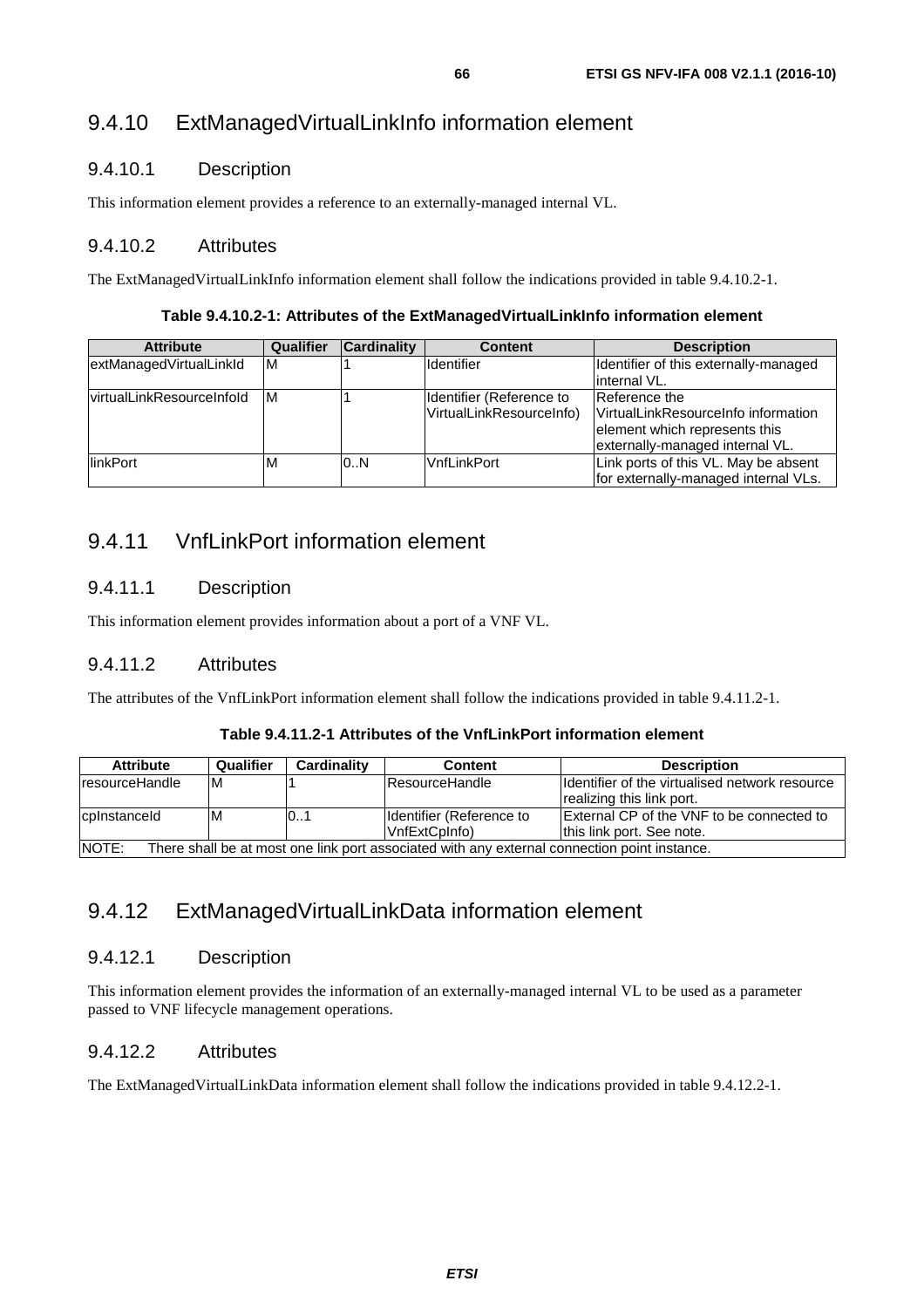| <b>Attribute</b>        | Qualifier | <b>Cardinality</b> | <b>Content</b>                                            | <b>Description</b>                                                                                                                                                                                      |
|-------------------------|-----------|--------------------|-----------------------------------------------------------|---------------------------------------------------------------------------------------------------------------------------------------------------------------------------------------------------------|
| extManagedVirtualLinkId | <b>M</b>  | 0.1                | Identifier                                                | Identifier of this externally-managed<br>internal VL instance, if provided.                                                                                                                             |
| virtualLinkDescld       | M         |                    | Identifier<br>(Reference to<br><b>VnfVirtualLinkDesc)</b> | Identifier of the VLD in the VNFD for this<br>VL.                                                                                                                                                       |
| vim                     | <b>CM</b> | 0.1                | VimInfo                                                   | Information about the VIM that manages<br>lthis resource.<br>This attribute shall be supported and<br>present if VNF-related resource<br>management in direct mode is applicable.                       |
| resourceProviderId      | <b>CM</b> | 0.1                | Identifier                                                | Identifies the entity responsible for the<br>management of the resource.<br>This attribute shall be supported and<br>present when VNF-related Resource<br>Management in indirect mode is<br>applicable. |
| resourceld              | M         |                    | Identifier                                                | Identifier of the resource in the scope of<br>the VIM or the resource provider.                                                                                                                         |

#### **Table 9.4.12.2-1: Attributes of the ExtManagedVirtualLinkData information element**

# 9.4.13 VnfcInfo information element

## 9.4.13.1 Description

This information element provides information about a VNFC instance.

### 9.4.13.2 Attributes

The VnfcInfo information element shall follow the indications provided in table 9.4.13.2-1.

|--|

| <b>Attribute</b>       | Qualifier | <b>Cardinality</b> | <b>Content</b>                   | <b>Description</b>                                                                                |
|------------------------|-----------|--------------------|----------------------------------|---------------------------------------------------------------------------------------------------|
| <b>Ivnfcinstanceid</b> | ΙM        |                    | <b>Identifier</b>                | Ildentifier of the VNFC instance that is<br>represented by this Vnfclnfo information<br>lelement. |
| vduld                  | ΙM        |                    | Identifier<br>(Reference to Vdu) | Ildentifier of the VDU in the VNFD.                                                               |
| vnfcState              | ΙM        |                    | Enum                             | IThe state of the VNFC instance. Permitted<br>values include: STARTED, STOPPED.                   |

<sup>9.5</sup> Information elements and notifications related to VNF Lifecycle Changes

# 9.5.1 Introduction

This clause defines notifications related to VNF lifecycle changes and update of VNF information.

# 9.5.2 VnfLifecycleChangeNotification

### 9.5.2.1 Description

This notification informs the receiver of changes in the VNF lifecycle. The support of the notification is mandatory.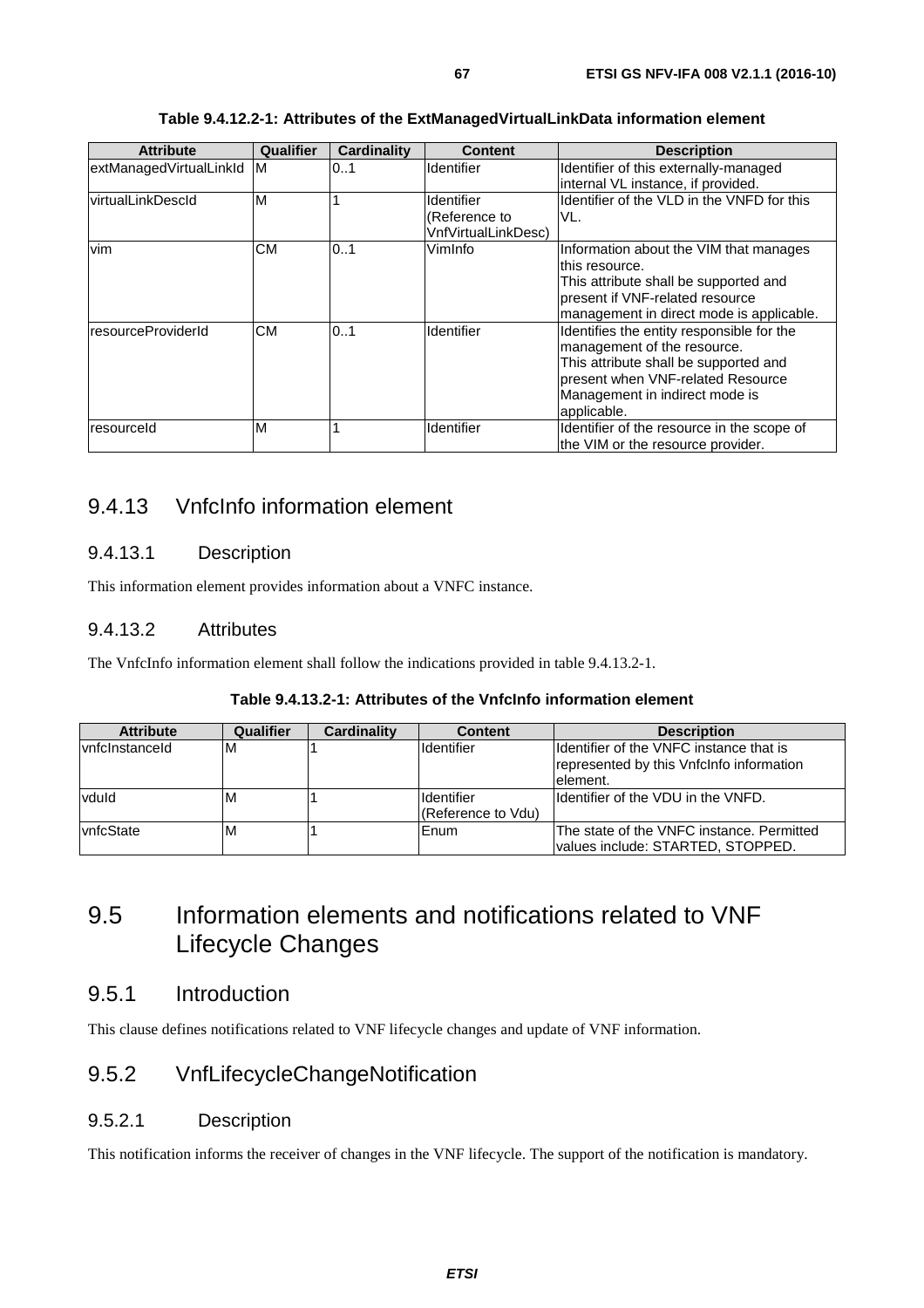# 9.5.2.2 Trigger conditions

This notification is produced when there is a change in the VNF lifecycle, including:

- Instantiation of the VNF
- Scaling of the VNF instance
- Healing of the VNF instance
- Change of the state of the VNF instance (i.e. Operate VNF)
- Change of the DF of the VNF instance
- Termination of the VNF instance

If this is a notification about the start of an LCM operation, the notification shall be sent before any action (including sending the grant request) is taken, however, after acknowledging the LCM operation request to the consumer.

If this is a notification about the result of an LCM operation, the notification shall be sent after all other actions of the LCM operation have been executed.

#### 9.5.2.3 Attributes

The VnfLifecycleChangeNotification shall follow the indications provided in table 9.5.2.3-1.

| <b>Attribute</b>                             | Qualifier | <b>Cardinality</b> | <b>Content</b>         | <b>Description</b>                                                                                                                                                                     |
|----------------------------------------------|-----------|--------------------|------------------------|----------------------------------------------------------------------------------------------------------------------------------------------------------------------------------------|
| status                                       | M         |                    | Enum                   | Indicates whether this<br>notification reports about the<br>start of a lifecycle operation or<br>the result of a lifecycle<br>operation.                                               |
| vnflnstanceld                                | M         |                    | Identifier             | The identifier of the VNF<br>instance affected.                                                                                                                                        |
| loperation                                   | M         |                    | String                 | The lifecycle operation.                                                                                                                                                               |
| lifecycleOperationOccurrenceId               | M         |                    | Identifier             | The identifier of the VNF<br>lifecycle operation occurrence<br>associated to the notification.                                                                                         |
| affectedVnfc                                 | M         | 0.N                | AffectedVnfc           | Information about VNFC<br>instances that were affected<br>during the lifecycle operation, if<br>this notification represents the<br>result of a lifecycle operation.                   |
| affectedVirtualLink                          | M         | 0.N                | AffectedVirtualLink    | Information about VL instances<br>that were affected during the<br>lifecycle operation, if this<br>notification represents the result<br>of a lifecycle operation.                     |
| affectedVirtualStorage                       | M         | 0.N                | AffectedVirtualStorage | Information about virtualised<br>storage instances that were<br>affected during the lifecycle<br>operation, if this notification<br>represents the result of a<br>lifecycle operation. |
| NOTE:                                        |           |                    |                        | If this notification represents the result of a lifecycle operation result that was not successful, the notification                                                                   |
| shall contain appropriate error information. |           |                    |                        |                                                                                                                                                                                        |

#### **Table 9.5.2.3-1: Attributes of the VnfLifecycleChangeNotification**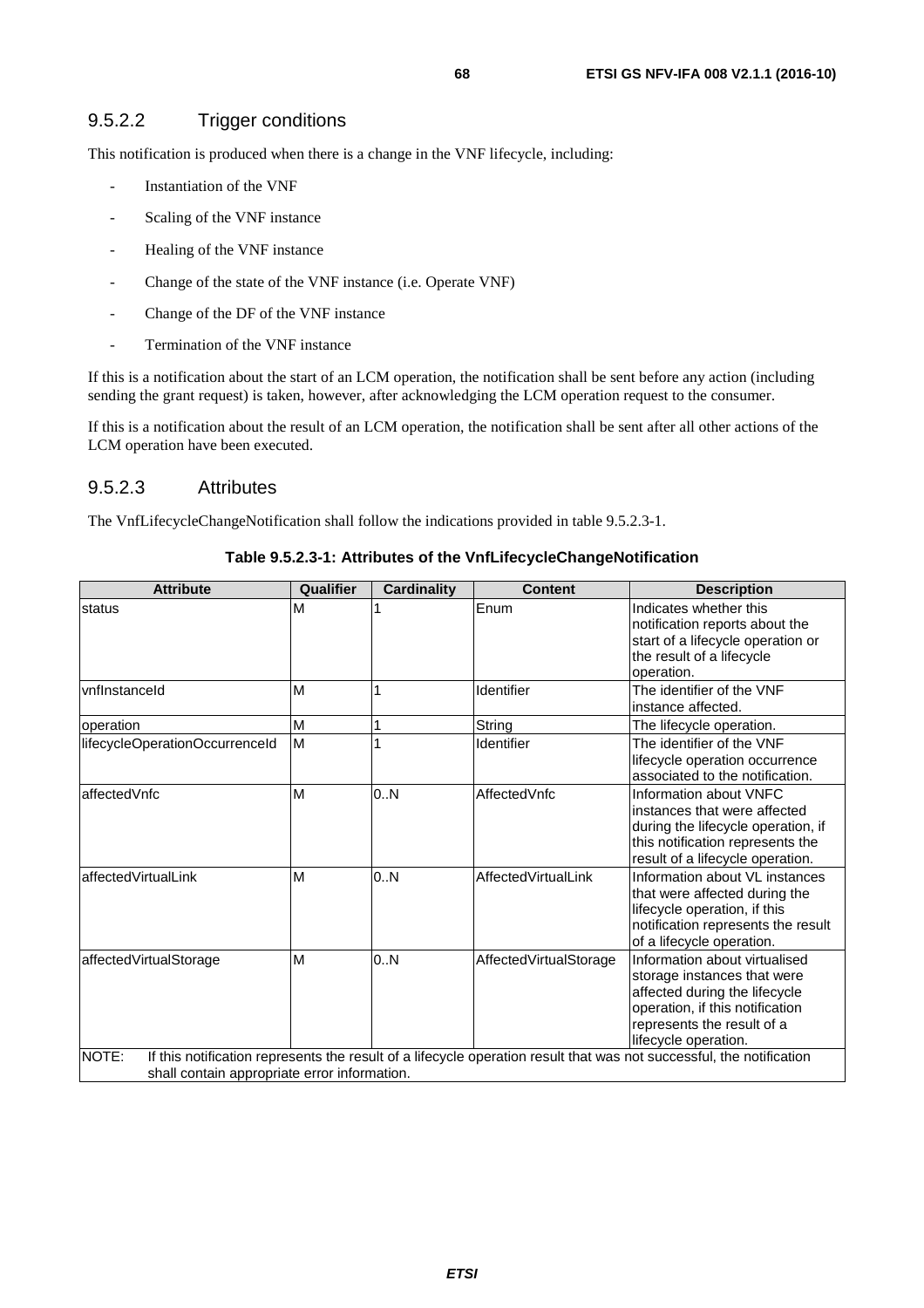# 9.5.3.1 Description

This information element provides information about added, deleted and modified VNFCs.

# 9.5.3.2 Attributes

The AffectedVnfc information element shall follow the indications provided in table 9.5.3.2-1.

| <b>Attribute</b>      | Qualifier | <b>Cardinality</b> | <b>Content</b>     | <b>Description</b>                                                                                                                  |
|-----------------------|-----------|--------------------|--------------------|-------------------------------------------------------------------------------------------------------------------------------------|
| <b>vnfclnstanceld</b> | M         |                    | Identifier         | Ildentifier of the VNFC instance.                                                                                                   |
|                       |           |                    | (Reference to      |                                                                                                                                     |
|                       |           |                    | VnfcResourceInfor) |                                                                                                                                     |
| vduld                 | M         |                    | <b>Identifier</b>  | Ildentifier of the VDU in the VNFD.                                                                                                 |
|                       |           |                    | (Reference to Vdu) |                                                                                                                                     |
| changeType            | M         |                    | Enum               | Signals the type of change (added, removed,<br>Imodified).                                                                          |
| computeResource       | ΙM        | 0.1                | ResourceHandle     | Reference to the VirtualCompute resource.<br>It shall be provided for the added, removed<br>or modified compute resources.          |
| storageResource       | M         | 0.N                | lResourceHandle    | Reference(s) to the VirtualStorage<br>resource(s).<br>It shall be provided for the added, removed<br>or modified storage resources. |

**Table 9.5.3.2-1: Attributes of the AffectedVnfc information element** 

# 9.5.4 AffectedVirtualLink information element

### 9.5.4.1 Description

This information element provides information about added, deleted and modified VLs.

# 9.5.4.2 Attributes

The AffectedVirtualLink information element shall follow the indications provided in table 9.5.4.2-1.

| Table 9.5.4.2-1: Attributes of the AffectedVirtualLink information element |  |
|----------------------------------------------------------------------------|--|
|----------------------------------------------------------------------------|--|

| <b>Attribute</b>              | Qualifier | <b>Cardinality</b> | <b>Content</b>                                       | <b>Description</b>                                                                                                                                                                               |
|-------------------------------|-----------|--------------------|------------------------------------------------------|--------------------------------------------------------------------------------------------------------------------------------------------------------------------------------------------------|
| <u>lvirtualLinkInstanceId</u> | ΙM        |                    | Identifier (Reference to<br>VirtualLinkResourceInfo) | Identifier of the VL instance.                                                                                                                                                                   |
| lvirtualLinkDescId            | M         |                    | Identifier (Reference to<br>VnfVirtualLinkDesc)      | Identifier of the VLD in the VNFD.                                                                                                                                                               |
| changeType                    | M         |                    | Enum                                                 | Signals the type of change including,<br>not limited to, changes made to the<br>characteristics of the existing VL, new<br>VL added, existing VL removed, link<br>port added, link port removed. |
| InetworkResource              | M         |                    | ResourceHandle                                       | Reference to the VirtualNetwork<br>resource.<br>It shall be provided for the added,<br>removed or modified network resource.                                                                     |

# 9.5.5 AffectedVirtualStorage information element

# 9.5.5.1 Description

This information element provides information about added, deleted and modified virtual storage resources.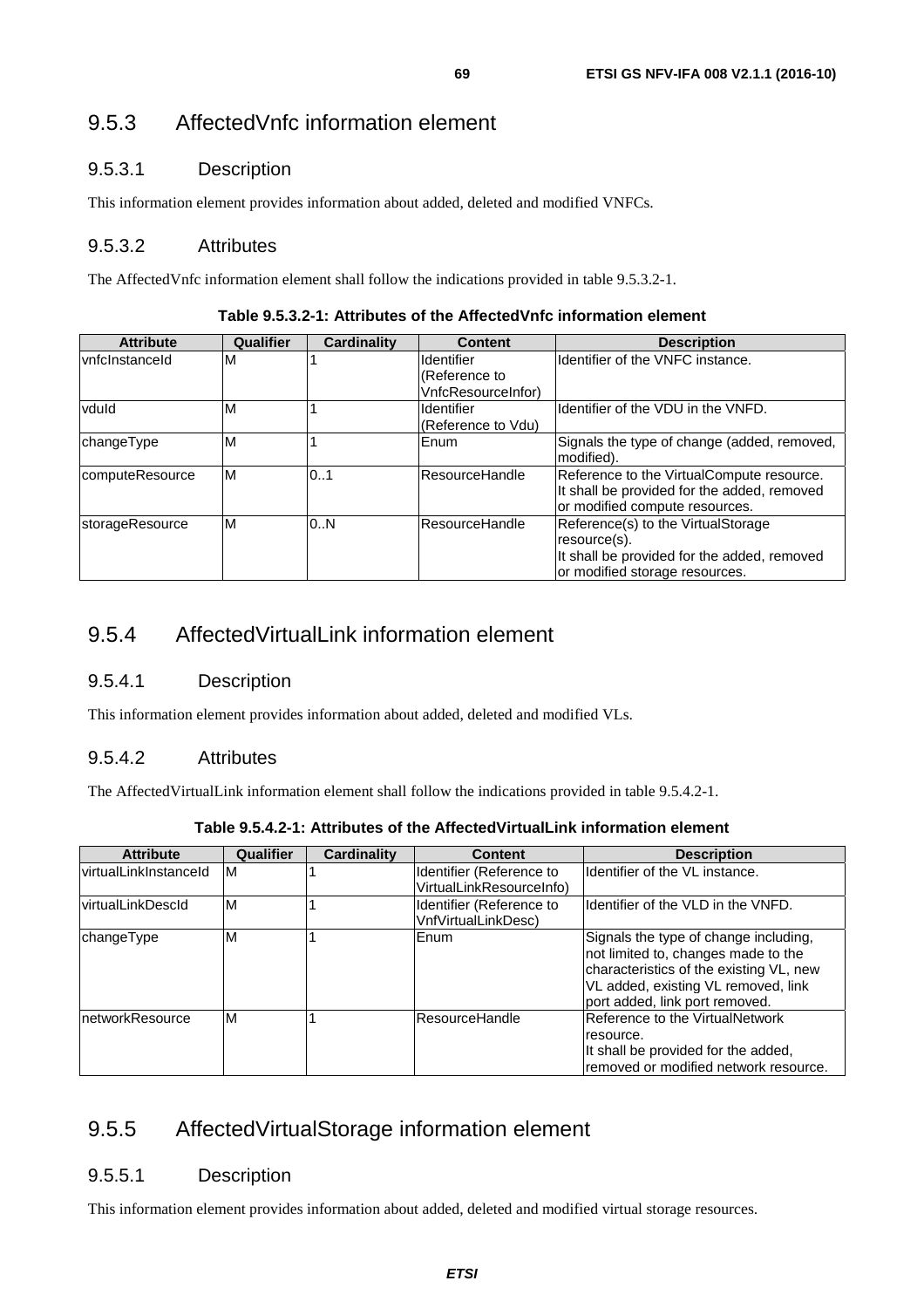### 9.5.5.2 Attributes

The AffectedVirtualStorage information element shall follow the indications provided in table 9.5.5.2-1.

| <b>Attribute</b>         | <b>Qualifier</b> | Cardinality | <b>Content</b>              | <b>Description</b>                  |
|--------------------------|------------------|-------------|-----------------------------|-------------------------------------|
| virtualStorageInstanceId | ΙM               |             | Identifier (Reference to    | Identifier of the virtual storage   |
|                          |                  |             | VirtualStorageResourceInfo) | linstance.                          |
| virtualStorageDescId     | ΙM               |             | Identifier (Reference to    | Identifier of the                   |
|                          |                  |             | VirtualStorageDesc)         | VirtualStorageDesc in the VNFD.     |
| changeType               | M                |             | Enum                        | Signals the type of change          |
|                          |                  |             |                             | (added, removed, modified).         |
| <b>storageResource</b>   | M                |             | <b>ResourceHandle</b>       | Reference to the VirtualStorage     |
|                          |                  |             |                             | resource.                           |
|                          |                  |             |                             | It shall be provided for the added, |
|                          |                  |             |                             | removed or modified storage         |
|                          |                  |             |                             | resource.                           |

**Table 9.5.5.2-1: Attributes of the AffectedVirtualStorage information element** 

# 9.5.6 VnfInfoAttributeValueChangeNotification

### 9.5.6.1 Description

This notification informs the receiver of updates in the VNF information attribute values. The support of the notification is mandatory.

### 9.5.6.2 Trigger conditions

This notification is produced when there is an update in the VNF information:

• Modification of VNF instance information explicitly through Modify VNF information operation.

### 9.5.6.3 Attributes

The VnfInfoAttributeValueChangeNotification shall follow the indications provided in table 9.5.6.3-1.

#### **Table 9.5.6.3-1: Attributes of the VnfInfoAttributeValueChangeNotification**

| <b>Attribute</b>       | Qualifier | Cardinality | <b>Content</b>     | <b>Description</b>                                |
|------------------------|-----------|-------------|--------------------|---------------------------------------------------|
| <i>I</i> vnfInstanceId | -M        |             | <b>I</b> dentifier | The identifier of the VNF instance related to the |
|                        |           |             |                    | linformation update.                              |
| changed Info           | ΙM        |             | Not specified      | Information about the changed VNF information.    |

# 9.5.7 VnfIdentifierCreationNotification

### 9.5.7.1 Description

This notification informs the receiver of the creation of a new VNF instance identifier and the associated instance of a VnfInfo information element, identified by that identifier. The support of the notification is mandatory.

### 9.5.7.2 Trigger conditions

• Creation of a VNF instance identifier and the associated instance of a VnfInfo information element

### 9.5.7.3 Attributes

The VnfIdentifierCreationNotification shall follow the indications provided in table 9.5.7.3-1.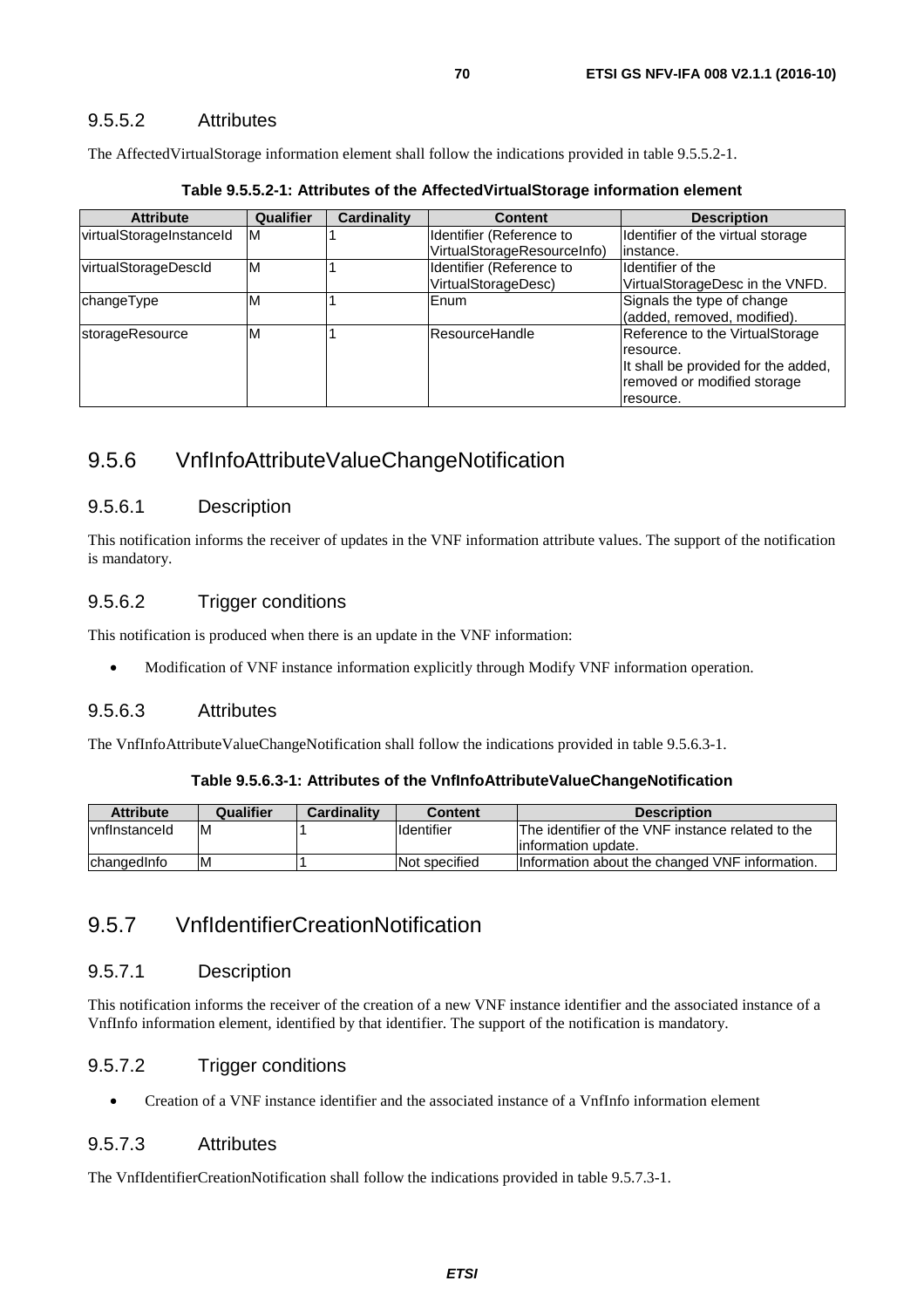#### **Table 9.5.7.3-1: Attributes of the VnfIdentifierCreationNotification**

| Attribute             | ∡ualifier | Cardinalitv | Content                        | <b>Description</b>                           |
|-----------------------|-----------|-------------|--------------------------------|----------------------------------------------|
| <b>Ivnflnstanceld</b> | ΙM        |             | $\cdots$<br><b>ildentifier</b> | instance identifier<br>The newlv created VNF |

# 9.5.8 VnfIdentifierDeletionNotification

#### 9.5.8.1 Description

This notification informs the receiver of the deletion of a VNF instance identifier and the associated instance of a VnfInfo information element identified by that identifier. The support of the notification is mandatory.

#### 9.5.8.2 Trigger conditions

• Deletion of a VNF instance identifier and the associated instance of a VnfInfo information element

#### 9.5.8.3 Attributes

The VnfIdentifierDeletionNotification shall follow the indications provided in table 9.5.8.3-1.

#### **Table 9.5.8.3-1: Attributes of the VnfIdentifierDeletionNotification**

| Attribute     | Qualifier | <b>Cardinality</b> | Content            | <b>Description</b>                        |
|---------------|-----------|--------------------|--------------------|-------------------------------------------|
| vnflnstanceld | ΙM        |                    | <b>I</b> dentifier | The VNF instance identifier that has been |
|               |           |                    |                    | Ideleted.                                 |

# 9.6 Information elements and notifications related to VNF indicators

### 9.6.1 Introduction

The clauses below define information elements which represent indicator values, and notifications about changes of these.

# 9.6.2 IndicatorValueChangeNotification

#### 9.6.2.1 Description

This notification informs the receiver of a value change of an indicator related to the VNF.

The notification is mandatory.

### 9.6.2.2 Trigger conditions

• The value of an indicator has changed.

#### 9.6.2.3 Attributes

The IndicatorValueChangeNotification information element shall follow the indications provided in table 9.6.2.3-1.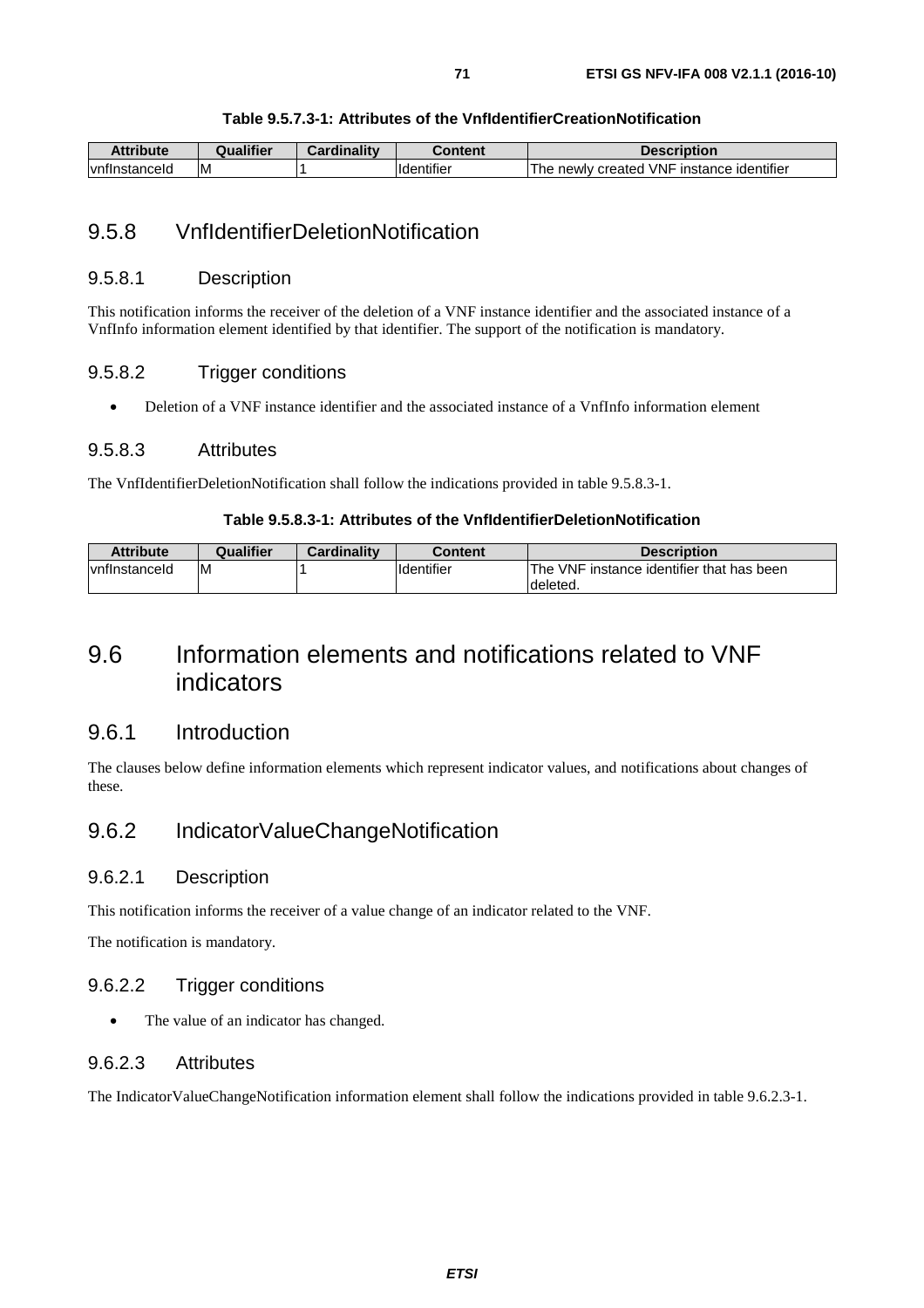#### **Table 9.6.2.3-1: Attributes of the IndicatorValueChangeNotification**

# 9.6.3 IndicatorInformation information element

#### 9.6.3.1 Description

This information element provides the indicator values of a VNF instance.

#### 9.6.3.2 Attributes

The IndicatorInformation information element shall follow the indications provided in table 9.6.3.2-1.

| <b>Attribute</b>     | Qualifier | Cardinality | <b>Content</b>                               | <b>Description</b>                                                                                                                        |
|----------------------|-----------|-------------|----------------------------------------------|-------------------------------------------------------------------------------------------------------------------------------------------|
| <b>vnflnstanceld</b> | M         |             | Identifier                                   | Identifies the VNF instance which provides<br>the indicator value(s).                                                                     |
| indicatorId          | ΙM        |             | Identifier<br>(Reference to<br>VnfIndicator) | Ildentifier of the indicator.                                                                                                             |
| indicatorValue       | ΙM        |             | Value                                        | IProvides the value of the indicator. The value<br>format is described in the VNFD (see ETSI<br>IGS NFV-IFA 011 [4]).                     |
| <b>IndicatorName</b> | ΙM        | 0.1         | String                                       | Human readable name of the indicator. Shall<br>be present if defined in the VNFD according<br>to clause 7.1.2 of ETSI GS NFV-IFA 011 [4]. |

**Table 9.6.3.2-1: Attributes of the IndicatorInformation information element** 

# 9.7 Information elements and notifications related to VNF Performance Management

# 9.7.1 Introduction

This clause defines information elements and notifications related to VNF Performance management.

# 9.7.2 ObjectSelection information element

### 9.7.2.1 Description

This information element allows specifying VNF and/or VNFC instances on which performance information will be provided.

The ObjectSelection is a pattern to select object instances. The pattern is used in multiple interfaces.

In the present interface, the ObjectSelection pattern is used to select VNF and/or VNFC instances.

The pattern proposes 2 exclusive options:

- 1) Provide a list of object types and a filter to specify object properties.
- 2) Provide a list of object instances.

In the present interface, the object type will be VNF (represented by VNFD), and the filter will be based on some VNF and/or VNFC properties.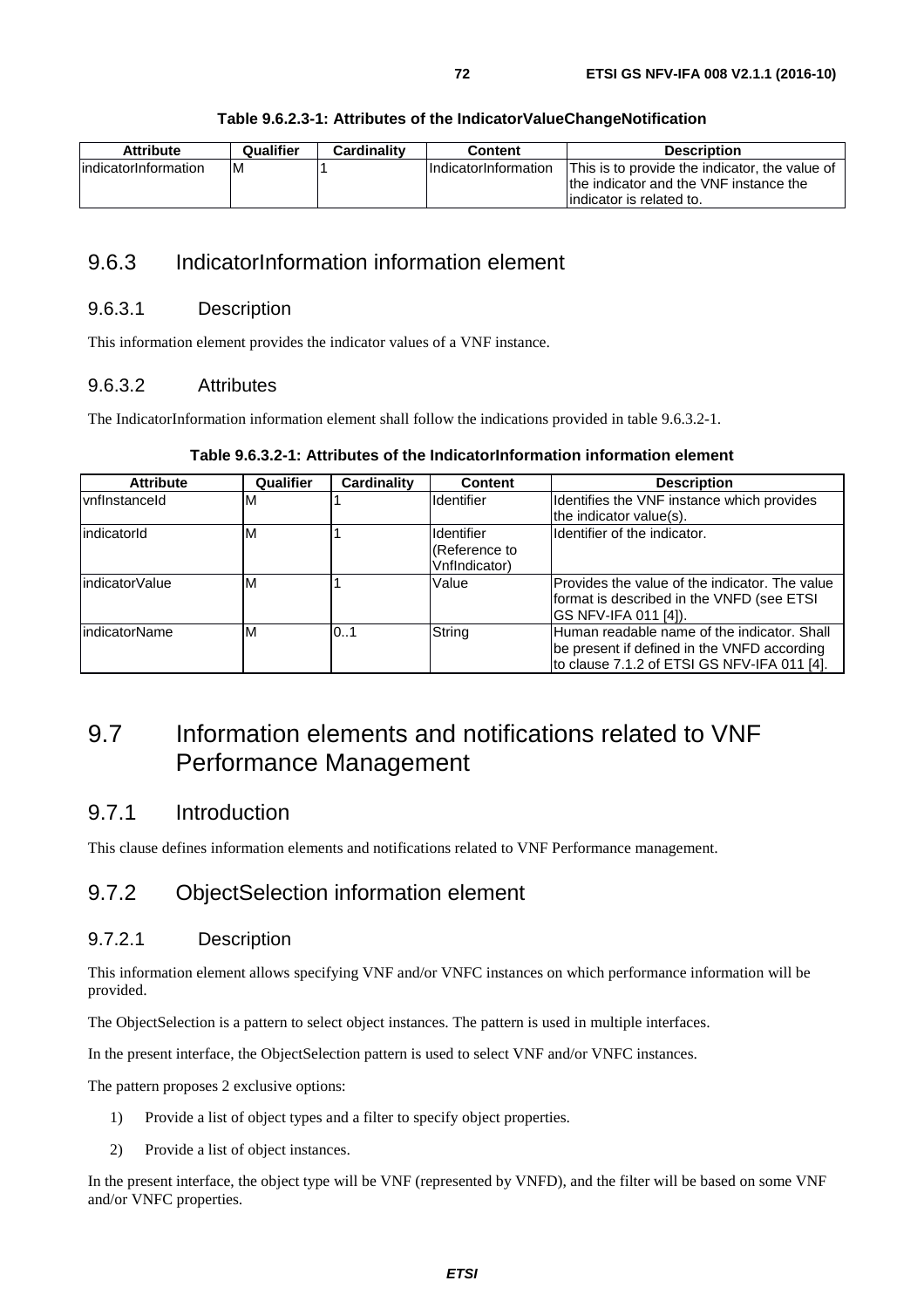The ObjectSelection information element shall follow the indications provided in table 9.7.2.2-1.

| <b>Attribute</b> | Qualifier | Cardinality | <b>Content</b> | <b>Description</b>                                                                                                                                                                                                                                                                                    |
|------------------|-----------|-------------|----------------|-------------------------------------------------------------------------------------------------------------------------------------------------------------------------------------------------------------------------------------------------------------------------------------------------------|
| objectType       | M         | 0N          | String         | Defines the object types.                                                                                                                                                                                                                                                                             |
|                  |           |             |                | The object types for this information element will<br>be the VNFDs.                                                                                                                                                                                                                                   |
|                  |           |             |                | One of the two attributes (object Type +                                                                                                                                                                                                                                                              |
|                  |           |             |                | objectFilter or objectInstanceId) shall be present.                                                                                                                                                                                                                                                   |
| objectFilter     | M         | 0.1         | Filter         | The filter will apply on the object types to specify<br>on which object instances the performance<br>information is requested to be collected.<br>One of the two attributes (objectType +<br>objectFilter or objectInstanceId) shall be present.                                                      |
| objectInstanceId | M         | 0N          | Identifier     | Identifies the object instances for which<br>performance information is requested to be<br>collected.<br>The object instances for this information element<br>will be either VNF or VNFC instances.<br>One of the two attributes (object Type+<br>objectFilter or objectInstanceId) shall be present. |

**Table 9.7.2.2-1: Attributes of the ObjectSelection information element** 

# 9.7.3 PmJob information element

## 9.7.3.1 Description

This information element provides the details of the PM Job.

The object instances for this information element will be VNF or VNFC instances.

## 9.7.3.2 Attributes

The PmJob information element shall follow the indications provided in table 9.7.3.2-1.

| <b>Attribute</b>       | Qualifier | Cardinality | <b>Content</b>    | <b>Description</b>                                                                                                                                                                                                                                     |
|------------------------|-----------|-------------|-------------------|--------------------------------------------------------------------------------------------------------------------------------------------------------------------------------------------------------------------------------------------------------|
| pmJobld                | M         |             | <b>Identifier</b> | Identifier of this PM Job.                                                                                                                                                                                                                             |
| objectSelector         | M         |             | ObjectSelection   | Defines the object instances for which<br>performance information is requested<br>to be collected.<br>The object instances for this<br>information element will be VNF and/or<br><b>VNFC</b> instances.                                                |
| performanceMetric      | M         | 0.N         | String            | This defines the type(s) of<br>performance metric(s) for the specified<br>object instances.<br>At least one of the two attributes<br>(performance metric or group) shall be<br>present.                                                                |
| performanceMetricGroup | ΙM        | 0N          | String            | Group of performance metrics.<br>A metric group is a pre-defined list of<br>metrics, known to the producer that it<br>can decompose to individual metrics.<br>At least one of the two attributes<br>(performance metric or group) shall be<br>present. |

**Table 9.7.3.2-1: Attributes of the PmJob information element**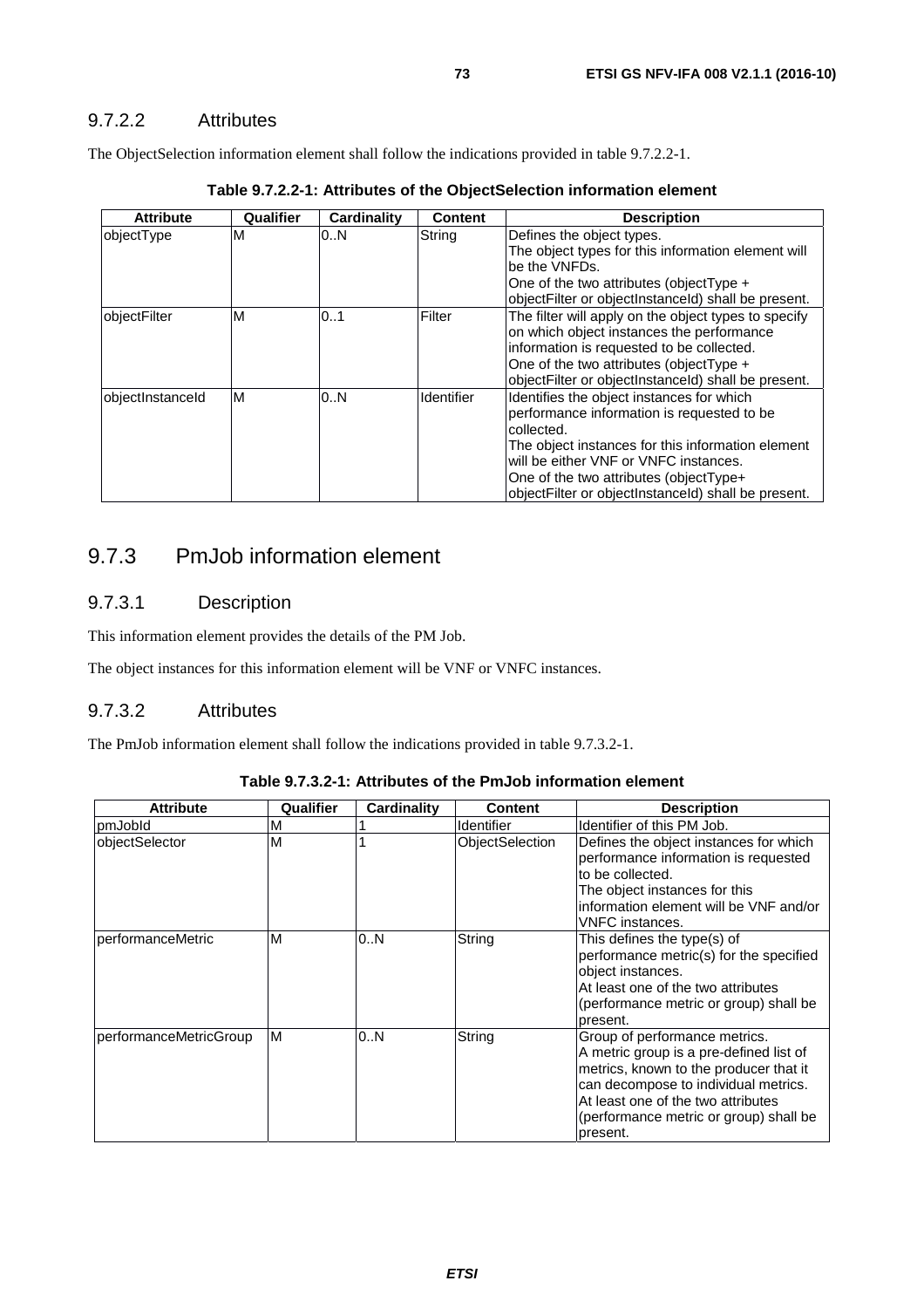| <b>Attribute</b>        | Qualifier | <b>Cardinality</b> | <b>Content</b> | <b>Description</b>                                                                                                                                                                                                                                                                                                                                                                                                                                 |
|-------------------------|-----------|--------------------|----------------|----------------------------------------------------------------------------------------------------------------------------------------------------------------------------------------------------------------------------------------------------------------------------------------------------------------------------------------------------------------------------------------------------------------------------------------------------|
| <b>collectionPeriod</b> | ΙM        |                    | Enum           | Specifies the periodicity at which the<br>producer will collect performance<br>linformation. See note.                                                                                                                                                                                                                                                                                                                                             |
| reportingPeriod         | M         |                    | Enum           | Specifies the periodicity at which the<br>producer will report to the consumer<br>about performance information. See<br>note.                                                                                                                                                                                                                                                                                                                      |
| reportingBoundary       | O         | 0.1                | Not specified  | Identifies a boundary after which the<br>reporting will stop.<br>The boundary shall allow a single<br>reporting as well as periodic reporting<br>up to the boundary.                                                                                                                                                                                                                                                                               |
| <b>NOTE:</b>            |           |                    |                | At the end of each reporting Period, the producer will inform the consumer about availability of the<br>performance data collected for each completed collection period during this reporting Period. While the<br>exact definition of the types for collectionPeriod and reportingPeriod is left for further specification, it is<br>recommended that the reportingPeriod be equal or a multiple of the collectionPeriod. In the latter case, the |

performance data for the collection periods within one reporting period would be reported together.

# 9.7.4 Threshold information element

## 9.7.4.1 Description

This information element provides the details of a threshold.

The object instances for this information element will be VNF or VNFC instances.

## 9.7.4.2 Attributes

The Threshold information element shall follow the indications provided in table 9.7.4.2-1.

|  | Table 9.7.4.2-1: Attributes of the Threshold information element |
|--|------------------------------------------------------------------|
|--|------------------------------------------------------------------|

| <b>Attribute</b>  | Qualifier | Cardinality | Content         | <b>Description</b>                                                                                                                                                                                              |
|-------------------|-----------|-------------|-----------------|-----------------------------------------------------------------------------------------------------------------------------------------------------------------------------------------------------------------|
| thresholdId       | м         |             | Identifier      | Identifier of this Threshold<br>information element.                                                                                                                                                            |
| objectSelector    | M         |             | ObjectSelection | Defines the object instances<br>associated with the threshold<br>The object instances for this<br>information element will be VNF<br>land/or VNFC instances.                                                    |
| performanceMetric | M         |             | String          | Defines the performance metric<br>associated with the threshold.                                                                                                                                                |
| thresholdType     | M         |             | Enum            | Type of threshold. The list of<br>possible values is left for the<br>protocol design stage and might<br>include: single/ multi valued<br>threshold, static/dynamic threshold,<br>template based threshold, etc. |
| IthresholdDetails | М         |             | Not specified   | Details of the threshold: value to be<br>crossed, details on the notification to<br>be generated, etc.                                                                                                          |

# 9.7.5 PerformanceReport information element

#### 9.7.5.1 Description

This information element defines the format of a performance report provided by the producer to the consumer on a specified object instance or a set of them.

The object instances for this information element will be VNF or VNFC instances.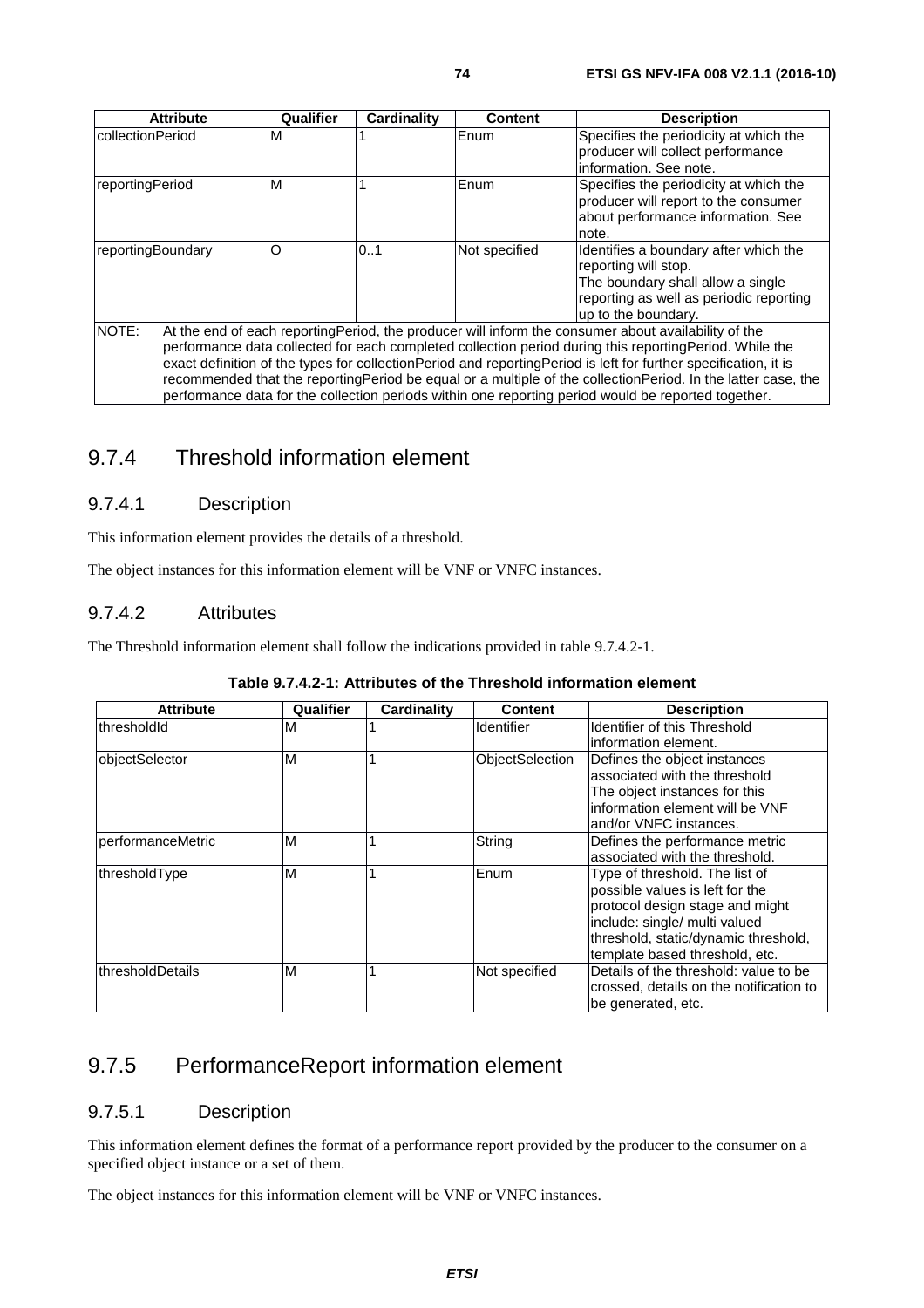#### 9.7.5.2 Attributes

The PerformanceReport information element shall follow the indications provided in table 9.7.5.2-1.

| Table 9.7.5.2-1: Attributes of the PerformanceReport information element |  |  |  |  |  |  |
|--------------------------------------------------------------------------|--|--|--|--|--|--|
|--------------------------------------------------------------------------|--|--|--|--|--|--|

| <b>Attribute</b>          | Qualifier | Cardinality | Content                        | <b>Description</b>    |
|---------------------------|-----------|-------------|--------------------------------|-----------------------|
| <b>IperformanceReport</b> | ıм        | . N         | <b>IPerformanceReportEntry</b> | List of performance   |
|                           |           |             |                                | linformation entries. |

## 9.7.6 PerformanceReportEntry information element

#### 9.7.6.1 Description

This information element defines a single performance report entry. This performance report entry is for a given metric of a given object instance, but can include multiple collected values.

The object instances for this information element will be VNF or VNFC instances.

#### 9.7.6.2 Attributes

The PerformanceReportEntry information element shall follow the indications provided in table 9.7.6.2-1.

| Table 9.7.6.2-1: Attributes of the PerformanceReportEntry information element |  |
|-------------------------------------------------------------------------------|--|
|-------------------------------------------------------------------------------|--|

| <b>Attribute</b>  | Qualifier | Cardinality | <b>Content</b>        | <b>Description</b>                    |
|-------------------|-----------|-------------|-----------------------|---------------------------------------|
| objectType        | ΙM        |             | String                | Defines the object type.              |
|                   |           |             |                       | The object types for this information |
|                   |           |             |                       | element will be the VNFDs.            |
| objectInstanceId  | M         |             | Identifier            | The object instance for which the     |
|                   |           |             |                       | performance metric is reported.       |
|                   |           |             |                       | The object instances for this         |
|                   |           |             |                       | information element will be VNF or    |
|                   |           |             |                       | <b>VNFC</b> instances.                |
| performanceMetric | ΙM        |             | String                | Name of the metric collected          |
| berformanceValue  | M         | 1N          | PerformanceValueEntry | List of performance values with       |
|                   |           |             |                       | associated timestamp.                 |

# 9.7.7 PerformanceValueEntry information element

#### 9.7.7.1 Description

This information element defines a single performance value with its associated time stamp.

## 9.7.7.2 Attributes

The PerformanceValueEntry information element shall follow the indications provided in table 9.7.7.2-1.

#### **Table 9.7.7.2-1: Attributes of the PerformanceValueEntry information element**

| <b>Attribute</b>  | Qualifier | <b>Cardinality</b> | Content         | <b>Description</b>                     |
|-------------------|-----------|--------------------|-----------------|----------------------------------------|
| <b>ItimeStamp</b> | ΙM        |                    | <b>DateTime</b> | Timestamp indicating when the data was |
|                   |           |                    |                 | collected.                             |
| IperformanceValue | ΙM        |                    | Value           | Value of the metric collected.         |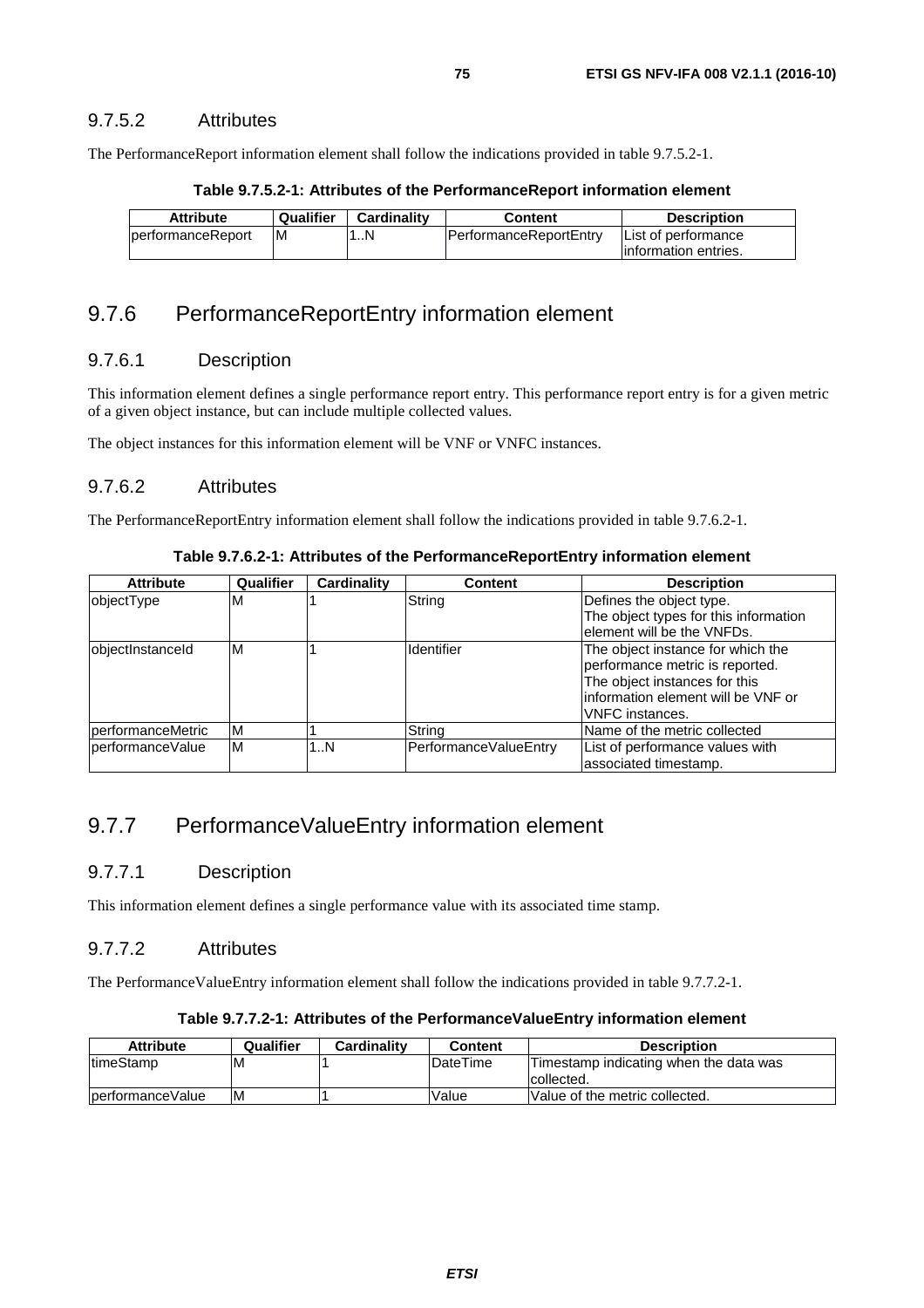# 9.7.8 PerformanceInformationAvailableNotification

## 9.7.8.1 Description

This notification informs the receiver that performance information is available. Delivery mechanism for the performance reports is left for later specification.

The object instances for this information element will be VNF or VNFC instances.

## 9.7.8.2 Trigger Conditions

• New performance information is available

#### 9.7.8.3 Attributes

The PerformanceInformationAvailableNotification shall follow the indications provided in table 9.7.8.3-1.

#### **Table 9.7.8.3-1: Attributes of the PerformanceInformationAvailableNotification**

| <b>Attribute</b>  | Qualifier | Cardinality | <b>Content</b> | <b>Description</b>                                                                                                                                             |
|-------------------|-----------|-------------|----------------|----------------------------------------------------------------------------------------------------------------------------------------------------------------|
| lobiectInstanceId | - IM      | N           | lldentifier    | Object instance(s) for which performance information<br>lis available.<br>The object instances for this information element will<br>Ibe VNF or VNFC instances. |

# 9.7.9 ThresholdCrossedNotification

#### 9.7.9.1 Description

This notification informs the receiver that a threshold value has been crossed.

The object instances for this information element will be VNF or VNFC instances.

## 9.7.9.2 Trigger Condition

• A Threshold has been crossed. Crossing includes both the initial triggering and the clearance of the threshold. Depending on threshold type, there might be multiple crossing values and/or different values for triggering and clearing.

#### 9.7.9.3 Attributes

The ThresholdCrossedNotification shall follow the indications provided in table 9.7.9.3-1.

| <b>Attribute</b>      | Qualifier | Cardinality | <b>Content</b>                                   | <b>Description</b>                                                                                                                                    |
|-----------------------|-----------|-------------|--------------------------------------------------|-------------------------------------------------------------------------------------------------------------------------------------------------------|
| lthresholdId          | ΙM        |             | <b>Identifier</b><br>(Reference to<br>Threshold) | Threshold which has been crossed.                                                                                                                     |
| crossingDirection     | ΙM        |             | <b>Enum</b>                                      | IAn indication of whether the threshold was<br>crossed in upward or downward direction.<br>Permitted values: UP, DOWN.                                |
| objectInstanceId      | ΙM        |             | Identifier                                       | Object instance for which the threshold has<br>lbeen crossed.<br>The object instances for this information<br>lelement will be VNF or VNFC instances. |
| lperformanceMetric IM |           |             | String                                           | IPerformance metric associated with the<br>lthreshold.                                                                                                |
| lperformanceValue     | M         |             | Value                                            | Value of the metric that resulted in<br>threshold crossing.                                                                                           |

#### **Table 9.7.9.3-1: Attributes of the ThresholdCrossedNotification**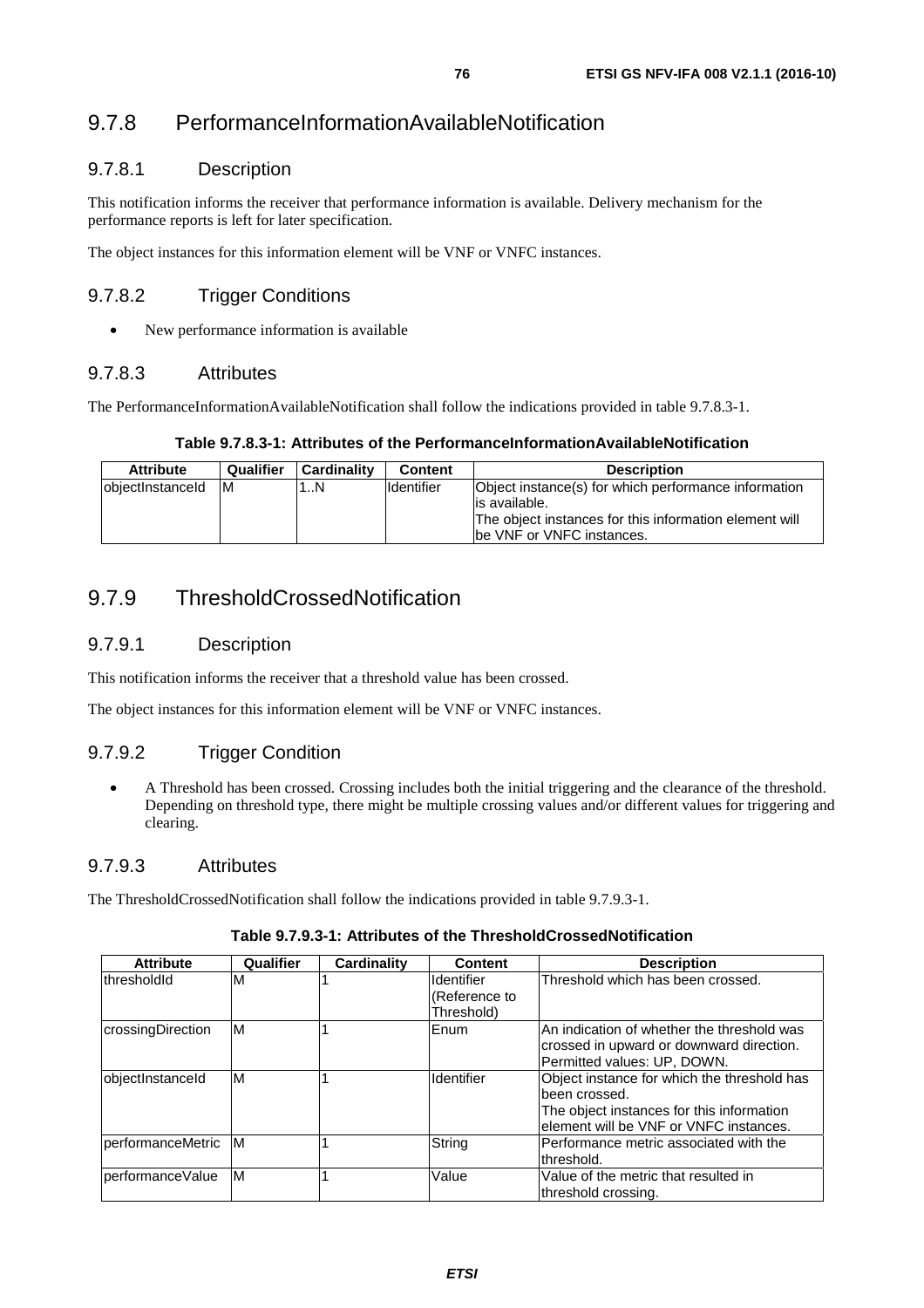# 9.8 Information elements and notifications related to multiple interfaces

## 9.8.1 Introduction

This clause defines information elements that are referenced by other information elements related to multiple interfaces.

# 9.8.2 VnfExtCpInfo information element

#### 9.8.2.1 Description

This information element provides information related to an external CP.

#### 9.8.2.2 Attributes

The VnfExtCpInfo information element shall follow the indications provided in table 9.8.2.2-1.

| <b>Attribute</b> | Qualifier | <b>Cardinality</b> | <b>Content</b>                                   | <b>Description</b>                                                                            |
|------------------|-----------|--------------------|--------------------------------------------------|-----------------------------------------------------------------------------------------------|
| cplnstanceld     | ΙM        |                    | Identifier                                       | Ildentifier of this VnfExtCpInfo information element.                                         |
| cpdld            | ΙM        |                    | <b>Identifier</b><br>(Reference to<br>VnfExtCpd) | Ildentifier of the external Connection Point Descriptor<br>(CPD), VnfExtCpd, in the VNFD.     |
| laddress         | ΙM        | 0.N                | Not specified                                    | List of network addresses that have been configured<br>(statically or dynamically) on the CP. |

#### **Table 9.8.2.2-1: Attributes of the VnfExtCpInfo information element**

# 9.8.3 ExtVirtualLinkData information element

#### 9.8.3.1 Description

This information element provides the information of an external VL to be used as a parameter passed to multiple interfaces.

#### 9.8.3.2 Attributes

The ExtVirtualLinkData information element shall follow the indications provided in table 9.8.3.2-1.

#### **Table 9.8.3.2-1: Attributes of the ExtVirtualLinkData information element**

| <b>Attribute</b>   | <b>Qualifier</b> | Cardinality | <b>Content</b> | <b>Description</b>                                                                                                                                                                                      |
|--------------------|------------------|-------------|----------------|---------------------------------------------------------------------------------------------------------------------------------------------------------------------------------------------------------|
| extVirtualLinkId   | M                | 01          | Identifier     | Identifier of this external VL instance, if<br>Iprovided.                                                                                                                                               |
| <b>vim</b>         | <b>CM</b>        | 0.1         | VimInfo        | Information about the VIM that manages<br>lthis resource.<br>This attribute shall be supported and<br>present if VNF-related resource<br>management in direct mode is applicable.                       |
| resourceProviderId | <b>CM</b>        | 101         | Identifier     | Identifies the entity responsible for the<br>management of the resource.<br>This attribute shall be supported and<br>present when VNF-related Resource<br>Management in indirect mode is<br>applicable. |
| resourceld         | M                |             | Identifier     | Identifier of the resource in the scope of<br>the VIM or the resource provider                                                                                                                          |
| extCp              | M                | 1N          | VnfExtCpData   | External CPs of the VNF to be connected<br>lto this external VL.                                                                                                                                        |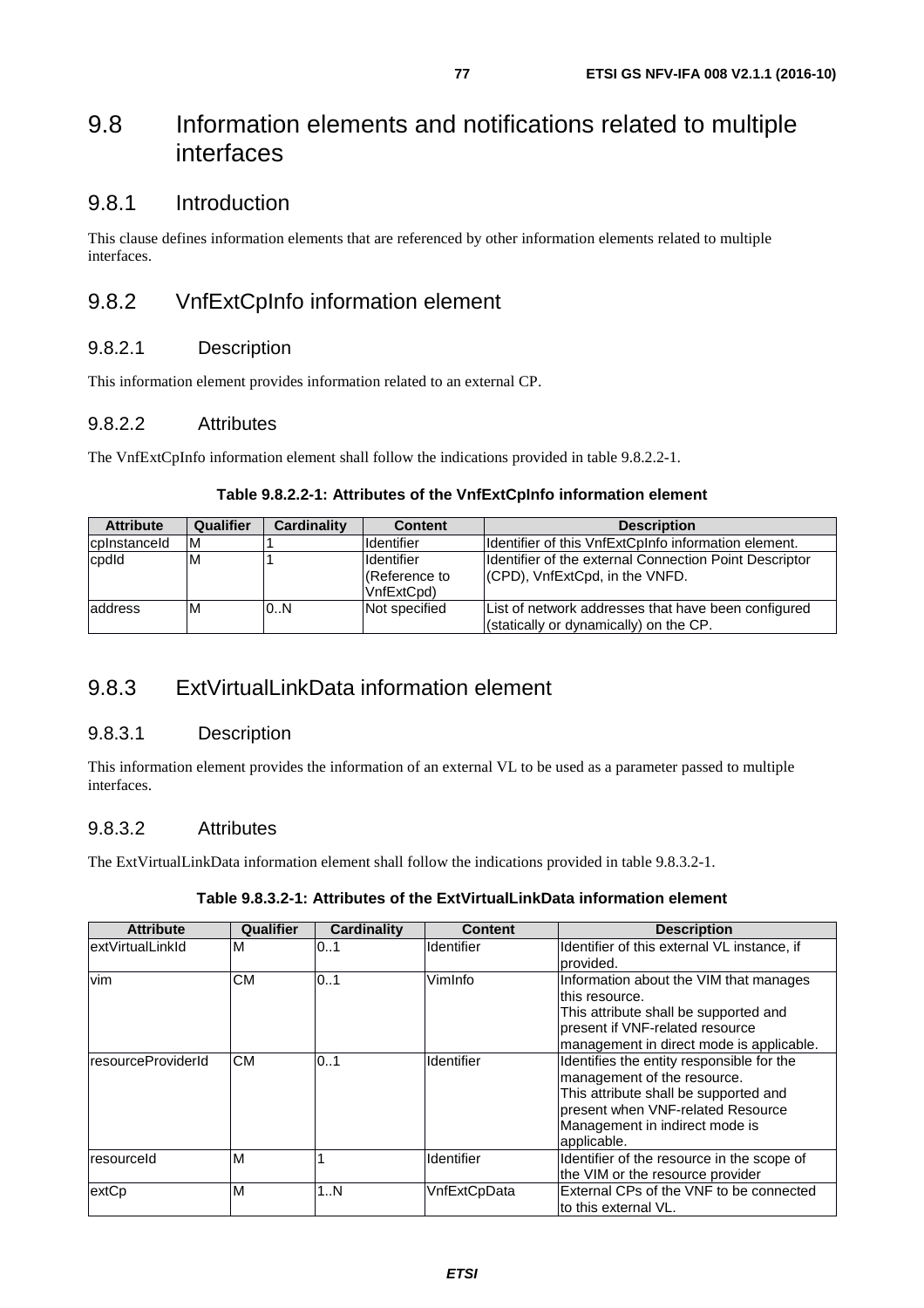# 9.8.4 VnfExtCpData information element

## 9.8.4.1 Description

This information element provides input information related to an external CP.

### 9.8.4.2 Attributes

The VnfExtCpData information element shall follow the indications provided in table 9.8.4.2-1.

|  | Table 9.8.4.2-1: Attributes of the VnfExtCpData information element |
|--|---------------------------------------------------------------------|
|--|---------------------------------------------------------------------|

| <b>Attribute</b>    | Qualifier | <b>Cardinality</b> | <b>Content</b>    | <b>Description</b>                             |
|---------------------|-----------|--------------------|-------------------|------------------------------------------------|
| cpdld               | M         |                    | <b>Identifier</b> | Identifier of the connection point descriptor  |
|                     |           |                    |                   | (CPD) in the VNFD.                             |
| address             | м         | 0.N                | Not specified     | List of (fixed) network addresses that need to |
|                     |           |                    |                   | be configured on the CP.                       |
|                     |           |                    |                   | It shall be provided for configuring fixed     |
|                     |           |                    |                   | laddresses.                                    |
| numDynamicAddresses | ΙM        | 01                 | Integer           | Number of network addresses to be assigned     |
|                     |           |                    |                   | dynamically. It shall be provided if dynamic   |
|                     |           |                    |                   | addresses need to be configured on the CP.     |

# 9.8.5 VimInfo information element

## 9.8.5.1 Description

This information element provides information regarding a VIM.

#### 9.8.5.2 Attributes

The VimInfo information element shall follow the indications provided in table 9.8.5.2-1.

| Table 9.8.5.2-1 Attributes of the VimInfo information element |  |
|---------------------------------------------------------------|--|
|---------------------------------------------------------------|--|

| <b>Attribute</b>  | Qualifier | Cardinality | <b>Content</b>      | <b>Description</b>                                                                                                                                         |
|-------------------|-----------|-------------|---------------------|------------------------------------------------------------------------------------------------------------------------------------------------------------|
| vimInfold         | M         |             | Identifier          | Identifier of this VimInfo information element, for<br>the purpose of referencing it from other<br>linformation elements.                                  |
| vimld             | M         |             | Identifier          | Identifier of the VIM.                                                                                                                                     |
| interfaceInfo     | M         | 0.N         | <b>KeyValuePair</b> | Information about the interface(s) to the VIM,<br>including VIM provider type, API version, and<br>protocol type.                                          |
| laccessinfo       | M         | 0.N         | <b>KeyValuePair</b> | Authentication credentials for accessing the<br>VIM. Examples may include those to support<br>different authentication schemes, e.g. OAuth,<br>Token, etc. |
| interfaceEndpoint | M         |             | String              | Information about the interface endpoint. An<br>example is a URL.                                                                                          |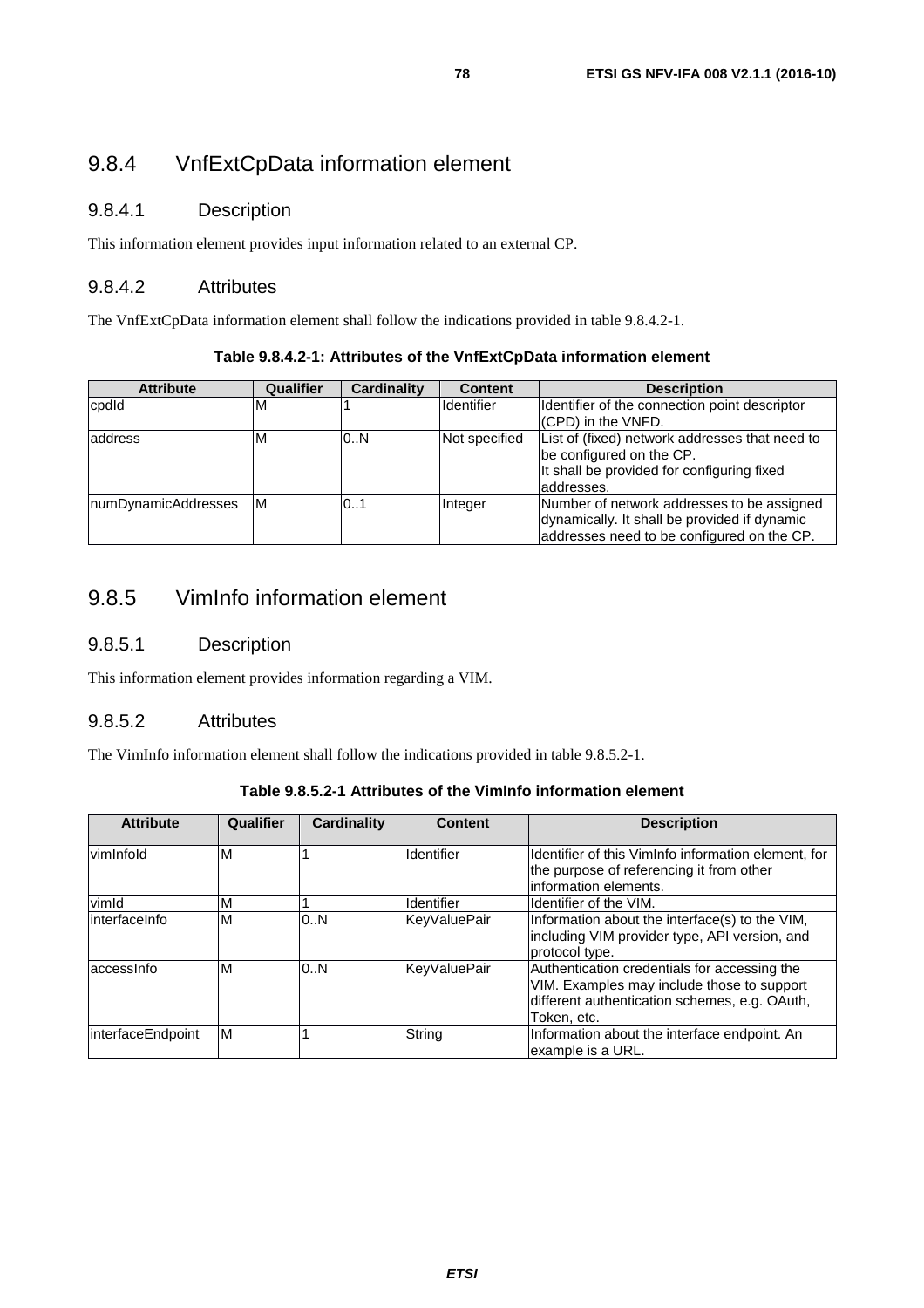# Annex A (informative): Authors & contributors

The following people have contributed to the present document*:* 

#### **Rapporteur**:

Mr. shitao li, Huawei

#### **Other contributors**:

- Jong-Hwa Yi, ETRI
- Jihyun Lee, ETRI
- Joan Triay, DOCOMO Communications Lab.
- Kazuaki Obana, DOCOMO Communications Lab.
- Ashiq Khan, DOCOMO Communications Lab.
- Myung-Ki Shin, ETRI
- Zou Lan, Huawei
- Kai ZHANG, Huawei
- Bruno, Chatras, Orange
- Gerald Kunzmann, DOCOMO Communications Lab.
- Marc Flauw, Hewlett-Packard Enterprise
- Anatoly Andrianov, Nokia Networks
- Zarrar Yousaf, NEC Europe Ltd
- Dan Druta , AT&T
- Shitao Li, Huawei
- Uwe Rauschenbach, Nokia Networks
- Aijuan Feng, Huawei
- Yu Fang, Huawei
- Bertrand Souville, DOCOMO Communications Lab.
- Janusz Pieczerak, Orange
- Gyula Bodog, Nokia Networks
- Tommy Lindgren, Ericsson
- Nicola Santinelli, TELECOM ITALIA S.p.A.
- Zhou Yan, Huawei
- Chu Junsheng, ZTE Corporation
- Chen Liping, ZTE Corporation
- Xie Yunpeng, China Telecommunications Corporation
- Amanda Xiang, Huawei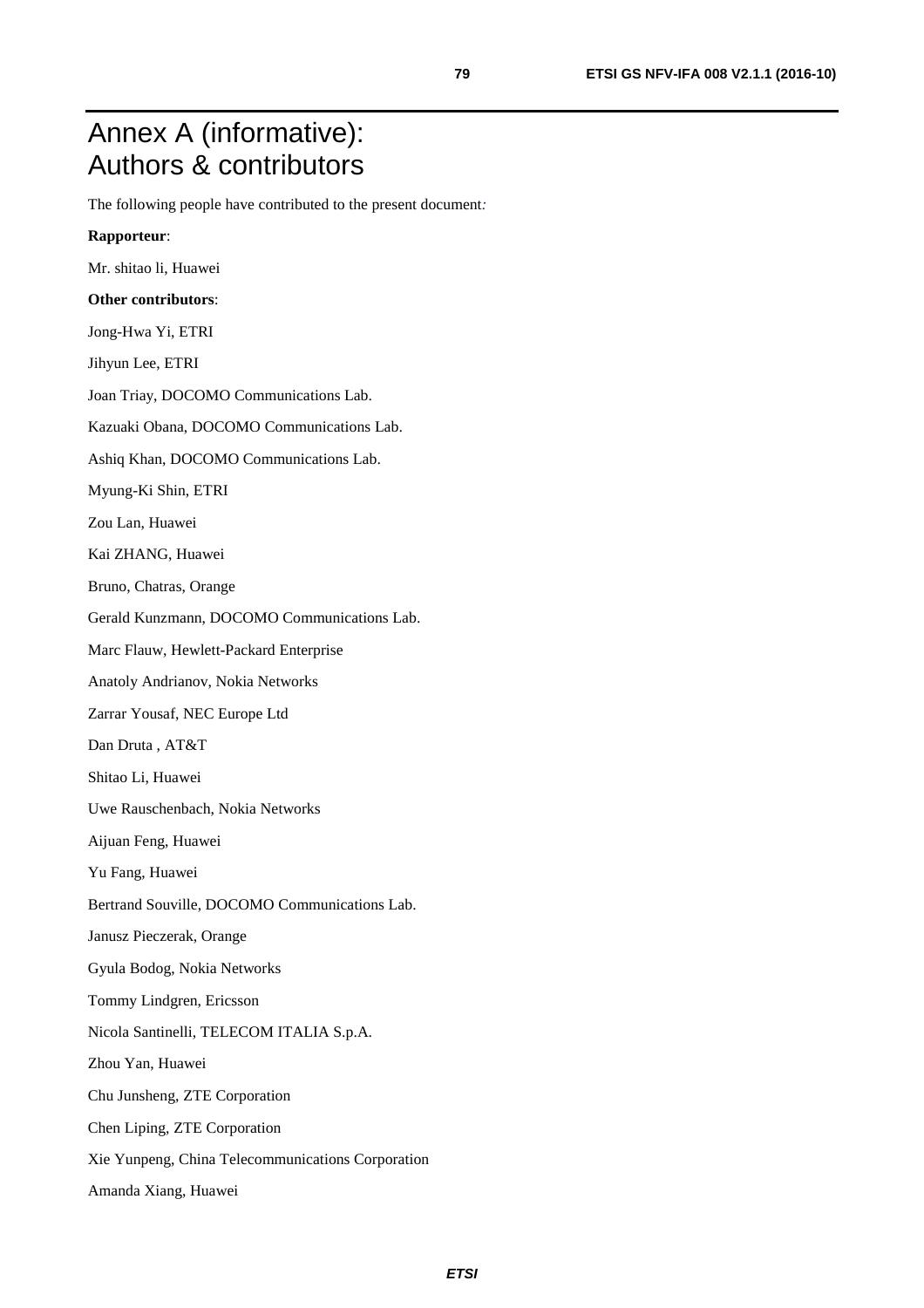Haitao Xia, Huawei

Peng Zhao, China Mobile

Harshad Tanna, Ericsson

Chirag Parekh, Ericsson

Jeremy Fuller, GENBAND Ireland Ltd

Mehmet Ersue, Nokia Networks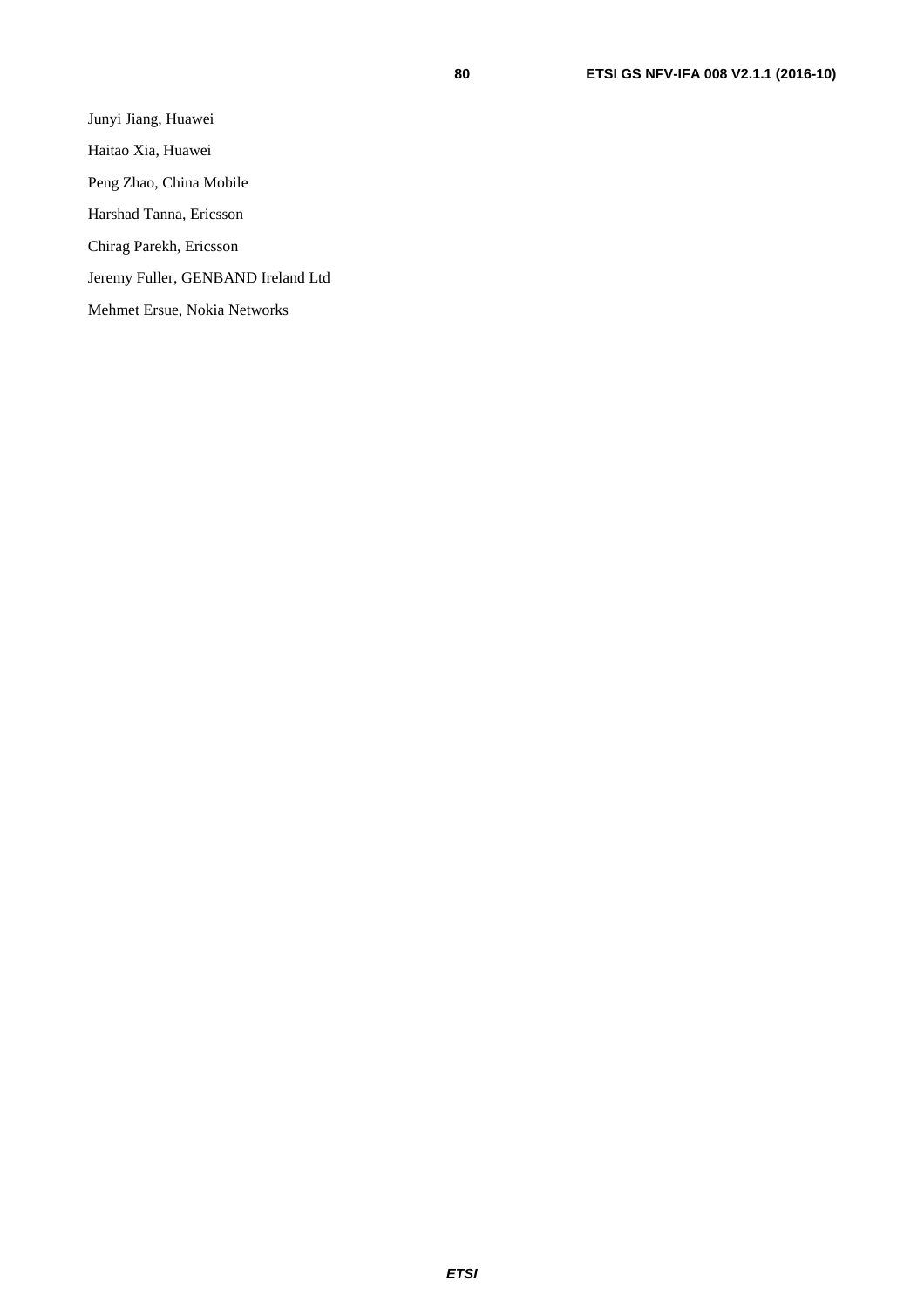# Annex B (informative): Change History

| <b>Date</b>    | <b>Version</b> | Information about changes                                                                                           |  |  |
|----------------|----------------|---------------------------------------------------------------------------------------------------------------------|--|--|
| December       | V0.0.1         | Skeleton and scope                                                                                                  |  |  |
| March 2015     | V0.2.0         | Implemented NFVIFA(15)000357r1                                                                                      |  |  |
| May 2015       | V0.2.1         | Implemented contribution agreed in Sanya                                                                            |  |  |
| May 2015       | V0.2.2         | Implemented contribution agreed in San Jose and the Disclaimer                                                      |  |  |
|                |                | Implemented CR: NFVIFA(15)000799r5, NFVIFA(15)000615r6,                                                             |  |  |
|                |                | NFVIFA(15)000622r4, NFVIFA(15)000623r4, NFVIFA(15)000523r2,                                                         |  |  |
|                |                | NFVIFA(15)000067r3                                                                                                  |  |  |
| August 2015    | V0.2.3         | Implemented NFVIFA(15)000563r4, NFVIFA(15)000930r3                                                                  |  |  |
| September 2015 | V0.3.0         | Implemented NFVIFA(15)0001141r1, NFVIFA(15)000978r2, NFVIFA(15)000929r6                                             |  |  |
| October 2015   | V0.3.1         | Implemented NFVIFA(15)000994r1, NFVIFA(15)000953r4                                                                  |  |  |
| November 2015  | V0.4.0         | Implemented NFVIFA(15)0001151r3, NFVIFA(15)00065r3, NFVIFA(15)0001150r2,                                            |  |  |
|                |                | NFVIFA(15)0001152r2, NFVIFA(15)0001139r3, NFVIFA(15)0001196r1,                                                      |  |  |
| December 2015  | V0.5.0         | NFVIFA(15)0001317r1<br>Implemented NFVIFA(15)0001529, NFVIFA(15)0001495r2, NFVIFA(15)0001561,                       |  |  |
|                |                | NFVIFA(15)0001509, NFVIFA(15)0001493r2, NFVIFA(15)0001323r6,                                                        |  |  |
|                |                | NFVIFA(15)0001498r1, NFVIFA(15)0001455r2, NFVIFA(15)0001596,                                                        |  |  |
|                |                | NFVIFA(15)0001608r2, NFVIFA(15)0001444                                                                              |  |  |
| February 2016  | V0.6.0         | Implemented NFVIFA(15)0001321r4, NFVIFA(16)000098r1, NFVIFA(16)000107r1,                                            |  |  |
|                |                | NFVIFA(16)000108r1, NFVIFA(16)000109r1, NFVIFA(16)000110r1,                                                         |  |  |
|                |                | NFVIFA(16)000112r1, NFVIFA(16)000113r1, NFVIFA(16)000114r2,                                                         |  |  |
|                |                | NFVIFA(16)000115r2, NFVIFA(16)000116r1, NFVIFA(16)000120r3,                                                         |  |  |
|                |                | NFVIFA(16)000127r4, NFVIFA(16)000106r1, NFVIFA(16)000119r1                                                          |  |  |
| March 2016     | V0.7.0         | Implemented NFVIFA(16)000257r1, NFVIFA(15)000779r9, NFVIFA(16)000281r1,                                             |  |  |
|                |                | NFVIFA(16)000253r1, NFVIFA(16)000264r1, NFVIFA(16)000322r1,                                                         |  |  |
|                |                | NFVIFA(16)000252r1, NFVIFA(16)000192, NFVIFA(16)000326,                                                             |  |  |
|                |                | NFVIFA(16)000324r1, NFVIFA(16)000289, NFVIFA(16)000291r1,                                                           |  |  |
|                |                | NFVIFA(16)000290r1, NFVIFA(16)000210r2, NFVIFA(16)000246r2,                                                         |  |  |
|                |                | NFVIFA(16)000249r3, NFVIFA(16)000224, NFVIFA(16)000197,<br>NFVIFA(16)000217, NFVIFA(16)000267r4, NFVIFA(16)000142r6 |  |  |
| March 2016     | V0.7.1         | <b>ToC Updated</b>                                                                                                  |  |  |
| April 2016     | V0.8.0         | Implemented NFVIFA(16)000394r2, NFVIFA(16)000429r2, NFVIFA(16)000430,                                               |  |  |
|                |                | NFVIFA(16)000469r1, NFVIFA(16)000485, NFVIFA(16)000508r1,                                                           |  |  |
|                |                | NFVIFA(16)000526r1, NFVIFA(16)000530, NFVIFA(16)000552,                                                             |  |  |
|                |                | NFVIFA(16)000562, NFVIFA(16)000571, NFVIFA(16)000558r1,                                                             |  |  |
|                |                | NFVIFA(16)000421r2, NFVIFA(16)000425r2                                                                              |  |  |
|                |                |                                                                                                                     |  |  |
|                |                | NFVIFA(16)000382r2, NFVIFA(16)000397r3, NFVIFA(16)000418r2,                                                         |  |  |
|                |                | NFVIFA(16)000422, NFVIFA(16)000444r2, NFVIFA(16)000497r2,                                                           |  |  |
|                |                | NFVIFA(16)000499r1, NFVIFA(16)000543r2, NFVIFA(16)000549r1,                                                         |  |  |
|                |                | NFVIFA(16)000550r1, NFVIFA(16)000554, NFVIFA(16)000556r1,                                                           |  |  |
|                |                | NFVIFA(16)000557r1, NFVIFA(16)000560r3, NFVIFA(16)000563,                                                           |  |  |
|                |                | NFVIFA(16)000575r1, NFVIFA(16)000576r3                                                                              |  |  |
|                |                | NFVIFA(16)000420r2, NFVIFA(16)000445r1, NFVIFA(16)000449r3,                                                         |  |  |
|                |                | NFVIFA(16)000450r3, NFVIFA(16)000462, NFVIFA(16)000466r5,                                                           |  |  |
|                |                | NFVIFA(16)000509r1, NFVIFA(16)000547r1, NFVIFA(16)000551r4,                                                         |  |  |
|                |                | NFVIFA(16)000553, NFVIFA(16)000565r2, NFVIFA(16)000592,                                                             |  |  |
|                |                | NFVIFA(16)000601r4, NFVIFA(16)000652, NFVIFA(16)000656r1,                                                           |  |  |
|                |                | NFVIFA(16)000667r1, NFVIFA(16)000722                                                                                |  |  |
|                |                |                                                                                                                     |  |  |
|                |                | NFVIFA(16)000461r7, NFVIFA(16)000720r2, NFVIFA(16)000484r9                                                          |  |  |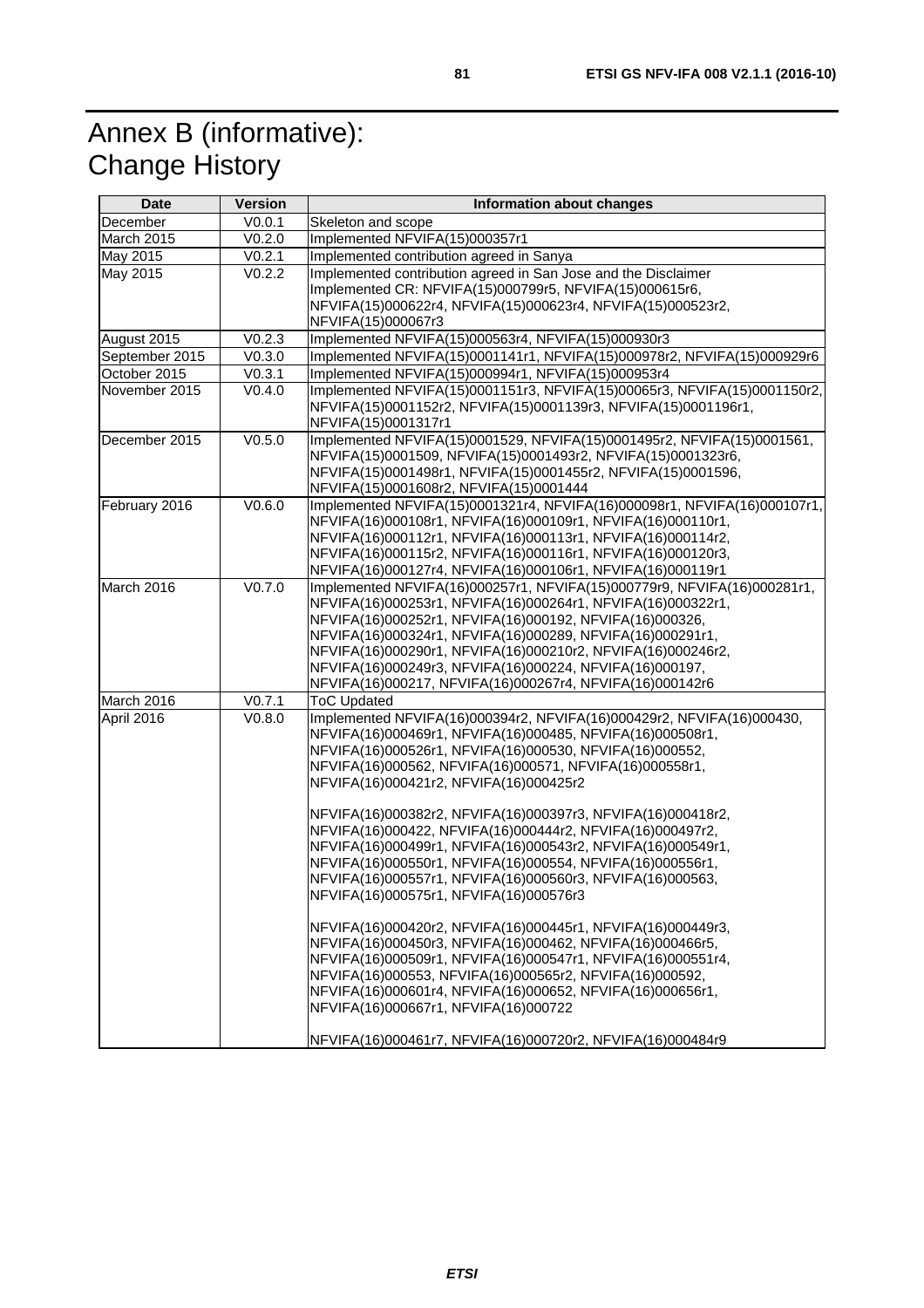| <b>Date</b>      | <b>Version</b>     | Information about changes                                                             |
|------------------|--------------------|---------------------------------------------------------------------------------------|
| June 2016        | V0.9.0             | Implemented NFVIFA(16)000453r2, NFVIFA(16)000769r2, NFVIFA(16)000783,                 |
|                  |                    | NFVIFA(16)000784, NFVIFA(16)000785r3, NFVIFA(16)000786r1,                             |
|                  |                    | NFVIFA(16)000788, NFVIFA(16)000794r1, NFVIFA(16)000831,                               |
|                  |                    | NFVIFA(16)000836r2, NFVIFA(16)000837, NFVIFA(16)000838r2,                             |
|                  |                    | NFVIFA(16)000839, NFVIFA(16)000852                                                    |
|                  |                    |                                                                                       |
|                  |                    | NFVIFA(16)000791r5, NFVIFA(16)000795r3, NFVIFA(16)000856,                             |
|                  |                    | NFVIFA(16)000893r1, NFVIFA(16)0001001r3, NFVIFA(16)0001011r2,                         |
|                  |                    | NFVIFA(16)0001016                                                                     |
|                  |                    | NFVIFA(16)000857r2, NFVIFA(16)000858, NFVIFA(16)000860,                               |
|                  |                    | NFVIFA(16)000862r2, NFVIFA(16)000864, NFVIFA(16)000905r1                              |
| <b>July 2016</b> | V0.9.1             | Implemented NFVIFA(16)0001042r2, NFVIFA(16)0001049,                                   |
|                  |                    | NFVIFA(16)0001033r1, NFVIFA(16)0001038r1, NFVIFA(16)000806r11,                        |
|                  |                    | NFVIFA(16)0001066r1, NFVIFA(16)0001063r1                                              |
|                  |                    | Fix conventions for stage 3 data type and the use of abbreviation.                    |
| August 2016      | V <sub>0.9.2</sub> | Implemented NFVIFA(16)0001088r1, NFVIFA(16)0001078r2,                                 |
|                  |                    | NFVIFA(16)0001077.                                                                    |
|                  |                    | ToC alignment with IFA007:                                                            |
|                  |                    | move VNF Lifecycle Change Notification interface from clauses 7.5 to 7.3              |
|                  |                    | move VNF Performance Management interface from clauses 7.6 to 7.4<br>$\bullet$        |
|                  |                    | move VNF Fault Management interface from clauses 7.3 to 7.5                           |
|                  |                    | move VNF Configuration Management interface from clauses 7.4 to 7.6                   |
|                  |                    | Delete editor's notes in clauses 4.2 and 5.3.1 as proposed in NFVIFA(16)0001122.      |
|                  |                    | Implemented NFVIFA(16)0001109r2.                                                      |
|                  |                    | Alignment of the sequence and description of the LCM operations between IFA007        |
|                  |                    | & IFA008 in clause 7.2.                                                               |
|                  |                    | Alignment of the sequence and description of the Information elements related to      |
|                  |                    | VNF Lifecycle Management between IFA007 & IFA008 in clause 9.4.                       |
|                  |                    | Fixed some typos and editorial inconsistencies.                                       |
| August 2016      | V0.9.3             | Implemented NFVIFA(16)0001131, NFVIFA(16)0001126r3                                    |
| August 2016      | V0.9.4             | Implemented                                                                           |
|                  |                    | NFVIFA(16)000770_Replace_primitive_type_TimeStamp_by_DateTime                         |
|                  |                    | Extended the implementation of change 5 in                                            |
|                  |                    | NFVIFA(16)001126r3_IFA007_IFA008_inconsistency_fixes to all places where the          |
|                  |                    | text is applicable (Description of input/output parameters of type ExtVirtualLink and |
|                  |                    | ExtManagedVirtualLink starts with "Information about", rather than "Reference to")    |
| 22 August 2016   | V0.9.4b            | Alignment of the Operation Result clauses: result of an operation use past tense      |
|                  |                    | and return parameter use passive present tense and avoid future tense (will be).      |
|                  |                    | Output parameter mentioned in attribute descriptions are also changed to use "is      |
|                  |                    | returned" or "are returned".                                                          |
|                  |                    | Editorial change in Table 9.4.2.2-1, change "NVFO" to "NFVO".                         |
| 7 September 2016 | V0.9.5             | Implemented editorial CR in NFVIFA(16)0001219                                         |